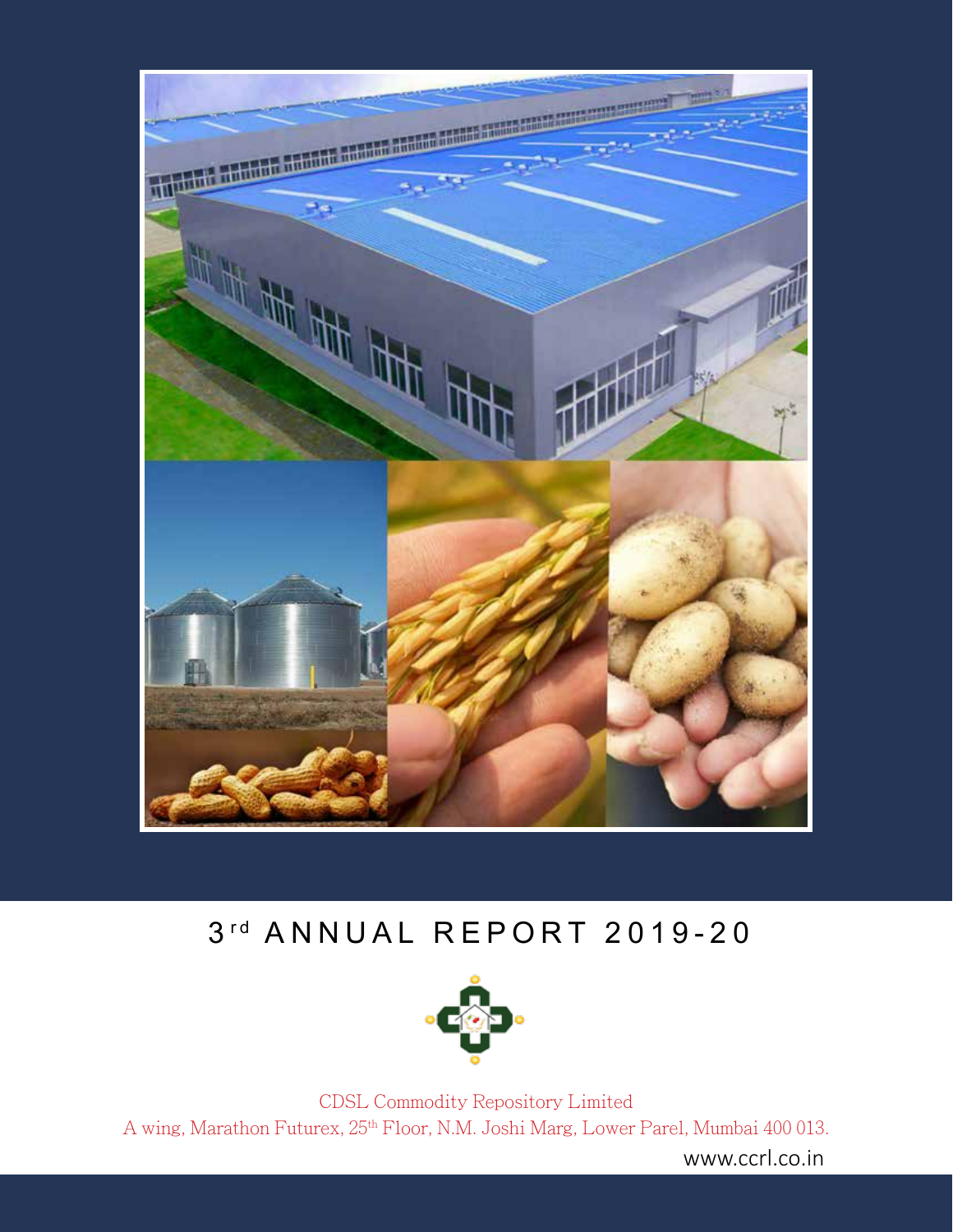#### **Board of Directors**

Shri Basanta Kishore Bal **Independent Director** Shri J. Balasubramanian **Independent Director** Shri S K Goel **Independent Director** Shri Neeraj Kulshreshta Shareholder Director Shri Ajay Puri Shareholder Director Shri Pitambar Chowdhury Shareholder Director Shri Amit Mahajan Shareholder Director Shri Girish Amesara Shareholder Director

#### **Management**

Shri Arnav Datta Assistant Vice President Shri Dileep Shekhawat Assistant Vice President

Lodha & Co., Chartered Accountants 6, Karim Chambers, 40 A.D. Marg (Hamam Street), Mumbai - 400 001.

### **Bankers**

Axis Bank Jeevan Prakash Building, Ground Floor, Sir P. M. Road, Fort, Mumbai 400001

**CIN:** U74999MH2017PLC292113

(w. e. f. 1st March, 2018) (w. e. f. 20<sup>th</sup> January, 2018) (w.e.f. 30<sup>th</sup> March, 2019) (w.e.f. 26th October, 2018) (w.e.f. 10<sup>th</sup> August, 2019) (w.e.f 1st November, 2019) (w.e.f 20<sup>th</sup> January, 2020) (w.e.f. 29<sup>th</sup> January, 2020)

Shri Pitambar Chowdhury **Chief Executive Officer & Managing Director** Chief Executive Officer & Managing Director Smt Dipti Bativala Company Secretary & Compliance Officer

#### **Auditors Registered Office**

A-Wing, Marathon Futurex, 25<sup>th</sup> Floor, Mafatlal Mills Compound, N.M. Joshi Marg, Lower Parel (E), Mumbai - 400 013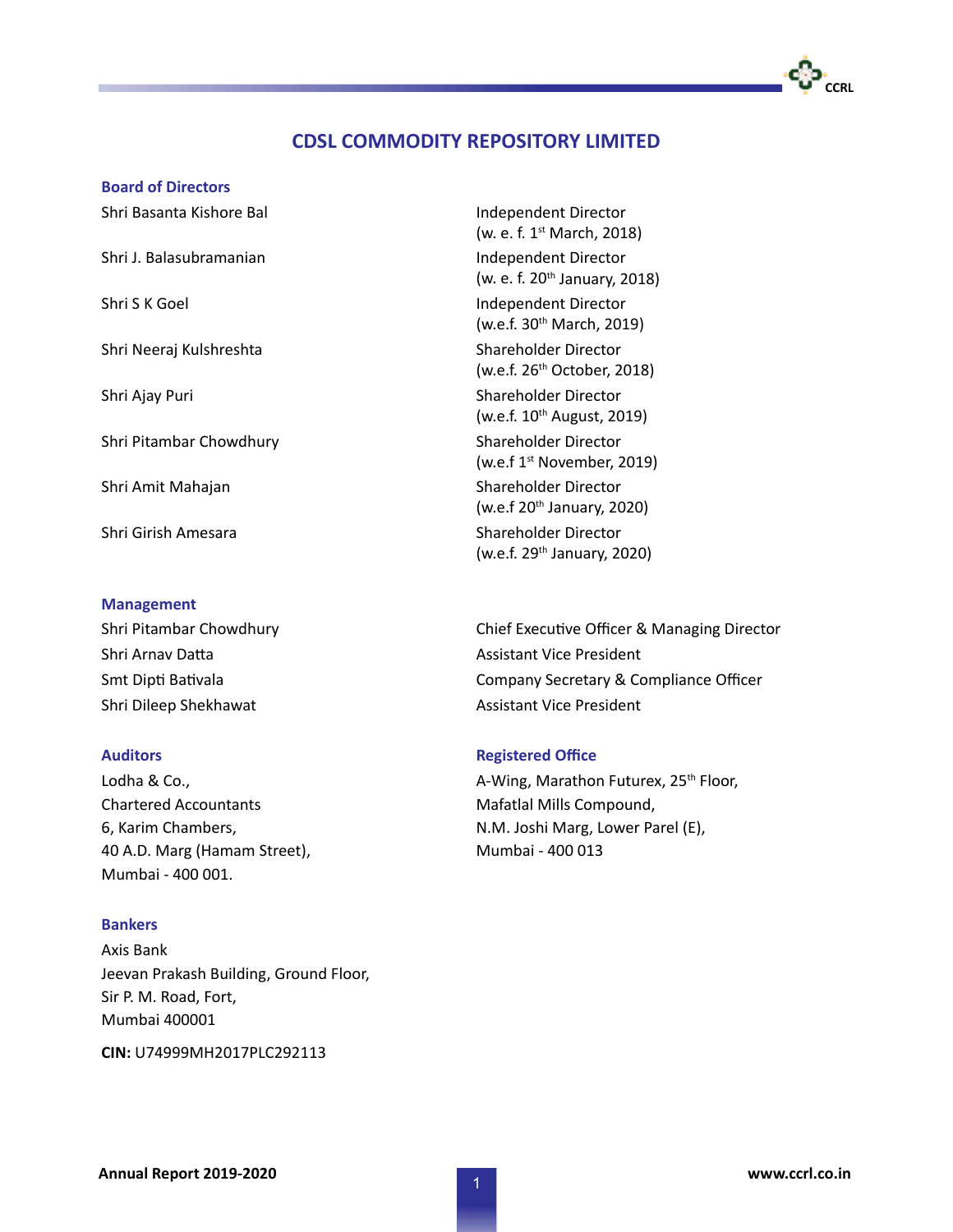## **Directors' Report**

To

### All Members,

CDSL Commodity Repository Limited.

Your Directors are pleased to present the Third Annual Report along with Audited Financial Statements of your Company for the Financial Year ended 31<sup>st</sup> March, 2020.

### **Financial Highlights:**

| <b>Particulars</b>                          | <b>Year ended</b><br>31 <sup>st</sup> March, 2020<br>$($ ₹ in Lakhs) | <b>Year ended</b><br>31st March, 2019<br>$($ ₹ in Lakhs) |
|---------------------------------------------|----------------------------------------------------------------------|----------------------------------------------------------|
| Income                                      | 505.40                                                               | 455.94                                                   |
| Expenditure                                 | 435.56                                                               | 305.37                                                   |
| Profit / (Loss) before Depreciation and Tax | 69.84                                                                | 150.57                                                   |
| Depreciation                                | 39.50                                                                | 55.36                                                    |
| Profit / (Loss) before Tax                  | 30.34                                                                | 95.21                                                    |
| Deferred Tax / Current Tax                  | 12.76                                                                | (17.09)                                                  |
| MAT net of credit entitlement               |                                                                      |                                                          |
| Profit / (Loss) after Tax                   | 17.58                                                                | 112.30                                                   |
| Other comprehensive income (Net of Tax)     | (0.66)                                                               | 0.04                                                     |
| Total comprehensive income                  | 16.92                                                                | 112.34                                                   |

During the year under review your Company has reported a total income of 16.92 lakhs. Though Total Income of the Company rose by about 11%, Net Profit was lower largely on account of reclassification of certain expenses and differential incidence of Taxes.

### **Transfer to Reserves**

During the year the Company transferred  $\bar{\tau}$  16.92 Lakhs to the reserves.

### **Capital Structure**

The Company was incorporated on 7<sup>th</sup> March, 2017. The Authorised and Paid-up Equity Share Capital of your Company is  $\bar{\tau}$  50 crores the present shareholding pattern of the Company is as tabulated below:

| Shareholder                                       | Percentage Shareholding |
|---------------------------------------------------|-------------------------|
| Central Depository Services (India) Limited(CDSL) | 52%                     |
| Multi Commodity Exchange of India Ltd. (MCX)      | 24%                     |
| <b>BSE Investments Ltd. (BSEIL)</b>               | 24%                     |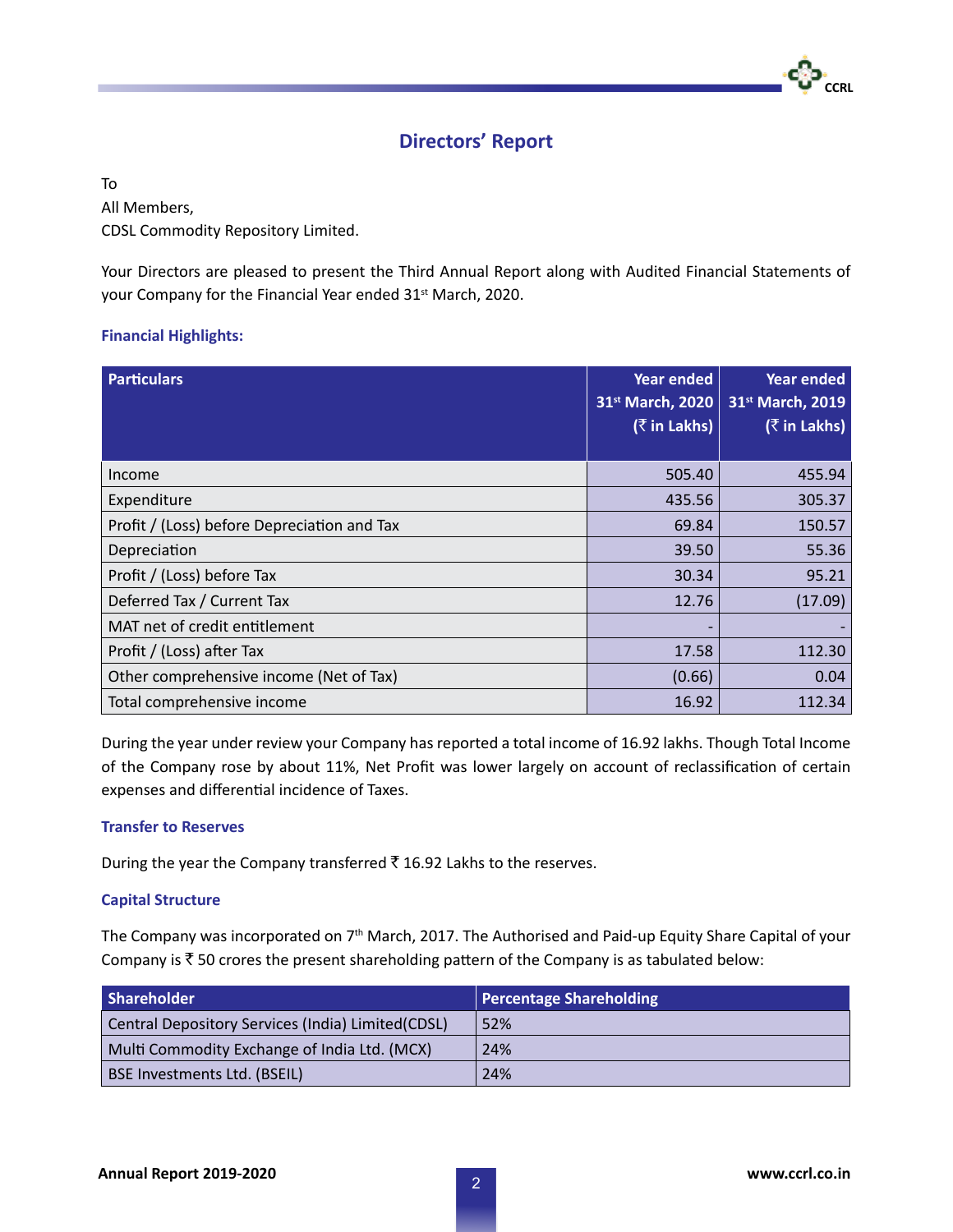#### **Registration**

Your Company, CDSL Commodity Repository Limited received a formal registration certificate as Commodity Repository on September 26, 2017.

#### **Warehouse Service Providers (WSPs) / Warehouses (WHs)**

Warehouse Service Providers (WSPs) are entities who own / operate warehouses (WHs). WSPs/WHs are allowed to open and maintain demat accounts for depositors / clients. The primary function of the WSPs / WHs is to allow deposits of commodities, issuance of electronic negotiable warehouse receipts (eNWRs) or electronic non-negotiable warehouse receipts (eNNWRs), extension of eNWRs and withdrawal of eNNWRs / eNWRs. Your Company as on March 31, 2020 has registered 2824 WHs.

#### **Repository Participants**

Repository Participants are entities appointed by your Company to service customers. The RPs are required to open, maintain and manage demat accounts for the depositors / clients. The RPs are also required to carry out all instructions of the clients / depositors. Your Company as on March 31, 2020 has registered 258 RPs, with a few more RPs in the pipeline for registration.

#### **Status & Business-review of 2019-20:**

We are pleased to report that in the financial year 2019-20, your Company has shown good growth on most operating parameters. Number of Electronic Negotiable Warehouse Receipts (eNWR) issued by the Company more than doubled to 9928 compared to 4481 in the previous financial year. Number of warehouses issuing eNWRs doubled to 121. 107 new Repository Participants (RPs) appointed in the last financial year increasing their total number by 71% to 258. Similarly, 613 new client accounts were opened increasing the total number of client- accounts by 71% to 1477.

This has been possible is in spite of a less than productive first six-months when the organization was engaged in resolving an urgent issue involving a fraudulent transaction caused by a glitch in operating-software application.

|    | <b>Particulars</b>                   | FY'19-20 | FY'18-19<br>(as on 31-03-20) $ $ (as on 31-03-19) | Growth in FY'20 |
|----|--------------------------------------|----------|---------------------------------------------------|-----------------|
|    | Cumulative no. of eNWRs issued       | 14410    | 4482                                              | 222%            |
| 2. | Number of eNWRs issued in the period | 9928     | 4481                                              | 122%            |
| 3. | Number of client accounts opened     | 613      | 864                                               | 71%             |
| 4. | Number of RPs appointed              | 107      | 151                                               | 71%             |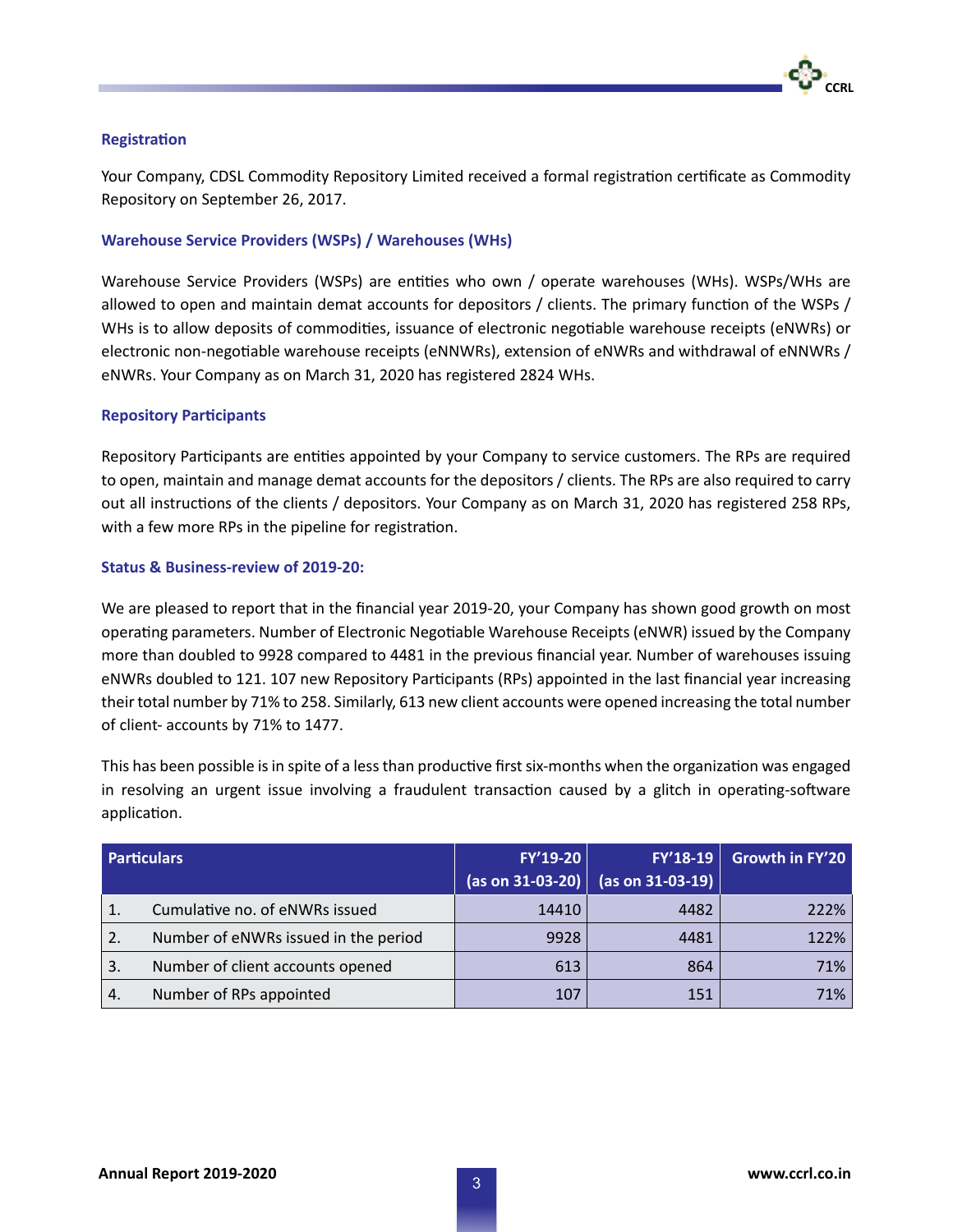#### **Erroneous transaction, penalty by WDRA & Appeal against it by CCRL:**

In February 2019, one client (M/s Stambh Industries) of our RP, Karvy Comtrade, which had deposited 300 bales of cotton against 3 eNWRs, managed to sell the same stock twice to two different clients, owing to a glitch in CCRL computer system. On detection of the same in March 2019, CCRL pursued the fraudulent seller vigorously through its RP. After sustained pressure and legal notices, CCRL managed to square off the erroneous trade by making the seller pay back the second buyer the entire proceeds of sale thus avoiding loss to any party. On the other hand, CCRL immediately (in March'19) instituted an independent Root Cause Analysis, by a third-party vendor to diagnose root causes of the systems glitch and take corrective measures to prevent its recurrence. The Board of CCRL also ordered a comprehensive audit of its Systems and operating procedures to ensure that they are robust and prevent recurrence of the kind of error in future.

On reporting the incident to the regulator in June'19, WDRA sought detailed clarification from CCRL on the matter. All relevant details were transparently shared by CCRL-team with WDRA - both in writing and through in-person meetings at WDRA office. The office of WDRA issued a show cause notice and reply was sought from the Company to which detailed reply was submitted to WDRA in the said matter and after perusal of the reply the WDRA levied of  $\bar{\tau}$  1 lakh penalty on CCRL with a right to appeal to the Appellate Authority in September'19. CCRL later exercised this right to appeal

Further, the matter was appealed to Appellate authority against the order of WDRA, however the Appellate authority dismissed the appeal on ground that WDRA had no jurisdiction to assign the right to appeal against its order.

#### **Material changes and commitments if any:**

There are no material changes or commitments which would affect the financial position of the Company from the end of the financial year 2019-20 till the signing of financials.

#### **Risk management of the Company**

The Company has robust strategy to identify, evaluate business risks and opportunities. This strategies seeks to create transparency, minimize adverse impact on the business objectives and enhance the Company's competitive advantage and helps in indemnifying risks trend, exposure and potential impact analysis at a Company level as also separately for different business segments.

#### **Change in nature of business, if any**

There was no change in the nature of business of the Company.

### **Maintenance of Cost records**

The Company is not required to maintain the cost records as prescribed under section 148 of the Companies Act, 2013.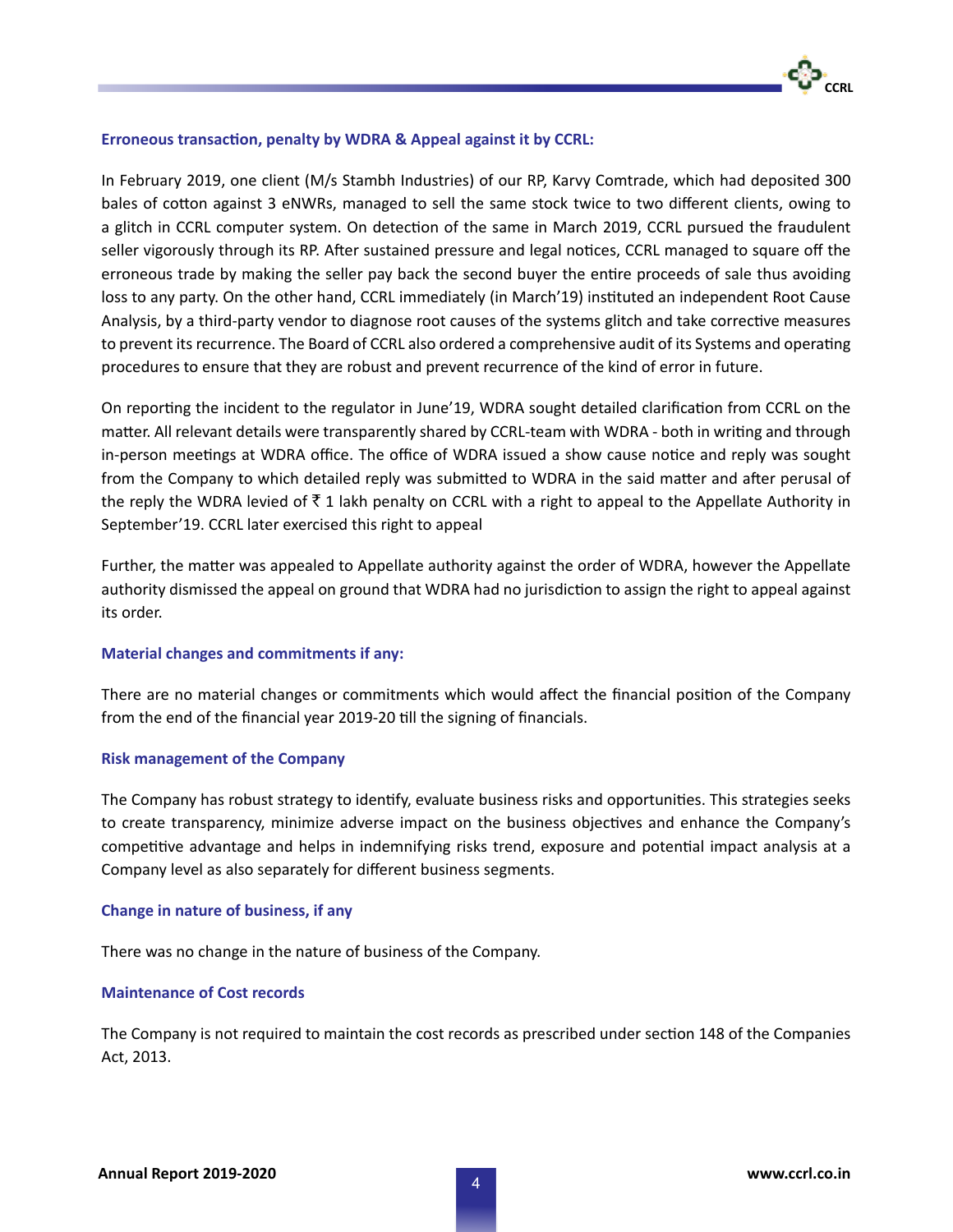### **Board Meetings**

| <b>Name of the Director</b>  |           |           |           |           |           |           |           | 02/05/2019 26/06/2019 01/07/2019 24/07/2019 10/08/2019 04/09/2019 17/10/2019 20/01/2020 |
|------------------------------|-----------|-----------|-----------|-----------|-----------|-----------|-----------|-----------------------------------------------------------------------------------------|
| Shri B. K. Bal               | Yes       | Yes       | Yes       | Yes       | Yes       | Yes       | Yes       | Yes                                                                                     |
| Shri J. Balasubramanian      | Yes       | Yes       | Yes       | Yes       | Yes       | Yes       | Yes       | Yes                                                                                     |
| Shri Hemang Raja             | Yes       | Yes       | Yes       | No        | <b>NA</b> | <b>NA</b> | <b>NA</b> | <b>NA</b>                                                                               |
| Shri Neeraj Kulshrestha      | Yes       | Yes       | Yes       | Yes       | Yes       | Yes       | Yes       | Yes                                                                                     |
| Shri Sudhir Kumar Goel       | Yes       | Yes       | Yes       | Yes       | Yes       | Yes       | Yes       | Yes                                                                                     |
| Shri Ajay Puri               | ΝA        | <b>NA</b> | NA        | <b>NA</b> | <b>NA</b> | No.       | yes       | No                                                                                      |
| Shri Bharat Sheth            | <b>NA</b> | Yes       | Yes       | Yes       | Yes       | Yes       | Yes       | <b>NA</b>                                                                               |
| Shri Dhanushkodi Sivanandhan | <b>NA</b> | No        | No        | <b>NA</b> | <b>NA</b> | <b>NA</b> | <b>NA</b> | <b>NA</b>                                                                               |
| Shri Pitambar Chowdhury      | <b>NA</b> | <b>NA</b> | <b>NA</b> | <b>NA</b> | <b>NA</b> | <b>NA</b> | <b>NA</b> | Yes                                                                                     |
| Shri Nehal Vora              | ΝA        | <b>NA</b> | <b>NA</b> | <b>NA</b> | <b>NA</b> | <b>NA</b> | <b>NA</b> | <b>NA</b>                                                                               |

The Board of Directors of your Company met 8 times during the Year under review as under:

### **Directors and KMP**

During the year the Company has appointed Shri Dhanushkodi Sivanandhan, Shri Ajay Puri and Shri. Neeraj Kulshrestha as Directors of the Company.

During the year the Company has appointed Shri Bharat Sheth, Shri Nehal Vora, Shri Pitambar Chowdhury, Shri Girish Amesara and Shri Amit Mahajan as additional Directors of the Company.

Brief profile of the Directors appointed during the year is given in **Annexure A**.

During the year under review Shri Dhanushkodi Sivanandhan, Shri Bharat Sheth, Shri Nehal Vora and Shri Hemang Raja tendered their resignation as Directors from the Governing Board of the Company. The Board has placed on record appreciation of the valuable services rendered by them during their tenure in the Company.

During the year Shri Pitambar Chowdhury was appointed as Managing Director and Chief Executive Officer of the Company.

During the year Shri Bharat Sheth, Chief Financial Officer of the Company, resigned on the 31<sup>st</sup> December, 2019.

During the year Shri Lalit Sharma (Company Secretary) resigned w.e.f. 30<sup>th</sup> September, 2019 and Smt. Dipti Bativala has been appointed as the Company Secretary & Compliance Officer of the Company w.e.f. 20th January, 2020.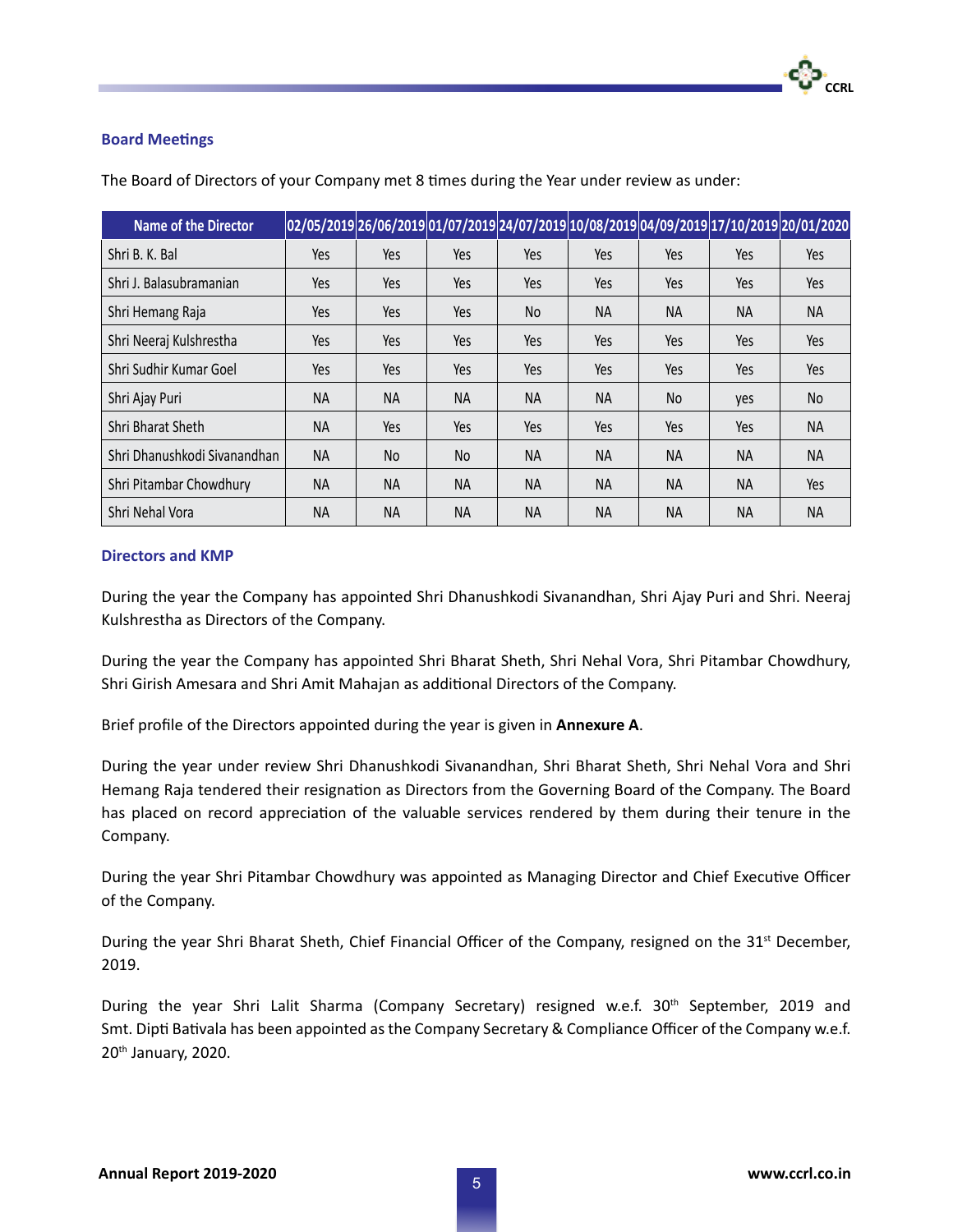# **CCRL**

### **Annual Return:**

In accordance with the provisions of Section 134(3)(a) of the Companies Act, 2013 the Annual Return referred in sub-section (3) of Section 92 will be placed on the website of the Company www.ccrl.co.in.

### **Extract of Annual Return:-**

As per Section 92 of the Companies Act, 2013 the extracts of Annual Return is in the form MGT 9 as enclosed in this report as **Annexure B** read with the Companies (Management and Administration) Rules, 2013, a copy of Annual Return of the Company is placed on the website of the Company www.ccrl.co.in

### **DIRECTORS' RESPONSIBILITY STATEMENT**

Pursuant to sub-section (5) of Section 134 of the Companies Act, 2013 and to the best of their knowledge and belief and according to the information and explanations obtained

- (a) in the preparation of the annual financial statements for the year ended 31st March, 2020, the applicable accounting standards had been followed along with proper explanation relating to material departures;
- (b) the Directors had selected such accounting policies and applied them consistently and made judgments and estimates that are reasonable and prudent so as to give a true and fair view of the state of affairs of the Company at the end of the financial year and of the profit of the Company for that period;
- (c) the Directors had taken proper and sufficient care for the maintenance of adequate accounting records in accordance with the provisions of this Act for safeguarding the assets of the Company and for preventing and detecting fraud and other irregularities;
- (d) the Directors had prepared the annual accounts on a going concern basis; and
- (e) the Directors had devised proper systems to ensure compliance with the provisions of all applicable laws and that such systems were adequate and operating effectively.

#### **DECLARATION BY INDEPENDENT DIRECTORS UNDER SECTION 149 (6) OF THE COMPANIES ACT, 2013:**

Pursuant to Section 149 (4) of the Companies Act, 2013 read with The Companies (Appointment and Qualifications of Directors) Rules, 2014 the Central Government has prescribed that your Company shall have minimum two Independent Directors.

Following is the list of Independent Directors on the Board of Company:

| Sr.<br>No. | Name of the Independent Director | Date of appointment |
|------------|----------------------------------|---------------------|
|            | Shri J. Balasubramanian          | 20.01.2018          |
|            | Shri B. K. Bal                   | 01.03.2018          |
|            | Shri Sudhir Kumar Goel           | 30.03.2019          |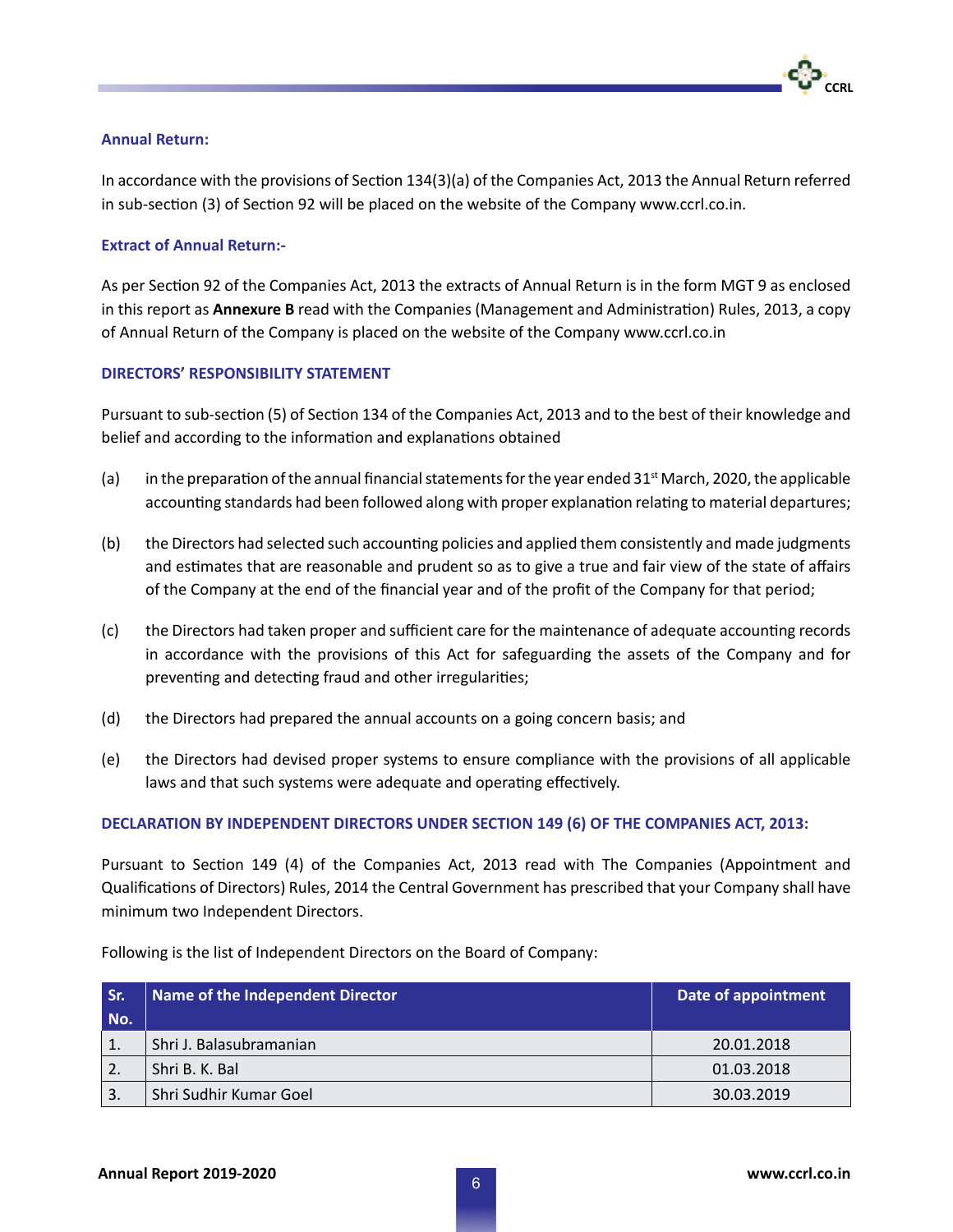All the above Independent Directors meet the criteria of 'independence' prescribed under section 149(6) and have submitted their declarations to that effect.

### **NOMINATION AND REMUNERATION COMMITTEE:**

During the year your Company has reconstituted the Nomination and Remuneration Committee. The present constitution of the Nomination and Remuneration Committee is as under:

- i. Shri Sudhir Kumar Goel (Chairman)
- ii. Shri Neeraj Kulshrestha
- iii. Shri B. K. Bal
- iv. Shri J. Balasubramanian

#### **AUDIT COMMITTEE:**

During the year your Company has reconstituted the Audit Committee. The present constitution of the Audit Committee is as under:

- i. Shri J. Balasubramanian (Chairman)
- ii. Shri Sudhir Kumar Goel
- iii. Shri B. K. Bal
- iv. Shri Ajay Puri

The Audit Committee met four times during the Year under review as under:

| Name of the Member      | 02/05/2019 | 24/07/2019 | 17/10/2019 | 20/01/2020 |
|-------------------------|------------|------------|------------|------------|
| Shri J. Balasubramanian | Yes        | Yes        | Yes        | Yes        |
| Shri Sudhir Kumar Goel  | Yes        | Yes        | Yes        | Yes        |
| Shri B. K. Bal          | Yes        | Yes        | Yes        | Yes        |
| Shri Hemang Raja        | Yes        | No         | ΝA         | ΝA         |

The functions of the Audit Committee are broadly to:

- Overview Company's financial reporting process and the disclosure of its financial information to ensure that the financial statements are correct, sufficient and credible.
- Review and monitor internal control system and compliance of audit observations of the Auditors.
- Review financial statements before submission to the Board.
- Supervise other financial and accounting matters as may be referred to by the Board.

### **Annual Report 2019-2020 www.ccrl.co.in** <sup>7</sup>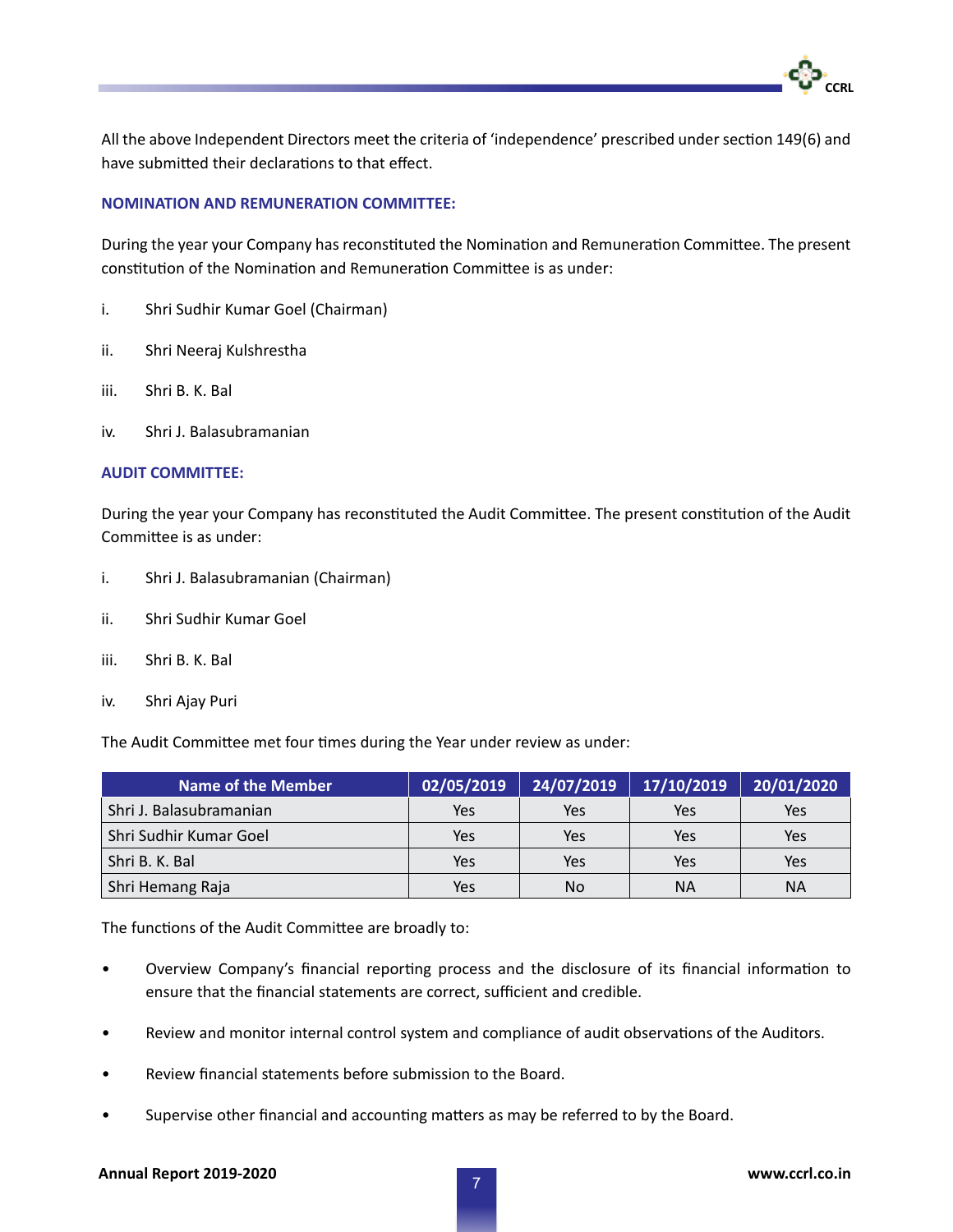- Review, with the management, performance of statutory and internal auditors, and adequacy of internal control systems.
- Discuss with statutory auditors before the audit commences, about the nature and scope of audit as well as have post-audit discussion to ascertain any area of concern.
- Review the Company's financial and risk management policies.
- Oversee vigil mechanism for adequate safeguards against victimisation of persons who use such mechanism and make provision for direct access to the chairperson of the Audit Committee in appropriate and exceptional cases.

### **ANNUAL EVALUATION BY THE BOARD OF ITS OWN PERFORMANCE AND THAT OF ITS COMMITTEES AND INDIVIDUAL DIRECTORS:**

As required under section 178(2) of the Companies Act, 2013 and under Schedule IV to the Companies Act, 2013 on Code of conduct for Independent Directors, a comprehensive exercise for evaluation of the performances of every individual director, of the Board as a whole and its Committees and of the Chairperson of the Company has been carried out by your Company during the year under review.

For the purpose of carrying out performance evaluation exercise, five types of Evaluation forms were devised in which the evaluating authority has allotted to the individual Director, the Board as a whole, its Committees and the Chairperson, appropriate rating depending upon the performance.

### **Loans and Investments**

The Company has made investments in mutual funds which are out of the purview of Section 185 and Section 186 of the Companies Act, 2013. The details of the same can be referred in the note No. 5 of the financials.

### **Related Party Transactions:**

Your Company has entered into transactions with related and all such transactions were in the ordinary course of business and on an arm's length basis as per the audited financials of the Company and given in **Annexure C**.

### **Dividend:**

The operations of your Company during the year under review have not generated adequate cash flow for consideration of declaration of Dividend for the year under review. As such, your Directors do not recommend Dividend for the year. However, it will be the endeavour of the Management of your Company to have a stable dividend policy in the future.

### **Deposits:**

Your Company has not accepted any deposits within the meaning of Section 73(1) of the Companies Act, 2013 and the Rules made thereunder.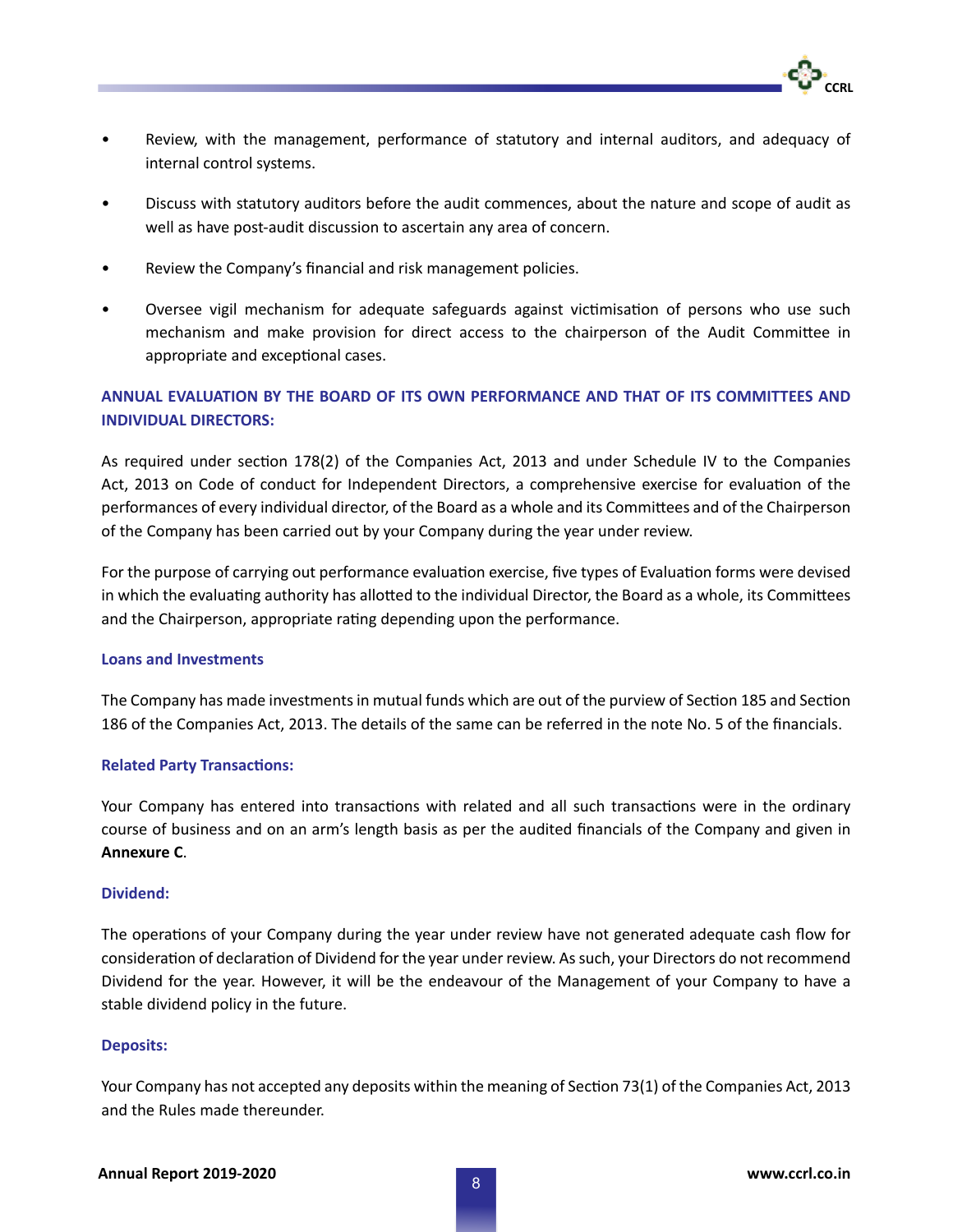

### **Auditors:**

M/s. Lodha & Co., Chartered Accountants, Mumbai, bearing Firm Registration No. 301051E with the Institute of Chartered Accountants of India were appointed as the Statutory Auditors of the Company for a period of five years at the AGM of the Company held on August 20, 2018 at a fixed remuneration of  $\bar{\tau}$  1,00,000/- for audit fees and ₹ 50,000/- for tax audit fees.

The Statutory Auditors have given a confirmation to the effect that they are eligible to continue with their appointment and they have not been disqualified from continuing as the Statutory Auditors.

### **Secretarial Audit:**

Your Directors had appointed M/s. Ragini Chokshi & Co., a firm of Company Secretaries in Practice to undertake the Secretarial Audit of your Company. They have submitted Secretarial Audit Report for the year 2019-20. A copy of the secretarial audit report issued in form MR-3 by M/s. Ragini Chokshi & Co., Secretarial Auditors is enclosed as an **Annexure D** to this report. It may be observed that the reports are clean reports with no adverse observations made by them.

### **Conservation of Energy, Technology Absorption:**

Considering the nature of operations of your Company, the provisions of Section 134(3)(m) of the Companies Act, 2013 read with Companies (Accounts) Rules, 2014 relating to information to be furnished on conservation of energy and technology absorption are not applicable. The Company, however, will be using information technology for implementation of its commodity repository project.

#### **Details of foreign exchange earnings and outgo:**

Your Company did not earn any foreign exchange, nor was there any outgo in foreign exchange during the year under review.

#### **Particulars of Employees:**

None of the employees of the Company is drawing remuneration in excess of the limits prescribed under Rule (5)(2) of Companies (Appointment and Remuneration of Managerial Personnel) Rules, 2014.

#### **Human Resources:**

Your Company has 15 employees as on 31<sup>st</sup> March, 2020.

#### **Report by Internal Complaints Committee**

As per the Sexual Harassment of Women at Work Place (Prevention, Prohibition and Redressal) Act, 2013 and Company's Policy on Prevention of Sexual Harassment at Work Place, the Company has constituted internal Complaints Committee. During the year under review, the Internal Complaints Committee did not receive any complaint.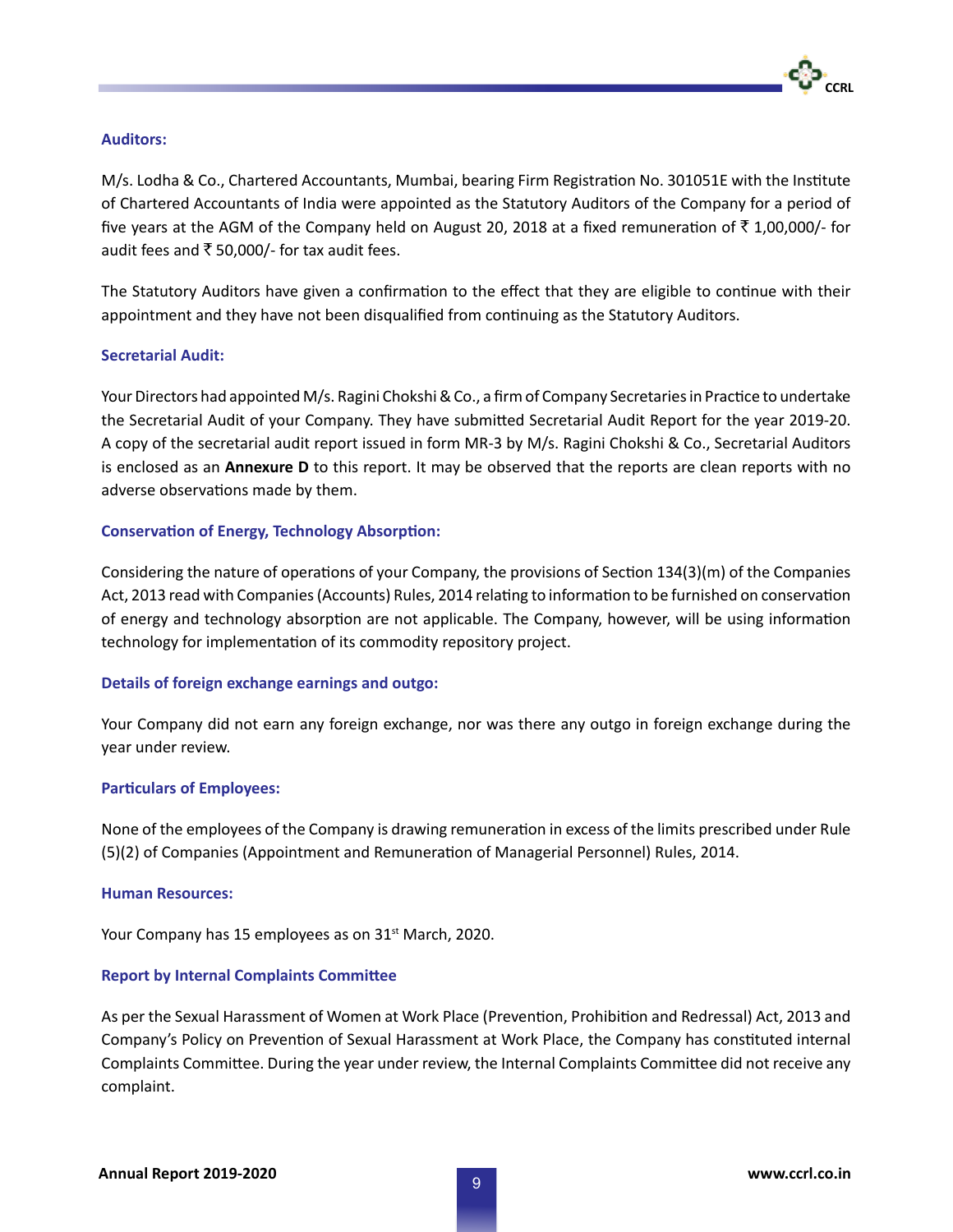### **Secretarial Standards**

The Board of Directors of the Company have devised proper systems to ensure compliance with the applicable Secretarial Standards and that such systems are adequate and operating efficiently.

#### **Acknowledgements**

Your Directors place on record their sincere gratitude for the assistance, guidance and co- operation the Company has received from Warehousing Development and Regulatory Authority (WDRA), Central Depository Services (India) Limited [CDSL], Multi Commodity Exchange of India Ltd, BSE Investments Ltd, Repository Participants (RPs) and all other stakeholders. The Board further places on record its appreciation for the dedicated services rendered by the employees of the Company.

### **For and on behalf of the Board of CDSL Commodity Repository Limited**

**Basant Kishore Bal** (Chairman) (DIN 08068927)

> Date: 23rd July, 2020 Place :Bhubaneshwar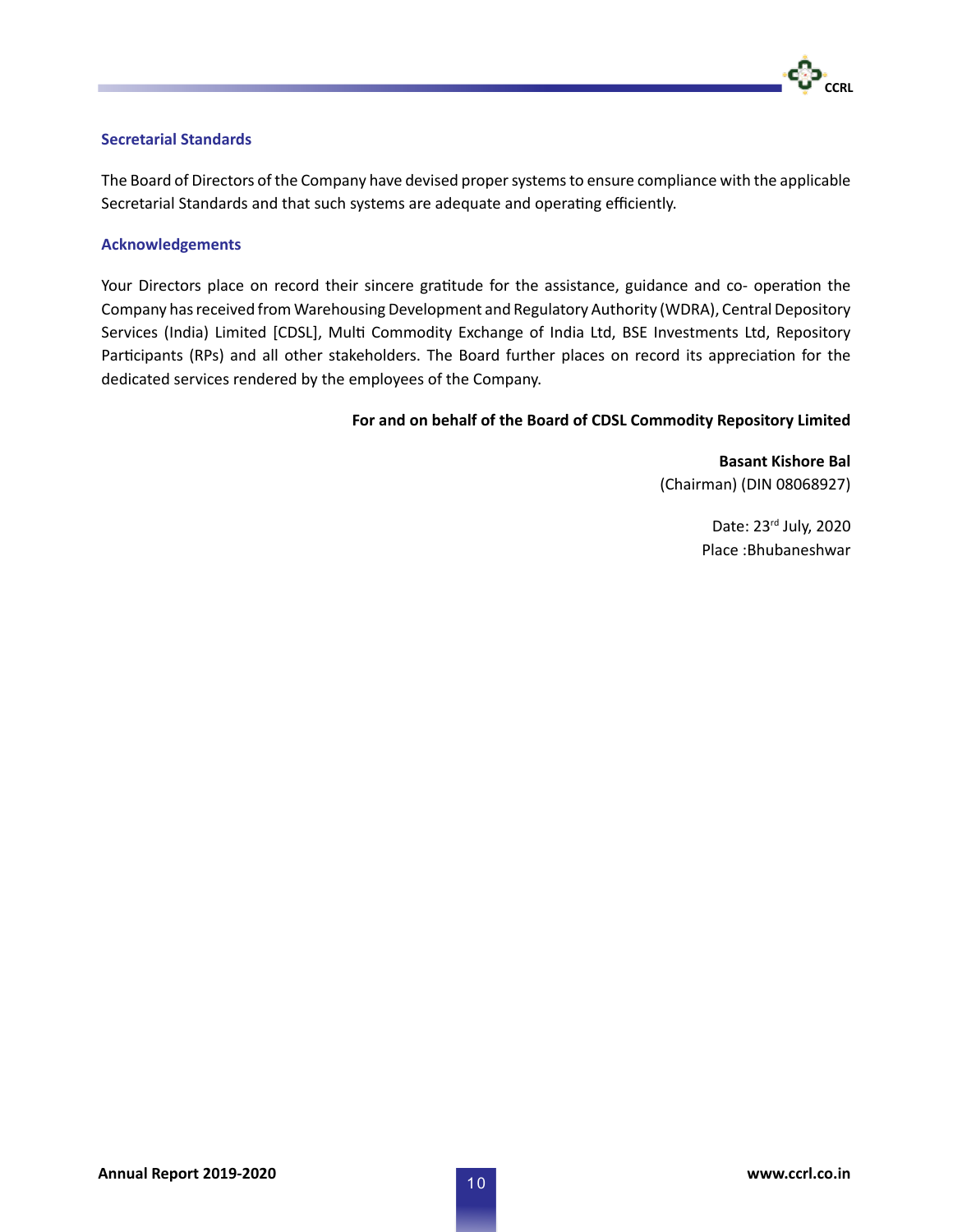

**Annexure A**

### **Brief Profile of the Directors appointed during the year.**

### **Shri Ajay Puri**

Shri Ajay Puri is a Company Secretary, Currently, working as Company Secretary & Compliance Officer of Multi Commodity Exchange of India Limited (MCX). Prior to joining (MCX), he worked as President in Artherstone Capital Market Limited wherein he was in charge of Merchant Banking activities i.e. Initial Public Offerings, Private Equity, FCCB etc. The position entails advising the companies on capital structuring, compliance with the regulatory requirements for accessing the capital market, interacting with corporates; networking with the market intermediaries and compliance with the statutory regulations as are applicable to the Company.

### **Shri Pitambar Chowdhury**

Shri. Pitambar Chowdhury is B.Sc., Masters in Management (JBIMS), Certified Associate of Indian Institute of Bankers (Indian Institute of Bankers) Business Manager with 30 years of professional experience of which 19 years have been in leadership roles of a Business head / Functional head. Have worked predominantly in Asset Management industry with brief exposures in Life Insurance & Banking industries too. Previous responsibilities include senior positions in following companies.

- i) Tata Asset Management Ltd.
- ii) Aviva Insurance Plc.
- iii) SBI Funds Management Ltd.
- iv) Unit Trust of India

#### **Shri Girish Amesara**

Shri Girish Amesara is a Bcom, ACA from Institute of chartered Accountants of India Having more than 25 years of experience in handling Finance functions, Financials statements & Results, taxation, IPO, Budgeting, Internal System & Internal Controls, Enterprise Risk Management, Accounting Software, Internal audit, special audit, compliance audit, SEBI inspections, SEBI reports, and Ethics compliance.

Past Experience:

- i) BSE Limited
- ii) Bombay Swadeshi Stores Limited

#### **Shri Amit Mahajan**

Bachelor of Engineering from BITS Pilani, India and an MBA from Mumbai University. Amit Mahajan is a technocrat with sound business acumen, his areas of interest includes web technologies, IT Security, Deep learning, e-Commerce and mobile applications. Amit has over 2 decades of experience in management of IT application project portfolios across stock exchanges, depositories, eCommerce, telecom and retail sectors.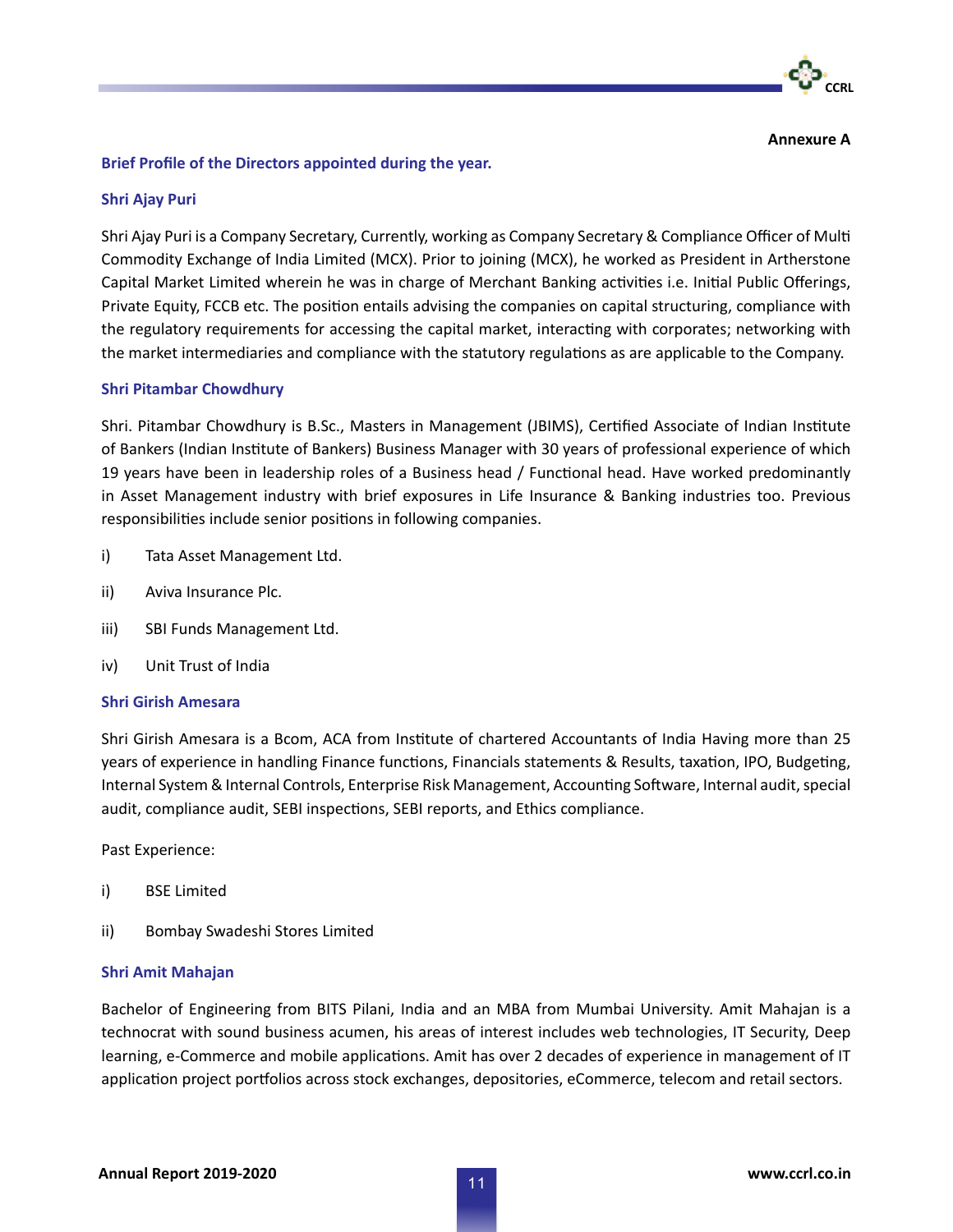

### **Form No. MGT-9 EXTRACT OF ANNUAL RETURN**

### **As on the financial year ended on 31st March, 2020**

### **I. REGISTRATION AND OTHER DETAILS**

| $\vert$ i) | $CIN$ :-                                       | U74999MH2017PLC292113                                      |
|------------|------------------------------------------------|------------------------------------------------------------|
| ii)        | Registration Date -                            | 07-03-2017                                                 |
| iii)       | Name of the Company -                          | <b>CDSL Commodity Repository Limited</b>                   |
| iv)        | Category / Sub-Category of the Company -       | Public Company / Non-Government Company                    |
|            | Company having Share capital                   |                                                            |
| V)         | Address of the Registered office and contact   | A-Wing, Marathon Futurex, 25 <sup>th</sup> Floor, Mafatlal |
|            | details                                        | Mills Compound, N.M. Joshi Marg, Lower Parel               |
|            |                                                | (E), Mumbai - 400 013                                      |
| vi)        | Whether listed company                         | <b>No</b>                                                  |
| Vii)       | Name, Address and Contact details of Registrar | <b>NA</b>                                                  |
|            | and Transfer Agent, if any                     |                                                            |

### **II. PRINCIPAL BUSINESS ACTIVITIES OF THE COMPANY**

All the business activities contributing 10 % or more of the total turnover of the company shall be stated:

| Sr. | Name and Description of main products / services  | <b>NIC Code of the</b> | % to total turnover |
|-----|---------------------------------------------------|------------------------|---------------------|
| No. |                                                   | <b>Product/service</b> | of the company      |
|     | CCRL is set up under Warehousing Development      | 66190                  | 100.00%             |
|     | and Regulatory Authority (WDRA), to carry on the  |                        |                     |
|     | business of repository for Electronic Warehousing |                        |                     |
|     | Negotiable Receipts (eNWR) or any other           |                        |                     |
|     | instrument related to commodities related to      |                        |                     |
|     | warehouse repository, to service eNWR market.     |                        |                     |

### **III. PARTICULARS OF HOLDING, SUBSIDIARY AND ASSOCIATE COMPANIES -**

| Sr.<br>No.   | NAME AND ADDRESS OF<br><b>THE COMPANY</b>                                                                                                                                              | <b>CIN/GLN</b>       | HOLDING/<br><b>SUBSIDIARY/</b><br><b>ASSOCIATE</b> | % of shares<br>held | <b>Applicable</b><br><b>Section</b>      |
|--------------|----------------------------------------------------------------------------------------------------------------------------------------------------------------------------------------|----------------------|----------------------------------------------------|---------------------|------------------------------------------|
| $\mathbf{1}$ | <b>Central Depository Services</b><br>(India) Limited A-Wing,<br>Marathon Futurex, 25th<br>Floor, Mafatlal Mills<br>Compound, N.M. Joshi<br>Marg, Lower Parel (E),<br>Mumbai - 400 013 | L67120MH1997PLC11244 | <b>Holding</b>                                     | 52%                 | $2(46)$ of the<br>Companies<br>Act, 2013 |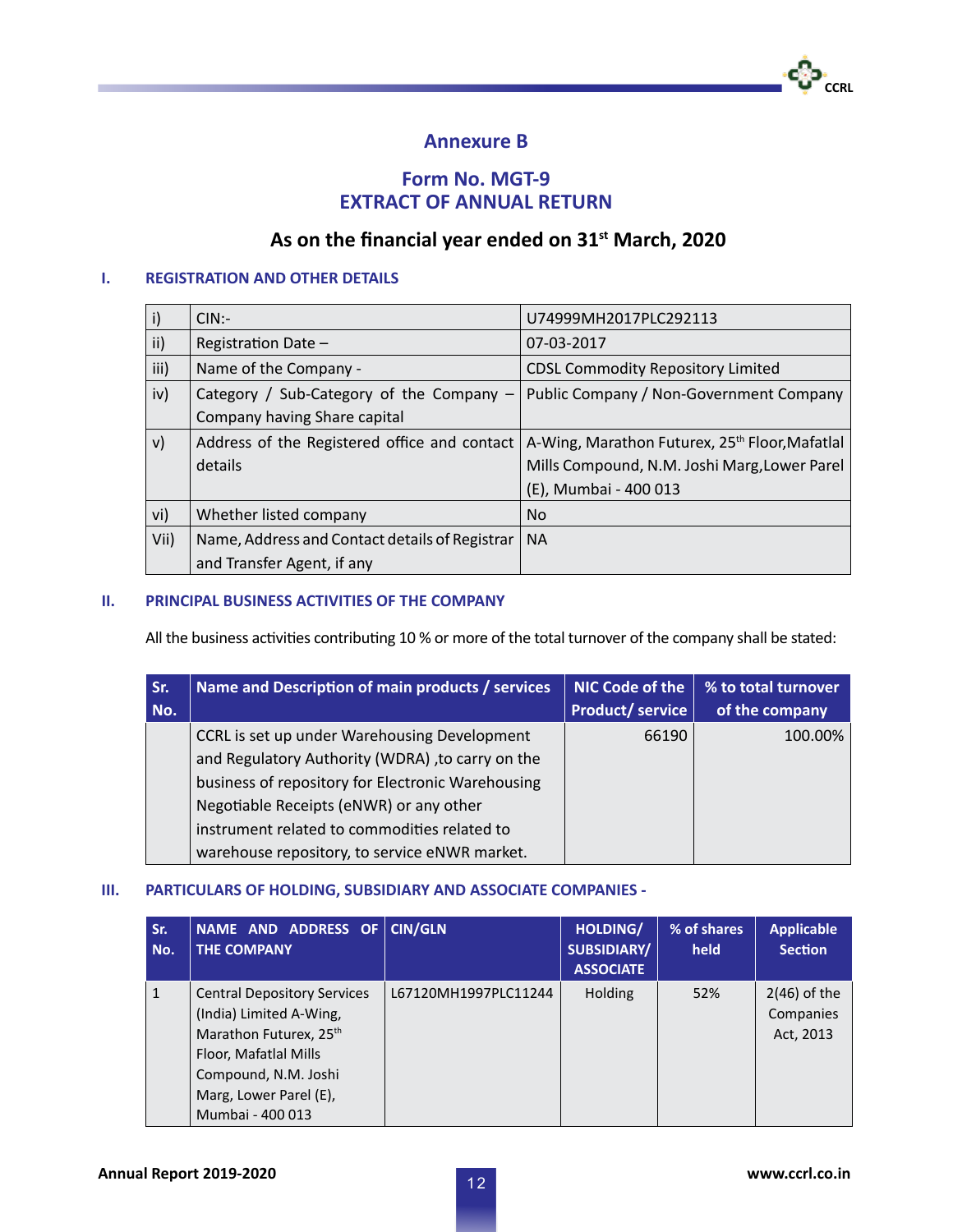### **IV. SHARE HOLDING PATTERN (Equity Share Capital Breakup as percentage of Total Equity)**

### **i) Category-wise Share Holding**

m.

| <b>Category of Share holders</b>                               |              |                 | 01.04.2019   | No. of Shares held at the beginning of the year | No. of Shares held at the end of the year<br>31.03.2020 |                 |              |                      | % Change<br>during the |
|----------------------------------------------------------------|--------------|-----------------|--------------|-------------------------------------------------|---------------------------------------------------------|-----------------|--------------|----------------------|------------------------|
|                                                                | <b>Demat</b> | <b>Physical</b> | <b>Total</b> | % of total<br>shares                            | <b>Demat</b>                                            | <b>Physical</b> | <b>Total</b> | % of total<br>shares | year                   |
| A. Promoters                                                   |              |                 |              |                                                 |                                                         |                 |              |                      |                        |
| $(1)$ Indian                                                   |              |                 |              |                                                 |                                                         |                 |              |                      |                        |
| Individual/HUF<br> a                                           | $\mathbf 0$  | 6               | 6            |                                                 | $\mathbf{0}$                                            | $6\phantom{1}6$ | 6            |                      |                        |
| $\vert b \rangle$<br><b>Central Govt</b>                       |              |                 |              |                                                 |                                                         |                 |              |                      |                        |
| State Govt (s)<br>$\mathsf{c})$                                |              |                 |              |                                                 |                                                         |                 |              |                      |                        |
| $\mathsf{d}$<br>Bodies Corp.                                   | 25999994     | $\mathbf 0$     | 25999994     | 52                                              | 25999994                                                | $\mathbf{0}$    | 25999994     | 52                   | $\mathbf{0}$           |
| Banks / FI<br>$ e\rangle$                                      |              |                 |              |                                                 |                                                         |                 |              |                      |                        |
| f <br>Any Other                                                |              |                 |              |                                                 |                                                         |                 |              |                      |                        |
| Sub-total (A) (1):-                                            | 25999994     | 6               | 26000000     | 52                                              | 25999994                                                | $6\phantom{1}$  | 26000000     | 52                   | 0                      |
| (2)<br>Foreign                                                 |              |                 |              |                                                 |                                                         |                 |              |                      |                        |
| NRIs - Individuals<br> a)                                      |              |                 |              |                                                 |                                                         |                 |              |                      |                        |
| Other - Individuals<br>  <sub>b</sub>                          |              |                 |              |                                                 |                                                         |                 |              |                      |                        |
| $\mathsf{c})$<br>Bodies Corp.                                  |              |                 |              |                                                 |                                                         |                 |              |                      |                        |
| $\vert d$<br>Banks / Fl                                        |              |                 |              |                                                 |                                                         |                 |              |                      |                        |
| a)<br>Any Other                                                |              |                 |              |                                                 |                                                         |                 |              |                      |                        |
| Sub-total (A) (2):-                                            | 0            | $\mathbf{0}$    | 0            | $\pmb{0}$                                       | $\bf{0}$                                                | $\mathbf 0$     | $\mathbf{0}$ | 0                    |                        |
| <b>Total shareholding of</b><br>Promoter (A) = $(A)(1)+(A)(2)$ | 25999994     | 6               | 26000000     | 52                                              | 25999994                                                | $6\phantom{1}6$ | 26000000     | 52                   | 0                      |
| <b>B. Public Shareholding</b>                                  |              |                 |              |                                                 |                                                         |                 |              |                      |                        |
| 1. Institutions                                                |              |                 |              |                                                 |                                                         |                 |              |                      |                        |
| <b>Mutual Funds</b><br> a)                                     |              |                 |              |                                                 |                                                         |                 |              |                      |                        |
| $\vert b \rangle$<br>Banks / Fl                                |              |                 |              |                                                 |                                                         |                 |              |                      |                        |
| Central Govt<br>$\mathsf{c})$                                  |              |                 |              |                                                 |                                                         |                 |              |                      |                        |
| $\vert d$<br>State Govt(s)                                     |              |                 |              |                                                 |                                                         |                 |              |                      |                        |
| Venture Capital<br>$\vert$ e)<br>Funds                         |              |                 |              |                                                 |                                                         |                 |              |                      |                        |
| f)<br><b>Insurance Companies</b>                               |              |                 |              |                                                 |                                                         |                 |              |                      |                        |
| g <br>FIIs                                                     |              |                 |              |                                                 |                                                         |                 |              |                      |                        |
| h)<br>Foreign Venture<br>Capital Funds                         |              |                 |              |                                                 |                                                         |                 |              |                      |                        |
| Others (specify)<br>$\vert$ i)                                 |              |                 |              |                                                 |                                                         |                 |              |                      |                        |
| Multi Commodity Exchange<br>of India Limited                   | 12000000     | $\pmb{0}$       | 12000000     | 24                                              | 12000000                                                | $\mathbf 0$     | 12000000     | 24                   | $\mathbf 0$            |
| <b>BSE Investments Limited</b>                                 | 12000000     | $\mathbf 0$     | 12000000     | 24                                              | 12000000                                                | $\pmb{0}$       | 12000000     | 24                   | $\pmb{0}$              |
| Sub-total (B)(1):-                                             | 24000000     |                 | 0 24000000   | 48                                              | 24000000                                                | $\pmb{0}$       | 24000000     | 48                   | $\pmb{0}$              |

•**င**္ပြဲ၁•<br>cc<sub>RL</sub>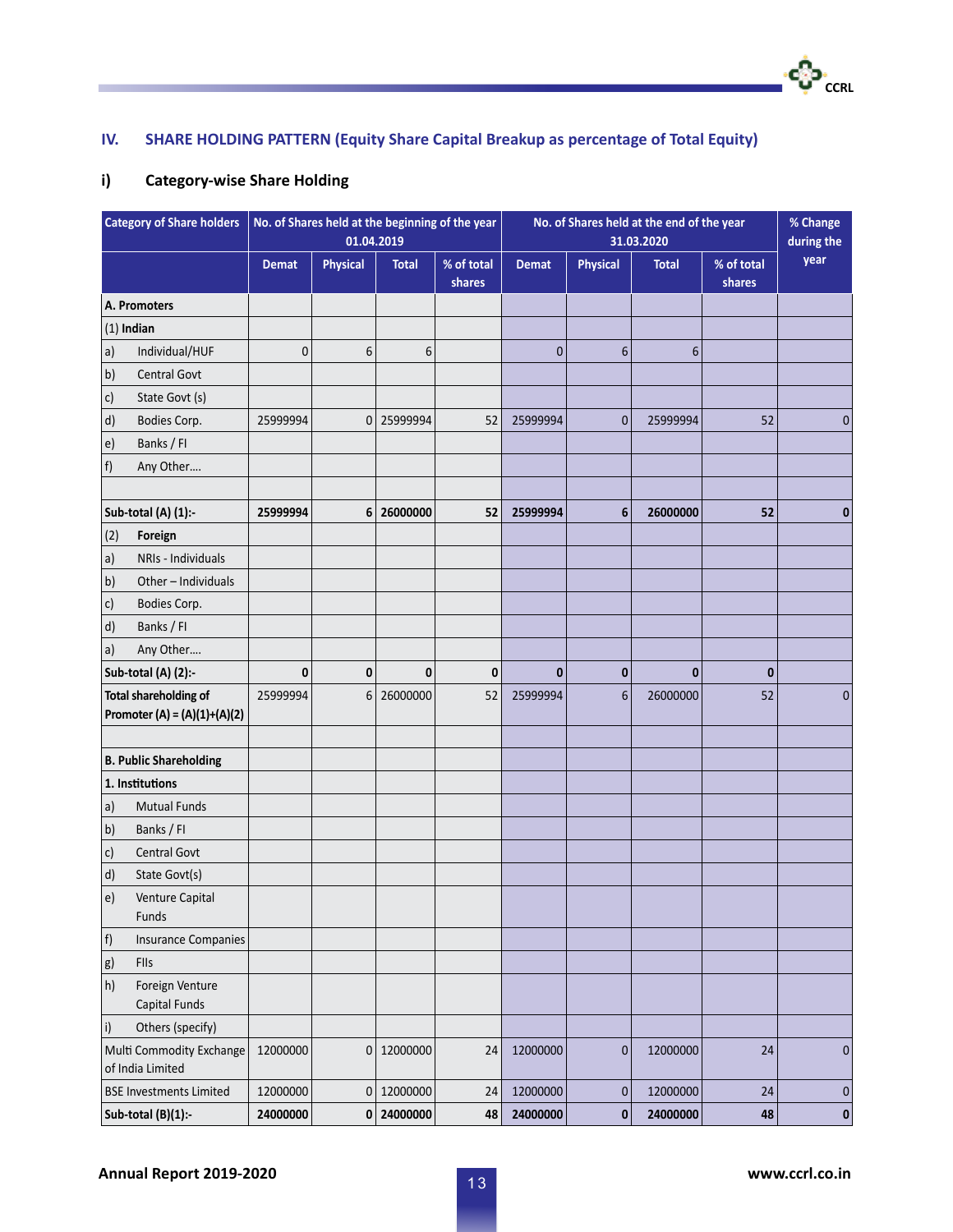| <b>Category of Share holders</b>                                                     | No. of Shares held at the beginning of the year<br>01.04.2019 |                 |              |                      | No. of Shares held at the end of the year<br>31.03.2020 |                 |              |                      | % Change<br>during the |
|--------------------------------------------------------------------------------------|---------------------------------------------------------------|-----------------|--------------|----------------------|---------------------------------------------------------|-----------------|--------------|----------------------|------------------------|
|                                                                                      | <b>Demat</b>                                                  | <b>Physical</b> | <b>Total</b> | % of total<br>shares | <b>Demat</b>                                            | <b>Physical</b> | <b>Total</b> | % of total<br>shares | year                   |
| 2. Non-Institutions                                                                  |                                                               |                 |              |                      |                                                         |                 |              |                      |                        |
| a) Bodies Corp.                                                                      |                                                               |                 |              |                      |                                                         |                 |              |                      |                        |
| i) Indian                                                                            |                                                               |                 |              |                      |                                                         |                 |              |                      |                        |
| ii) Overseas                                                                         |                                                               |                 |              |                      |                                                         |                 |              |                      |                        |
| b) Individuals                                                                       |                                                               |                 |              |                      |                                                         |                 |              |                      |                        |
| i) Individual shareholders<br>holding nominal share<br>capital upto ₹1 lakh          |                                                               |                 |              |                      |                                                         |                 |              |                      |                        |
| ii) Individual shareholders<br>holding nominal share<br>capital in excess of ₹1 lakh |                                                               |                 |              |                      |                                                         |                 |              |                      |                        |
| c) Others (specify)                                                                  |                                                               |                 |              |                      |                                                         |                 |              |                      |                        |
| Sub-total (B)(2):-                                                                   | 0                                                             | 0               | 0            | 0                    | $\bf{0}$                                                | 0               | $\mathbf{0}$ | $\bf{0}$             |                        |
| <b>Total Public</b><br>Shareholding (B)=(B)(1)+<br>$(B)(2)$ "                        | 24000000                                                      | $\mathbf 0$     | 24000000     | 48                   | 24000000                                                | $\mathbf{0}$    | 24000000     | 48                   | 0                      |
| C. Shares held by<br>Custodian for<br><b>GDRs &amp; ADRs</b>                         | $\mathbf{0}$                                                  | $\Omega$        | $\Omega$     | $\Omega$             | $\Omega$                                                | $\Omega$        | $\mathbf{0}$ | $\Omega$             | $\Omega$               |
| <b>Grand Total (A+B+C)</b>                                                           | 49999994                                                      | 6               | 50000000     | 100                  | 49999994                                                | 6               | 50000000     | 100                  | 0                      |

### **(ii) Shareholding of Promoters**

| Sr.<br>No.     | <b>Shareholders Name</b>                              |                         | Shareholding at the beginning of the year<br>01.04.2019 |                                                              |                         | Share holding at the end of the year<br>31.03.2020 |                                                             |
|----------------|-------------------------------------------------------|-------------------------|---------------------------------------------------------|--------------------------------------------------------------|-------------------------|----------------------------------------------------|-------------------------------------------------------------|
|                |                                                       | No. of<br><b>Shares</b> | % of total<br>shares of<br>company                      | % of Shares<br>Pledged /<br>encumbered<br>to total<br>shares | No. of<br><b>Shares</b> | % of total<br>shares of<br>company                 | %of Shares<br>Pledged /<br>encumbered<br>to total<br>shares |
| $\mathbf{1}$   | <b>Central Depository Services</b><br>(India) Limited | 25999994                | 52                                                      | $\mathbf{0}$                                                 | 25999994                | 52                                                 | $\mathbf{0}$                                                |
| $\overline{2}$ | Farokh Patel                                          | $\mathbf{1}$            | Negligible                                              | 0                                                            | $\mathbf{1}$            | Negligible                                         | $\mathbf{0}$                                                |
| 3              | Joydeep Dutta                                         | 1                       | Negligible                                              | $\Omega$                                                     | $\mathbf{1}$            | Negligible                                         | $\mathbf{0}$                                                |
| 4              | Ramkumar K.                                           | 1                       | Negligible                                              | 0                                                            | 1                       | Negligible                                         | $\mathbf{0}$                                                |
| 5              | Sunil G. Alvares                                      | 1                       | Negligible                                              | 0                                                            | $\mathbf{1}$            | Negligible                                         | $\Omega$                                                    |
| 6              | Nayana Mandar Ovalekar                                |                         | Negligible                                              | $\mathbf 0$                                                  | 1                       | Negligible                                         | $\mathbf{0}$                                                |
| $\overline{7}$ | <b>Bharat Sheth</b>                                   | 1                       | Negligible                                              | $\mathbf 0$                                                  | $\mathbf{1}$            | Negligible                                         | $\mathbf{0}$                                                |
|                | <b>Total</b>                                          | 26000000                | 100                                                     | 0                                                            | 26000000                | 52                                                 | 0                                                           |

·**င**္ပါ၁·<br>CCRL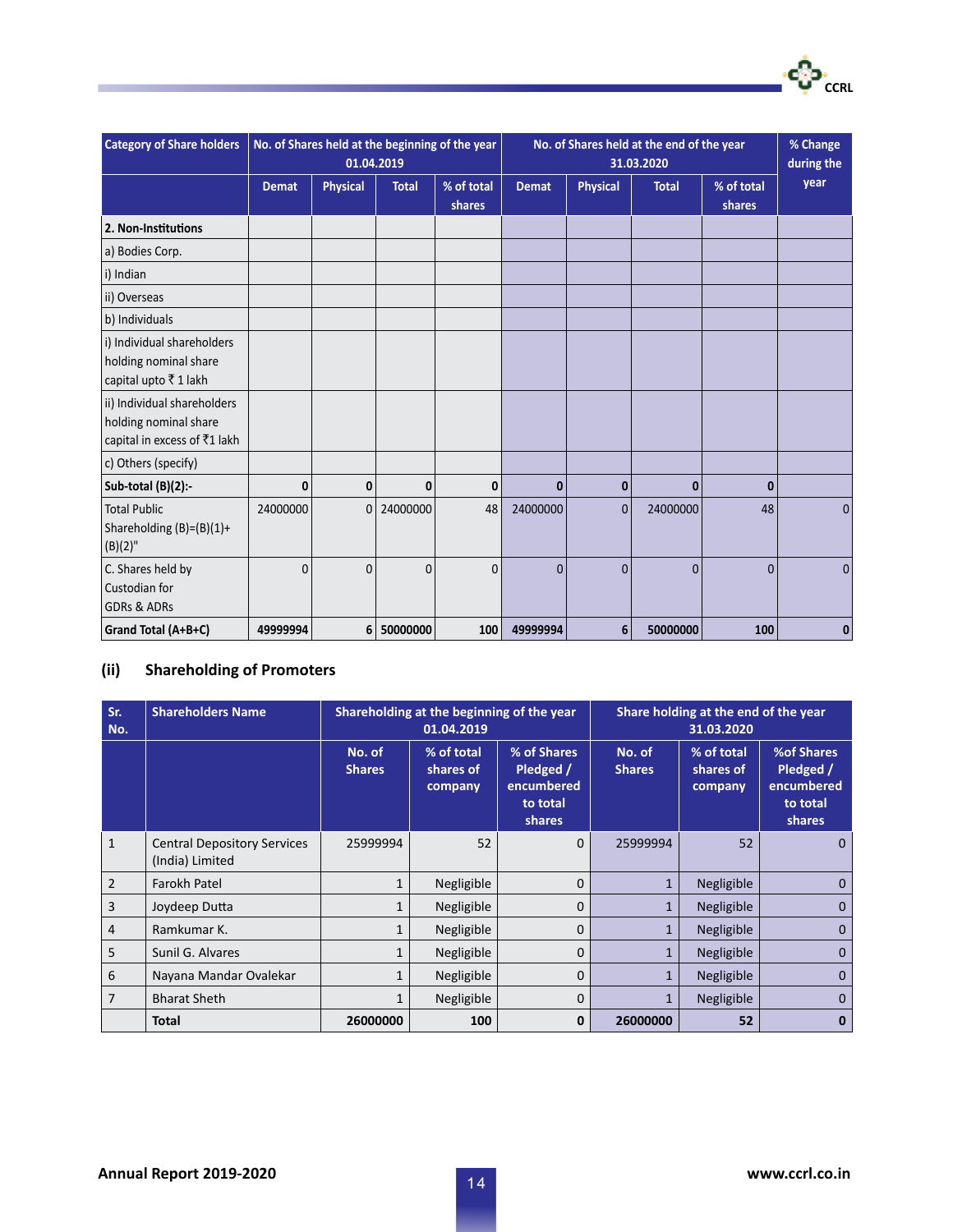| Sr.<br>No. |                                                                        | 01.04.2019              | <b>Shareholding at the</b><br>beginning of the year | <b>Cumulative Shareholding</b><br>during the year<br>31.03.2020 |                                           |  |
|------------|------------------------------------------------------------------------|-------------------------|-----------------------------------------------------|-----------------------------------------------------------------|-------------------------------------------|--|
|            |                                                                        | No. of<br><b>shares</b> | % of total<br><b>shares</b><br>of the<br>company    | No. of<br><b>shares</b>                                         | % of total<br>shares<br>of the<br>company |  |
|            | At the beginning of the year                                           | 26000000                | 52                                                  | 26000000                                                        | 52                                        |  |
|            | Reasons:<br>shares transferred pursuant to share<br>purchase agreement | 0                       | 0                                                   | 0                                                               | $\Omega$                                  |  |
|            | At the End of the year                                                 | 26000000                | 52                                                  | 26000000                                                        | 52                                        |  |

### **(iii) Change in Promoters' Shareholding ( please specify, if there is no change)**

### **(iv) Shareholding Pattern of top ten Shareholders other than Directors, Promoters and Holders of GDRs and ADRs):**

| Sr.<br>No. | For Each of the Top 10 Shareholders       | <b>Shareholding at the</b><br>beginning of the year |            | <b>Cumulative Shareholding</b><br>during theyear |            |  |
|------------|-------------------------------------------|-----------------------------------------------------|------------|--------------------------------------------------|------------|--|
|            |                                           |                                                     | 01.04.2019 |                                                  | 31.03.2020 |  |
|            |                                           |                                                     |            |                                                  |            |  |
|            |                                           | No. of                                              | % of total | No. of                                           | % of total |  |
|            |                                           | shares                                              | shares     | shares                                           | shares     |  |
|            |                                           |                                                     | of the     |                                                  | of the     |  |
|            |                                           |                                                     | company    |                                                  | company    |  |
|            | Multi Commodity Exchange of India Limited | 12000000                                            | 24         | 12000000                                         | 24         |  |
|            | <b>BSE Investments Limited</b>            | 12000000                                            | 24         | 12000000                                         | 24         |  |

### **(v) Shareholding of Directors and Key Managerial Personnel:**

| Sr.<br>No. |                                                 | <b>Shareholding at the</b><br>beginning of the year<br>01.04.2019 |               | <b>Cumulative Shareholding</b><br>during the year<br>31.03.2020 |            |
|------------|-------------------------------------------------|-------------------------------------------------------------------|---------------|-----------------------------------------------------------------|------------|
|            | For Each of the Directors and KMP               | No. of                                                            | % of total    | No. of                                                          | % of total |
|            |                                                 | shares                                                            | <b>shares</b> | shares                                                          | shares     |
|            |                                                 |                                                                   | of the        |                                                                 | of the     |
|            |                                                 |                                                                   | company       |                                                                 | company    |
|            | At the beginning of the year                    | $\Omega$                                                          | Negligible    | 0                                                               | <b>NA</b>  |
|            | Date wise Increase / Decrease in Promoters      |                                                                   | <b>NIL</b>    |                                                                 |            |
|            | Share holding during the year specifying the    |                                                                   |               |                                                                 |            |
|            | reasons for increase / decrease (e.g. allotment |                                                                   |               |                                                                 |            |
|            | / transfer / bonus/ sweat equity etc):          |                                                                   |               |                                                                 |            |
|            | At the End of the year                          | $\Omega$                                                          | Negligible    | 0                                                               | <b>NA</b>  |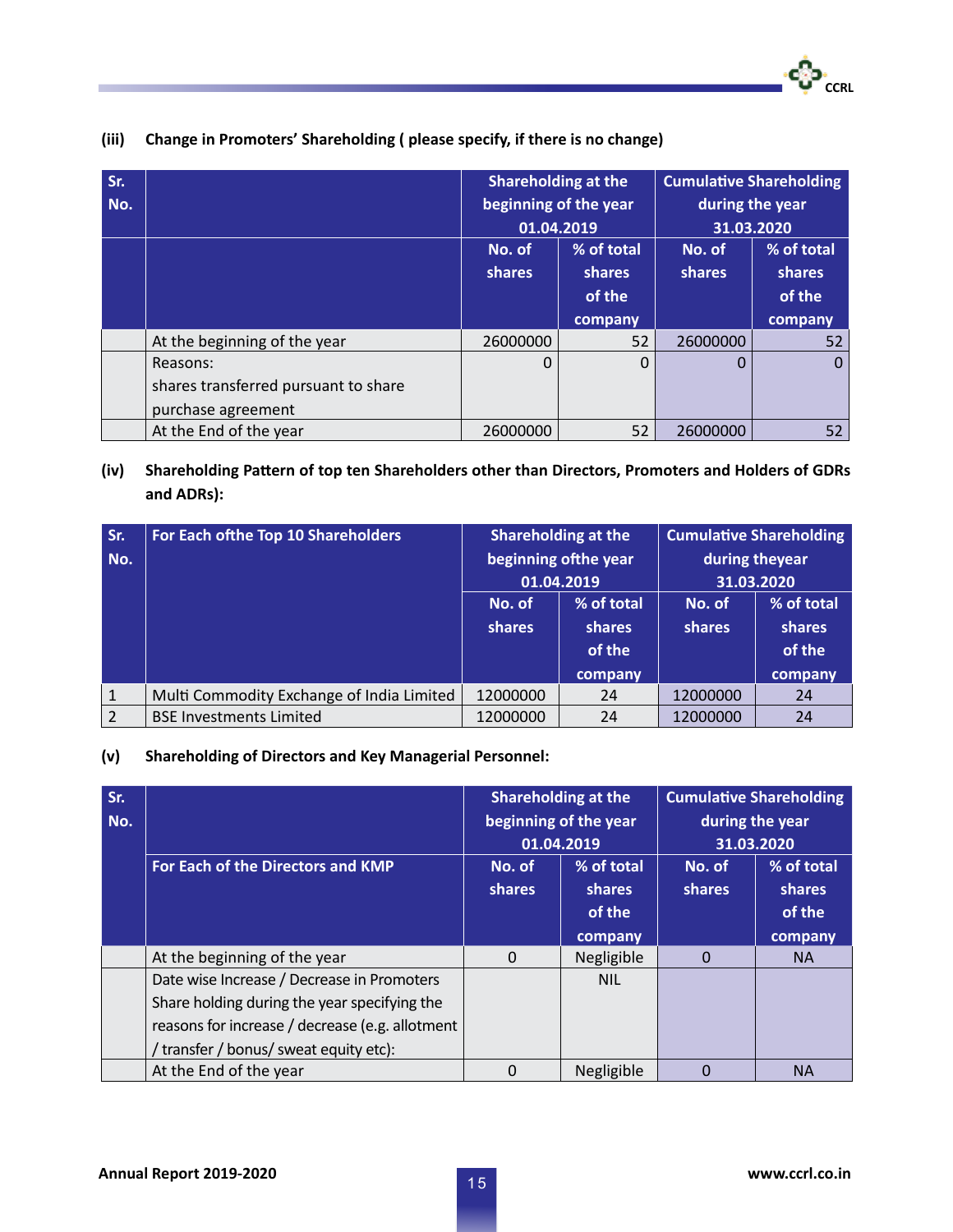

### **V. INDEBTEDNESS**

|                                                  | <b>Secured</b><br>Loans | <b>Unsecured</b><br><b>Loans</b> | <b>Deposits</b> | <b>Total</b><br><b>Indebtedness</b> |
|--------------------------------------------------|-------------------------|----------------------------------|-----------------|-------------------------------------|
|                                                  | excluding               |                                  |                 |                                     |
|                                                  | deposits                |                                  |                 |                                     |
| Indebtedness at the beginning of the financial   |                         |                                  |                 |                                     |
| year                                             |                         |                                  |                 |                                     |
| i) Principal Amount                              | 0                       | 0                                | 0               | 0                                   |
| ii) Interest due but not paid                    | 0                       | 0                                | 0               | 0                                   |
| iii) Interest accrued but not due                | 0                       | 0                                | $\Omega$        | 0                                   |
| Total (i+ii+iii)                                 | O                       | <sup>0</sup>                     | $\bf{0}$        | 0                                   |
| Change in Indebtedness during the financial year |                         |                                  |                 |                                     |
| Addition                                         | 0                       | 0                                | 0               | O                                   |
| Reduction                                        | O                       | O                                | 0               | O                                   |
| <b>Net Change</b>                                | Ω                       | 0                                | 0               | 0                                   |
| Indebtedness at the end of the financial year    |                         |                                  |                 |                                     |
| i) Principal Amount                              | 0                       | $\Omega$                         | $\Omega$        | 0                                   |
| ii) Interest due but not paid                    | 0                       | $\Omega$                         | $\Omega$        | 0                                   |
| iii) Interest accrued but not due                | 0                       | 0                                | 0               | 0                                   |

### **VI. REMUNERATION OF DIRECTORS AND KEY MANAGERIAL PERSONNEL**

### **A. Remuneration to Managing Director, Whole-time Directors and/or Manager:**

| Sr.<br>No.     | <b>Particulars of Remuneration</b>                                | <b>Name of</b><br><b>Manager</b> | <b>Total Amount</b> |
|----------------|-------------------------------------------------------------------|----------------------------------|---------------------|
|                |                                                                   | <b>Shri Pitambar</b>             |                     |
|                |                                                                   | <b>Chowdhury</b>                 |                     |
| $\mathbf{1}$   | Gross salary                                                      |                                  |                     |
|                | (a) Salary as per provisions contained in section 17(1) of the    | 2,670,000                        | 2,670,000           |
|                | Income-tax Act, 1961                                              |                                  |                     |
|                | (b) Value of perquisites u/s 17(2) Income-tax Act, 1961           | $\Omega$                         | 0                   |
|                | (c) Profits in lieu of salary under section 17(3) Income-tax Act, |                                  |                     |
|                | 1961                                                              |                                  |                     |
| $\overline{2}$ | <b>Stock Option</b>                                               |                                  |                     |
| 3              | <b>Sweat Equity</b>                                               |                                  |                     |
| 4              | Commission                                                        |                                  |                     |
|                | - as % of profit                                                  |                                  |                     |
|                | - others, specify                                                 |                                  |                     |
| 5              | Others, please specify                                            |                                  |                     |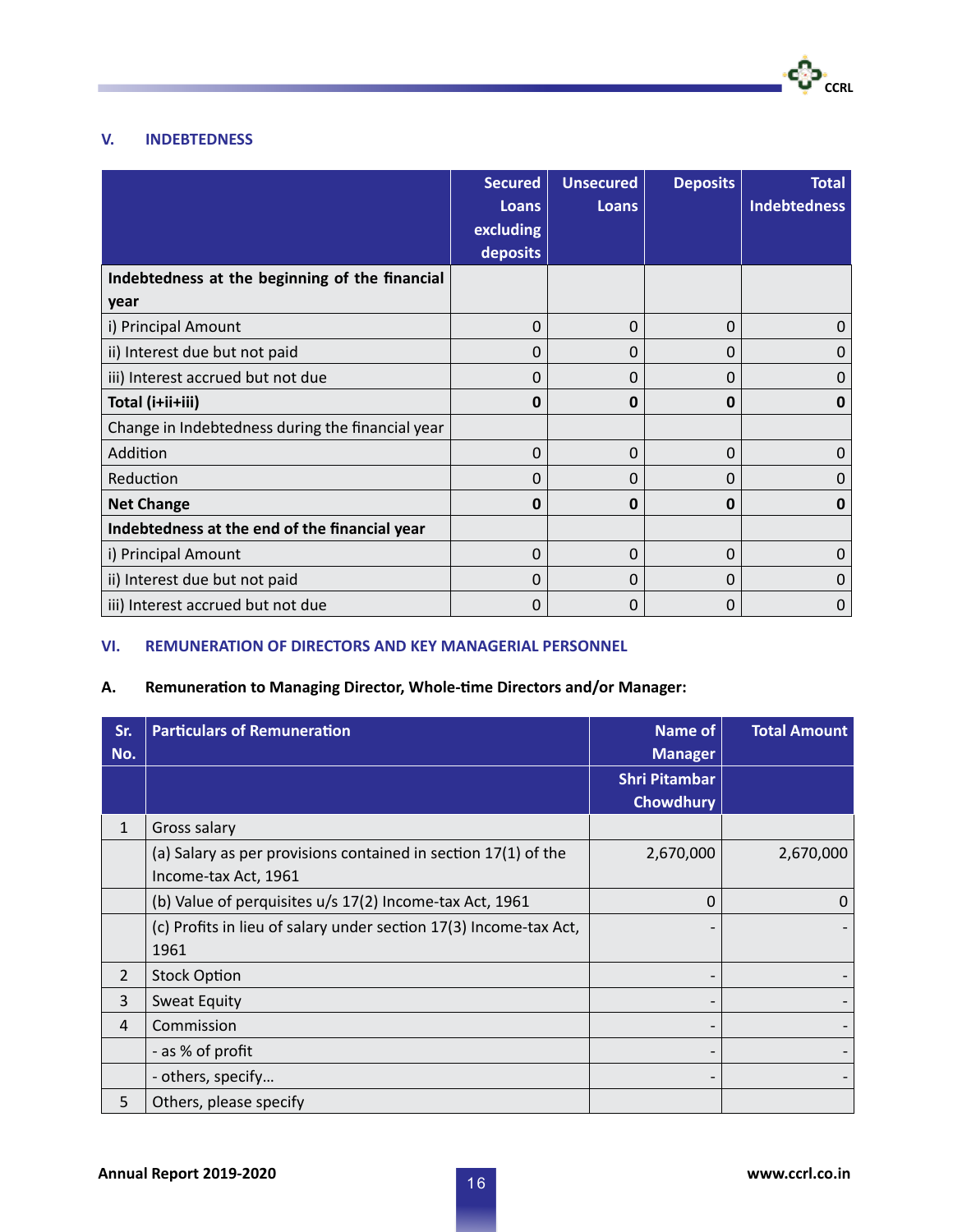**CCRL** 

| Sr. | <b>Particulars of Remuneration</b> | Name of                         | <b>Total Amount</b> |  |
|-----|------------------------------------|---------------------------------|---------------------|--|
| No. |                                    | <b>Manager</b>                  |                     |  |
|     |                                    | <b>Shri Pitambar</b>            |                     |  |
|     |                                    | <b>Chowdhury</b>                |                     |  |
|     | Total (A)                          | 2,670,000                       | 2,670,000           |  |
|     | Ceiling as per the Act             | 5% of net profit of the company |                     |  |

### **B. Remuneration to other directors:**

| Sr.            | <b>Particulars of</b>                                                                                                               | <b>Name of Directors</b> |                                                |                |         |                                      |       | <b>Total</b>                      |               |
|----------------|-------------------------------------------------------------------------------------------------------------------------------------|--------------------------|------------------------------------------------|----------------|---------|--------------------------------------|-------|-----------------------------------|---------------|
| no.            | Remuneration                                                                                                                        | B.K.Bal                  | J.<br>Balasubramanian Shivanandhan Kulshrestha | Hemang<br>Raja |         | Neeraj Sudhirkumar Ajay Puri<br>Goel |       | <b>Dhansukodi</b><br>Srivanandhan | <b>Amount</b> |
| $\vert$ 1      | Independent<br>Directors-Fee for<br>attending board<br>committee<br>meetings-<br>Commission-<br>Others, please                      |                          |                                                |                |         |                                      |       |                                   |               |
|                | specify                                                                                                                             | 620000                   | 540000                                         | 95000          | 0       | 580000                               | 0     | 0                                 | 1835000       |
| $\overline{2}$ | Other Non-<br>Executive<br>Directors<br>• Fee for<br>attending board<br>/ committee<br>meetings<br>• Commission<br>• Others, please |                          |                                                |                |         |                                      |       |                                   |               |
|                | specify                                                                                                                             | 0                        | $\pmb{0}$                                      |                | 0380000 | 0                                    | 25000 | 50000                             | 455000        |
|                | Total $(B)=(1+2)$                                                                                                                   |                          |                                                |                |         |                                      |       |                                   | 2290000       |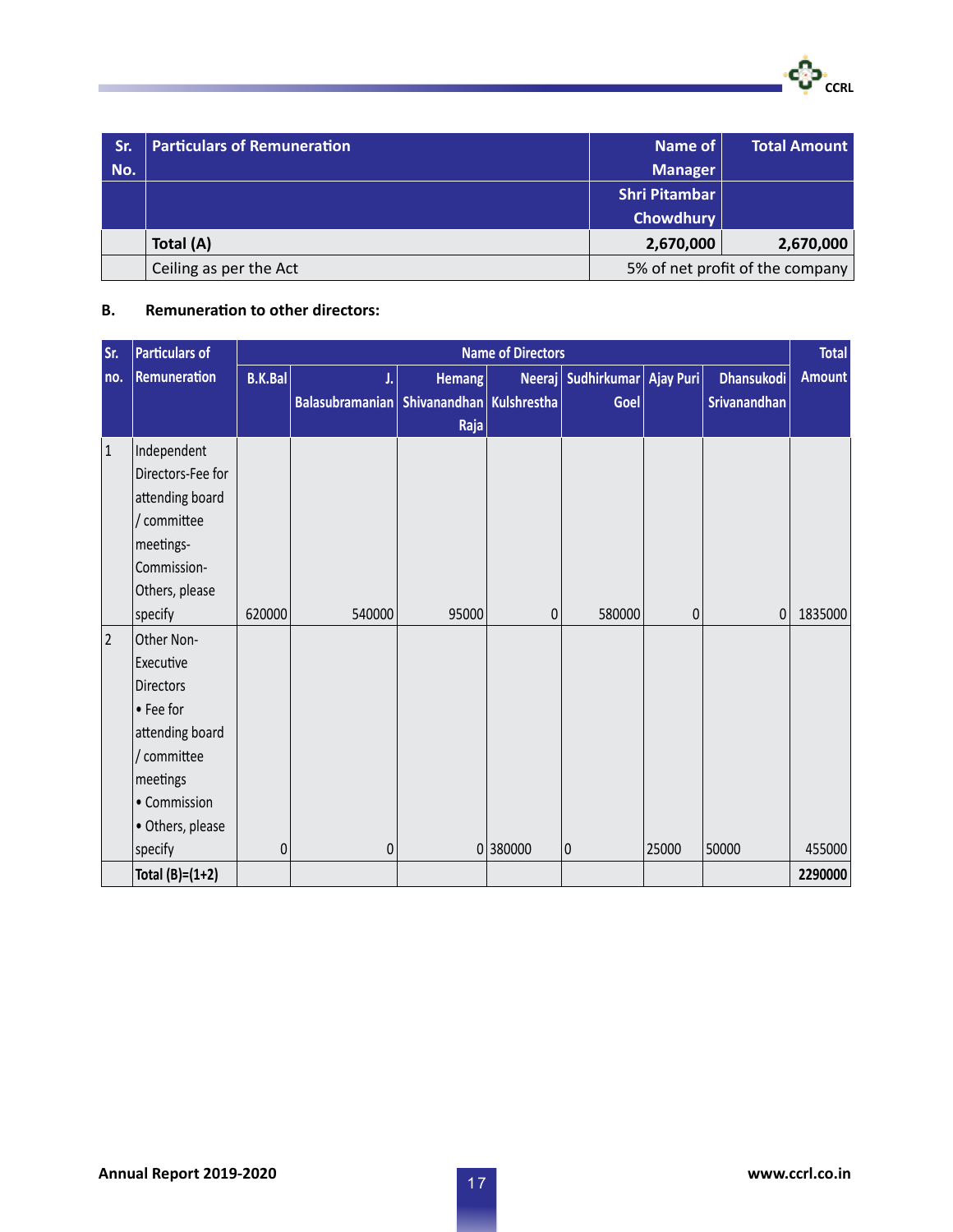| Sr.            | <b>Particulars of Remuneration</b>                                                                                                                                                                                                                  | <b>Key Managerial Personnel</b>    |                                                    |              |  |
|----------------|-----------------------------------------------------------------------------------------------------------------------------------------------------------------------------------------------------------------------------------------------------|------------------------------------|----------------------------------------------------|--------------|--|
| No.            |                                                                                                                                                                                                                                                     | <b>Company</b><br><b>Secretary</b> | <b>Chief</b><br><b>Operating</b><br><b>Officer</b> | <b>Total</b> |  |
| 1.             | Gross salary<br>(a) Salary (a) as per proovisions contained in section<br>17(1) of the Income-tax Act, 1961 (b) Value of<br>perquisites u/s 17(2) Income-tax Act, 1961<br>(c) Profits in lieu of salary under section 17(3)<br>Income-tax Act, 1961 | 239000                             | 6624000                                            | 6863000      |  |
| $\overline{2}$ | <b>Stock Option</b>                                                                                                                                                                                                                                 | 0                                  | 0                                                  | 0            |  |
| $\mathsf{3}$   | <b>Sweat Equity</b>                                                                                                                                                                                                                                 | O                                  | 0                                                  | 0            |  |
| $\overline{4}$ | Commission - as % of Profit<br>- others, specify                                                                                                                                                                                                    | O                                  | 0                                                  | $\Omega$     |  |
| 5              | Others, please specify                                                                                                                                                                                                                              | 0                                  | 0                                                  | O            |  |
|                | Total                                                                                                                                                                                                                                               | 239000                             | 6624000                                            | 6863000      |  |

### **C. Remuneration To Key Managerial Personnel Other Then MD / MANAGER / WTD**

### **VII. PENALTIES / PUNISHMENT / COMPOUNDING OF OFFENCES:**

| <b>Type</b> |                                 | <b>Section</b><br>of the<br><b>Companies</b><br><b>Act</b> | <b>Brief</b><br><b>Description</b>           | <b>Details of</b><br>Penalty/<br><b>Punishment/</b><br>Compounding/<br>fees imposed | <b>Authority</b><br>[RD/NCLT/<br><b>COURT]</b>         | Appeal made, if any<br>(give Details)                                                                                                                                                                                                                 |
|-------------|---------------------------------|------------------------------------------------------------|----------------------------------------------|-------------------------------------------------------------------------------------|--------------------------------------------------------|-------------------------------------------------------------------------------------------------------------------------------------------------------------------------------------------------------------------------------------------------------|
| Α.          | <b>COMPANY</b>                  |                                                            |                                              |                                                                                     |                                                        |                                                                                                                                                                                                                                                       |
|             | Penalty                         | <b>NA</b>                                                  | Glitch in<br>Company's<br>computer<br>system | Warehousing<br>and<br>Development<br>Authority<br>levied penalty<br>of ₹1,00,000/-  | WDRA-<br>Warehousing<br>and<br>Deveopment<br>Authority | The matter was<br>appealed to Appellate<br>authority against<br>the order of WDRA,<br>however the Appellate<br>authority dismissed<br>the appeal on ground<br>that WDRA had no<br>jurisdiction to assign<br>the right to appeal<br>against its order. |
|             | Punishment                      | <b>NIL</b>                                                 | <b>NIL</b>                                   | <b>NIL</b>                                                                          | <b>NIL</b>                                             | <b>NIL</b>                                                                                                                                                                                                                                            |
|             | Compounding                     | <b>NIL</b>                                                 | <b>NIL</b>                                   | <b>NIL</b>                                                                          | <b>NIL</b>                                             | <b>NIL</b>                                                                                                                                                                                                                                            |
| <b>B.</b>   | <b>DIRECTORS</b>                |                                                            |                                              |                                                                                     |                                                        |                                                                                                                                                                                                                                                       |
|             | Penalty                         | <b>NIL</b>                                                 | <b>NIL</b>                                   | <b>NIL</b>                                                                          | <b>NIL</b>                                             | <b>NIL</b>                                                                                                                                                                                                                                            |
|             | Punishment                      | <b>NIL</b>                                                 | <b>NIL</b>                                   | <b>NIL</b>                                                                          | <b>NIL</b>                                             | <b>NIL</b>                                                                                                                                                                                                                                            |
|             | Compounding                     | <b>NIL</b>                                                 | <b>NIL</b>                                   | <b>NIL</b>                                                                          | <b>NIL</b>                                             | <b>NIL</b>                                                                                                                                                                                                                                            |
| C.          | <b>OTHER OFFIERS IN DEFAULT</b> |                                                            |                                              |                                                                                     |                                                        |                                                                                                                                                                                                                                                       |
|             | Penalty                         | <b>NIL</b>                                                 | <b>NIL</b>                                   | <b>NIL</b>                                                                          | <b>NIL</b>                                             | <b>NIL</b>                                                                                                                                                                                                                                            |
|             | Punishment                      | <b>NIL</b>                                                 | <b>NIL</b>                                   | <b>NIL</b>                                                                          | <b>NIL</b>                                             | <b>NIL</b>                                                                                                                                                                                                                                            |
|             | Compounding                     | <b>NIL</b>                                                 | <b>NIL</b>                                   | <b>NIL</b>                                                                          | <b>NIL</b>                                             | <b>NIL</b>                                                                                                                                                                                                                                            |

**CCRL** 

-လေ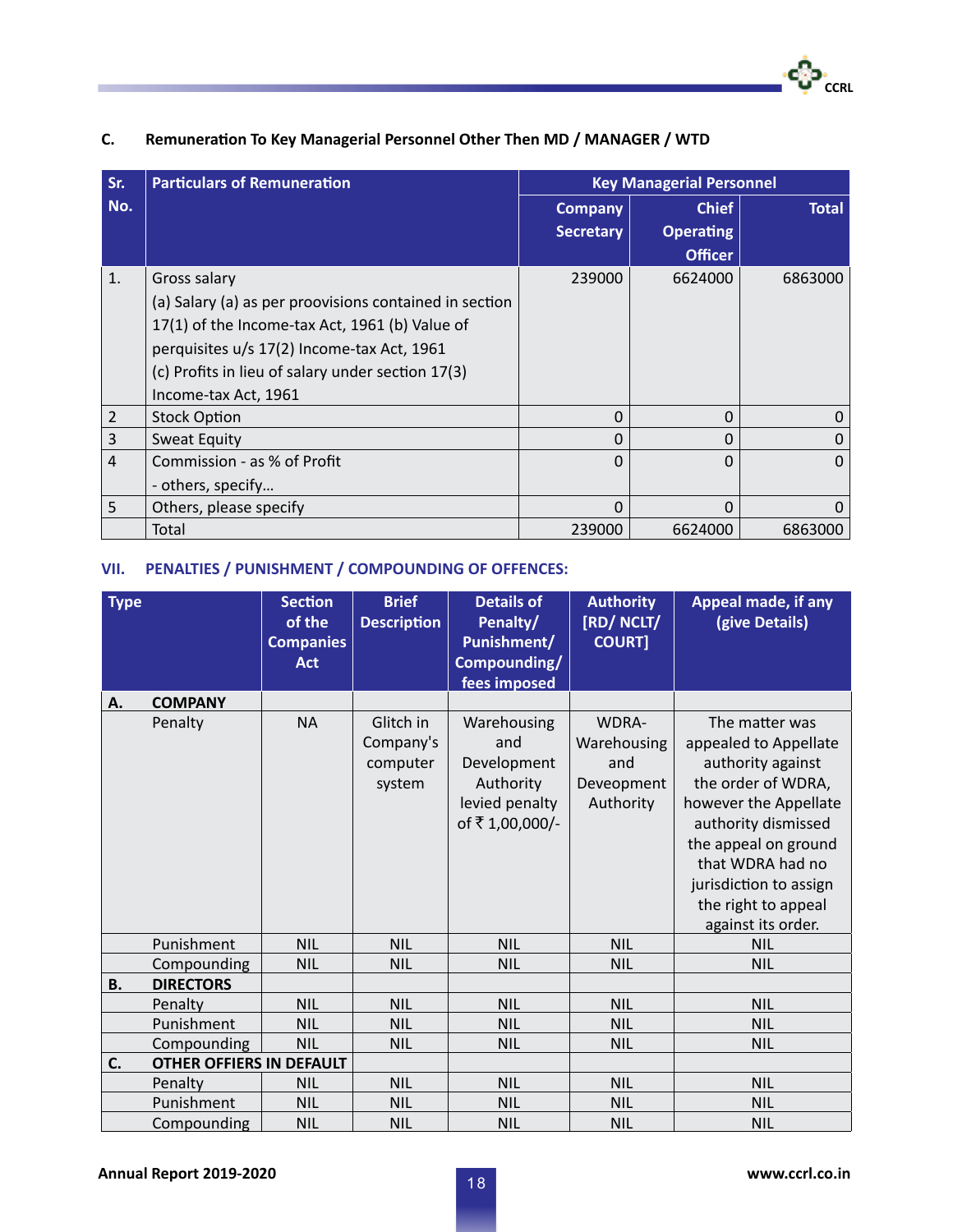## **Annexure-C to Directors' Report**

### **Form No. AOC-2**

**(Pursuant to clause (h) of sub-section (3)of section 134 of the Act and Rule 8(2) of the Companies (Accounts) Rules, 2014)**

**Form for disclosure of particulars of contracts/arrangements entered into by the company with related parties referred to in sub-section (1) of section 188 of the Companies Act, 2013 including certain arms length transactions under third proviso thereto**

**1. Details of contracts or arrangements or transactions not at arm's length basis**

| (a)            | Name(s) of the related party and nature of relationship                                    | <b>NIL</b> |
|----------------|--------------------------------------------------------------------------------------------|------------|
| (b)            | Nature of contracts/arrangements/transactions                                              | <b>NIL</b> |
| (c)            | Duration of the contracts / arrangements/transactions                                      | <b>NIL</b> |
| d              | Salient terms of the contracts or arrangements or transactions including the value, if any | <b>NIL</b> |
| (e)            | Justification for entering into such contracts or arrangements or transactions             | <b>NIL</b> |
| (f)            | date(s) of approval by the Board                                                           | <b>NIL</b> |
| <sub>(g)</sub> | Amount paid as advances, if any:                                                           | <b>NIL</b> |
| (h)            | Date on which the special resolution was passed in general meeting as required under first | <b>NIL</b> |
|                | proviso to section 188                                                                     |            |

### **2. Details of material contracts or arrangement or transactions at arm's length basis**

| (a) | Name(s) of the related party and nature of relationship                                                   | Central Depository Services (India) Limited<br>(Holding company)                                                |
|-----|-----------------------------------------------------------------------------------------------------------|-----------------------------------------------------------------------------------------------------------------|
| (b) | Nature of contracts/arrangements/transactions                                                             | Rent, administrative expenses and salary<br>$ $ reimbursement of employees on deputation $ $<br><i>received</i> |
| (c) | Duration of the contracts / arrangements/transactions                                                     | Ongoing                                                                                                         |
| (d) | Salient terms of the contracts or arrangements or $ 154.57 $<br>transactions including the value, if any: |                                                                                                                 |
| (e) | Date(s) of approval by the Board, if any:                                                                 | Board approval dated 28.10.17/29.07.17<br>for rent and salaries on actual basis                                 |
| (f) | Amount paid as advances, if any:                                                                          | NIL                                                                                                             |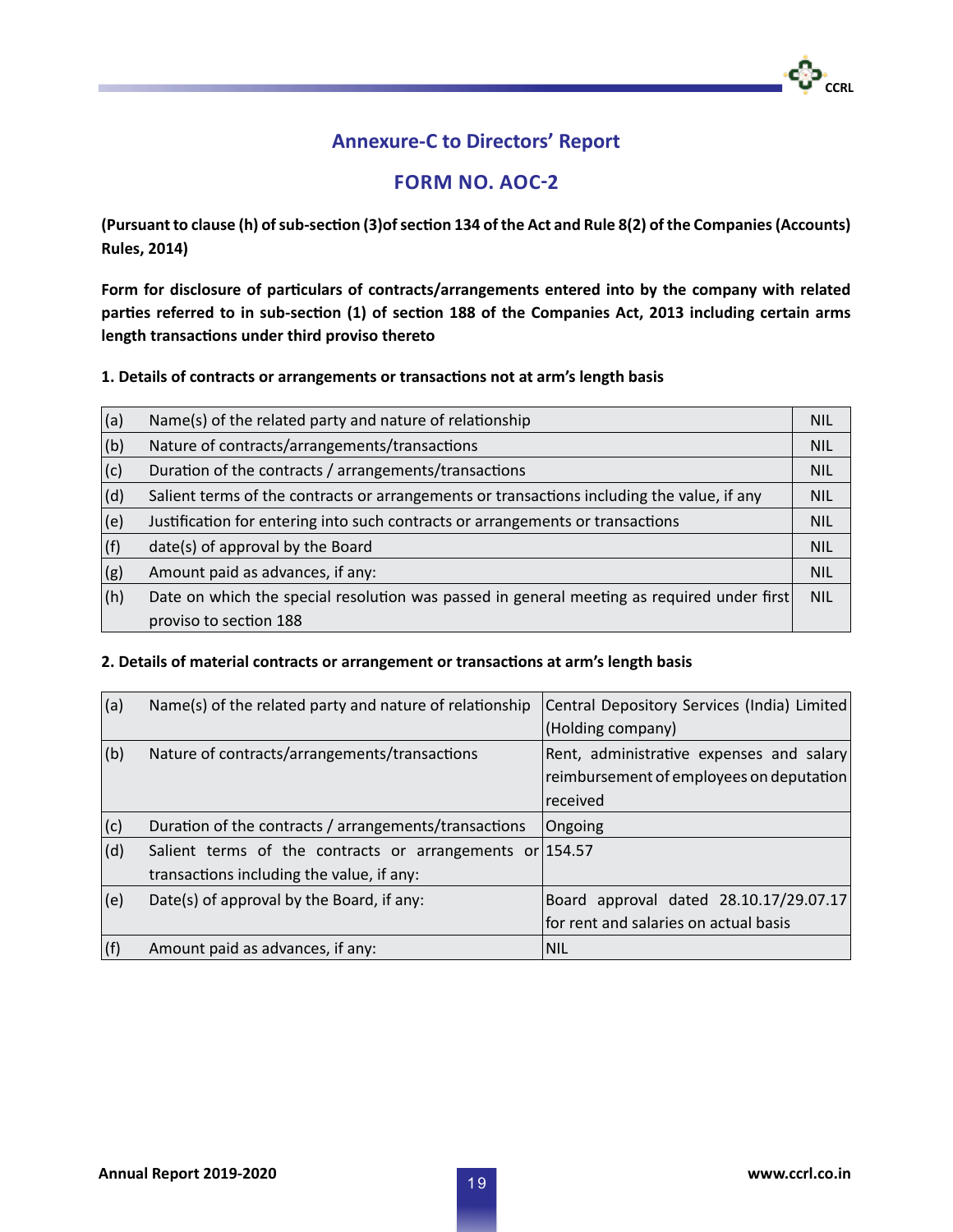

### **Annexure D**

### **FORM NO. MR-3**

### **SECRETARIAL AUDIT REPORT**

### **(FOR THE PERIOD FROM 01-04-2019 TO 31-03-2020)**

### **[Pursuant to section 204(1) of the Companies Act, 2013 and Rule No.9 of the Companies (Appointment and Remuneration of Managerial Personnel) Rules, 2014]**

**To,**

**The Members, CDSL COMMODITY REPOSITORY LIMITED A WING, MARATHON FUTUREX, 25TH FLOOR, MAFATLAL MILLS COMPOUND, N. M. JOSHI MARG, LOWER PAREL (E) MUMBAI - 400013**

We have conducted the secretarial audit of the compliance of applicable statutory provisions and the adherence to good corporate practices by **CDSL COMMODITY REPOSITORY LIMITED (CIN: U74999MH2017PLC292113)**  (hereinafter called "the Company"). Secretarial Audit was conducted in a manner that provided us a reasonable basis for evaluating the corporate conducts/statutory compliances and expressing our opinion thereon.

Based on our verification of the Company's books, papers, minute books, forms and returns filed and other records maintained by the company and also the information provided by the Company, its officers, agents and authorized representatives during the conduct of secretarial audit, we hereby report that in our opinion, the company has, during the audit period covering 1<sup>st</sup> April, 2019 to 31<sup>st</sup> March, 2020 complied with the statutory provisions listed hereunder and also that the Company has proper Board-processes and compliancemechanism in place to the extent, in the manner and subject to the reporting made hereinafter:

We have examined the books, papers, minute books, forms and returns filed and other records maintained by the Company for the audit period **1st April, 2019 to 31st March, 2020** according to the provisions of:

- (i) The Companies Act, 2013 (the Act) and the rules made there under;
- (ii) The Securities Contracts (Regulation) Act, 1956 ('SCRA') and the rules made thereunder
- (iii) The Depositories Act, 1996 and the Regulations and Bye-laws framed thereunder; **(Not Applicable During The Period of Audit)**
- (iv) Foreign Exchange Management Act, 1999 and the rules and regulations made thereunder to the extent of Foreign Direct Investment, Overseas Direct Investment and External Commercial Borrowings; **(Not Applicable During The Period Of Audit)**
- (v) The following Regulations and Guidelines prescribed under the Securities and Exchange Board of India Act, 1992 ('SEBI Act'): - **(Not Applicable During The Period Of Audit)**
	- (a) The Securities and Exchange Board of India (Substantial Acquisition of Shares and Takeovers) Regulations, 2011;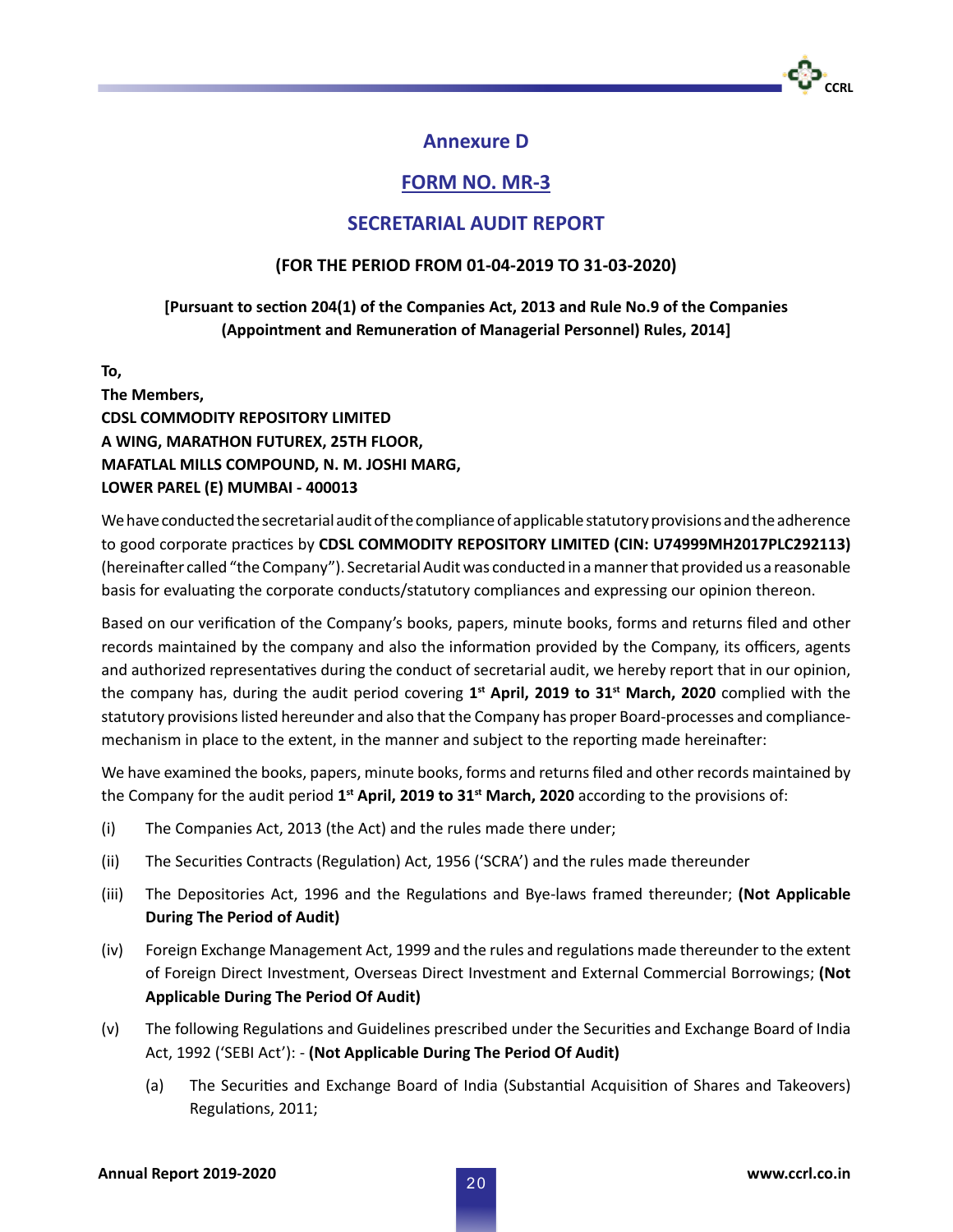- **CCRL**
- (b) The Securities and Exchange Board of India (Prohibition of Insider Trading) Regulations, 2015 ;
- (c) The Securities and Exchange Board of India (Issue of Capital and Disclosure Requirements) Regulations, 2009;
- (d) The Securities and Exchange Board of India (Share Based Employee Benefits) Regulations, 2014;
- (e) The Securities and Exchange Board of India (Issue and Listing of Debt Securities) Regulations, 2008;
- (f) The Securities and Exchange Board of India (Registrars to an Issue and Share Transfer Agents) Regulations, 1993 regarding the Companies Act and dealing with client;
- (g) The Securities and Exchange Board of India (Delisting of Equity Shares) Regulations, 2009; and
- (h) The Securities and Exchange Board of India (Buyback of Securities) Regulations,1998.
- (vi) We have relied on the representation made by the Company and its Officers for systems and mechanism formed by the Company for compliances under applicable Acts, Laws and Regulations to the Company.

We are of the opinion that the management has generally complied with the following laws specifically applicable to the Company:

- 1. Legal Metrology Act, 2009
- 2. Industrial Disputes Act, 1947
- 3. Employee Sate Insurance Act, 1948
- 4. Minimum Wages Act, 1948
- 5. Maharashtra shops and establishment Act, 2017
- 6. The Warehousing (Development and Regulation) Act, 2007

We have also examined compliance with the applicable clauses of the following:

(a) Secretarial Standards issued by The Institute of Company Secretaries of India, (SS-1 & SS-2).

During the period under review the Company has complied with the provisions of the Act, Rules, Regulations, Guidelines, Standards, etc. except mentioned below -

(a) Warehousing Development and Regulatory Authority (WDRA) has levied penalty of  $\bar{\tau}$  1Lacs on the Company citing discrepancy in the operation of the it's Repository system of having improper validations which was against the provisions of regulations and guidelines on e-NWR. The Company had appealed against the order of WDRA before the Appellate authority, however same was dismissed on account of Appellate authority having no jurisdiction in the matter.

#### **We further report that:**

The Board of Directors of the Company is duly constituted with proper balance of Executive Directors, Non-Executive Directors and Independent Directors.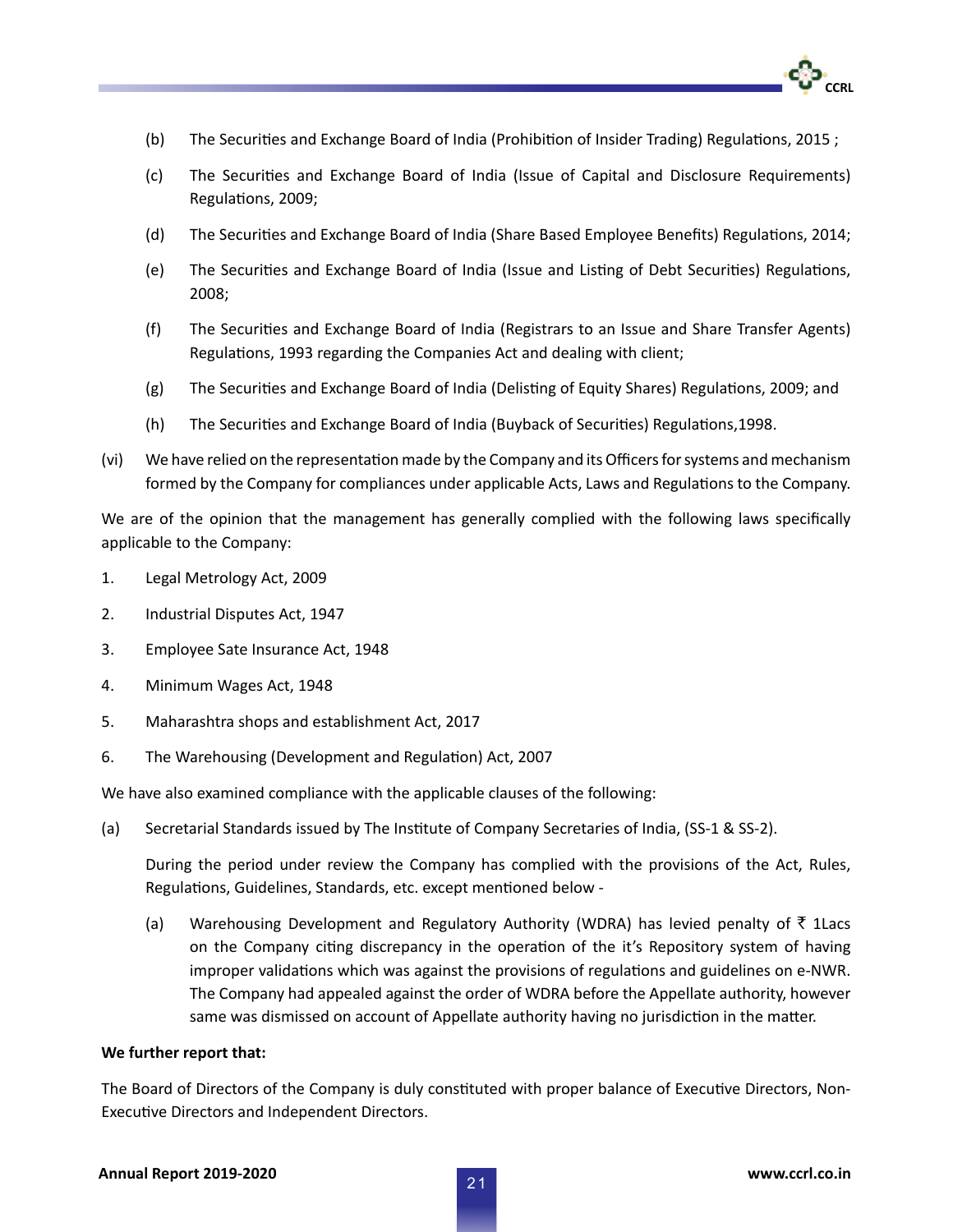Adequate notice is given to all directors to schedule the Board Meetings, agenda and detailed notes on agenda were sent at least seven days in advance, and a system exists for seeking and obtaining further information and clarifications on the agenda items before the meeting and for meaningful participation at the meeting.

Majority decision is carried through while the dissenting members' views are captured and recorded as part of the minutes.

**We further report that** there are adequate systems and processes in the Company commensurate with the size and operations of the Company to monitor and ensure compliance with applicable laws, rules, regulations and guidelines.

**We further report that** During the year 2019-20 following actions/events reported having major bearing on the Operation of the company: -

Mr. Dhanushkodi Sivanandhan was appointed as Shareholder Director of the Company w.e.f. 02.05.2019.

- Mr. Bharat Sheth was appointed as Shareholder Director of the Company w.e.f. 07.05.2019.
- Mr. Dhanushkodi Sivanandhan resigned as Shareholder Director of the Company w.e.f. 18.07.2019.
- Mr. Hemang Raja resigned as Shareholder Director of the Company w.e.f. 18.07.2019.
- Mr. Ajay Puri was appointed as Director of the Company w.e.f. 13.09.2019.
- Mr. Neeraj Kulshreshta was appointed as Director of the Company w.e.f. 13.09.2019.
- Mr. Sudhir Kumar Goel was appointed as Independent Director of the Company w.e.f. 13.09.2019.
- Mr. Lalitmohan Girdhar Sharma resigned as Company Secretary w.e.f. 30.09.2019
- Mr. Nehal Vora was appointed as Shareholder Director w.e.f. 17.10.2019.
- Mr. Pitambar Chowdhury was appointed as Additional Director and Managing Director w.e.f. 01.11.2019
- Mr. Bharat Sheth resigned as Shareholder Director of the Company w.e.f. 31.12.2019.
- Mr. Nehal Vora resigned as Shareholder Director of the Company w.e.f. 09.01.2020.
- Mr. Amit Mahajan was appointed as an Additional Director of the Company w.e.f. 20.01.2020.
- Mrs. Dipti Bativala was appointed as a Company Secretary w.e.f. 20.01.2020.
- Mr. Girish Amesara was appointed as an additional Director of the Company w.e.f. 29.01.2020.

#### **For Ragini Chokshi & Co.**

**CCRL**

 **Umashankar Hegde (Partner) Date: 09/05/2020 ACS No.22133# C.P. No.11161 Place: Mumbai UDIN: A022133B000219616**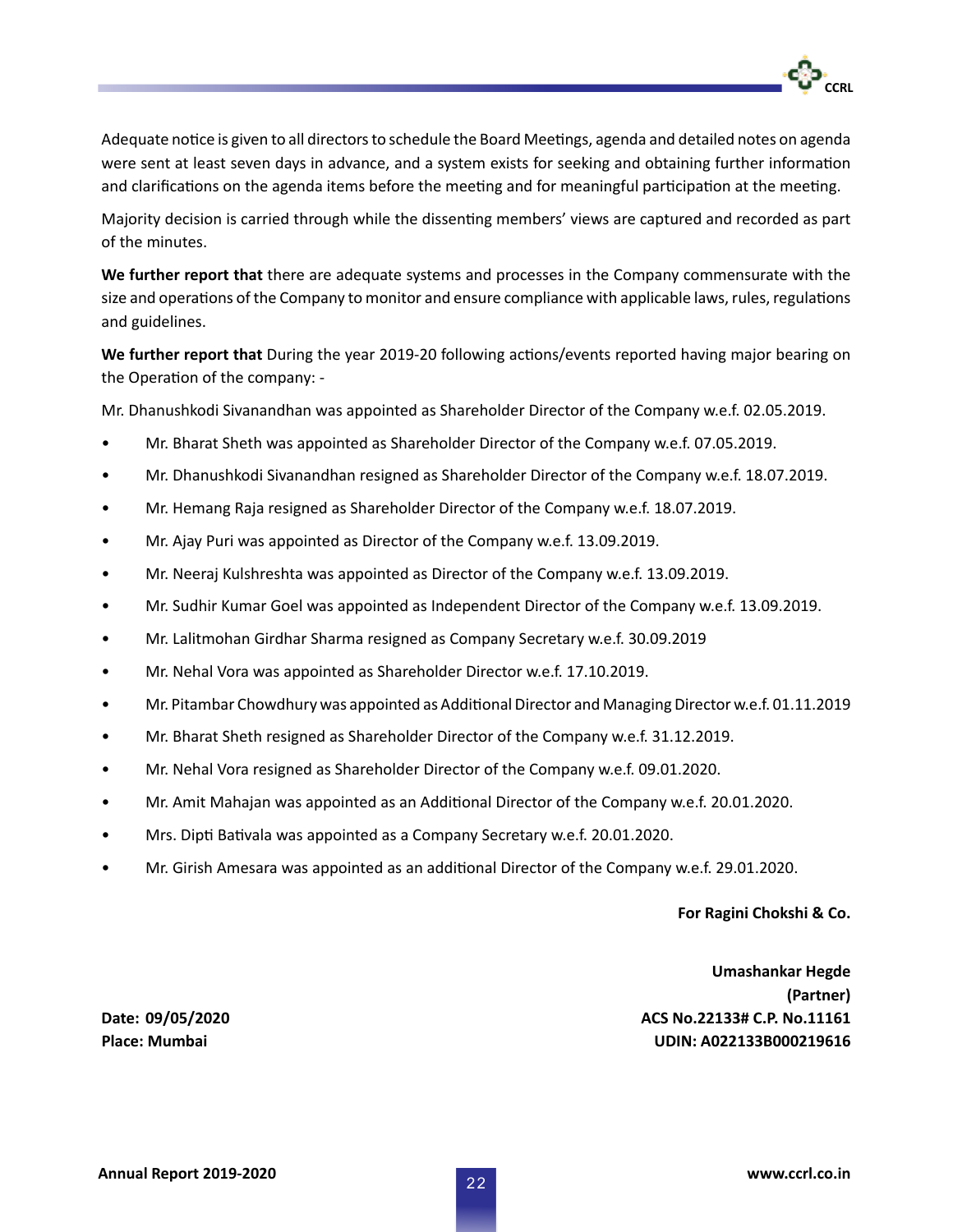### **INDEPENDENT AUDITORS' REPORT**

### **TO, THE MEMBERS OF CDSL COMMODITY REPOSITORY LIMITED**

### **Report on the Audit of the Ind AS Financial Statements**

### **Opinion**

We have audited the accompanying Ind AS financial statements of **CDSL Commodity Repository Limited**, which comprise the Balance Sheet as at  $31<sup>st</sup>$  March, 2020, the Statement of Profit and Loss (including Other Comprehensive Income), the Statement of Changes in Equity and the Cash Flow Statement for the year then ended, and a summary of the significant accounting policies and other explanatory information.

In our opinion and to the best of our information and according to the explanations given to us, the aforesaid Ind AS financial statements give the information required by the Act in the manner so required and give a true and fair view in conformity with the accounting principles generally accepted in India, of the state of affairs of the Company as at 31<sup>st</sup> March, 2020 and its profit, total comprehensive income, change in equity and cash flows for the year ended on that date.

### **Basis of opinion**

We conducted our audit in accordance with the Standards on Auditing specified under Section 143(10) of the Act. Our responsibilities under those Standards are further described in the Auditor's Responsibilities for the Audit of the Financial Statements section of our report. We are independent of the Company in accordance with the Code of Ethics issued by the Institute of Chartered Accountants of India together with the ethical requirements that are relevant to our audit of the financial statements under the provisions of the Companies Act, 2013 and the Rules thereunder, and we have fulfilled our other ethical responsibilities in accordance with these requirements and the Code of Ethics. We believe that the audit evidence we have obtained is sufficient and appropriate to provide a basis for our audit opinion on the financial statements.

### **Information Other than the Financial Statements and Auditor's Report Thereon**

The Company's Board of Directors is responsible for the preparation of the other information. The other information comprises the information included in the Board's Report including Annexures to Board's Report, but does not include the financial statements and our auditor's report thereon.

Our opinion on the financial statements does not cover the other information and we do not express any form of assurance conclusion thereon.

In connection with our audit of the financial statements, our responsibility is to read the other information and, in doing so, consider whether the other information is materially inconsistent with the financial statements or our knowledge obtained during the course of our audit or otherwise appears to be materially misstated.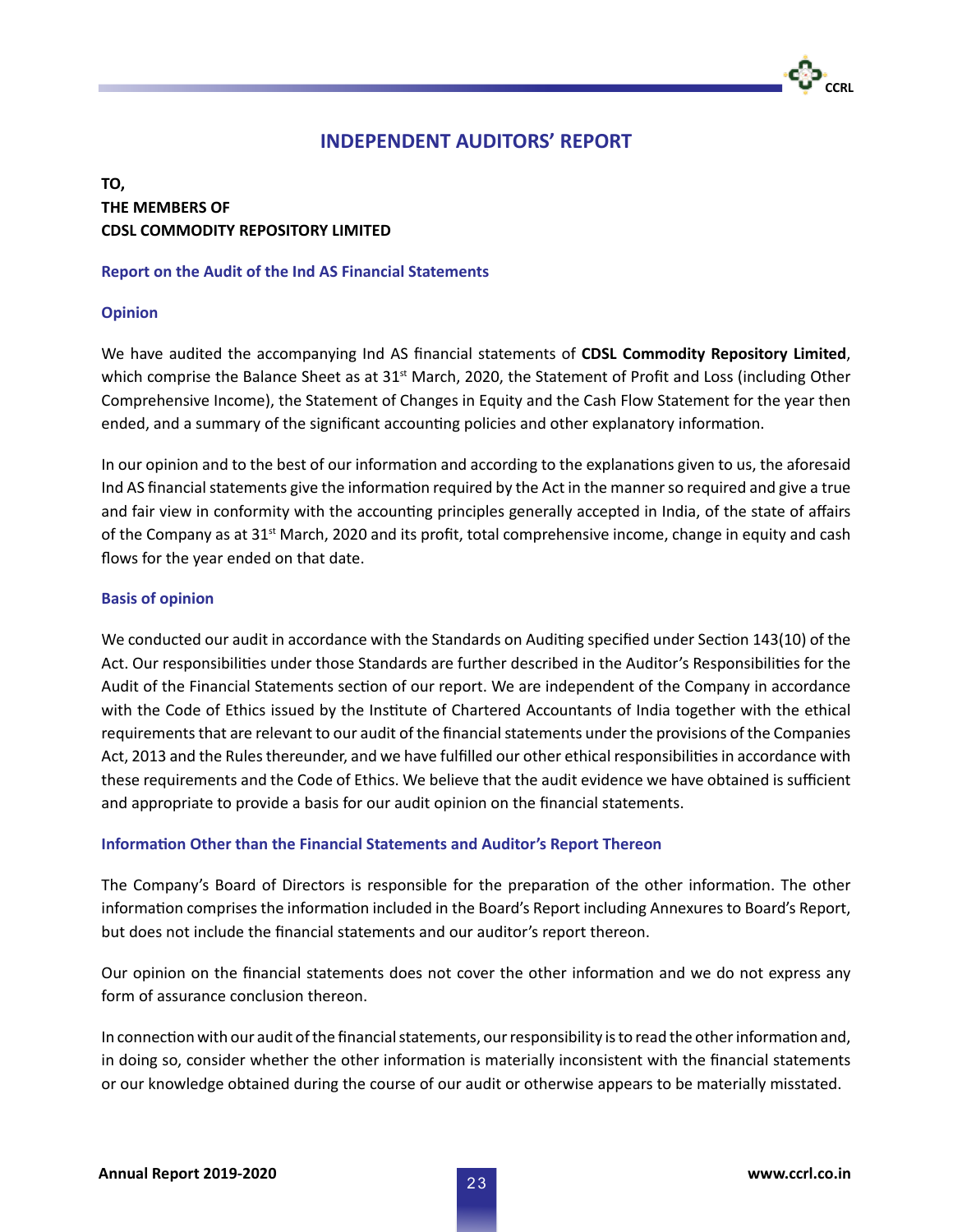If, based on the work we have performed, we conclude that there is a material misstatement of this other information; we are required to state that fact. We have nothing to report in this regard.

### **Responsibility of Management for the Financial Statements**

The Company's Board of Directors is responsible for the matters stated in Section 134(5) of the Companies Act, 2013 ("the Act") with respect to the preparation of these Ind AS financial statements that give a true and fair view of the financial position, financial performance, total comprehensive income, change in equity and cash flows of the Company in accordance with the accounting principles generally accepted in India, including the Accounting Standards specified under Section 133 of the Act, read with Rule 7 of the Companies (Accounts) Rules, 2014. This responsibility also includes maintenance of adequate accounting records in accordance with the provisions of the Act for safeguarding the assets of the Company and for preventing and detecting frauds and other irregularities; selection and application of appropriate accounting policies; making judgments and estimates that are reasonable and prudent; and design, implementation and maintenance of adequate internal financial controls, that were operating effectively for ensuring the accuracy and completeness of the accounting records, relevant to the preparation and presentation of the Ind AS financial statements that give a true and fair view and are free from material misstatement, whether due to fraud or error.

In preparing the financial statements, management is responsible for assessing the ability of the Company to continue as a going concern, disclosing, as applicable, matters related to going concern and using the going concern basis of accounting unless management either intends to liquidate the Company or to cease operations, or has no realistic alternative but to do so.

The Board of Directors is responsible for overseeing the Company's financial reporting process.

### **Auditor's Responsibility for the Audit of the Financial Statements**

Our objectives are to obtain reasonable assurance about whether the financial statements as a whole are free from material misstatement, whether due to fraud or error, and to issue an auditor's report that includes our opinion. Reasonable assurance is a high level of assurance, but is not a guarantee that an audit conducted in accordance with SAs will always detect a material misstatement when it exists. Misstatements can arise from fraud or error and are considered material if, individually or in the aggregate, they could reasonably be expected to influence the economic decisions of users taken on the basis of these financial statements.

Our objectives are to obtain reasonable assurance about whether the financial statements are free from material misstatement, whether due to fraud or error, and to issue an auditor's report that includes our opinion. Reasonable assurance is a high level of assurance but is not a guarantee that an audit conducted in accordance with SAs will always detect a material misstatement when it exists.

Misstatements can arise from fraud or error and are considered material if, individually or in the aggregate, they could reasonably be expected to influence the economic decisions of users taken on the basis of these financial statements.

As part of an audit in accordance with SAs, we exercise professional judgment and maintain professional skepticism throughout the audit. We also: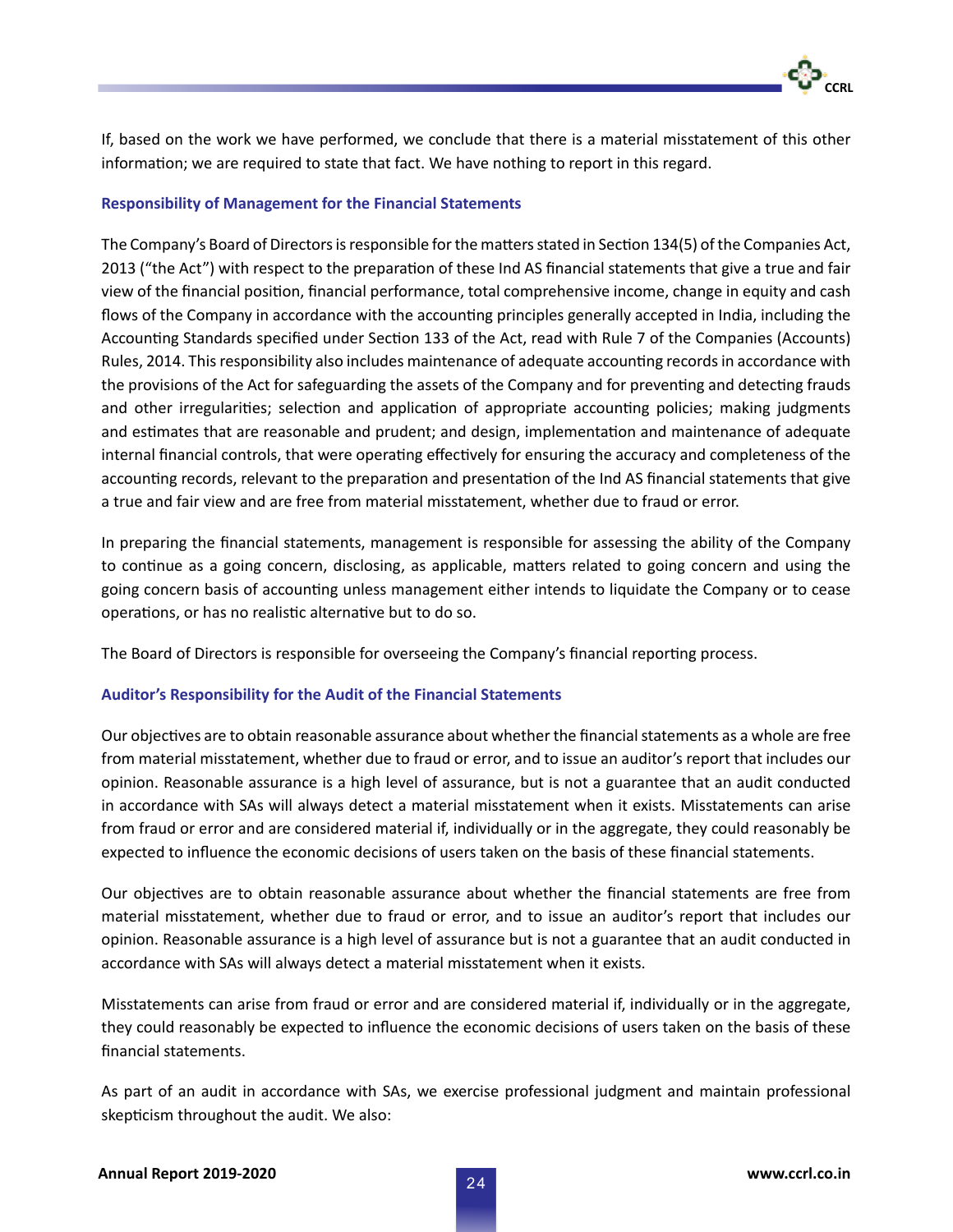- Identify and assess the risks of material misstatement of the financial statements, whether due to fraud or error, design and perform audit procedures responsive to those risks, and obtain audit evidence that is sufficient and appropriate to provide a basis for our opinion. The risk of not detecting a material misstatement resulting from fraud is higher than for one resulting from error, as fraud may involve collusion, forgery, intentional omissions, misrepresentations, or the override of internal control.
- Obtain an understanding of internal control relevant to the audit in order to design audit procedures that are appropriate in the circumstances. Under section 143(3)(i) of the Act, we are also responsible for expressing our opinion on whether the Company has adequate internal financial control system in place and the operating effectiveness of such controls.
- Evaluate the appropriateness of accounting policies used and the reasonableness of accounting estimates and related disclosures made by the management.
- Conclude on the appropriateness of Management's use of the going concern basis of accounting and, based on the audit evidence obtained, whether a material uncertainty exists related to events or conditions that may cast significant doubt on the entity's ability to continue as a going concern. If we conclude that a material uncertainty exists, we are required to draw attention in our auditor's report to the related disclosures in the financial statements or, if such disclosures are inadequate, to modify our opinion. Our conclusions are based on the audit evidence obtained up to the date of our auditor's report. However, future events or conditions may cause the entity to cease to continue as a going concern.
- Evaluate the overall presentation, structure and content of the financial statements, including the disclosures, and whether the financial statements represent the underlying transactions and events in a manner that achieves fair presentation.
- Obtain sufficient appropriate audit evidence regarding the financial information of the entities or business activities within the Group and its associate entities to express an opinion on the consolidated financial statements. We are responsible for the direction, supervision and performance of the audit of the financial statements of such entities included in the consolidated financial statements of which we are independent auditors. For the other entities included in the consolidated financial statements, which have been audited by other auditors, such other auditors remain responsible for the direction, supervision and performance of the audits carried out by them. We remain solely responsible for our audit opinion.

Materiality is the magnitude of misstatements in the financial statements that individually or in aggregate makes it probable that the economic decisions of a reasonably knowledgeable user of the financial statements may be influenced. We consider quantitative materiality and qualitative factors in (i) planning the scope of our audit work and in evaluating the results of our work and (ii) to evaluate the effect of ant identified misstatements in the financial statements.

We communicate with those charged with governance regarding, among other matters, the planned scope and timing of the audit and significant audit findings, including any significant deficiencies in internal control that we identify during our audit.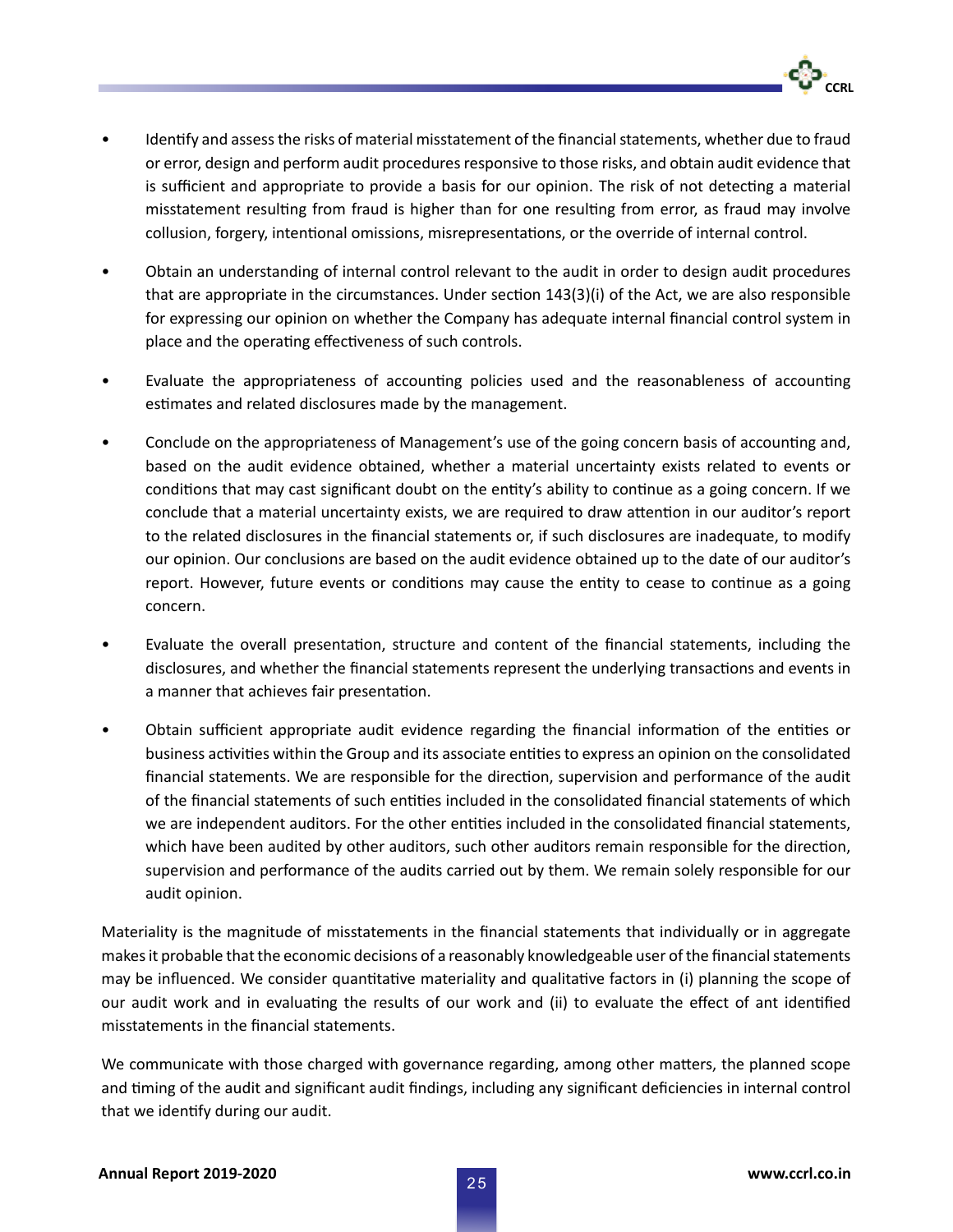We also provide those charged with governance with a statement that we have complied with relevant ethical requirements regarding independence, and to communicate with them all relationships and other matters that may reasonably be thought to bear on our independence, and where applicable, related safeguards.

### **Report on Other Legal and Regulatory Requirements**

- 1. As required by the Companies (Auditor's Report) Order, 2016 ("the Order") issued by the Central Government of India in terms of sub-section (11) of section 143 of the Act, we give in the "Annexure A" a statement on the matters specified in paragraphs 3 and 4 of the Order
- 2. As required by Section 143(3) of the Act, we report that:
	- a) We have sought and obtained all the information and explanations which to the best of our knowledge and belief were necessary for the purposes of our audit.
	- b) In our opinion, proper books of account as required by law have been kept by the Company so far as it appears from our examination of those books.
	- c) The Balance Sheet, the Statement of Profit and Loss including Other Comprehensive Income, Statement of Changes in Equity and the Cash Flow Statement dealt with by this Report are in agreement with the books of account.
	- d) In our opinion, the aforesaid Ind AS financial statements comply with the Accounting Standards specified under Section 133 of the Act, read with Rule 7 of the Companies (Accounts) Rules, 2014.
	- e) On the basis of the written representations received from the directors as on  $31^{st}$  March, 2020 taken on record by the Board of Directors, none of the directors is disqualified as on 31<sup>st</sup> March, 2020 from being appointed as a director in terms of Section 164 (2) of the Act.
	- f) With respect to the adequacy of the internal financial controls over financial reporting of the Company and the operating effectiveness of such controls, refer to our separate Report in "Annexure B". Our report expresses an unmodified opinion on the adequacy and operating effectiveness of the Company's internal financial controls over financial reporting.
	- g) With respect to the other matters to be included in Auditor's Report in accordance with the requirements of Section197(16) of the Act, as amended:

In our opinion and to best of our information and according to the explanations given to us, the remuneration paid by the Company to its directors during the year is in accordance with the provisions of section 197 of the Act.

h) With respect to the other matters to be included in the Auditor's Report in accordance with Rule 11 of the Companies (Audit and Auditors) Rules, 2014, in our opinion and to the best of our information and according to the explanations given to us: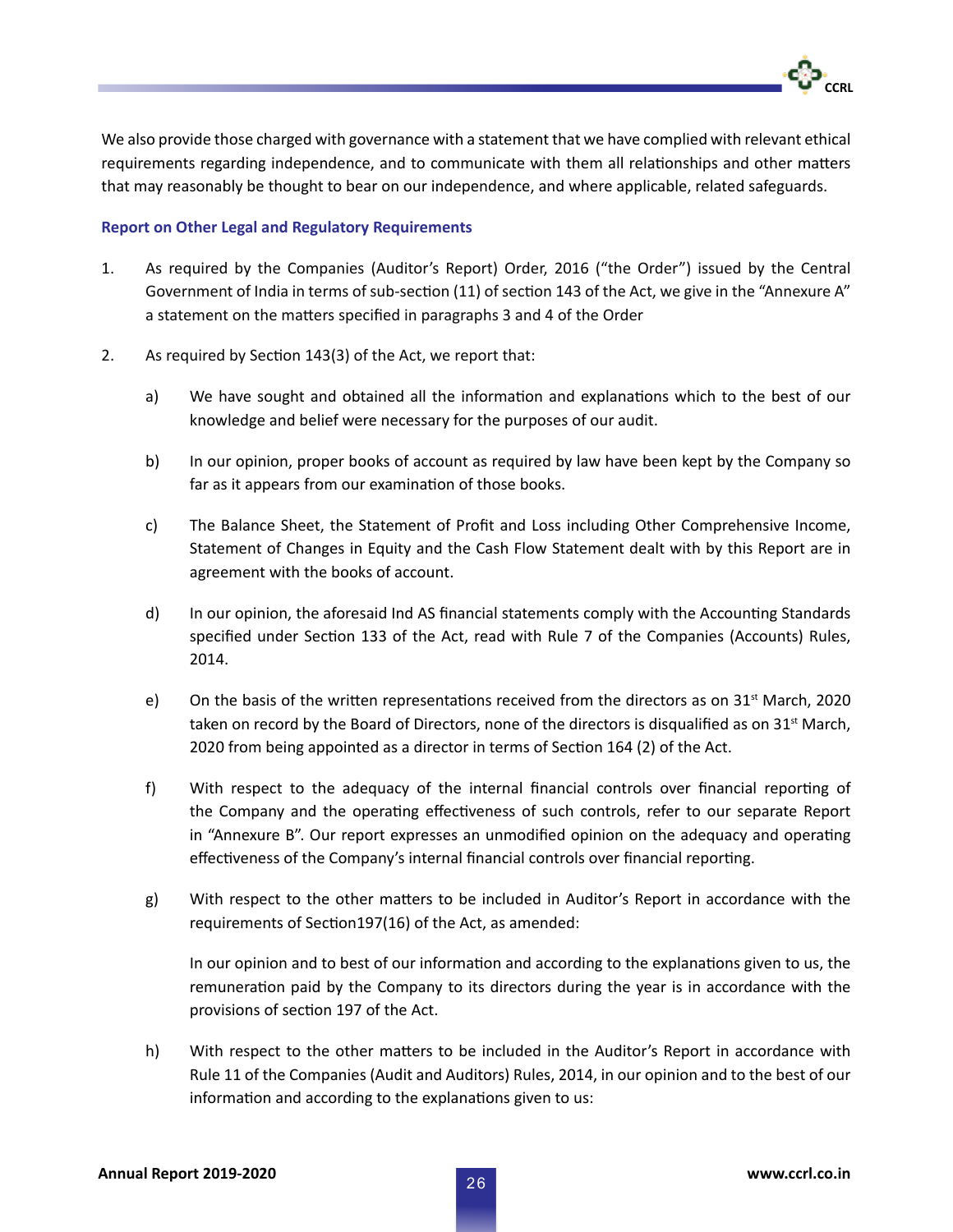

- a. The Company does not have any pending litigations which would impact its financial position.
- b. The Company did not have any long-term contracts including derivative contracts for which there were any material foreseeable losses.
- c. There were no amounts which were required to be transferred to the Investor Education and Protection Fund by the Company.

**For LODHA & COMPANY Chartered Accountants Firm Registration No. 301051E**

**R. P. Baradiya Partner Membership No : 44101 UDIN: 20044101AAAACE4692**

**Place: Mumbai Date: 12th May, 2020**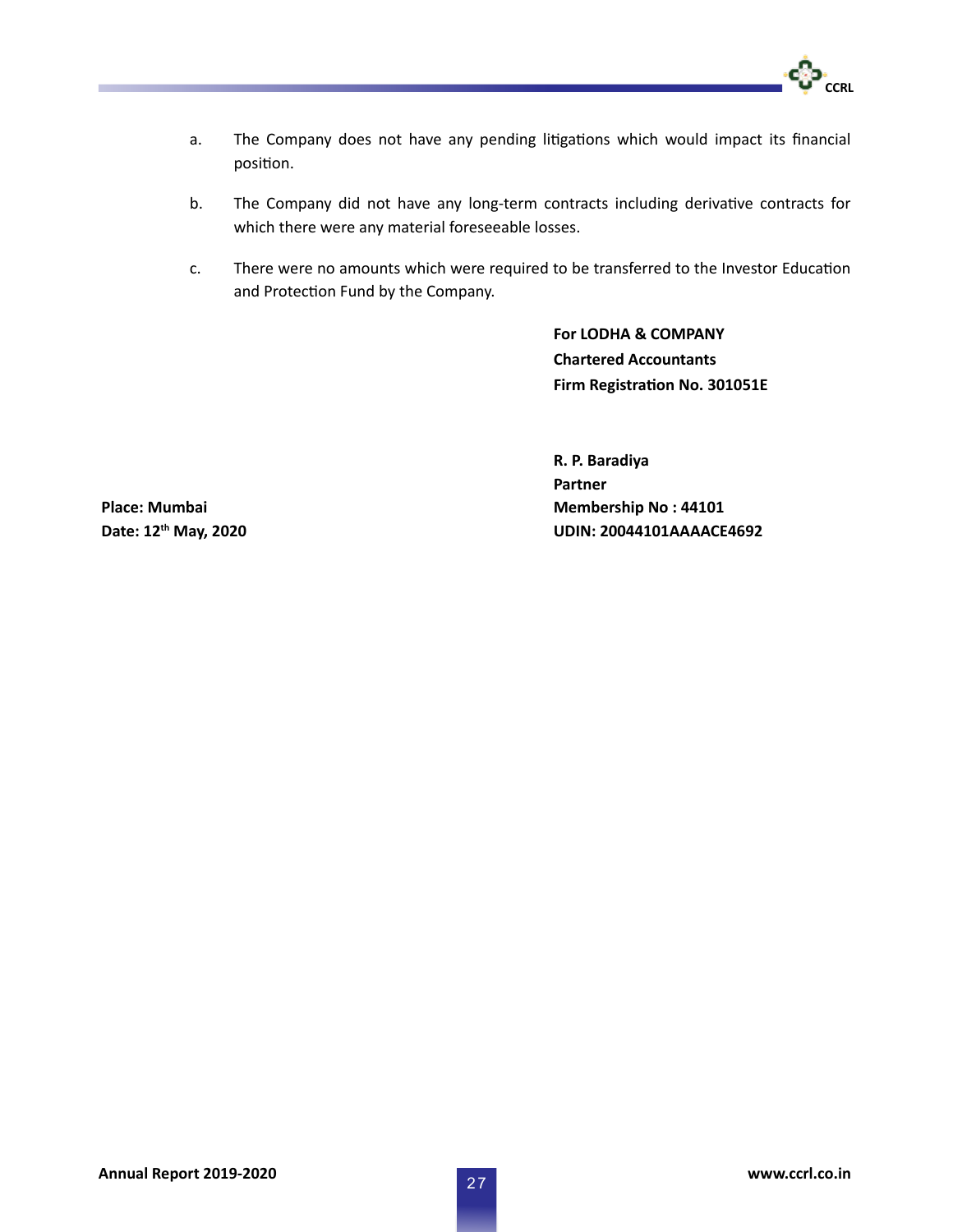

## **"Annexure A"**

### **ANNEXURE A REFERRED TO IN "REPORT ON OTHER LEGAL AND REGULATORY REQUIREMENTS" OF OUR REPORT OF EVEN DATE TO THE MEMBERS OF THE CDSL COMMODITY REPOSITORY LIMITED.**

On the basis of such checks as we considered appropriate and according to the information and explanations given to us during the course of our audit, we state that:

- i. a) The Company has maintained proper records showing full particulars, including quantitative details and situation of Property, Plant & Equipment.
	- b) The Company has carried out physical verification of all its Property, Plant & Equipment during the year. In our opinion, the frequency of verification is reasonable considering the size of the Company and the nature of its assets. No material discrepancies were noticed on such verification.
	- c) The Company does not own any immovable property. Therefore, Para 3(i) (c) of the Order is not applicable to the Company.
- ii. The Company does not have any inventory. Therefore, the Para 3(ii) of the Order is not applicable to the Company.
- iii. During the year the Company has not granted any loans, secured or unsecured to companies, firms, Limited Liability Partnerships or other parties covered in the register maintained under section 189 of the Act.
- iv. The Company has neither given any loans nor provided any guarantee or security during the year. In respect of investments, the provisions of section 185 and 186 of the Act have been complied with.
- v. No deposits within the meaning of directives issued by RBI (Reserve Bank of India) and Sections 73 to 76 or any other relevant provisions of the Act and rules framed thereunder have been accepted by the Company.
- vi. According to the information and explanations given to us, the Central Government has not prescribed the maintenance of cost records under section 148(1) of the Act, in respect of the services rendered by the Company. Therefore, the Para 3(vi) of the Order is not applicable to the Company.
- vii. a) The Company is generally regular in depositing undisputed statutory dues including provident fund, employees' state insurance, income tax, sales-tax, service tax, Goods & Service tax, duty of customs, duty of excise, value added tax, cess and any other material statutory dues applicable to the Company with the appropriate authorities. No undisputed amounts payable in respect of the aforesaid statutory dues were outstanding as at the last day of the financial year for a period of more than six months from the date they became payable.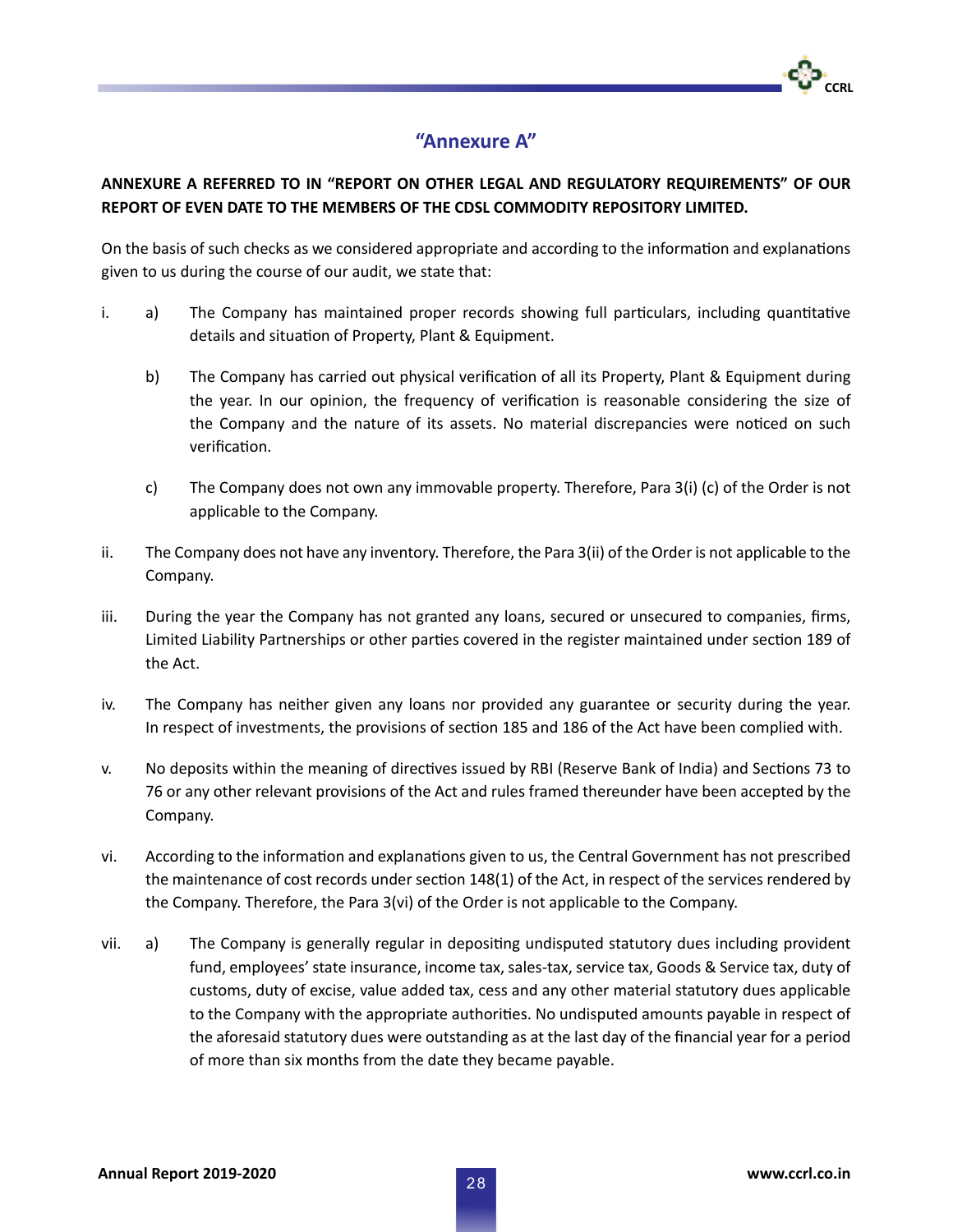- b) According to the records of the Company, there are no dues of income tax or sales tax or service tax or Goods & Service tax or duty of customs or duty of excise or value added tax which have not been deposited on account of any dispute.
- viii. The Company has not taken any loan or borrowing from a financial institution, bank, government or debenture holders. Therefore, Para 3 (viii) of the Order is not applicable to the Company.
- ix. The Company has not raised any money by way of initial public offer or further public offer during the year or in the recent past and has not taken any term loan. Therefore, Para 3 (ix) of the Order is not applicable to the Company.
- x. During the course of our examination of the books and records of the Company, carried out in accordance with the generally accepted auditing practices in India and according to the information and explanations given to us, we have neither come across any instance of fraud by or on the Company by its officers or employees, noticed or reported during the year, nor have we been informed of such case by the management.
- xi. The Company has paid / provided managerial remuneration in accordance with the requisite approvals mandated by the provisions of section 197 read with Schedule V to the Companies Act.
- xii. The Company is not Nidhi Company. Therefore, Para 3 (xii) of the Order is not applicable to the Company.
- xiii. All transactions with the related parties are in compliance with section 177 and 188 of Act where applicable and the details have been disclosed in the financial statements etc. as required by the applicable accounting standards.
- xiv. During the year, the Company has not made any preferential allotment or private placement of shares or fully or partly convertible debentures and hence reporting under clause 3(xiv) of the order is not applicable to the Company.
- xv. The Company has not entered into any non-cash transactions with directors or persons connected with him under section 192 of the Act.
- xvi. As the Company is governed by the provisions of Warehousing Development and Regulatory Authority, the Company is not required to be registered under section 45 IA of the Reserve Bank of India Act, 1934. Para 3 (xvi) of the Order is not applicable to the Company.

**For LODHA & COMPANY Chartered Accountants Firm Registration No. 301051E**

**R. P. Baradiya Partner Membership No : 44101 UDIN: 20044101AAAACE4692**

**Place: Mumbai Date: 12th May, 2020**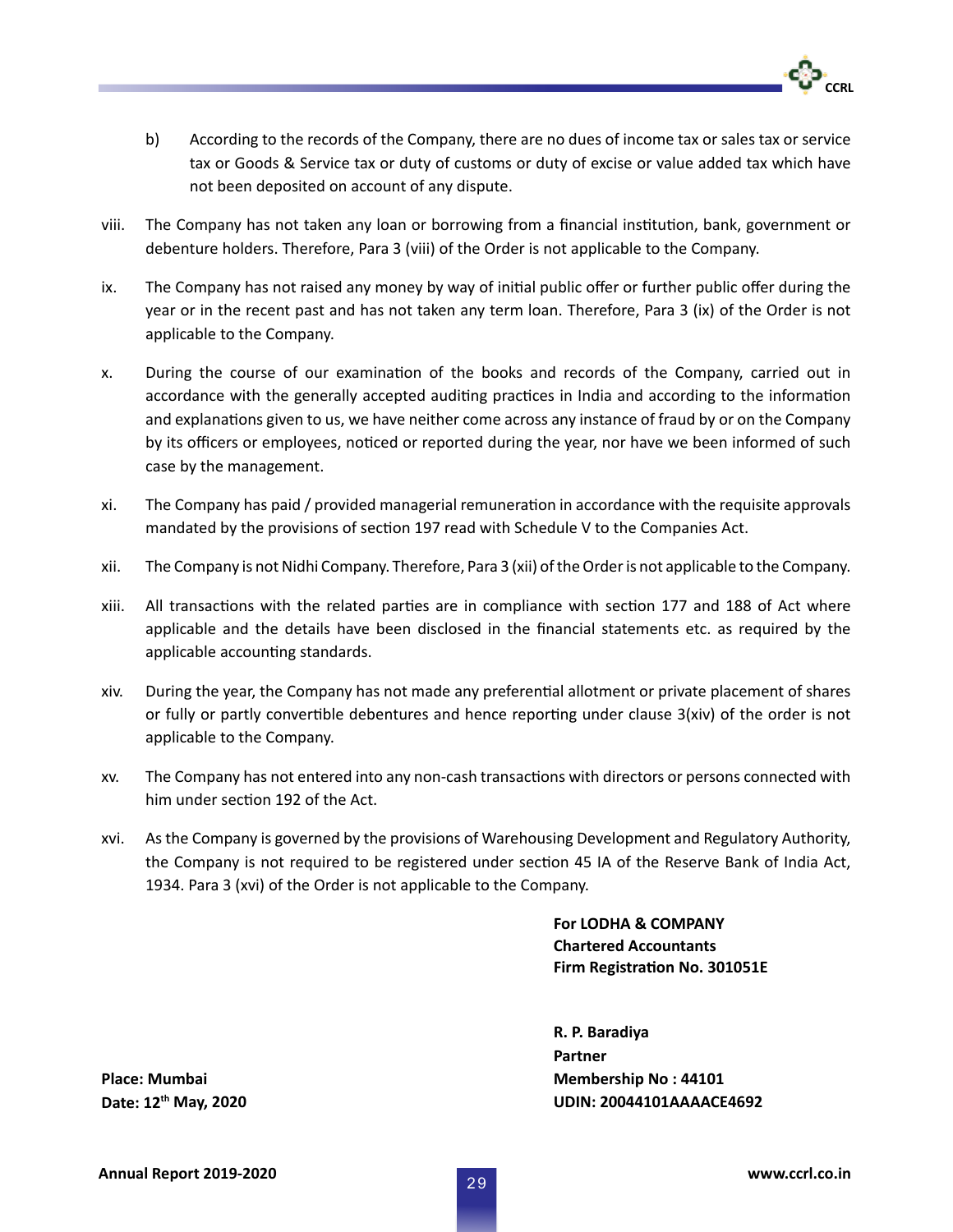

### **"Annexure B"**

### **ANNEXURE B REFERRED TO IN "REPORT ON OTHER LEGAL AND REGULATORY REQUIREMENTS" OF OUR REPORT OF EVEN DATE TO THE MEMBERS OF THE CDSL COMMODITY REPOSITORY LIMITED**

1. We have audited the internal financial controls over financial reporting of **CDSL Commodity Repository Limited** ("the Company") as of March 31, 2020 in conjunction with our audit of Ind AS financial statements of the Company for the year ended March 31, 2020.

### **Management's Responsibility for Internal Financial Controls**

2. The Company's management is responsible for establishing and maintaining internal financial controls based on the internal control over financial reporting criteria established by the Company considering the essential components of internal control stated in the Guidance Note on Audit of Internal Financial Controls Over Financial Reporting issued by the Institute of Chartered Accountants of India (ICAI). These responsibilities include the design, implementation and maintenance of adequate internal financial controls that were operating effectively for ensuring the orderly and efficient conduct of its business, including adherence to Company's policies, the safeguarding of its assets, the prevention and detection of frauds and errors, the accuracy and completeness of the accounting records, and the timely preparation of reliable financial information, as required under the Act.

### **Auditors' Responsibility**

- 3. Our responsibility is to express an opinion on the Company's internal financial controls over financial reporting based on our audit. We conducted our audit in accordance with the Guidance Note on Audit of Internal Financial Controls Over Financial Reporting (the "Guidance Note") and the Standards on Auditing deemed to be prescribed under section 143(10) of the Act to the extent applicable to an audit of internal financial controls, both applicable to an audit of internal financial controls and both issued by the ICAI. Those Standards and the Guidance Note require that we comply with ethical requirements and plan and perform the audit to obtain reasonable assurance about whether adequate internal financial controls over financial reporting was established and maintained and if such controls operated effectively in all material respects.
- 4. Our audit involves performing procedures to obtain audit evidence about the adequacy of the internal financial controls system over financial reporting and their operating effectiveness. Our audit of internal financial controls over financial reporting included obtaining an understanding of internal financial controls over financial reporting, assessing the risk that a material weakness exists, and testing and evaluating the design and operating effectiveness of internal control based on the assessed risk. The procedures selected depend on the auditor's judgement, including the assessment of the risks of material misstatement of the financial statements, whether due to fraud or error.
- 5. We believe that the audit evidence we have obtained is sufficient and appropriate to provide a basis for our audit opinion on the Company's internal financial controls system over financial reporting.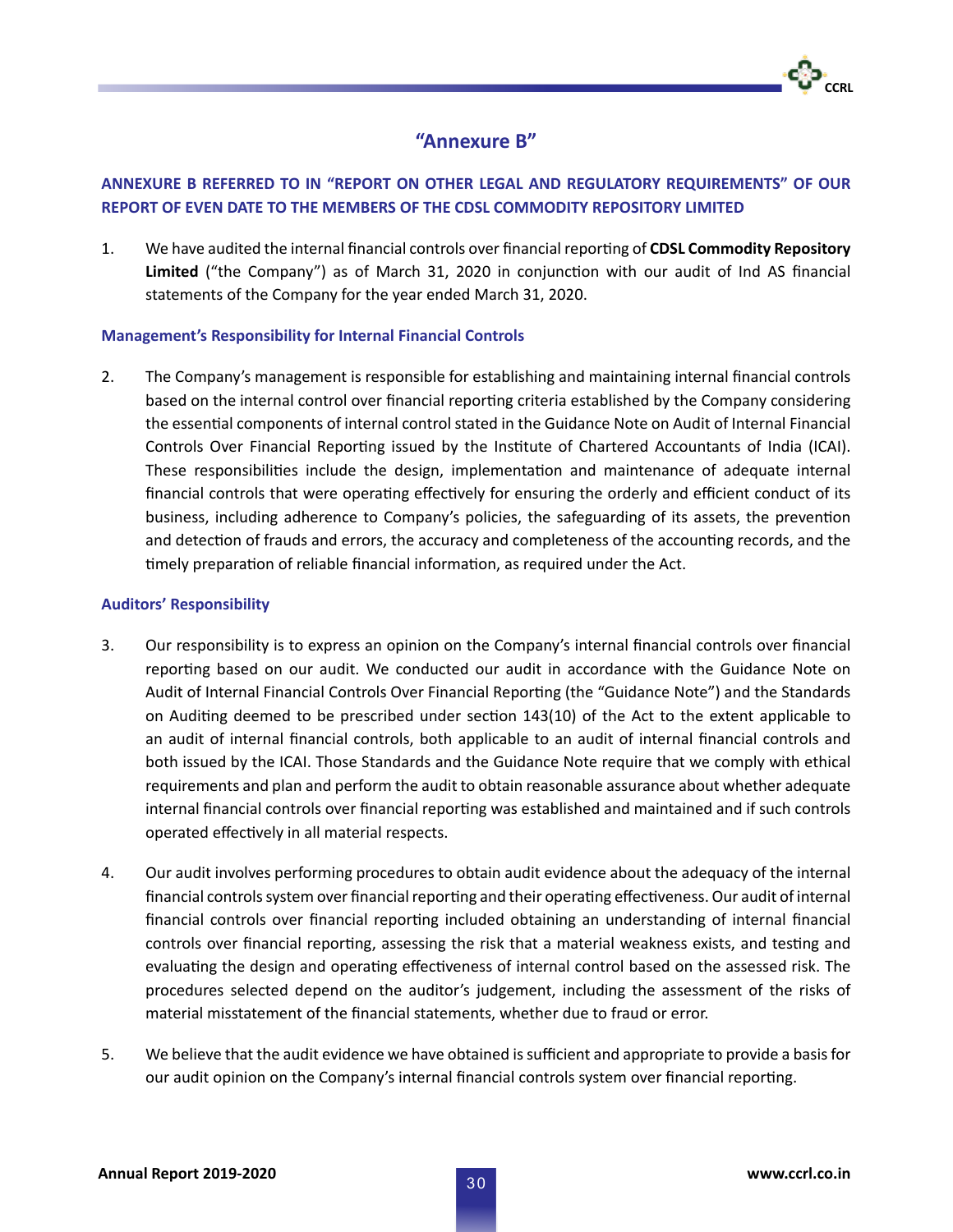#### **Meaning of Internal Financial Controls over Financial Reporting**

6. A Company's internal financial control over financial reporting is a process designed to provide reasonable assurance regarding the reliability of financial reporting and the preparation of financial statements for external purposes in accordance with generally accepted accounting principles. A Company's internal financial control over financial reporting includes those policies and procedures that (1) pertain to the maintenance of records that, in reasonable detail, accurately and fairly reflect the transactions and dispositions of the assets of the Company; (2) provide reasonable assurance that transactions are recorded as necessary to permit preparation of financial statements in accordance with generally accepted accounting principles, and that receipts and expenditures of the Company are being made only in accordance with authorisations of management and directors of the Company; and (3) provide reasonable assurance regarding prevention or timely detection of unauthorised acquisition, use, or disposition of the Company's assets that could have a material effect on the financial statements.

#### **Inherent Limitations of Internal Financial Controls over Financial Reporting**

7. Because of the inherent limitations of internal financial controls over financial reporting, including the possibility of collusion or improper management override of controls, material misstatements due to error or fraud may occur and not be detected. Also, projections of any evaluation of the internal financial controls over financial reporting to future periods are subject to the risk that the internal financial control over financial reporting may become inadequate because of changes in conditions, or that the degree of compliance with the policies or procedures may deteriorate.

#### **Opinion**

8. In our opinion, to the best of our information and according to the explanations given to us, the Company has, in all material respects, an adequate internal financial controls system over financial reporting and such internal financial controls over financial reporting were operating effectively as at March 31, 2020, based on the internal control over financial reporting criteria established by the Company considering the essential components of internal control stated in the Guidance Note issued by ICAI.

> **For LODHA & COMPANY Chartered Accountants Firm Registration No. 301051E**

**R. P. Baradiya Partner Membership No : 44101 UDIN: 20044101AAAACE4692**

**Place: Mumbai Date: 12th May, 2020**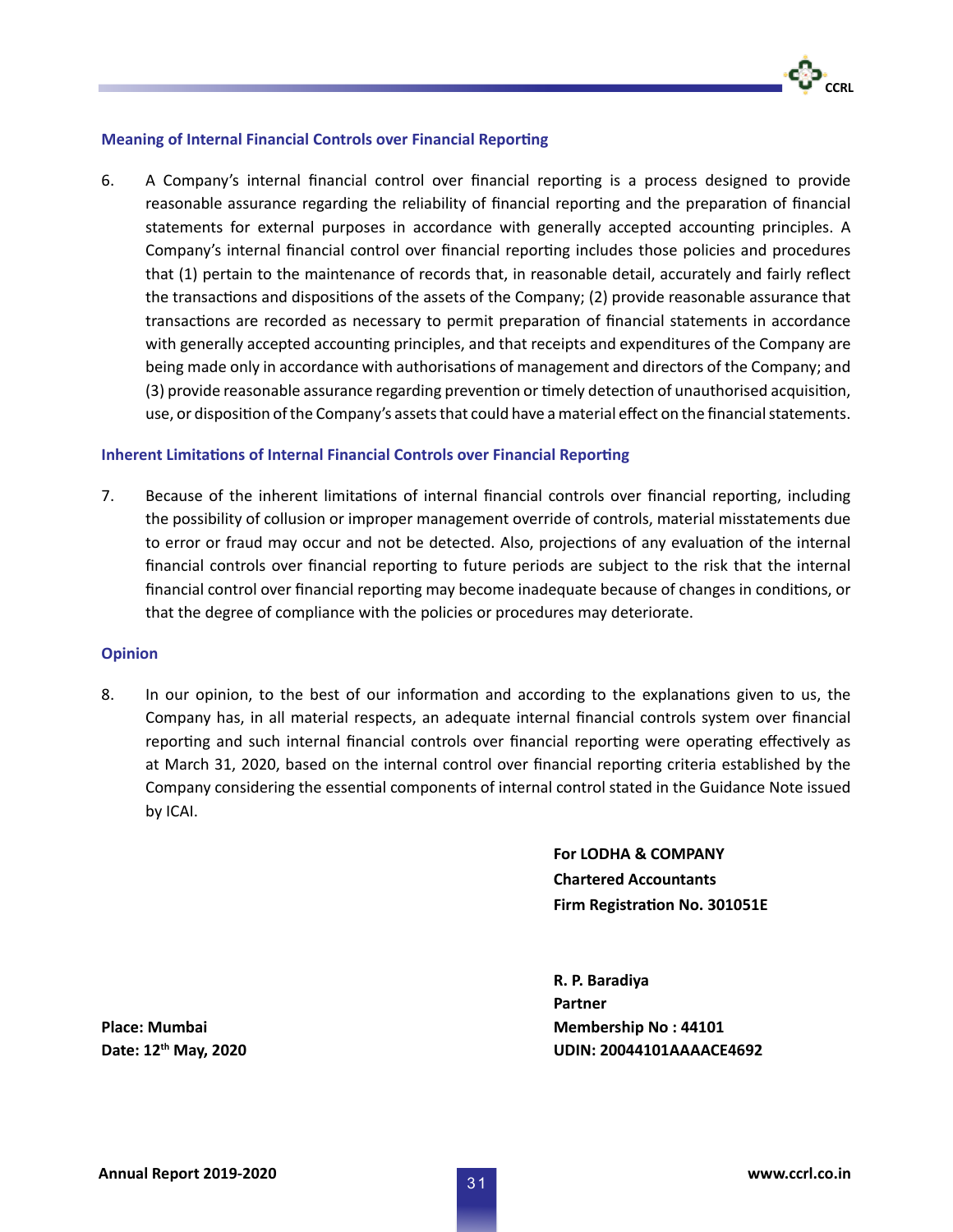**CIN : U74999MH2017PLC292113**

**Balance Sheet as at March 31, 2020**

|                       |                                  | Balance Sheet as at March 31, 2020                          |                  |                                             | (₹ in Lakh)               |
|-----------------------|----------------------------------|-------------------------------------------------------------|------------------|---------------------------------------------|---------------------------|
|                       | <b>Particulars</b>               |                                                             | <b>Note</b>      | As at                                       | As at                     |
|                       |                                  |                                                             | No.              | 31.03.2020                                  | 31.03.2019                |
|                       | <b>ASSETS</b>                    |                                                             |                  |                                             |                           |
| 1                     |                                  | <b>Non-current assets</b>                                   |                  |                                             |                           |
|                       | a.                               | Property, Plant and Equipment                               | 3                | 19.70                                       | 1.45                      |
|                       | b.                               | Intangible assets                                           | $\overline{4}$   | 1.57                                        | 37.56                     |
|                       | $C_{\star}$                      | <b>Financial assets</b>                                     |                  |                                             |                           |
|                       |                                  | Investments<br>İ.                                           | 5<br>9           | 1,113.67                                    | 1,013.95                  |
|                       | d.                               | Other non current assets<br><b>Total Non-Current Assets</b> |                  | 45.32                                       | 40.26                     |
|                       |                                  | <b>Current assets</b>                                       |                  | 1,180.26                                    | 1,093.22                  |
| $\overline{2}$        | a.                               | <b>Financial assets</b>                                     |                  |                                             |                           |
|                       |                                  | Investments<br>İ.                                           |                  | 2,414.51                                    | 2,418.03                  |
|                       |                                  | ii.<br>Trade receivables                                    | $\frac{5}{7}$    | 39.27                                       | 56.49                     |
|                       |                                  | Cash and cash equivalents<br>iii.                           |                  | 3.91                                        | 35.12                     |
|                       |                                  | Bank balances other than (iii) above<br>iv.                 |                  | 1,579.62                                    | 1,522.73                  |
|                       | b.                               | Current tax Assets (Net)                                    | 6<br>6<br>8<br>9 | 16.75                                       |                           |
|                       | C.                               | Other current assets                                        |                  | 93.93                                       | 68.11                     |
|                       |                                  | <b>Total Current Assets</b>                                 |                  | 4,147.99                                    | 4,100.48                  |
|                       |                                  | Total Assets (1+2)                                          |                  | 5,328.25                                    | 5,193.70                  |
|                       |                                  | <b>EQUITY AND LIABILITIES</b>                               |                  |                                             |                           |
| $\mathbf{1}$          | <b>Equity</b>                    |                                                             | 10               |                                             |                           |
|                       | а.                               | Equity share capital                                        |                  | 5,000.00                                    | 5,000.00                  |
|                       | b.                               | Other equity                                                | 11               | 151.15                                      | 134.23                    |
|                       |                                  | <b>Total Equity</b>                                         |                  | 5,151.15                                    | 5,134.23                  |
|                       |                                  | <b>LIABILITIES</b>                                          |                  |                                             |                           |
| $\overline{2}$        |                                  | <b>Non-current liabilities</b>                              |                  |                                             |                           |
|                       |                                  | Deferred tax liabilities (Net)                              | 12               | 32.32                                       | 19.82                     |
|                       |                                  | <b>Total Non-Current Liabilities</b>                        |                  | 32.32                                       | 19.82                     |
| 3                     |                                  | <b>Current liabilities</b>                                  |                  |                                             |                           |
|                       | a.                               | <b>Financial liabilities</b>                                |                  |                                             |                           |
|                       |                                  | Trade payables<br>i.                                        | 13               |                                             |                           |
|                       |                                  | Total outstanding dues of micro<br>a)                       |                  |                                             |                           |
|                       |                                  | enterprises and small enterprises                           |                  |                                             |                           |
|                       |                                  | Total outstanding dues of creditors<br>b)                   |                  | 31.89                                       | 10.08                     |
|                       |                                  | other than micro enterprises and                            |                  |                                             |                           |
|                       |                                  | small enterprises                                           |                  |                                             |                           |
|                       |                                  | Other financial liabilities<br>ii.                          | 14               | 58.21                                       | 9.00                      |
|                       |                                  |                                                             |                  |                                             |                           |
|                       | b.                               | Other current liabilities                                   | 15               | 48.96                                       | 8.71                      |
|                       | c.                               | Provisions                                                  | 16<br>8          | 5.72                                        | 1.91                      |
|                       | d.                               | Current tax liabilities (Net)                               |                  |                                             | 9.95                      |
|                       | <b>Total Current Liabilities</b> |                                                             |                  | 144.78                                      | 39.65                     |
|                       |                                  | Total Equity and Liabilities (1+2+3)                        |                  | 5,328.25                                    | 5,193.70                  |
|                       |                                  | <b>Significant accounting policies</b>                      | $\overline{2}$   |                                             |                           |
|                       |                                  | See accompanying notes forming part of the                  | $1 - 32$         |                                             |                           |
|                       |                                  | financial statements                                        |                  |                                             |                           |
|                       |                                  | As per our attached report of even date                     |                  | For and on behalf of the Board of Directors |                           |
| For Lodha and Company |                                  |                                                             |                  | Basanta K. Bal                              | <b>Pitambar Chowdhury</b> |

Chartered Accountants Chartered Accountants Chairman Managing Director Chairman Chairman Managing Director Chairman Director Chairman Director Chairman Managing Director Chairman Director Chairman Director Chairman Directo

Partner<br>Membership No. 44101<br>Place : Mumbai<br>Date : May 12, 2020<br>Date : May 12, 2020

nambar<br>Managing Director<br>DIN no. 08600785

**R. P. Baradiya Dipti Bativala**<br>
Partner **Dipti Bativala** Company Secretary<br>
Membership No. 44101 **Dipti Bativala** Company Secretary

**CCRL**

دیّ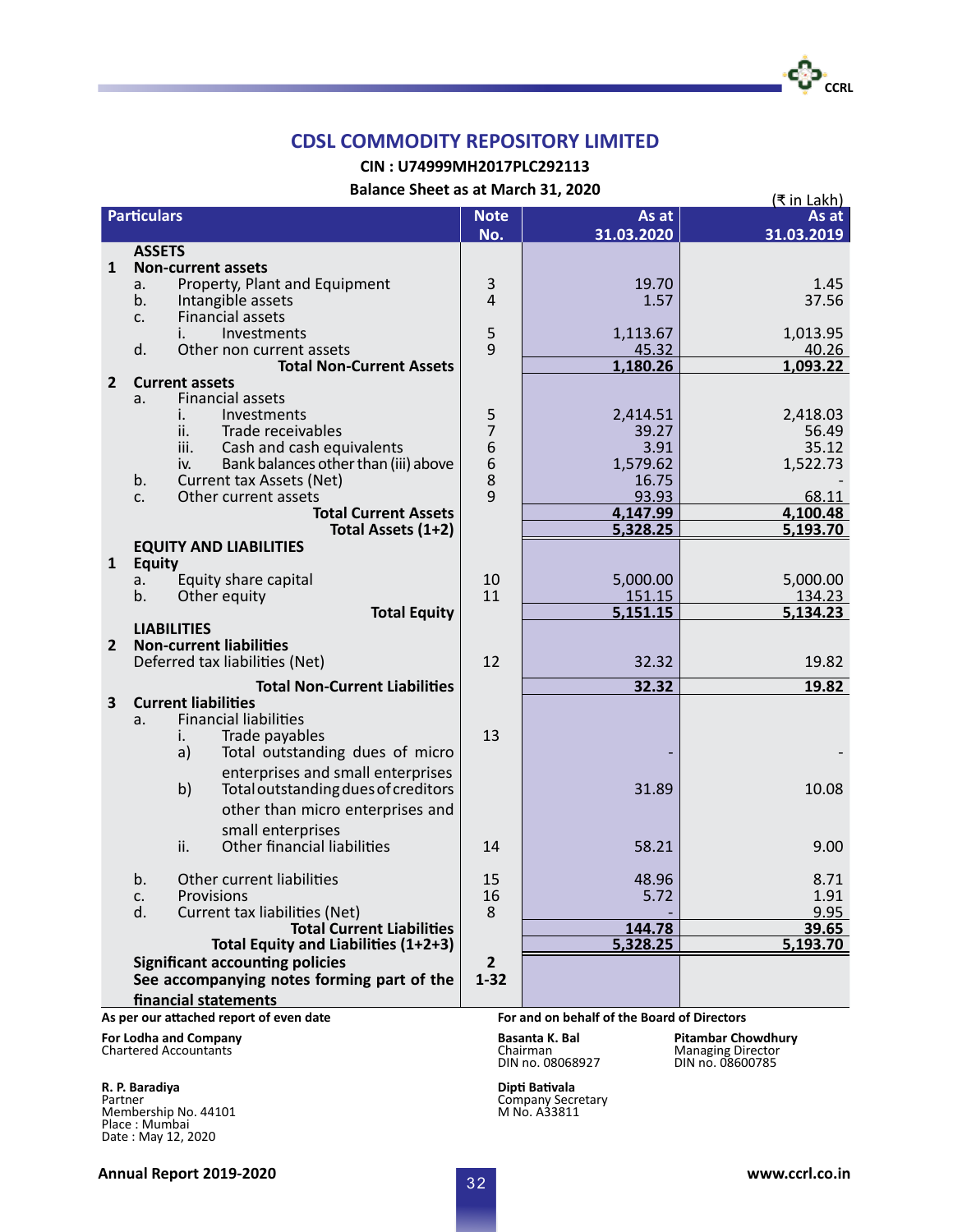**CIN : U74999MH2017PLC292113**

#### **Statement of Profit and Loss for the year ended March 31, 2020**

|     |                                                                                        |              |                    | (₹ in Lakh)        |
|-----|----------------------------------------------------------------------------------------|--------------|--------------------|--------------------|
|     | <b>PARTICULARS</b>                                                                     |              | For the year ended | For the year ended |
|     |                                                                                        |              | 31.03.2020         | 31.03.2019         |
| 1.  | <b>Revenue From Operations</b>                                                         | 17           | 88.62              | 67.83              |
| 2.  | Other Income                                                                           | 18           | 416.78             | 388.11             |
| 3.  | <b>Total Income</b>                                                                    |              | 505.40             | 455.94             |
| 4.  | <b>Expenses</b>                                                                        |              |                    |                    |
|     | Employee benefits expense                                                              | 19           | 255.53             | 160.77             |
|     | Depreciation and amortization expense                                                  | 3&4          | 39.50              | 55.36              |
|     | Administration and other expenses                                                      | 20           | 180.03             | 144.60             |
|     | <b>Total expenses</b>                                                                  |              | 475.06             | 360.73             |
| 5.  | Profit/(loss) before tax (3-4)                                                         |              | 30.34              | 95.21              |
| 6.  | Tax expense:                                                                           | 21           |                    |                    |
|     | Current tax                                                                            |              |                    |                    |
|     | Deferred tax                                                                           |              | 12.76              | (17.09)            |
|     | <b>MAT</b>                                                                             |              | 5.06               | 30.03              |
|     | <b>MAT Credit Entitlement</b>                                                          |              | (5.06)             | (30.03)            |
|     | <b>Total tax expenses</b>                                                              |              | 12.76              | (17.09)            |
| 7.  | Profit/(loss) for the year (5-6)                                                       |              | 17.58              | 112.30             |
| 8.  | Other comprehensive income                                                             |              |                    |                    |
|     | Items that will not be reclassified to profit or loss                                  |              |                    |                    |
|     | Remeasurements of the defined benefit plans;<br>i.                                     |              | (0.92)             | 0.05               |
|     | ii.<br>Income tax relating to items that will not be reclassified to<br>profit or loss |              | 0.26               | (0.01)             |
|     | Other comprehensive income (net of tax)                                                |              | (0.66)             | 0.04               |
| 9.  | Total Comprehensive Income/(loss) for the year (7+8)                                   |              | 16.92              | 112.34             |
| 10. | Earnings per equity share(EPS):                                                        | 22           |                    |                    |
|     | Basic and Diluted EPS (₹)<br>(Not annualised except yearly data)                       |              | 0.04               | 0.22               |
|     | Face value of share $(\bar{\tau})$                                                     |              | 10.00              | 10.00              |
|     | Weighted average number of shares                                                      |              | 50,000,000         | 50,000,000         |
|     | <b>Significant accounting policies</b>                                                 | $\mathbf{2}$ |                    |                    |
|     | See accompanying notes forming part of the financial statements                        | $1 - 32$     |                    |                    |
|     | For and on behalf of the Board of Directors<br>As per our attached report of even date |              |                    |                    |

**For Lodha and Company Basanta K. Bal Chartered Accountants Basanta K. Bal Philosopher Chowdhury Basanta K. Bal Chairman DIN** no. 08068927 Chartered Accountants

**R. P. Baradiya Dipti Bativala** Partner<br>Membership No. 44101<br>Place : Mumbai<br>Date : May 12, 2020<br>Date : May 12, 2020

Pitambar Chowdhury<br>Managing Director<br>DIN no. 08600785

**Annual Report 2019-2020 www.ccrl.co.in** 

**CCRL**

-60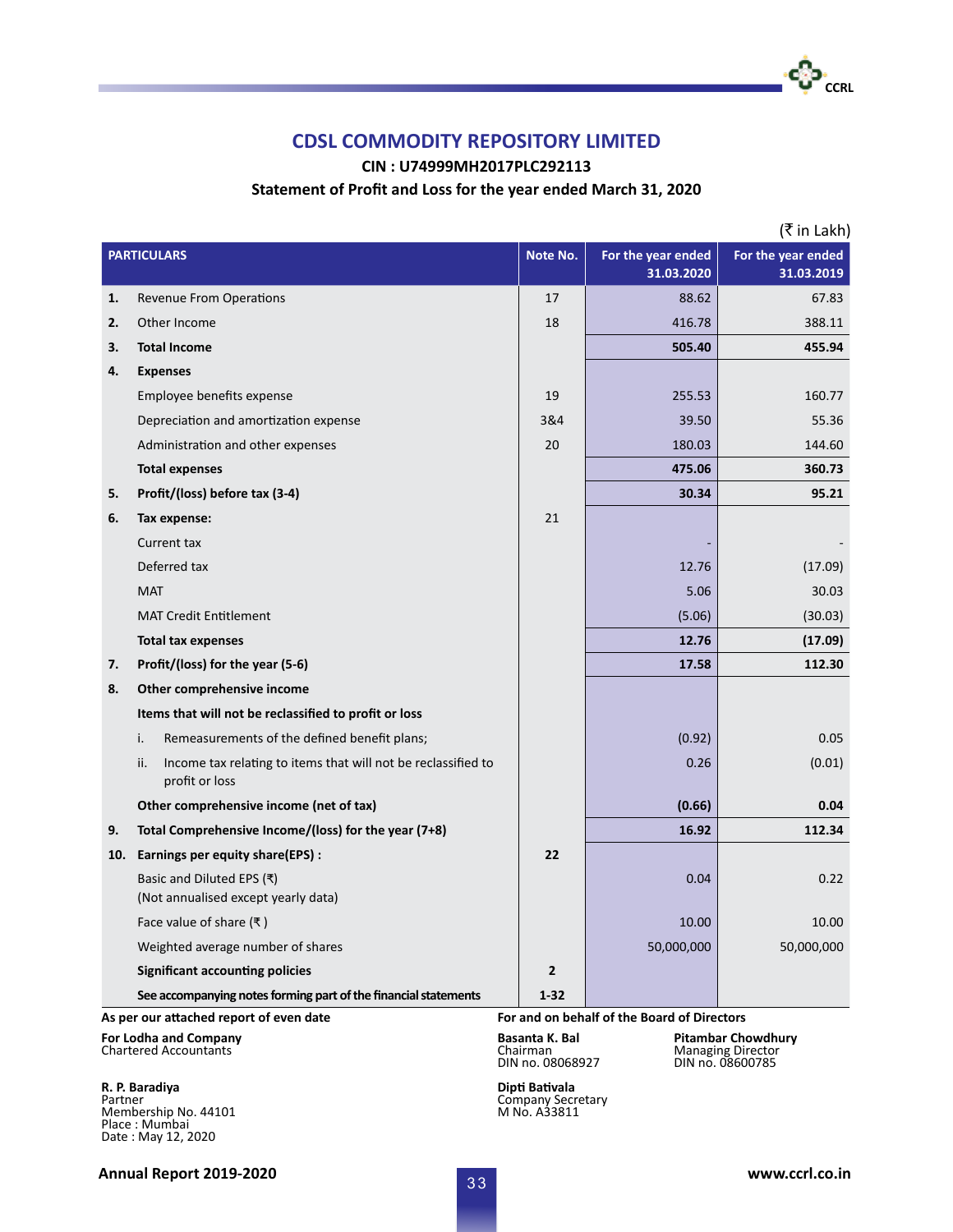**CIN : U74999MH2017PLC292113**

### **Statement of Changes in Equity for the year ended March 31, 2020**

| А. | <b>Equity Share Capital</b>                     | ₹ in Lakh |
|----|-------------------------------------------------|-----------|
|    | Balance as at April 1, 2018                     | 5,000.00  |
|    | Changes in equity share capital during the year |           |
|    | Balance as at March 31, 2019                    | 5,000.00  |
|    | Changes in equity share capital during the year |           |
|    | Balance as at March 31, 2020                    | 5,000.00  |
|    |                                                 |           |

### **B. Other Equity**

|                                                                 |             | (₹ in Lakh)     |
|-----------------------------------------------------------------|-------------|-----------------|
| <b>Particulars</b>                                              | <b>Note</b> | <b>Retained</b> |
|                                                                 | No.         | <b>Earnings</b> |
| Balance as at April 1, 2018                                     |             | 21.89           |
| Profit for the year                                             |             | 112.30          |
| Other comprehensive income for the year                         |             | 0.04            |
| Balance at March 31, 2019                                       |             | 134.23          |
| Profit for the year                                             |             | 17.58           |
| Other comprehensive income for the year                         |             | (0.66)          |
| Balance as at March 31, 2020                                    |             | 151.15          |
| <b>Significant accounting policies</b>                          | 2           |                 |
| See accompanying notes forming part of the financial statements |             |                 |

Chartered Accountants

**R. P. Baradiya Dipti Bativala** Membership No. 44101 Place : Mumbai Date : May 12, 2020

#### **As per our attached report of even date For and on behalf of the Board of Directors**

Chairman<br>DIN no. 08068927

**For Lodha and Company Basanta K. Bal Pitambar Chowdhury**<br>
Chartered Accountants **Pitambar Chowdhury**<br>
DIN no. 08068927 DIN no. 08600785

**CCRL** 

Company Secretary<br>M No. A33811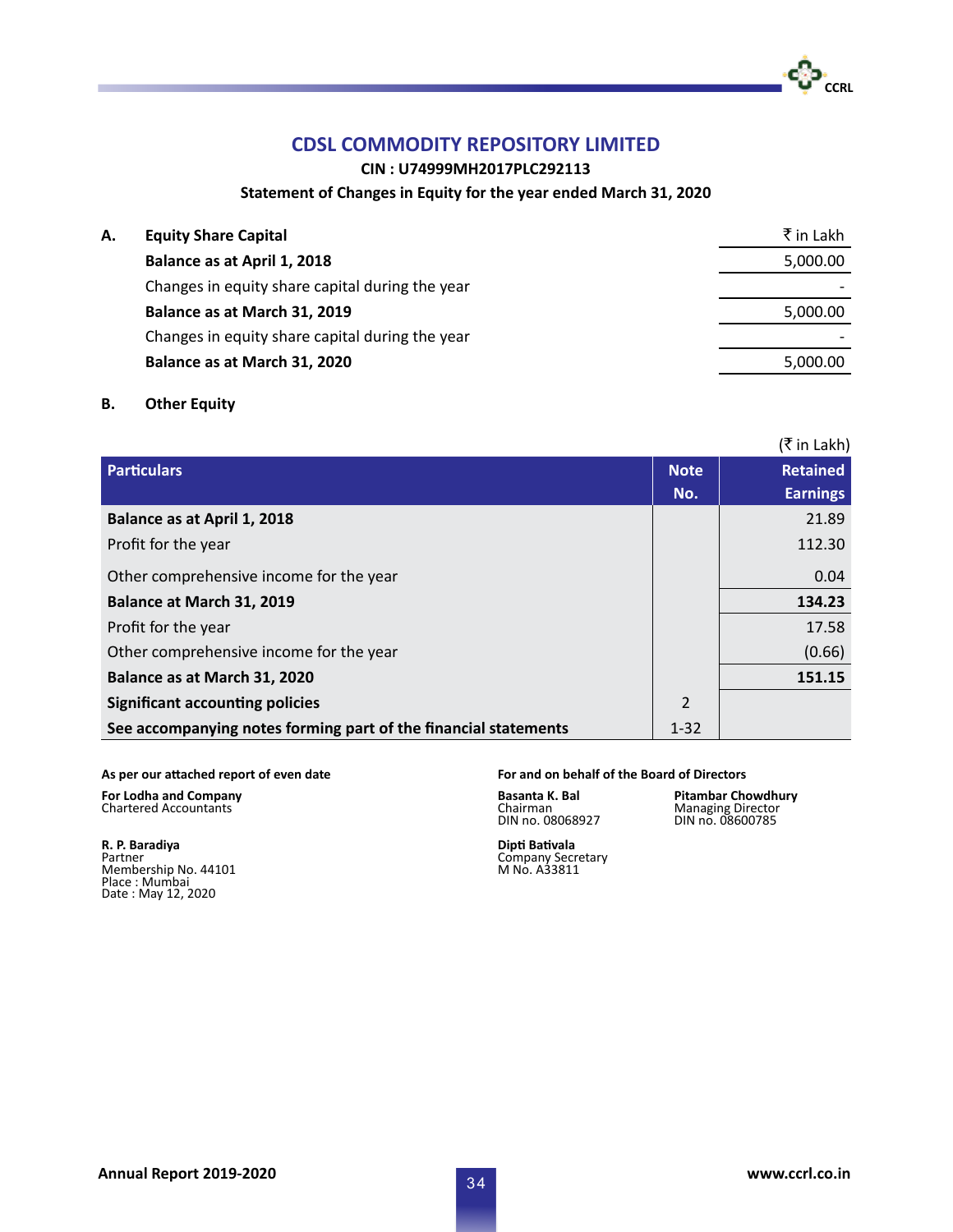**CIN : U74999MH2017PLC292113**

### **Cash Flow Statement for the year ended March 31, 2020**

|                                                          | (₹ in Lakh)                                                   |                                  |                    |
|----------------------------------------------------------|---------------------------------------------------------------|----------------------------------|--------------------|
| <b>Particulars</b>                                       |                                                               | For the year ended<br>31.03.2020 | For the year ended |
| Α.                                                       | <b>CASH FLOW FROM OPERATING ACTIVITIES</b>                    |                                  | 31.03.2019         |
|                                                          | Profit for the year                                           | 17.58                            | 112.30             |
|                                                          | <b>Adjustments for</b>                                        |                                  |                    |
|                                                          | Income tax expenses recognised in profit and loss account     | 12.76                            | (17.09)            |
|                                                          | Depreciation and Amortisation Expenses                        | 39.50                            | 55.36              |
|                                                          | Provision for gratuity and compensated absences               | 3.80                             | 1.91               |
|                                                          | Net gain arising on financial assets measured at FVTPL        | (298.19)                         | (323.19)           |
|                                                          | Interest Income                                               | (118.59)                         | (59.81)            |
|                                                          | <b>Acturial Liability Recognized</b>                          | (0.92)                           | 0.05               |
|                                                          | <b>Expected credit loss</b>                                   | 3.33                             |                    |
|                                                          | Dividend Income                                               |                                  | (5.11)             |
|                                                          | Operating profit before working capital changes               | (340.73)                         | (235.58)           |
|                                                          |                                                               |                                  |                    |
|                                                          | <b>Movements in Working Capital</b>                           |                                  |                    |
|                                                          | (Increase) / Decrease in Trade Receivables                    | 13.89                            | (56.49)            |
|                                                          | (Increase) / Decrease in Other Assets                         | (25.82)                          | (30.90)            |
|                                                          | Increase / (Decrease) in Trade Payables                       | 21.81                            | 12.96              |
|                                                          | Increase / (Decrease) in Other Liabilities / Provisions       | 89.47                            | 8.90               |
|                                                          |                                                               |                                  |                    |
|                                                          | Cash Generated from / (used in) Operations                    | (241.38)                         | (301.11)           |
|                                                          | Direct taxes paid                                             | (31.76)                          | (16.63)            |
|                                                          | Net Cash from / (used in) Operating Activities                | (273.14)                         | (317.74)           |
| В.                                                       | <b>CASH FLOW FROM INVESTING ACTIVITIES</b>                    |                                  |                    |
|                                                          | Purchase of PPE, including intangible assets, capital work in | (21.77)                          | (7.72)             |
|                                                          | progress and capital advances                                 |                                  |                    |
|                                                          | Purchase of investments                                       | (50.00)                          | (2,705.23)         |
|                                                          | Sale of investments                                           | 252.00                           | 3,982.51           |
|                                                          | Investments in fixed deposits with banks                      | (1,543.28)                       | (1,479.97)         |
|                                                          | Proceeds from maturity of fixed deposits with banks           | 1,479.97                         | 500.00             |
|                                                          | <b>Interest Received</b>                                      | 125.01                           | 36.15              |
|                                                          | Dividend Received                                             |                                  | 5.11               |
|                                                          |                                                               |                                  |                    |
| Net Cash generated from / (used in) Investing Activities |                                                               | 241.93                           | 330.85             |

•**င**္ပါ၁−<br>ccRL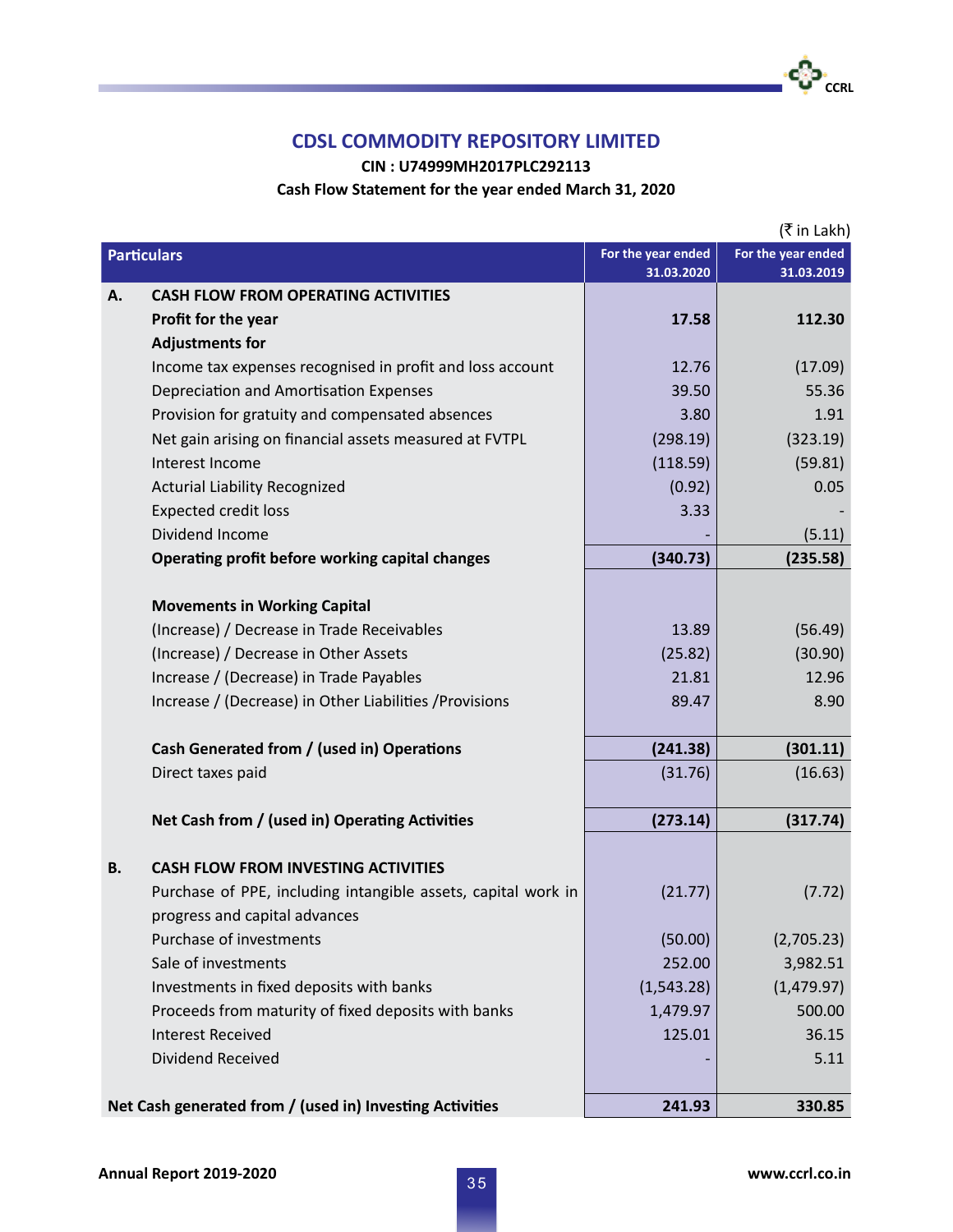| <b>Particulars</b> |                                                                 | For the year ended<br>31.03.2020 | For the year ended<br>31.03.2019 |
|--------------------|-----------------------------------------------------------------|----------------------------------|----------------------------------|
| C.                 | <b>CASH FLOW FROM FINANCING ACTIVITIES</b>                      |                                  |                                  |
|                    | Net Cash from / (used in) Financing Activities                  |                                  |                                  |
|                    | Net Increase / (Decrease) in Cash and Cash Equivalents (A+B+C)  | (31.21)                          | 13.11                            |
|                    | Cash and Cash Equivalents at the beginning of the year          | 35.12                            | 22.01                            |
|                    | Cash and cash equivalents at the end of the year                | 3.91                             | 35.12                            |
|                    | Cash and cash equivalents at the end of the year comprises      |                                  |                                  |
|                    | i)<br>Cash on Hand                                              | 0.01                             | 0.15                             |
|                    | ii)<br>Cheques in Hand                                          |                                  |                                  |
|                    | ii)<br><b>Balances with Banks-Current Accounts</b>              | 3.90                             | 34.97                            |
|                    | Significant accounting policies                                 | $\overline{2}$                   |                                  |
|                    | See accompanying notes forming part of the financial statements | $1 - 32$                         |                                  |

# 1. The Cash Flow Statement has been prepared under the "Indirect Method" as set out in Ind AS - 7 "Cash Flow Statement".

2. Previous year's figures have been regrouped/rearranged/reclassified wherever necessary.

**For Lodha and Company Basanta K. Bal Pitambar Chowdhury** Chartered Accountants Chairman Managing Director

Membership No. 44101<br>Place : Mumbai<br>Date : May 12, 2020

#### **As per our attached report of even date For and on behalf of the Board of Directors**

DIN no. 08068927 DIN no. 08600785

**CCRL** 

**R. P. Baradiya**<br>Partner Company Secretary<br>
Partner Company Secretary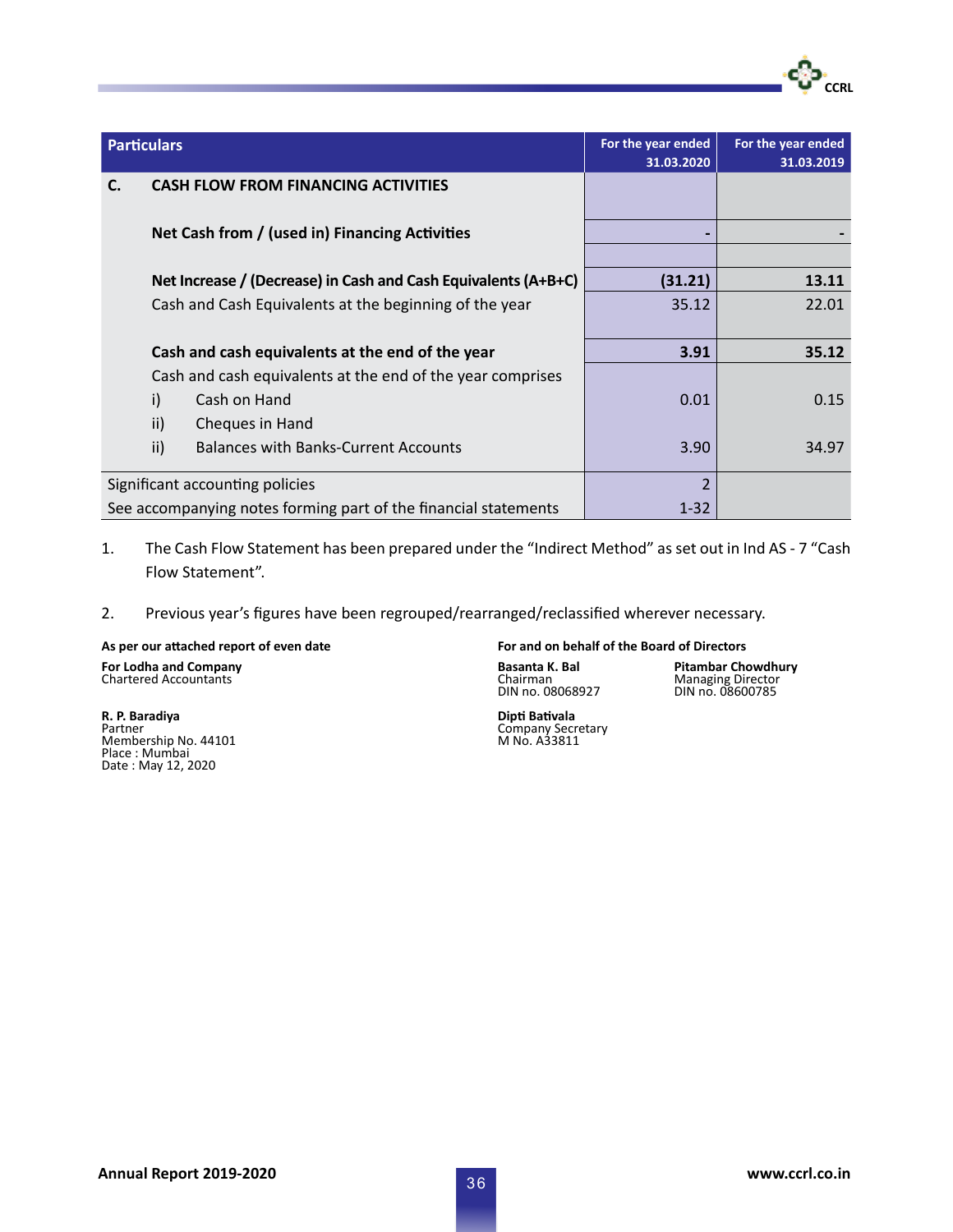# **CDSL COMMODITY REPOSITORY LIMITED**

**CIN: U74999MH2017PLC292113**

**Notes forming part of the Financial Statements for the year ended 31stMarch, 2020.**

### **1. Corporate Information**

CDSL Commodity Repository Limited. (CCRL) is a Company promoted by Central Depository Services (India) Limited [CDSL] and is currently a subsidiary of CDSL. The Company was incorporated under the provisions of Companies Act, 2013.

CCRL allows the Farmer, Farmers Producer Organizations (FPOs), Manufacturers, etc., to obtain electronic warehouse receipts (negotiable or non-negotiable) [eNWRs or eNNWRs] in a demat account against deposit of commodities in any of the warehouses registered with Warehousing Development and Regulatory Authority (WDRA). The depositor/client thereafter can sell the same or pledge the commodities through the eNWR to obtain finance from the banks, NBFC's and other financial institutions. CCRL has received "Certificate of Registration" from Warehousing Development and Regulatory Authority (WDRA) for Commodity Repository on September 26, 2017.

### **2. Significant Accounting Policies:**

# **a) Statement of compliance**

The financial statements of the Company have been prepared in accordance with Indian Accounting Standards (Ind AS) prescribed under section 133 of the Act read with Rule 3 of the Companies (Indian Accounting Standard) Rules, 2015 and amendments thereon.

The financial statements for the year ended March 31, 2020 were approved by the Board of Directors and authorize for issue on May 12, 2020.

# **b) Basis of preparation**

These financial statements have been prepared on the historical cost basis, except for certain financial instruments which are measured at fair values at the end of each reporting year, as explained in the accounting policies below. Historical cost is generally based on the fair value of the consideration given in exchange for goods and services.

### **c) Functional and presentation currency**

The financial statements are presented in Indian rupees, which are the functional currency of the Company and the currency of the primary economic environment in which the Company operates. All financial information presented in Indian rupees has been rounded to the nearest lakh except share and per share data.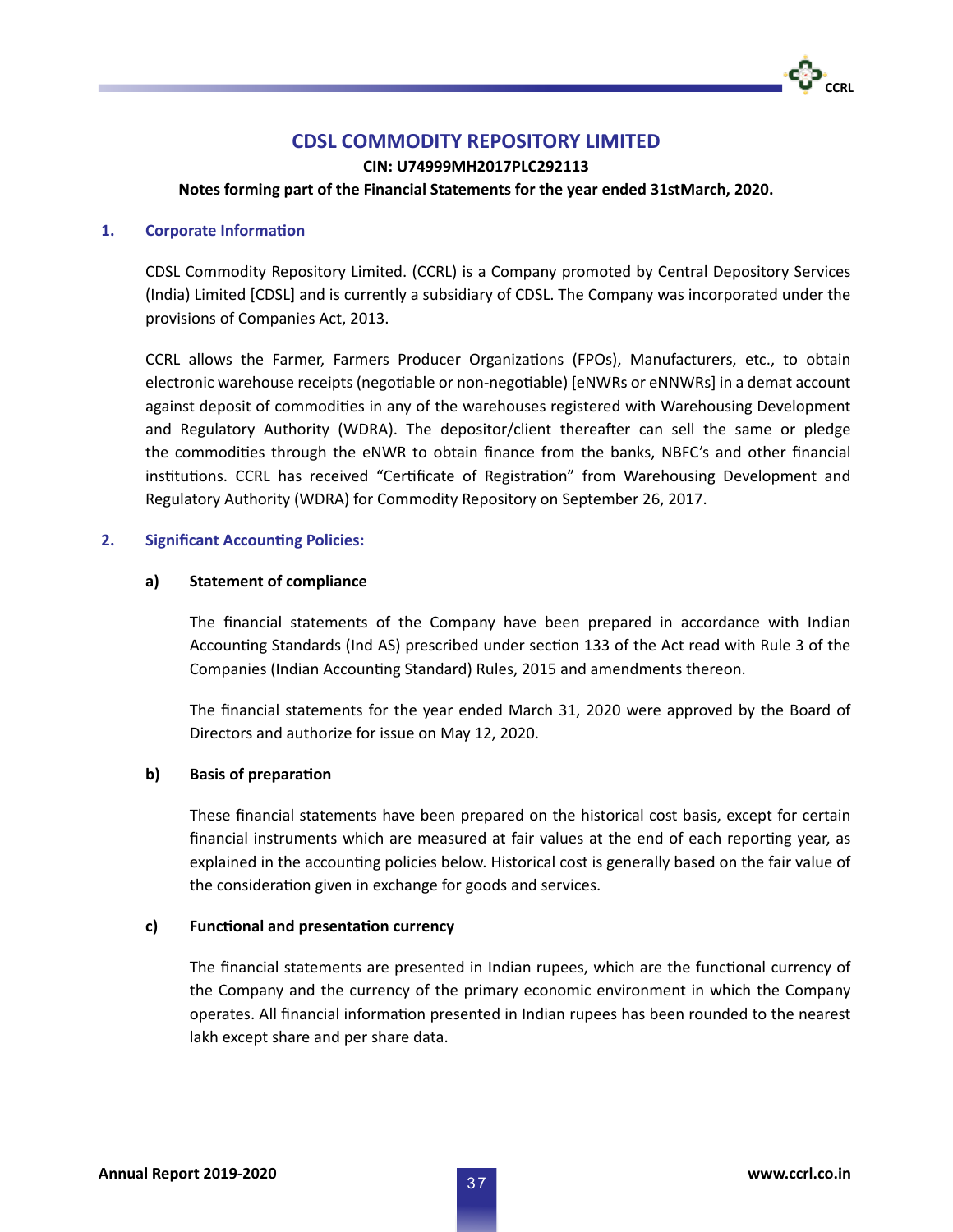

### **d) Use of Estimates:**

The preparation of these financial statements in conformity with the recognition and measurement principles of Ind AS requires the management of the Company to make estimates and assumptions that affect the reported balances of assets and liabilities, disclosures relating to contingent liabilities as at the date of the financial statements and the reported amounts of income and expense for the years presented.

Estimates and underlying assumptions are reviewed on an ongoing basis. Revisions to accounting estimates are recognized in the year in which the estimates are revised and future years are affected.

# **e) Property, plant & equipment**

Plants and equipment are stated at historical cost less depreciation. Historical cost includes expenditure that is directly attributable to the acquisition of the items. Capital work-in-progress, plant and equipment are stated at cost net of accumulated depreciation and accumulated impairment losses, if any. Subsequent costs are included in the asset's carrying amount or recognized as a separate asset, as appropriate, only when it is probable that future economic benefits associated with the item will flow to the Company and the cost of the item can be measured reliably. The carrying amount of any component accounted for as a separate asset is derecognized when replaced. All other repairs and maintenance are charged to Statement of Profit and Loss during the reporting period in which they are incurred.

### **f) Intangible assets**

Intangible assets purchased are measured at cost as of the date of acquisition less accumulated amortization and accumulated impairment, if any.

Intangible assets are amortised on a straight line basis over economic useful life of asset and assessed for impairment whenever there is an indication that the intangible asset may be impaired. The amortization expense on intangible assets is recognized in the Statement of Profit and Loss

Intangible assets consist of computer software.

### **g) Depreciation/Amortization/Impairment Loss**

Depreciable amount for assets is the cost of an asset, or other amount substituted for cost, less its estimated residual value.

Depreciation on tangible fixed assets has been provided on the straight-line method as per the useful life prescribed in Schedule II to the Companies Act, 2013 except in respect of the following categories of assets, in whose case the life of the assets has been assessed as under based on technical advice, taking into account the nature of the asset, the estimated usage of the asset,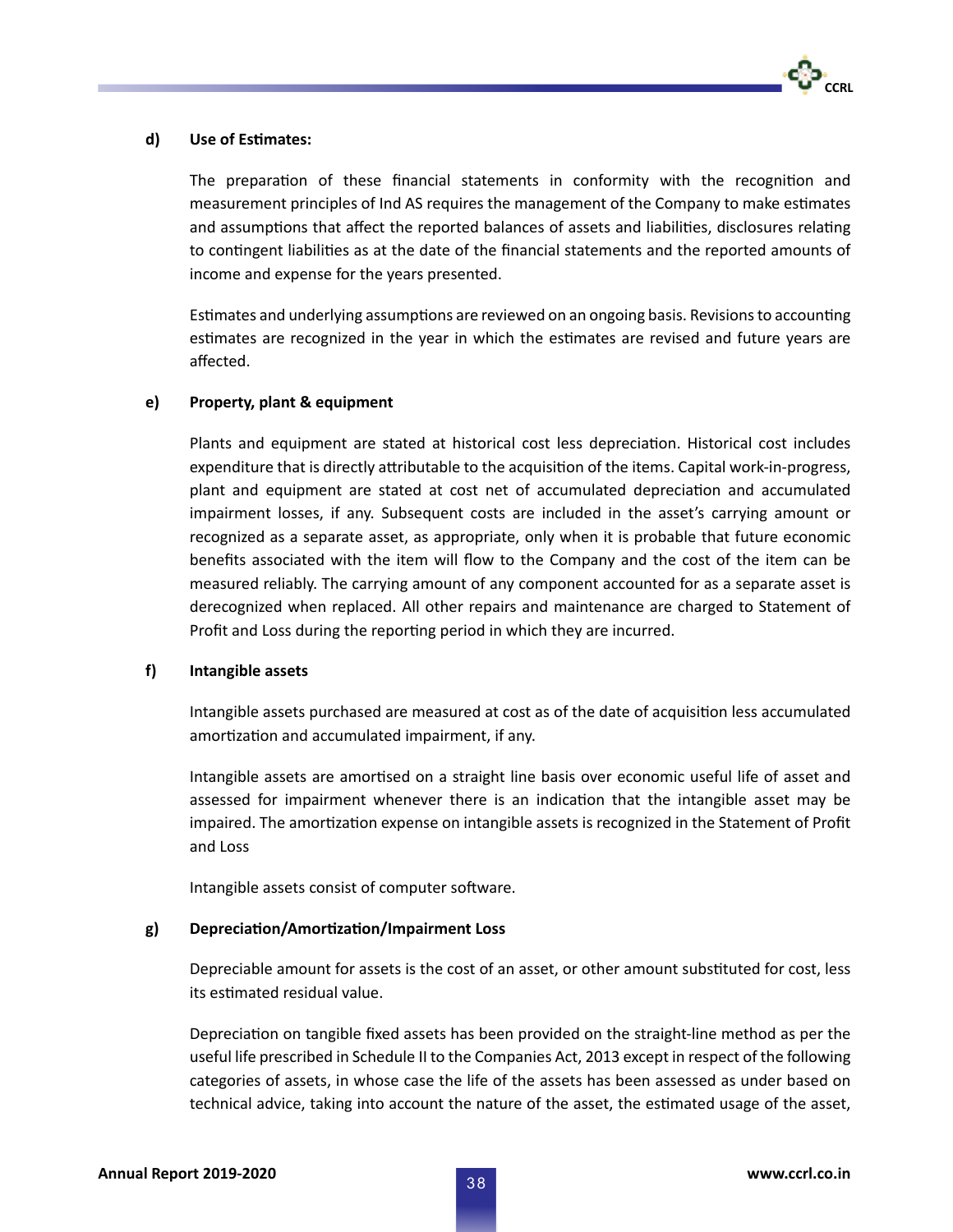the operating conditions of the asset, past history of replacement, anticipated technological changes, manufacturers warranties and maintenance support, etc.

| <b>Description of asset</b>              | Useful life as per<br>the Schedule II<br>(in years) | <b>Useful life</b><br>applied<br>(in years)   |
|------------------------------------------|-----------------------------------------------------|-----------------------------------------------|
| <b>Computer Hardware</b>                 | 3                                                   |                                               |
| Computer software - Perpetual            | 3                                                   | 2                                             |
| Computer software - Subscription License | 3                                                   | As per useful life<br>or whichever is<br>less |
| Office Equipment                         | 5                                                   |                                               |
| Vehicles                                 | 8                                                   |                                               |

The carrying amounts of assets are reviewed at each Balance Sheet date if there is an indication of impairment based on internal and external factors. The asset is treated as impaired when its carrying cost exceeds the recoverable amount. Impairment loss, if any, is charged to the Statement of Profit and Loss for the year in which the asset is identified as impaired. Reversal of impairment loss recognized in the prior years is recorded when there is an indication that impairment losses recognized for the asset no longer exist or have decreased.

#### **h) Fair Value Measurement**

The Company measures financial instruments at fair value at each balance sheet date. Fair value is the price that would be received to sell an asset or paid to transfer a liability

In an orderly transaction between market participants at the measurement date. The fair Value measurement is based on the presumption that the transaction to sell the asset or Transfer the liability takes place either:

- (a) In the principal market for the asset or liability, or
- (b) In the absence of a principal market, in the most advantageous market for the Asset or liability.

 The principal or the most advantageous market must be accessible by the Company. The fair value of an asset or a liability is measured using the assumptions that market Participants would use when pricing the asset or liability, assuming that market Participants act in their best economic interest.

A fair value measurement of a non-financial asset takes into account a market Participant's ability to generate economic benefits by using the asset in its highest and Best use or by selling it to another market participant that would use the asset in its Highest and best use.

The Company uses valuation techniques that are appropriate in the circumstances and for which sufficient data are available to measure fair value, maximizing the use of relevant observable inputs and minimizing the use of Unobservable inputs.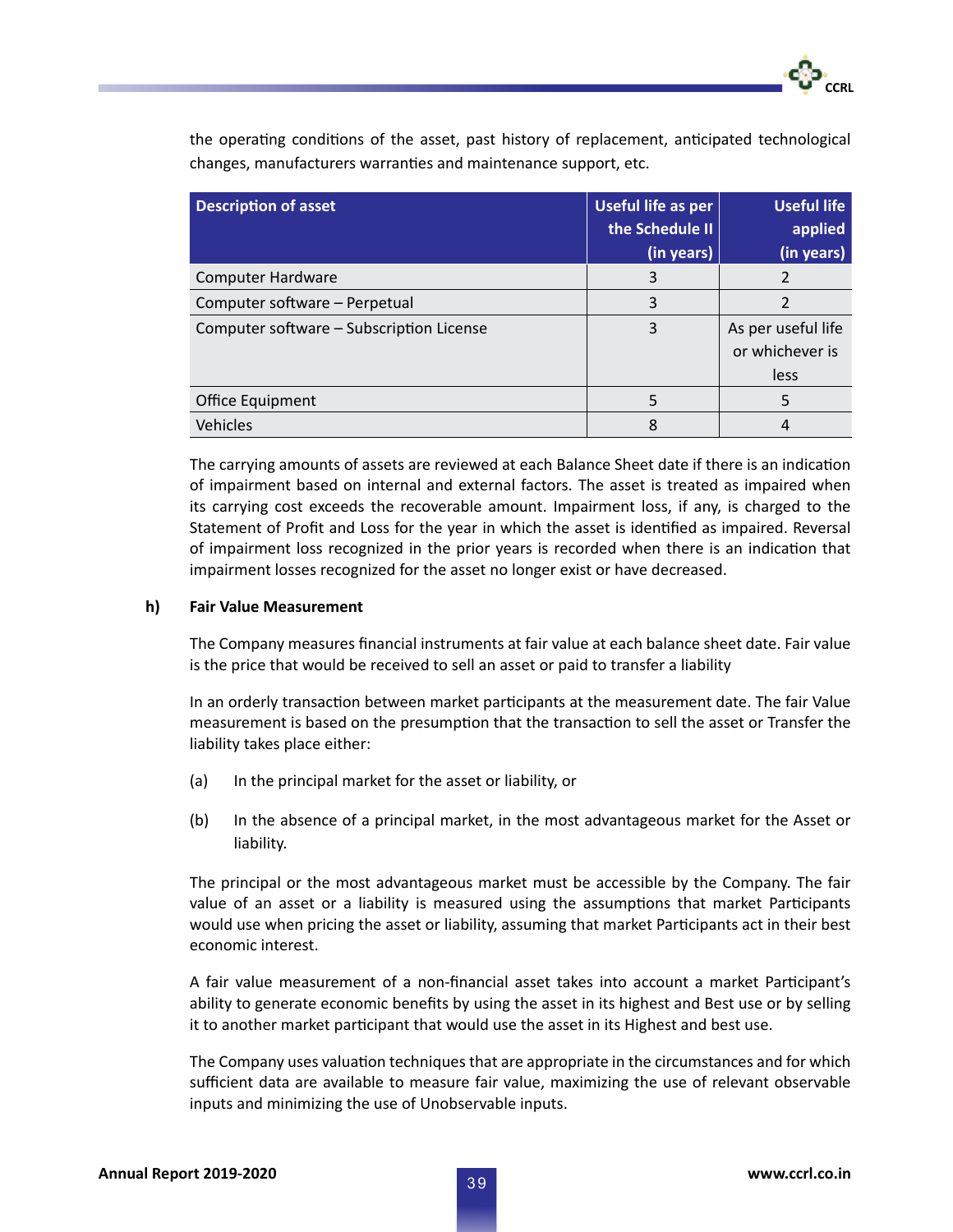

All assets and liabilities for which fair value is measured or disclosed in the financial Statements are categorized within the fair value hierarchy, described as follows, based on the lowest level input that is significant to the fair value measurement as a whole:

- Level 1 Inputs are quoted market prices (unadjusted) in active markets for Identical assets or liabilities that the entity can access at the measurement date;
- Level 2 Valuation techniques for which the lowest level input that is Significant to the fair value measurement is directly or indirectly observable; and
- Level 3 Valuation techniques for which the lowest level input that is Significant to the fair value measurement is unobservable.

For assets and liabilities that are recognized in the financial statements on a recurring basis, the Company determines whether transfers have occurred between levels in the hierarchy by re-assessing categorization (based on the lowest level of input that is significant to the fair value measurement as a whole) at the end of each reporting period.

Fair value for measurement and / or disclosure purposes in this financial information is determined on such a basis, except for share-based payment transactions that are within the scope of Ind AS 102, leasing transactions that are within the scope of Ind AS 116, and measurements that have some similarities to fair value but are not fair value, such as net realizable value in Ind AS 2 or value in use in Ind AS 36.

## **i) Financial Instruments**

A financial instrument is any contract that gives rise to a financial asset of one entity and a financial liability or equity instrument of another entity. Financial assets and financial liabilities are recognized when a Company becomes a party to the contractual provisions of the instruments.

Financial assets and financial liabilities are initially measured at fair value. Transaction costs that are directly attributable to the acquisition or issue of financial assets and financial liabilities (other than financial assets and financial liabilities at fair value through profit or loss) are added to or deducted from the fair value of the financial assets or financial liabilities, as appropriate, on initial recognition. Transaction costs directly attributable to the acquisition of financial assets or financial liabilities at fair value through profit or loss are recognized immediately in Statement of Profit and Loss.

# **I. Classification of financial assets**

Company has classified and measured Financial Assets into following:

- **i. Amortized cost** if both of the following conditions are met:
	- a) the financial asset is held within a business model whose objective is to hold Financial assets in order to collect contractual cash flows and
	- b) The contractual terms of the financial asset give rise on specified dates to cash flows that are solely payments of principal and interest on the principal amount outstanding.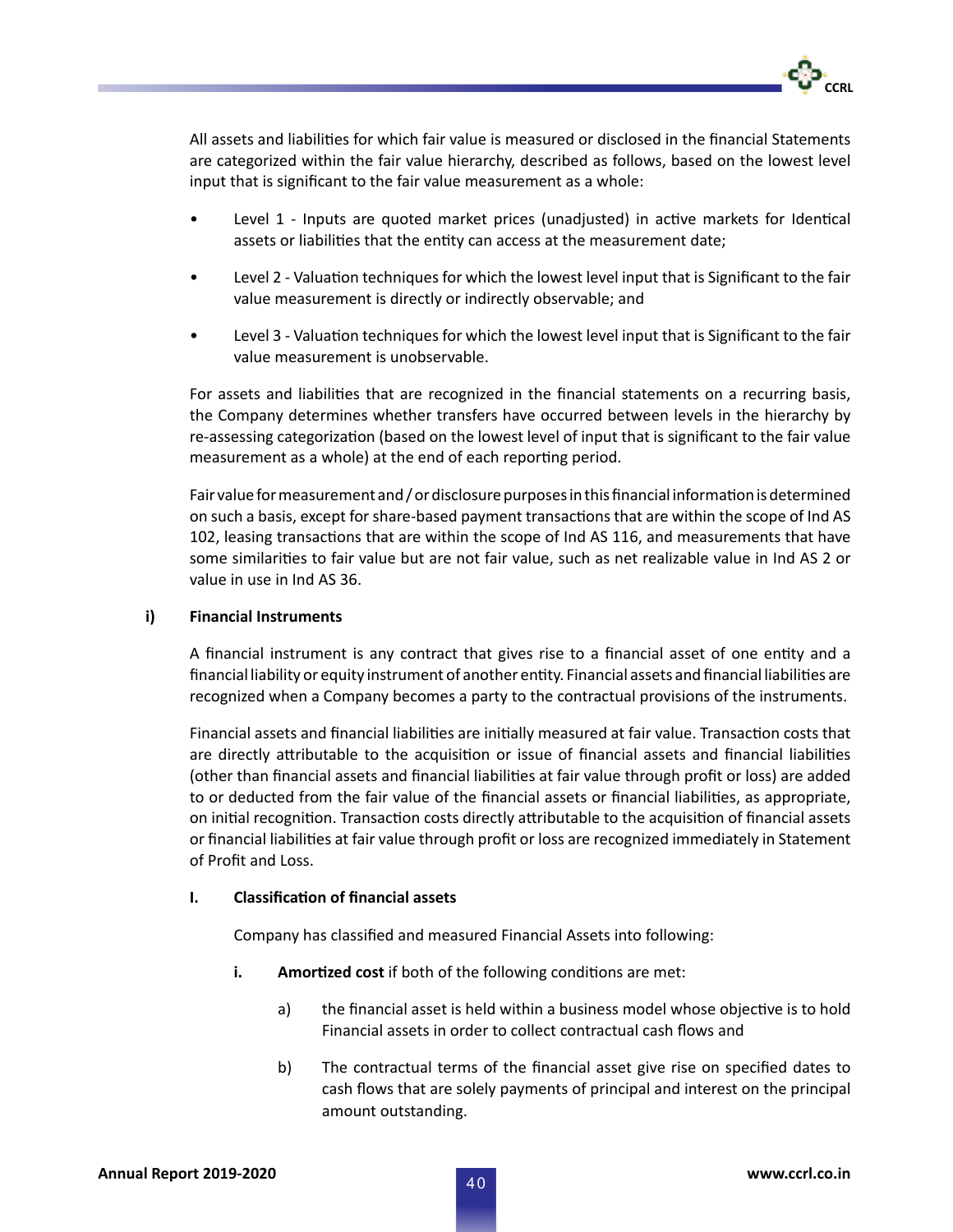

- **ii. Fair value through other comprehensive income** if both of the following conditions are met:
	- a) the financial asset is held within a business model whose objective is achieved by both collecting contractual cash flows and selling financial assets and
	- b) the contractual terms of the financial asset give rise on specified dates to cash flows that are solely payments of principal and interest on the principal amount outstanding.

 Assets under this category are measured at fair value and gains and losses arising out of such measurement are carried through other comprehensive income.

 **iii. Fair value through profit or loss** if asset is not classified at amortized cost or fair value through other comprehensive income.

#### **II. Classification of Financial Liabilities**

Company has classified financial liabilities as subsequently measured at amortized cost. For trade and other payable maturing within one year from the date of Balance Sheet the carrying amount approximate fair value due to short maturity of these instruments.

#### **j) Employee Benefits**

Short term Employee Benefits are estimated and provided for Performance linked bonus is provided as and when the same is approved by the management.

Post-Employment Benefits and Other Long term Employee Benefits are treated as follows:

#### **(i) Defined Contribution Plans:**

 **Provident Fund:** The Provident fund plan is operated by Regional Provident Fund Commissioner (RPFC) and the contribution thereof are paid/provided for.

Contributions to the defined contribution plans are charged to Statement of Profit and Loss for the respective financial year as and when services are rendered by the employees.

#### **(ii) Defined Benefits Plans:**

#### **Gratuity:**

Gratuity for employees is covered by Gratuity Scheme with Life Insurance Corporation of India and the contribution thereof is paid/provided for. The Company's liabilities under Payment of Gratuity Act are determined on the basis of actuarial valuation made at the end of each financial year using the projected unit credit method. Obligation is measured at the present value of estimated future cash flows using a discounted rate that is determined by reference to market yields at the Balance Sheet date on Government bonds where the terms of the Government bonds are consistent with the estimated terms of the defined benefit obligation. The net interest cost is calculated by applying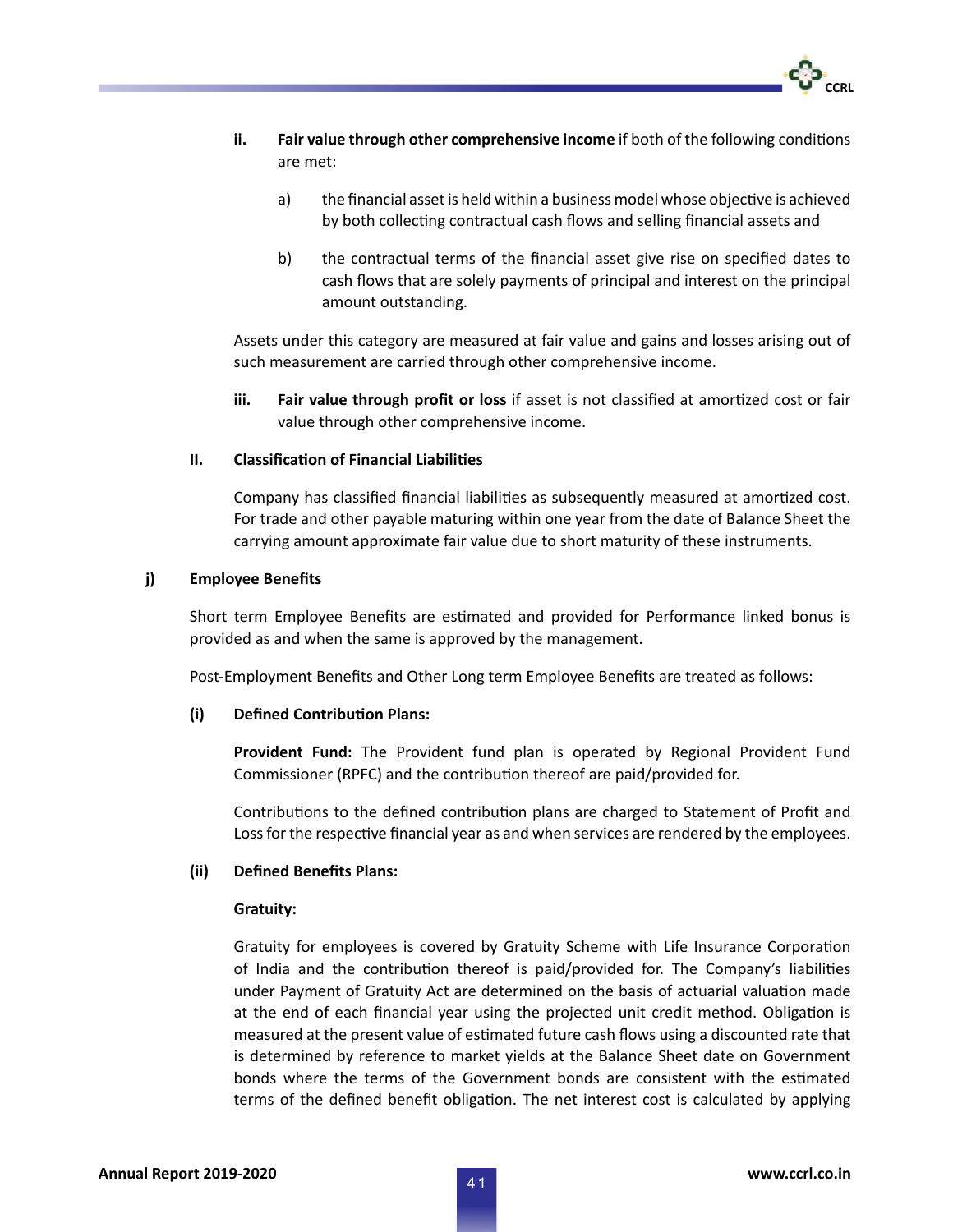

the discount rate to the net balance of the defined benefit obligation and fair value of plan assets. This cost is included in employee benefit expense in the Statement of Profit and Loss. Re-measurement gains or losses arising from experience adjustments changes in actuarial assumptions are recognized in the period in which they occur, directly in other comprehensive income. They are included in retained earnings in the Statement of changes in Equity and in the Balance Sheet. Re-measurements are not reclassified to Statement of Profit and Loss in subsequent periods.

 a) **Compensated absences:** Accumulated compensated absences, which are expected to be availed or encased within 12 months from the end of the year, are treated as short term employee benefits. The obligation towards the same is measured at the expected cost of accumulating compensated absences as the additional amount expected to be paid as a result of the unused entitlement as at the year end. Accumulated compensated absences, which are expected to be availed or encased beyond 12months from the end of the year, are treated as other long term employee benefits. The Company's liability is actuarially determined (using the Projected Unit Credit method) at the end of each year.

Actuarial gains/losses at the end of the year accrued to the defined benefit plans are taken to Other Comprehensive Income for the respective financial year.

#### **k) Current tax and deferred tax**

 Current tax is the amount of tax payable on the taxable income for the year as determined in accordance with the applicable tax rates and the provisions of the Income Tax Act, 1961 and other applicable tax laws. Deferred tax in recognized using balance sheet approach. The deferred tax for timing differences between the book and tax profits for the year is accrued for, using the tax rates and laws those have been substantively enacted as of the balance sheet date. Deferred tax assets arising from differences are recognized the extent that there is reasonable certainty that these would be realized in future.

Deferred tax assets and deferred tax liabilities are offset when there is a legally enforceable right to set off assets against liabilities representing current tax and where the deferred tax assets and the deferred tax liabilities relate to taxes on income levied by the same governing taxation laws.

Current tax and deferred tax relating to items recognized outside Statement of Profit and Loss is recognized outside Statement of Profit and Loss (either in other comprehensive income or in equity). Deferred tax items are recognized in correlation to the underlying transaction either in OCI or directly in equity.

### **l) Foreign Currency Translation**

The functional currency of CDSL Commodity Repository Limited is Indian rupees.

All foreign currency transactions are recorded at exchange rate prevailing on the date of the transaction. All foreign currency current assets/liabilities are translated at the rates prevailing on the date of the Balance Sheet. Foreign exchange rate difference arising on settlement/ conversion is recognized in the Statement of Profit and Loss.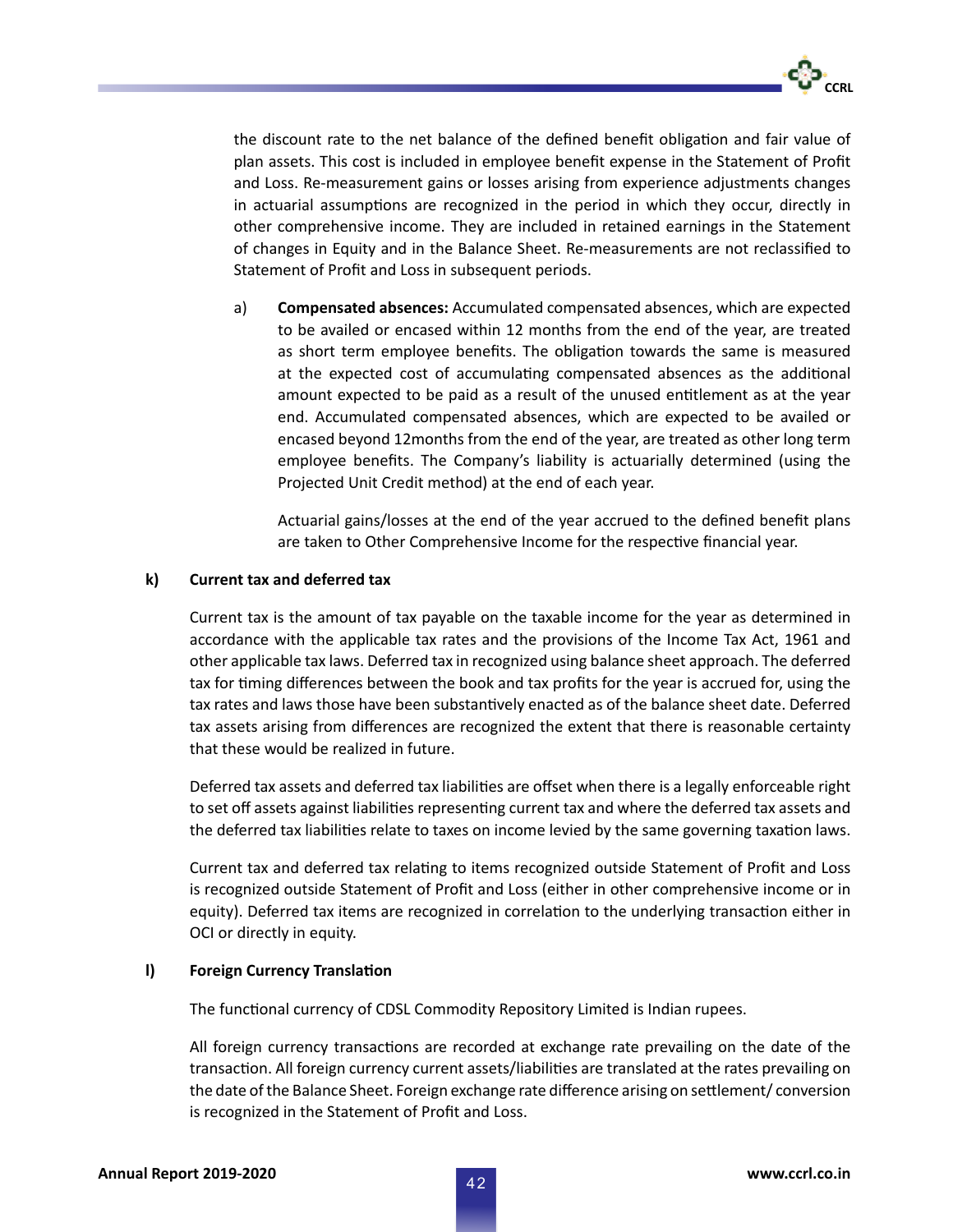

#### **m) Revenue Recognition**

In contracts involving the rendering of services, revenue is measured using the proportionate completion method and are recognized net of tax provided that at the time of performance it is not unreasonable to expect ultimate collection. If at the time of rising of any claim it is unreasonable to expect ultimate collection, revenue recognition is postponed till the time the ultimate collection is made.

Interest is recognized on a time proportionate basis taking into account the amount outstanding and the rate applicable.

Dividend is recognized when the unconditional right to receive payment is established.

### **n) Provisions and Contingencies**

A provision is recognized when the Company has a present obligation as a result of past events and it is probable that an outflow of resources will be required to settle the obligation in respect of which a reliable estimate can be made. Provisions (excluding retirement benefits) are not discounted to their present value and are determined based on the best estimate required to settle the obligation at the Balance Sheet date. These are reviewed at each Balance Sheet date and adjusted to reflect the current best estimates. Contingent liabilities are disclosed in the Notes. Contingent assets are neither recognized nor disclosed in the financial statements.

#### **o) Cash and cash equivalents (for the purpose of Cash Flow Statement)**

 Cash and cash equivalents in the Balance Sheet and for the purpose of Statement of Cash Flows comprise cash in hand and cash at bank including fixed deposit with original maturity period of three months and short term highly liquid investments with an original maturity of three months or less net of outstanding bank overdrafts as they are considered an integral part of the Company's cash management.

 Cash comprises cash on hand and demand deposits with banks. Cash equivalents are shortterm balances (with an original maturity of three months or less from the date of acquisition), highly liquid investments that are readily convertible into known amounts of cash and which are subject to insignificant risk of changes in value.

### **p) Cash flow statement**

Cash flows are reported using the indirect method, whereby profit / (loss) before extraordinary items and tax is adjusted for the effects of transactions of non-cash nature and any deferrals or accruals of past or future cash receipts or payments. The cash flows from operating, investing and financing activities of the Company are segregated based on the available information.

#### **q) Earnings per share**

Basic earnings per share are computed by dividing the profit for the year by the weighted average number of equity shares outstanding during the year. The weighted average number of equity shares outstanding during the period and for all periods presented is adjusted for events, such as bonus shares that have changed the number of equity shares outstanding, without a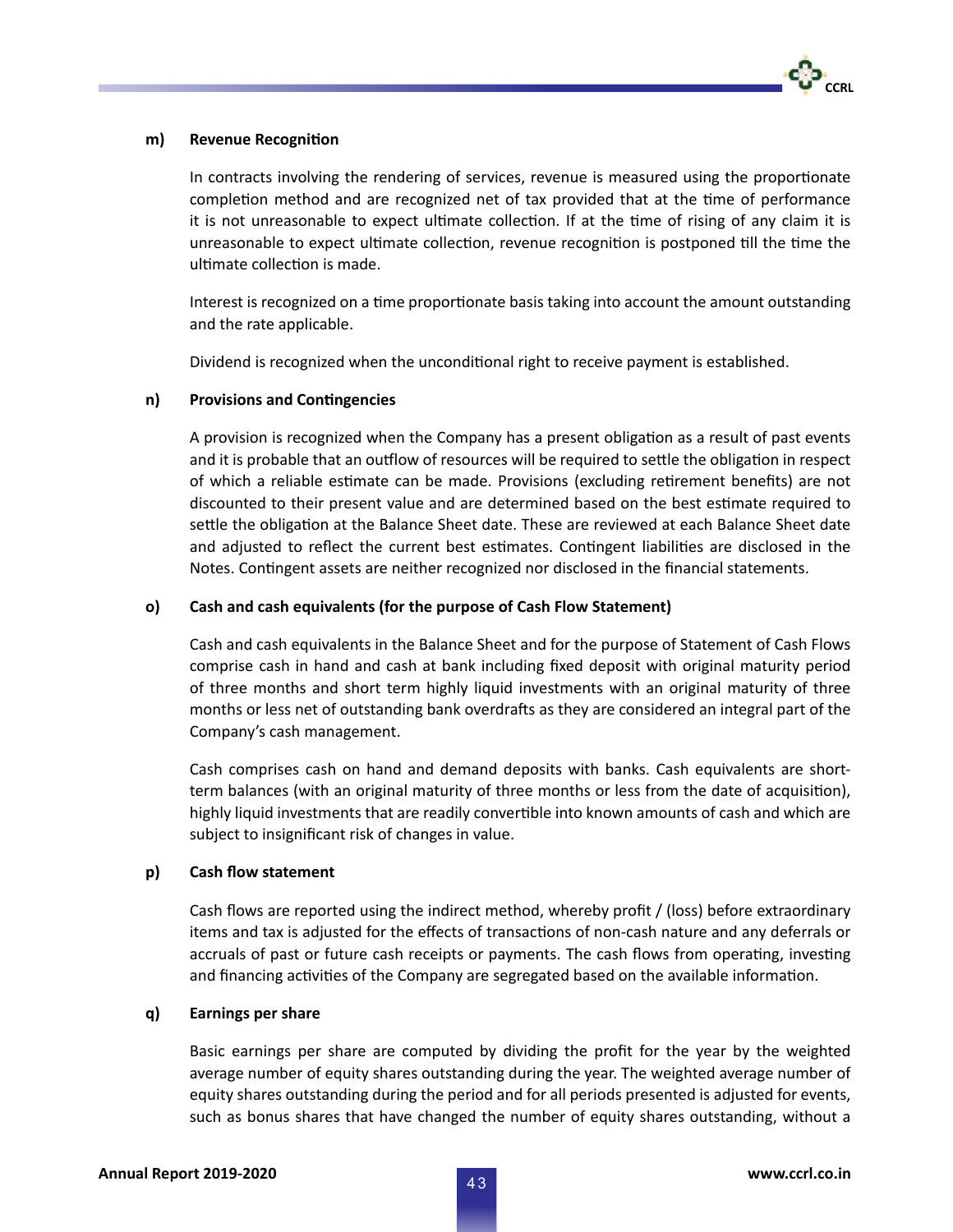corresponding change in resources. For the purpose of calculating diluted earnings per share, the net profit or loss for the period attributable to equity shareholders and the weighted average number of shares outstanding during the period is adjusted for the effects of all dilutive potential equity shares.

#### **r) Impairment**

#### **Financial assets carried at amortised cost and FVTOCI**

 In accordance with Ind AS 109, the Company applies expected credit loss (ECL) model for measurement and recognition of impairment loss. The Company follows 'simplified approach' for recognition of impairment loss allowance on trade receivables.

The application of simplified approach does not require the Company to track changes in credit risk. Rather, it recognises impairment loss allowance based on lifetime ECLs at each reporting date, right from its initial recognition.

For recognition of impairment loss on other financial assets and risk exposure, the Company determines that whether there has been a significant increase in the credit risk since initial recognition. If credit risk has not increased significantly, 12-month ECL is used to provide for impairment loss. However, if credit risk has increased significantly, lifetime ECL is used. If in subsequent period, credit quality of the instrument improves such that there is no longer a significant increase in credit risk since initial recognition, then the entity reverts to recognising impairment loss allowance based on 12 month ECL. Lifetime ECLs are the expected credit losses resulting from all possible default events over the expected life of a financial instrument. The 12 month ECL is a portion of the lifetime ECL which results from default events that are possible within 12 months after the reporting date. ECL is the difference between all contractual cash flows that are due to the Company in accordance with the contract and all the cash flows that the entity expects to receive (i.e. all shortfalls), discounted at the original EIR. When estimating the cash flows, an entity is required to consider:

- All contractual terms of the financial instrument (including prepayment, extension etc.) over the expected life of the financial instrument. However, in rare cases when the expected life of the financial instrument cannot be estimated reliably, then the entity is required to use the remaining contractual term of the financial instrument.
- Cash flows from the sale of collateral held or other credit enhancements that are integral to the contractual terms.

The Company has used a practical expedient by computing the expected credit loss allowance for trade receivable based on a detailed analysis of trade receivable on individual basis.

 ECL impairment loss allowance (or reversal) recognised during the period is recognised as income / expense in the Statement of Profit and Loss.

Financial assets measured at amortised cost, contractual revenue receivable: ECL is presented as an allowance, i.e. as an integral part of the measurement of those assets in the balance sheet. The allowance reduces the net carrying amount. Until the asset meets write off criteria, the Company does not reduce impairment allowance from the gross carrying amount.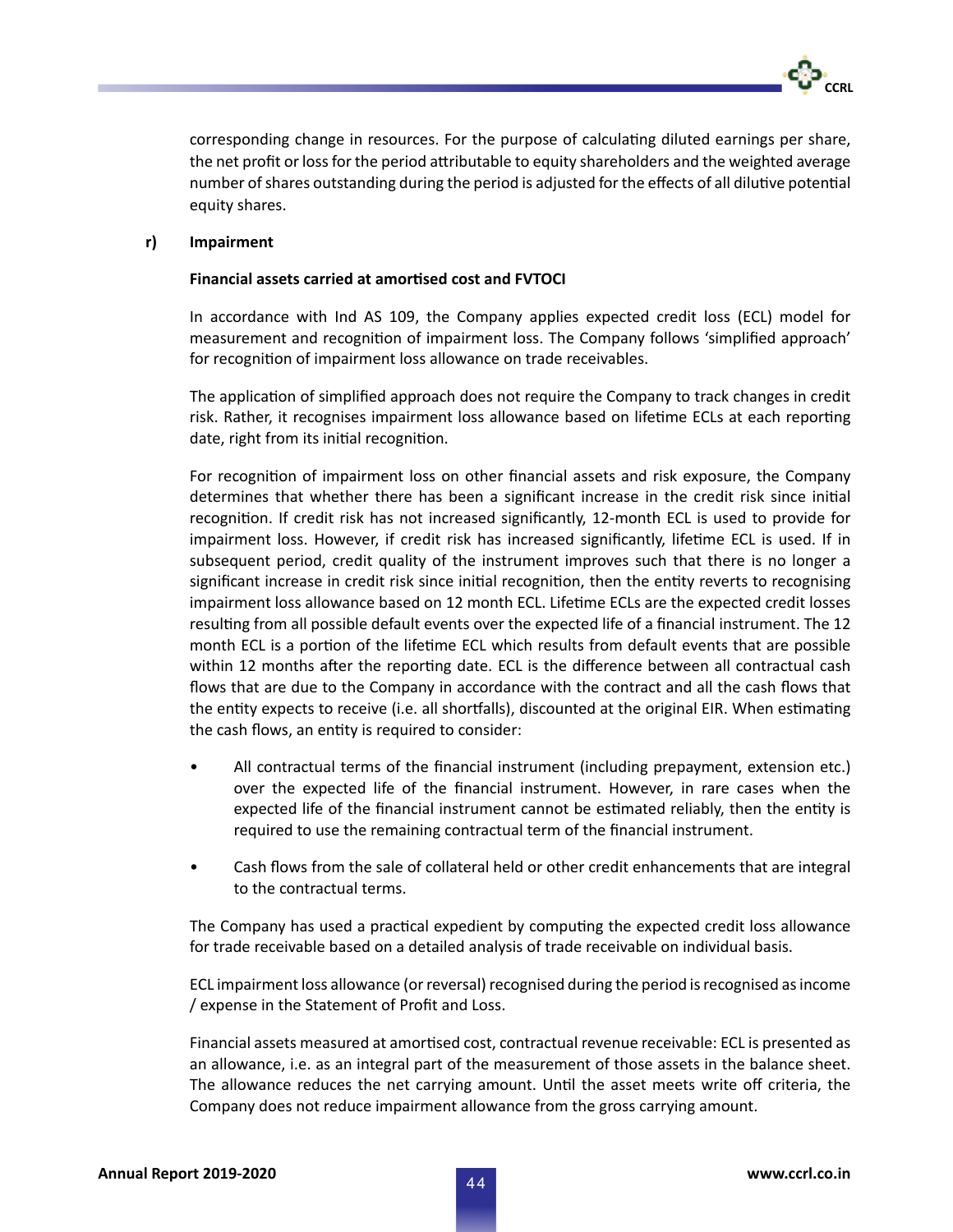

#### **s) Leases –**

#### **As a Lessee:**

 The Company's lease asset classes primarily consist of leases for space provided by holding company. The Company assesses whether a contract contains a lease, at inception of a contract. A contract is, or contains, a lease if the contract conveys the right to control the use of an identified asset for a period of time in exchange for consideration.

To assess whether a contract conveys the right to control the use of an identified asset, the Company assesses whether:

- (i) the contract involves the use of an identified asset;
- (ii) the Company has substantially all of the economic benefits from use of the asset through the period of the lease; and
- (iii) the Company has the right to direct the use of the asset.

At the date of commencement of the lease, the Company recognizes a right-of-use asset ("ROU") and a corresponding lease liability for all lease arrangements in which it is a lessee, except for leases with a term of twelve months or less (short-term leases) and low value leases. For these short-term and low value leases, the Company recognizes the lease payments as an operating expense on a straight-line basis over the term of the lease.

The right-of-use assets are initially recognized at cost, which comprises the initial amount of the lease liability adjusted for any lease payments made at or prior to the commencement date of the lease plus any initial direct costs less any lease incentives. They are subsequently measured at cost less accumulated depreciation and impairment losses.

Certain lease arrangements includes the options to extend or terminate the lease before the end of the lease term. ROU assets and lease liabilities includes these options when it is reasonably certain that they will be exercised.

 Right-of-use assets are depreciated from the commencement date on a straight-line basis over the shorter of the lease term and useful life of the underlying asset. Right of use assets are evaluated for recoverability whenever events or changes in circumstances indicate that their carrying amounts may not be recoverable. For the purpose of impairment testing, the recoverable amount (i.e. the higher of the fair value less cost to sell and the value-in-use) is determined on an individual asset basis unless the asset does not generate cash flows that are largely independent of those from other assets. In such cases, the recoverable amount is determined for the Cash Generating Unit (CGU) to which the asset belongs.

The lease liability is initially measured at amortized cost at the present value of the future lease payments. The lease payments are discounted using the interest rate implicit in the lease or, if not readily determinable, using the incremental borrowing rates in the country of domicile of these leases. Lease liabilities are remeasured with a corresponding adjustment to the related right of use asset if the Company changes its assessment if whether it will exercise an extension or a termination option.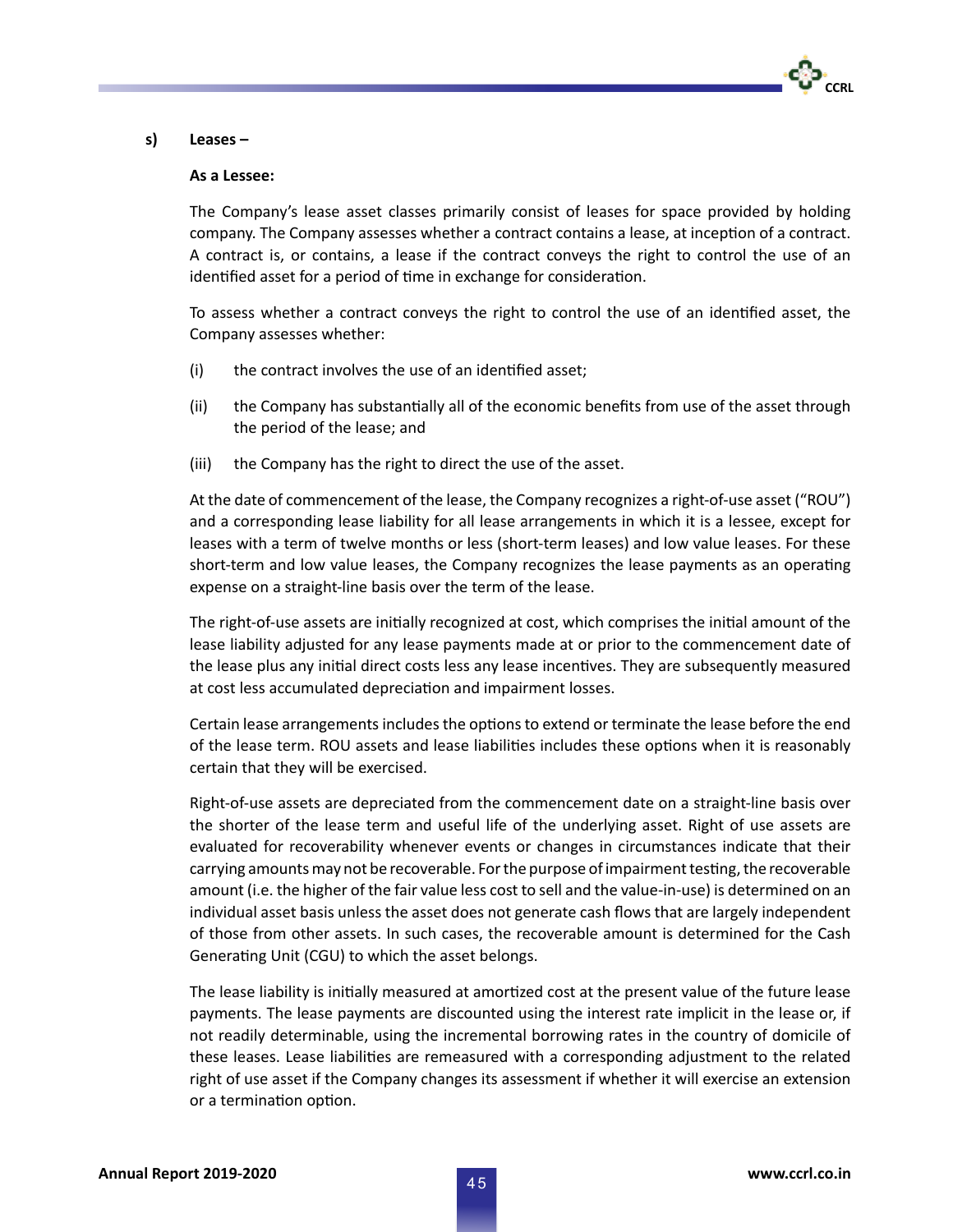For short-term and low value leases, the Company recognizes the lease payments as an operating expense on a straight-line basis over the lease term.

#### **As a Lessor:**

Lease income from operating leases where the Company is a lessor is recognised in income on a straight-line basis over the lease term unless the receipts are structured to increase in line with expected general inflation to compensate for the expected inflationary cost increases. The respective leased assets are included in the balance sheet based on their nature.

### **t) Current / Non-current classification**

The company presents assets and liabilities to be classified as either Current or Non-current.

**Assets:** An asset is classified as current when it satisfies any of the following criteria:

- 1. it is expected to be realized in, or is intended for sale or consumption in, the entity's normal operating cycle;
- 2. it is held primarily for the purpose of being traded;
- 3. it is expected to be realized within twelve months after the balance sheet date; or
- 4. it is cash or a cash equivalent unless it is restricted from being exchanged or used to settle a liability for at least twelve months after the balance sheet date;
- 5. All other assets are classified as non-current.

**Liabilities:** A liability is classified as current when it satisfies any of the following criteria:

- 1. it is expected to be settled in, the entity's normal operating cycle;
- 2. it is held primarily for the purpose of being traded; it is due to be settled within twelve months after the balance sheet date; or
- 3. the Company does not have an unconditional right to defer settlement of the liability for at least twelve months after the balance sheet date.
- 4. All other liabilities are classified as non-current.

#### **u) Operating Cycle**

Based on the nature of products / activities of the Company and the normal time between acquisition of assets and their realization in cash or cash equivalents, the Company has determined its operating cycle as 12 months for the purpose of classification of its assets and liabilities as current and non-current.

#### **v) Recent accounting pronouncements**

Ministry of Corporate Affairs ("MCA") notifies new standard or amendments to the existing standards. There is no such notification which would have been applicable from April 1, 2020.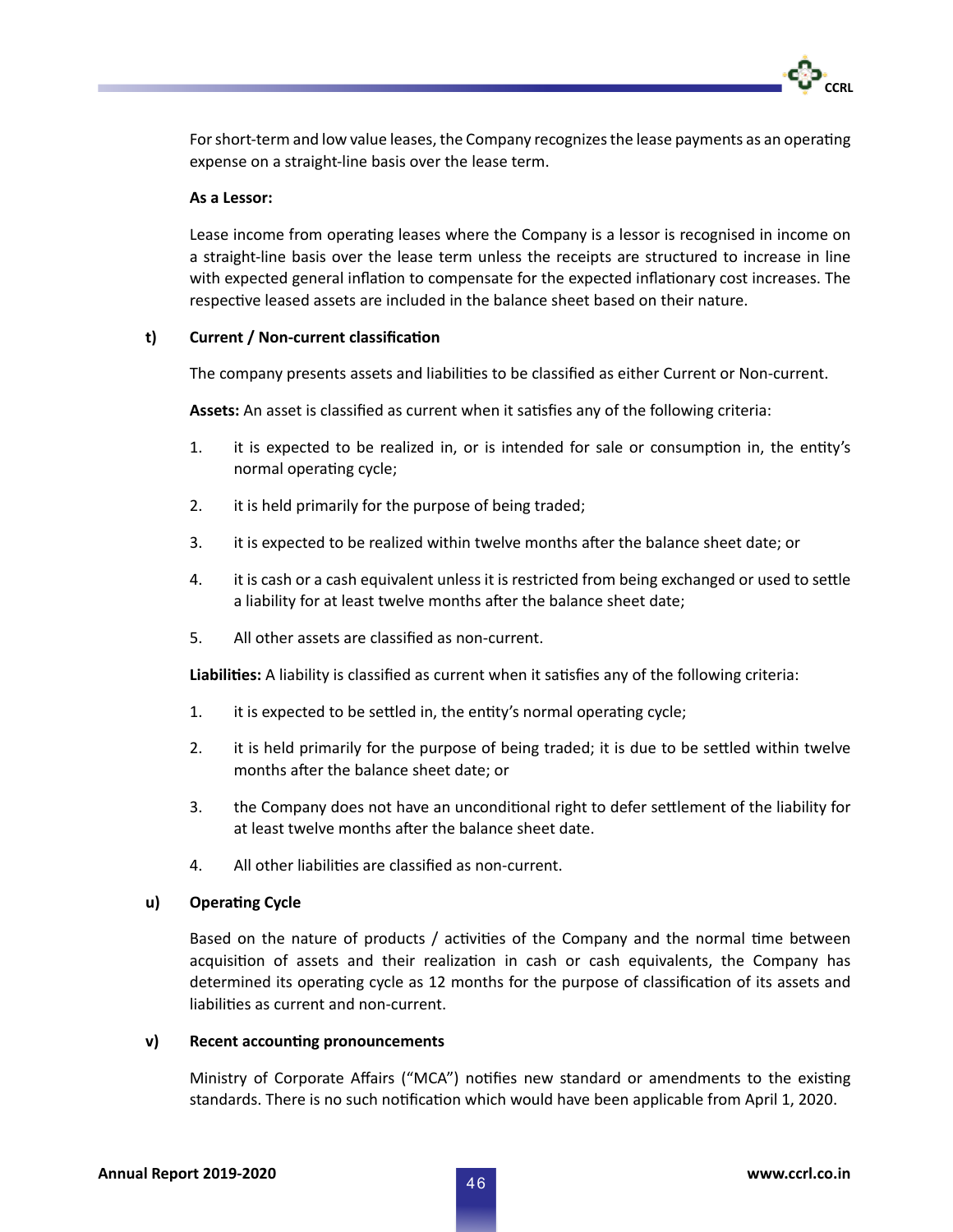

# **w) Segment Reporting**

 The Company is engaged in the business of providing Commodity Repository services and the operations are carried out within India and hence there is no separate reportable segment as per Indian Accounting Standard 108 on "Operating Segment" prescribed in Companies (Accounting Standards) Rules, 2015.

# **x) Rounding off Amounts**

All amounts disclosed in the financial statements and notes have been rounded off to the nearest lakh as per the requirement of Schedule III, unless otherwise stated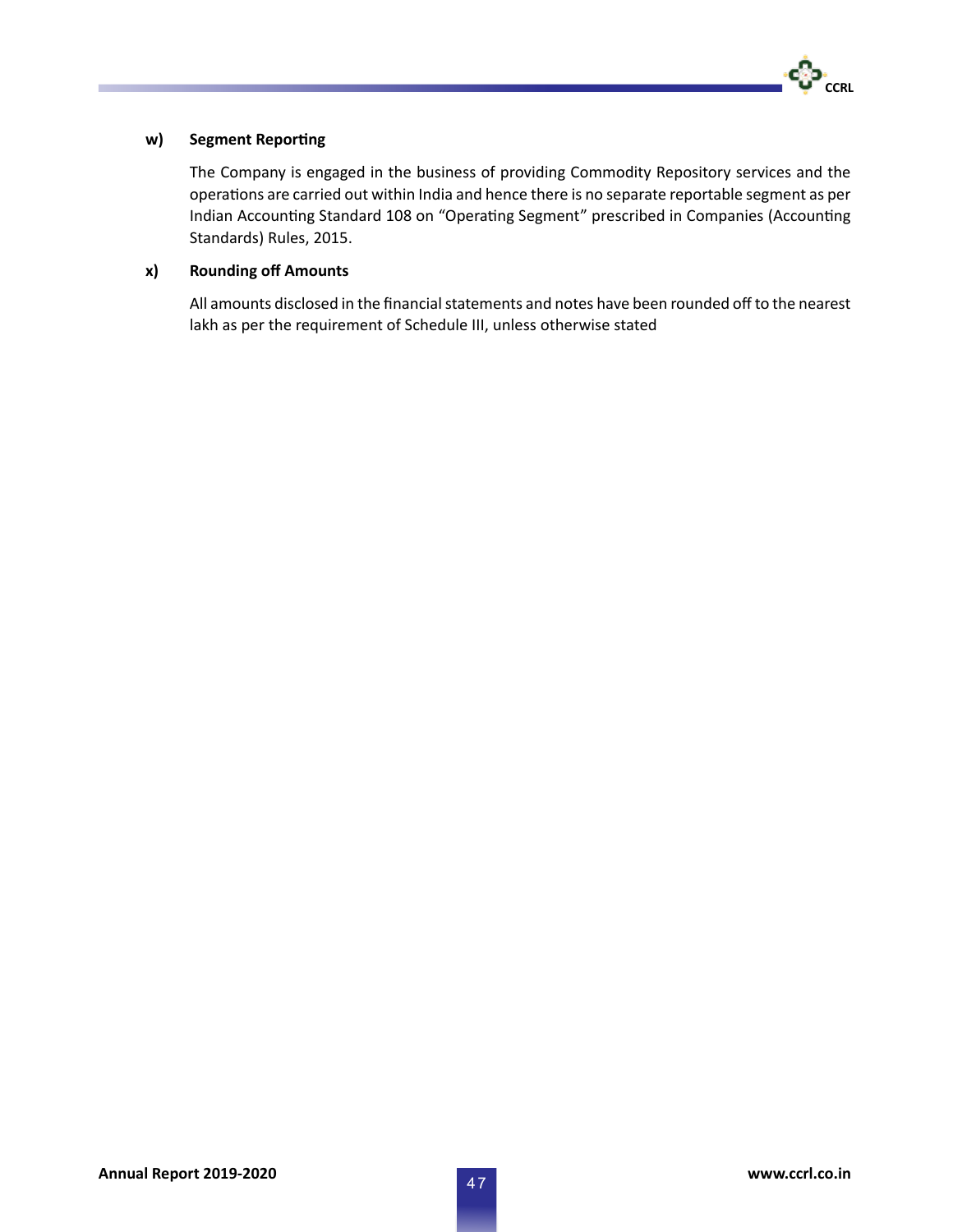# **3 Property, Plant and Equipment**

**COL** 

|                                                |                  |                          |                 | (₹ in Lakh)  |
|------------------------------------------------|------------------|--------------------------|-----------------|--------------|
| <b>Particulars</b>                             | <b>Computers</b> | <b>Office</b>            | <b>Motor</b>    | <b>Total</b> |
|                                                | <b>Hardware</b>  | <b>Equipments</b>        | <b>Vehicles</b> |              |
| <b>At Cost</b>                                 |                  |                          |                 |              |
| Balance as at April 1, 2018                    | 16.83            |                          | ٠               | 16.83        |
| Additions during the year ended March 31, 2019 |                  | 0.94                     |                 | 0.94         |
| Deductions / adjustments                       |                  | $\blacksquare$           | $\blacksquare$  |              |
| Balance as at March 31, 2019                   | 16.83            | 0.94                     | $\blacksquare$  | 17.77        |
|                                                |                  |                          |                 |              |
| Balance as at April 1, 2019                    | 16.83            | 0.94                     |                 | 17.77        |
| Additions during the year ended March          |                  | 0.66                     | 20.80           | 21.46        |
| 31, 2020                                       |                  |                          |                 |              |
| Deductions / adjustments                       | $\qquad \qquad$  | $\overline{\phantom{a}}$ | ٠               |              |
| Balance as at March 31, 2020                   | 16.83            | 1.60                     | 20.80           | 39.23        |

| <b>Particulars</b>                             | <b>Computers</b> | <b>Office</b>     | <b>Motor</b>                 | <b>Total</b> |
|------------------------------------------------|------------------|-------------------|------------------------------|--------------|
|                                                | <b>Hardware</b>  | <b>Equipments</b> | <b>Vehicles</b>              |              |
| Accumulated depreciation and impairment        |                  |                   |                              |              |
| Balance as at April 1, 2018                    | 7.46             |                   | $\overline{\phantom{0}}$     | 7.46         |
| Depreciation for the year ended March          | 8.41             | 0.45              |                              | 8.86         |
| 31, 2019                                       |                  |                   |                              |              |
| Deductions / Adjustments                       |                  |                   |                              |              |
|                                                |                  |                   |                              |              |
| Balance as at March 31, 2019                   | 15.87            | 0.45              | $\qquad \qquad \blacksquare$ | 16.32        |
|                                                |                  |                   |                              |              |
| Balance as at April 1, 2019                    | 15.87            | 0.45              |                              | 16.32        |
| Depreciation for the year ended March 31, 2020 | 0.96             | 0.53              | 1.72                         | 3.21         |
| Deductions / Adjustments                       |                  |                   |                              |              |
|                                                |                  |                   |                              |              |
| Balance as at March 31, 2020                   | 16.83            | 0.98              | 1.72                         | 19.53        |

| <b>Particulars</b>    | Computers  <br>Hardware | <b>Office</b><br>Equipments | <b>Motor</b><br><b>Vehicles</b> | <b>Total</b> |
|-----------------------|-------------------------|-----------------------------|---------------------------------|--------------|
| <b>Net Book Value</b> |                         |                             |                                 |              |
| As at March 31, 2020  | $\blacksquare$          | 0.62                        | 19.08                           | 19.70        |
| As at March 31, 2019  | 0.96                    | 0.49                        | $\blacksquare$                  | 1.45         |

**D**<br>CCRL

.ကိုး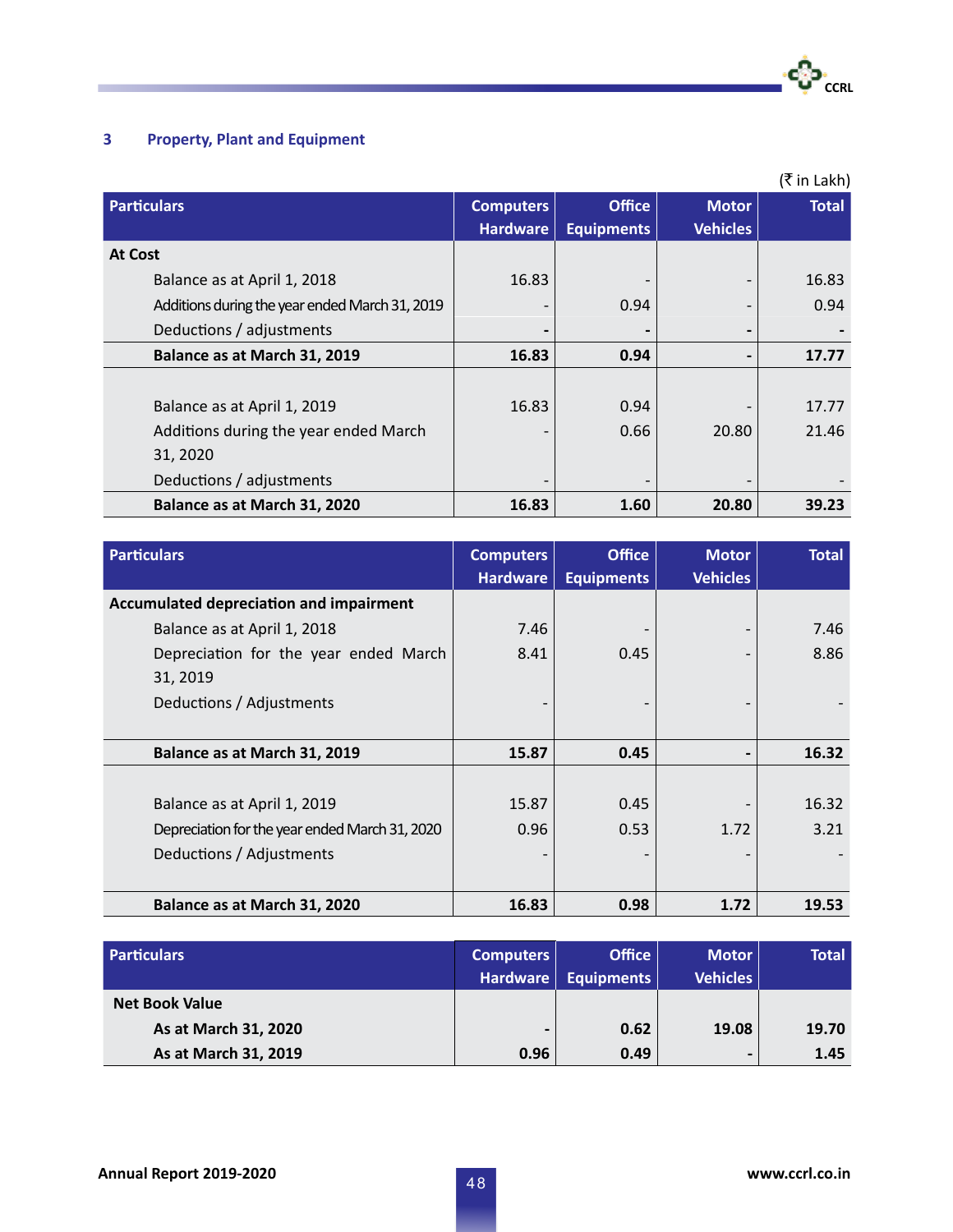

# **4 Intangible assets**

T.

|                                                |                 | (₹ in Lakh)  |
|------------------------------------------------|-----------------|--------------|
| <b>Particulars</b>                             | <b>Software</b> | <b>Total</b> |
| <b>At Cost</b>                                 |                 |              |
| Balance as at April 1, 2018                    | 88.83           | 88.83        |
| Additions during the year ended March 31, 2019 | 6.78            | 6.78         |
| Deductions / adjustments                       |                 |              |
| Balance as at March 31, 2019                   | 95.61           | 95.61        |
|                                                |                 |              |
| Balance as at April 1, 2019                    | 95.61           | 95.61        |
| Additions during the year ended March 31, 2020 | 0.31            | 0.31         |
| Deductions / adjustments                       |                 |              |
|                                                |                 |              |
| Balance as at March 31, 2020                   | 95.92           | 95.92        |

| <b>Particulars</b>                             | <b>Software</b> | <b>Total</b> |
|------------------------------------------------|-----------------|--------------|
| Accumulated amortisation and impairment        |                 |              |
| Balance as at April 1, 2018                    | 11.56           | 11.56        |
| Amortisation for the year ended March 31, 2019 | 46.49           | 46.49        |
| Deductions / Adjustments                       |                 |              |
| Balance as at March 31, 2019                   | 58.05           | 58.05        |
|                                                |                 |              |
| Balance as at April 1, 2019                    | 58.05           | 58.05        |
| Amortisation for the year ended March 31, 2020 | 36.30           | 36.30        |
| Deductions / Adjustments                       |                 |              |
|                                                |                 |              |
| Balance as at March 31, 2020                   | 94.35           | 94.35        |

| <b>Particulars</b>    | Software | Total |
|-----------------------|----------|-------|
| <b>Net Book Value</b> |          |       |
| As at March 31, 2020  | 1.57     | 1.57  |
| As at March 31, 2019  | 37.56    | 37.56 |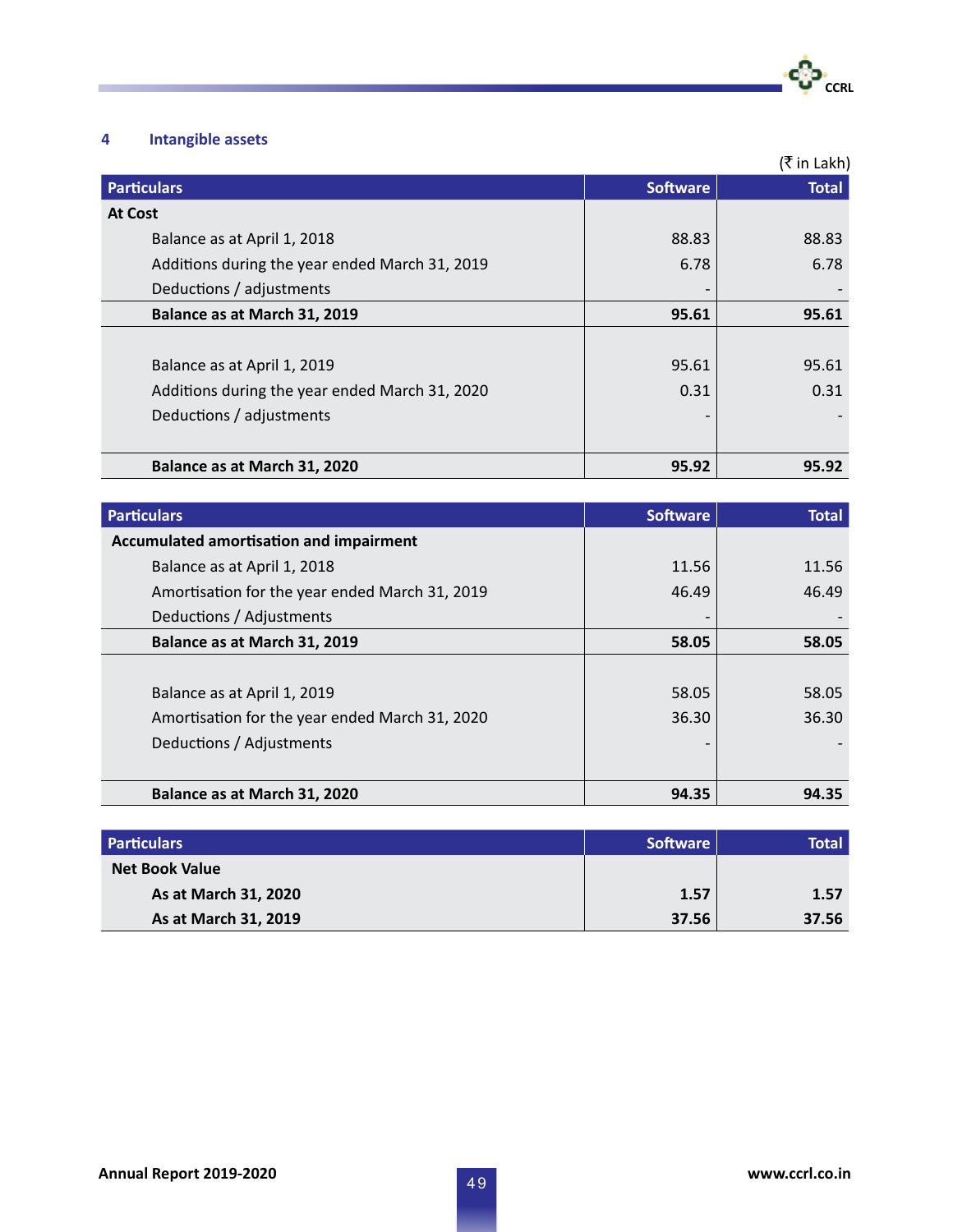# **5 Investments**

**Tara** 

| <b>Particulars</b>               | <b>No. of Units</b> |              | (₹) In Lakh |            |
|----------------------------------|---------------------|--------------|-------------|------------|
|                                  | As at               | As at        | As at       | As at      |
|                                  | 31.03.2020          | 31.03.2019   | 31.03.2020  | 31.03.2019 |
| <b>Non current investments</b>   |                     |              |             |            |
| Investment in units of mutual    |                     |              |             |            |
| funds                            |                     |              |             |            |
| (Non Trade, Quoted and fully     |                     |              |             |            |
| paid up)                         |                     |              |             |            |
| Nippon India Fixed Horizon       | 5,000,000.00        | 5,000,000.00 | 560.10      | 510.05     |
| Fund XXXX Sr17 - Direct -        |                     |              |             |            |
| Growth                           |                     |              |             |            |
| Nippon India Fixed Horizon       | 5,000,000.00        | 5,000,000.00 | 553.57      | 503.90     |
| Fund XLI Sr1 - Direct - Growth   |                     |              |             |            |
| <b>Total of non current</b>      |                     |              | 1,113.67    | 1,013.95   |
| investments (a)                  |                     |              |             |            |
| <b>Current investments</b>       |                     |              |             |            |
| Investment in units of mutual    |                     |              |             |            |
| funds                            |                     |              |             |            |
| (Non Trade, Unquoted & Fully     |                     |              |             |            |
| Paid up)                         |                     |              |             |            |
| Axis Banking & PSU Debt Fund     | 66,629.08           | 64,005.94    | 1,293.27    | 1,132.64   |
| - Direct - Growth                |                     |              |             |            |
| HDFC Floating Rate Income        | 2,151,927.65        | 2,151,927.65 | 761.41      | 703.76     |
| Fund-Short Term Plan - Direct    |                     |              |             |            |
| - Growth                         |                     |              |             |            |
| Nippon India Liquid Fund -       | 7,418.03            | 12,749.70    | 359.83      | 581.63     |
| Direct - Growth                  |                     |              |             |            |
| Total of current investments (b) |                     |              | 2,414.51    | 2,418.03   |
| Total of investments (a+b)       |                     |              | 3,528.18    | 3,431.98   |

| <b>Particulars</b>                             | As at         | As at         |
|------------------------------------------------|---------------|---------------|
|                                                | 31.03.2020    | 31.03.2019    |
|                                                | $(3)$ in Lakh | $(3)$ in Lakh |
| Aggregate market value of quoted investments   | 1,113.67      | 1,013.95      |
| Aggregate market value of unquoted investments | 2,414.51      | 2,418.03      |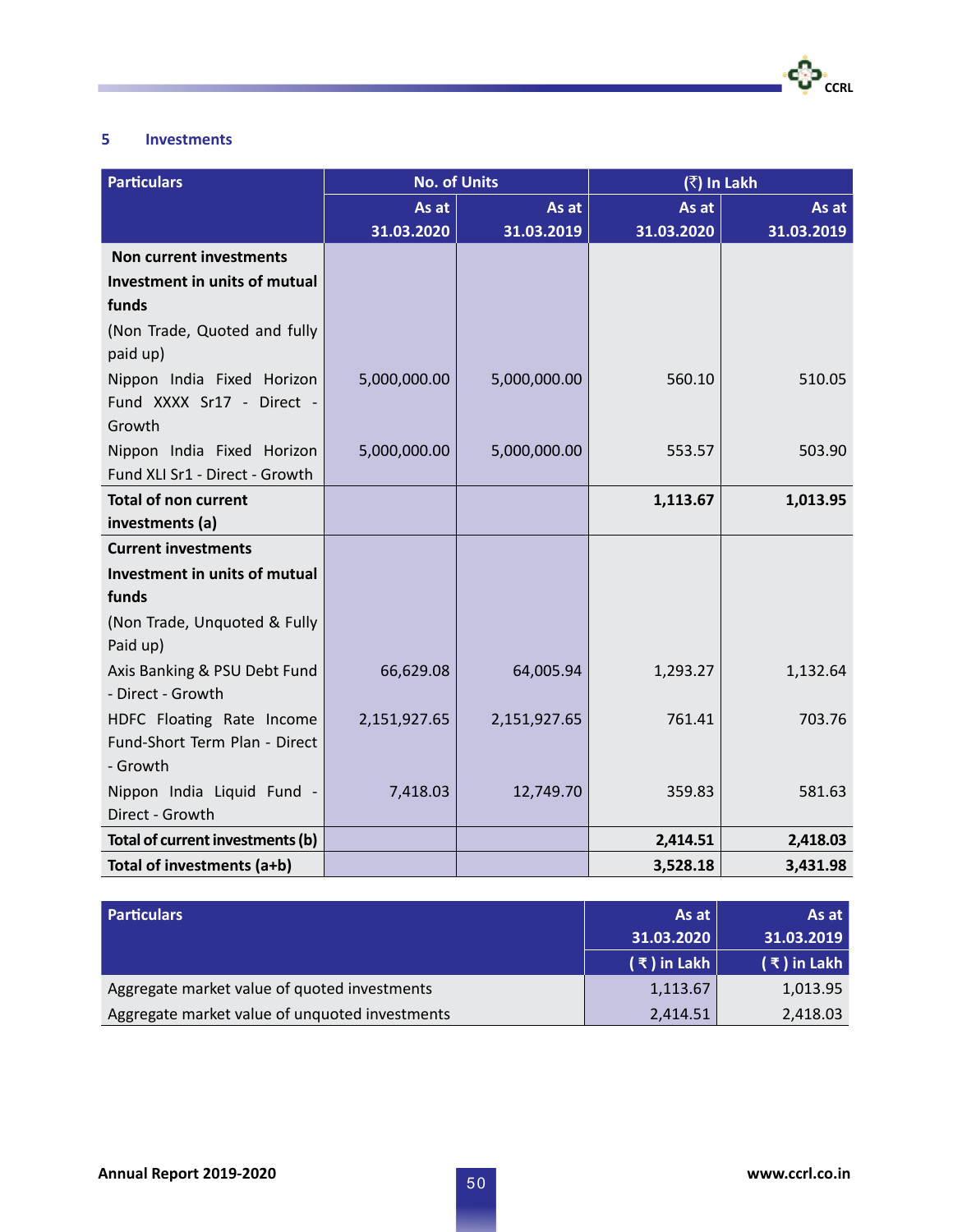# **6 Cash and cash equivalents**

For the purpose of statement of cashflows, cash and cash equivalents includes cash on hand and bank balances, cash and cash equivalents at the end of the reporting year as shown in the statement of cashflow is reconciled to the related items on the balance sheet as follows:

|                                                             |            | (₹ in Lakh) |
|-------------------------------------------------------------|------------|-------------|
| <b>Particulars</b>                                          | As at      | As at       |
|                                                             | 31.03.2020 | 31.03.2019  |
| <b>Current</b>                                              |            |             |
| Cash on hand                                                | 0.01       | 0.15        |
| <b>Balance with Banks</b>                                   |            |             |
| <b>Owned fund</b>                                           |            |             |
| In Current Accounts                                         | 3.90       | 34.97       |
| <b>Total</b>                                                | 3.91       | 35.12       |
|                                                             |            |             |
| <b>Bank Balance other than above</b>                        |            |             |
| <b>Balance with Banks</b>                                   |            |             |
| <b>Owned fund</b>                                           |            |             |
| In Deposit Accounts                                         | 1,543.28   | 1,479.97    |
| (Earmarked against bank guarantee of ₹500.00 Lakh, Previous |            |             |
| year ₹ 500.00 Lakh)                                         |            |             |
| <b>Accrued Interest</b>                                     | 36.34      | 42.76       |
| <b>Total</b>                                                | 1,579.62   | 1,522.73    |

## **7 Trade receivables**

|                                              |            | (₹in Lakh) |
|----------------------------------------------|------------|------------|
| <b>Particulars</b>                           | As at      | As at      |
|                                              | 31.03.2020 | 31.03.2019 |
| Trade receivable considered good - Secured   |            |            |
| Trade receivable considered good - Unsecured | 39.27      | 56.49      |
| Trade receivable - credit impaired           | 3.33       |            |
| Less: Allowance for doubtful debts           | (3.33)     |            |
| <b>Total</b>                                 | 39.27      | 56.49      |

## **Movement in the expected credit loss allowance**

|                                          |            | (₹ in Lakh) |
|------------------------------------------|------------|-------------|
| <b>Particulars</b>                       | As at      | As at       |
|                                          | 31.03.2020 | 31.03.2019  |
| Balance at beginning of the year         | -          |             |
| Add - Trade receivable - credit impaired | 3.33       |             |
| <b>Balance at end of the year</b>        | 3.33       |             |

<u>CCRL</u>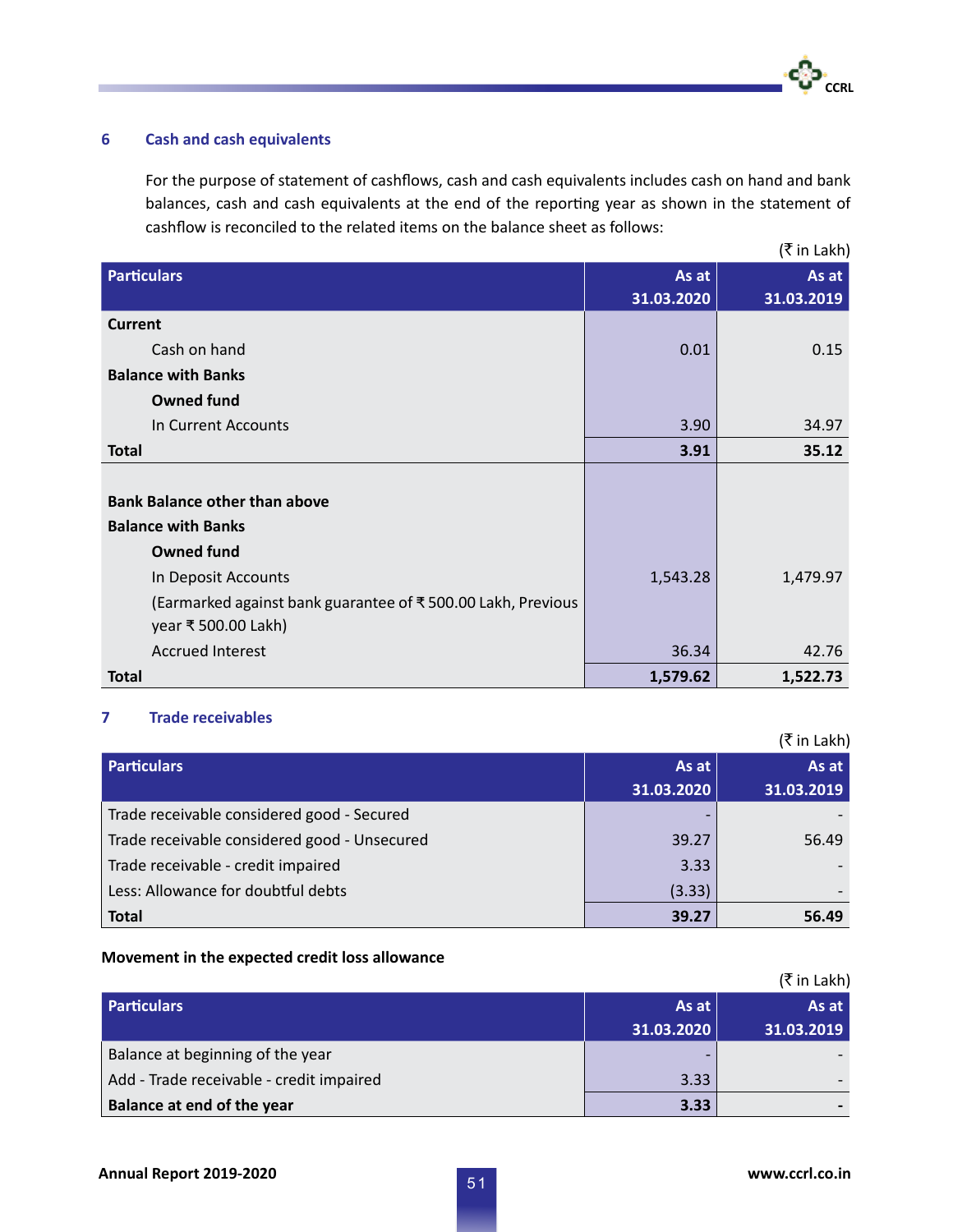# **8 Income tax asset and liabilities**

|                                                                               |            | (₹in Lakh) |
|-------------------------------------------------------------------------------|------------|------------|
| <b>Particulars</b>                                                            | As at      | As at      |
|                                                                               | 31.03.2020 | 31.03.2019 |
| <b>Current tax assets</b>                                                     |            |            |
| Advance Income Tax (net of provision for ₹45.74 Lakh)                         | 16.75      |            |
| <b>Total</b>                                                                  | 16.75      |            |
| <b>Current tax liabilities</b>                                                |            |            |
| Income Tax payable (Previous year - net of advance tax for $\bar{\tau}$ 30.31 |            | 9.95       |
| Lakh)                                                                         |            |            |
| <b>Total</b>                                                                  |            | 9.95       |

# **9 Other assets**

**College** 

| (₹ in Lakh)                                      |            |            |  |
|--------------------------------------------------|------------|------------|--|
| <b>Particulars</b>                               | As at      | As at      |  |
|                                                  | 31.03.2020 | 31.03.2019 |  |
| <b>Non - Current</b>                             |            |            |  |
| <b>MAT Credit Entitlement</b>                    | 45.32      | 40.26      |  |
|                                                  | 45.32      | 40.26      |  |
| Current                                          |            |            |  |
| RTA Deposit with holding company (refer note 27) | 1.50       | 1.50       |  |
| <b>Prepaid Expenses</b>                          | 14.63      | 10.70      |  |
| CENVAT / GST credit receivable                   | 77.45      | 55.19      |  |
| Advance to Creditors                             | 0.17       | 0.72       |  |
| Staff Advance                                    | 0.18       |            |  |
| <b>Total</b>                                     | 93.93      | 68.11      |  |

# **10 Equity Share Capital**

|                                                           |            | (₹ in Lakh) |
|-----------------------------------------------------------|------------|-------------|
| <b>Particulars</b>                                        | As at      | As at       |
|                                                           | 31.03.2020 | 31.03.2019  |
| <b>Equity Share Capital</b>                               |            |             |
| <b>Authorised share capital:</b>                          |            |             |
| 50,000,000 Equity Shares of ₹10/- each with voting rights | 5,000.00   | 5,000.00    |
|                                                           |            |             |
| Subscribed and Fully Paid-up share capital                |            |             |
| 50,000,000 Equity Shares of ₹10/- each with voting rights | 5,000.00   | 5,000.00    |
|                                                           |            |             |
| <b>Total</b>                                              | 5,000.00   | 5,000.00    |

**CCRL** 

-60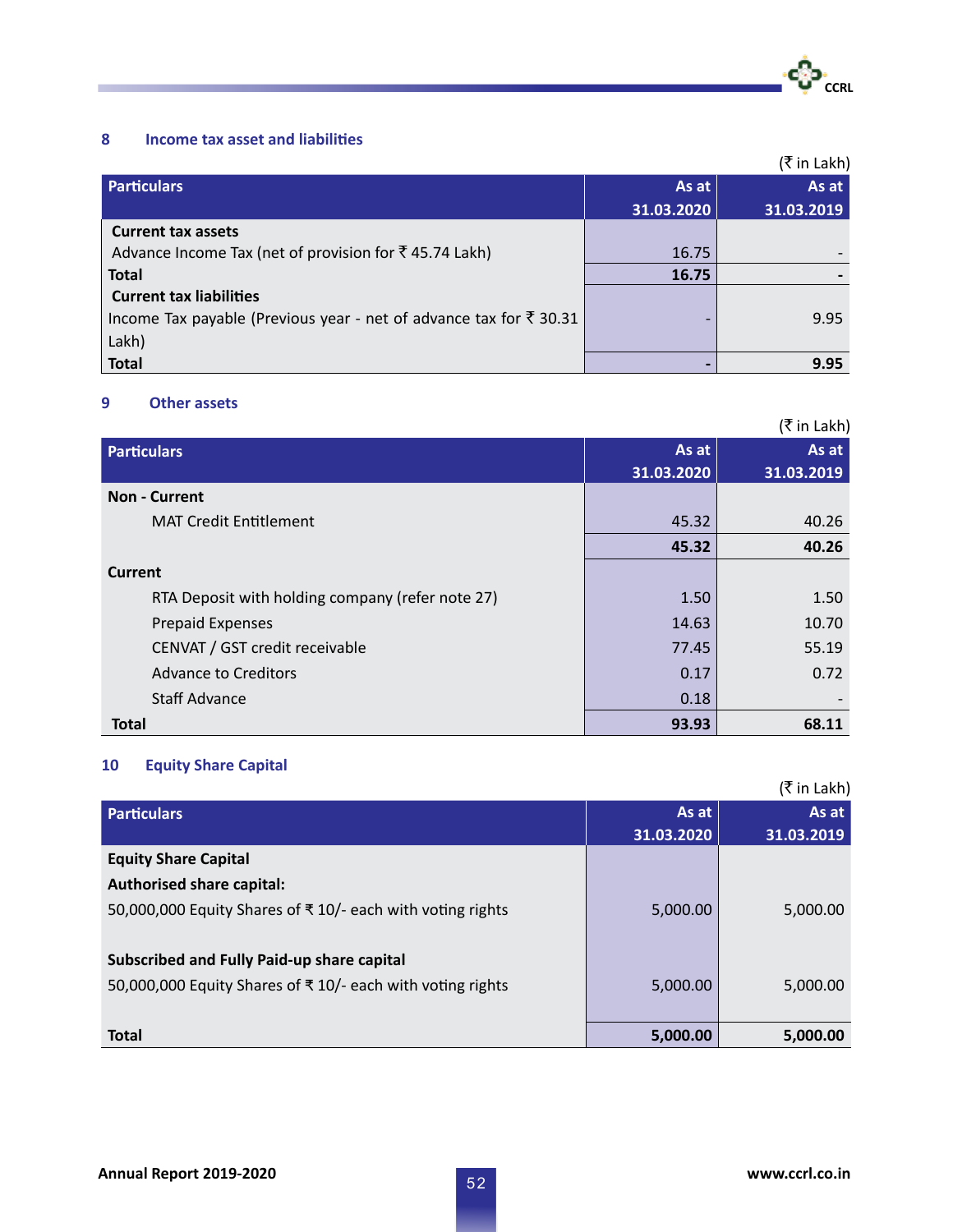**Reconciliation of the number of shares outstanding at the beginning and at the end of the reporting year**

| <b>Particulars</b>               | <b>Opening Balance</b> | <b>Fresh issue</b>       | <b>Closing Balance</b> |
|----------------------------------|------------------------|--------------------------|------------------------|
| Equity shares with voting rights |                        |                          |                        |
|                                  |                        |                          |                        |
| As at March 31, 2019             |                        |                          |                        |
| - Number of shares               | 50,000,000             |                          | 50,000,000             |
| - Amount (₹) In lakh             | 5,000.00               |                          | 5,000                  |
|                                  |                        |                          |                        |
| As at March 31, 2020             |                        |                          |                        |
| - Number of shares               | 50,000,000             | $\overline{\phantom{a}}$ | 50,000,000             |
| - Amount (₹) In lakh             | 5,000.00               |                          | 5,000                  |

# **Details of shares held by each shareholder holding more then 5% shares**

| <b>Particulars</b>                       | As at 31.03.2020               |                 |             | As at 31.03.2019  |       |
|------------------------------------------|--------------------------------|-----------------|-------------|-------------------|-------|
|                                          | % holding in that<br>Number of |                 | Number of   | % holding in that |       |
|                                          | shares held                    | class of shares | shares held | class of shares   |       |
| Shares with voting<br><b>Equity</b>      |                                |                 |             |                   |       |
| rights                                   |                                |                 |             |                   |       |
| Depository<br>Central<br><b>Serivces</b> | 26,000,000                     | 52.00           | 26,000,000  | 52.00             |       |
| Limited<br>(India)<br>(Parent)           |                                |                 |             |                   |       |
| Company)                                 |                                |                 |             |                   |       |
| <b>BSE Investments Limited</b>           | 12,000,000                     | 24.00           | 12,000,000  | 24.00             |       |
| Multi Commodity Exchange of              | 12,000,000                     |                 | 24.00       | 12,000,000        | 24.00 |
| India Limited                            |                                |                 |             |                   |       |

### **Terms/rights attached to equity shares**

- i) The Company has only one class of equity shares having a face value of ₹ 10 each per share. Each holder of equity shares is entitled to one vote per share. The Company declares and pay dividends in Indian rupees. The dividend proposed by the Board of Directors is subject to the approval of the Shareholders in the ensuing Annual General Meeting.
- ii) In the event of liquidation of the Company, the holders of equity shares will be entitled to receive remaining assets of the Company after distribution of all preferential amounts. The distribution will be in proportion to the number of equity shares held by the shareholders.
- iii) As per records of the Company, including its register of shareholders/members and other declaration received from shareholders regarding beneficial interest, the above shareholding represents both legal and beneficial ownership of shares.
- iv) The Company has not issued any shares by way of bonus or for considration other then cash and has not bought back any shares during the period of five years immediatily preceeding the reporting date.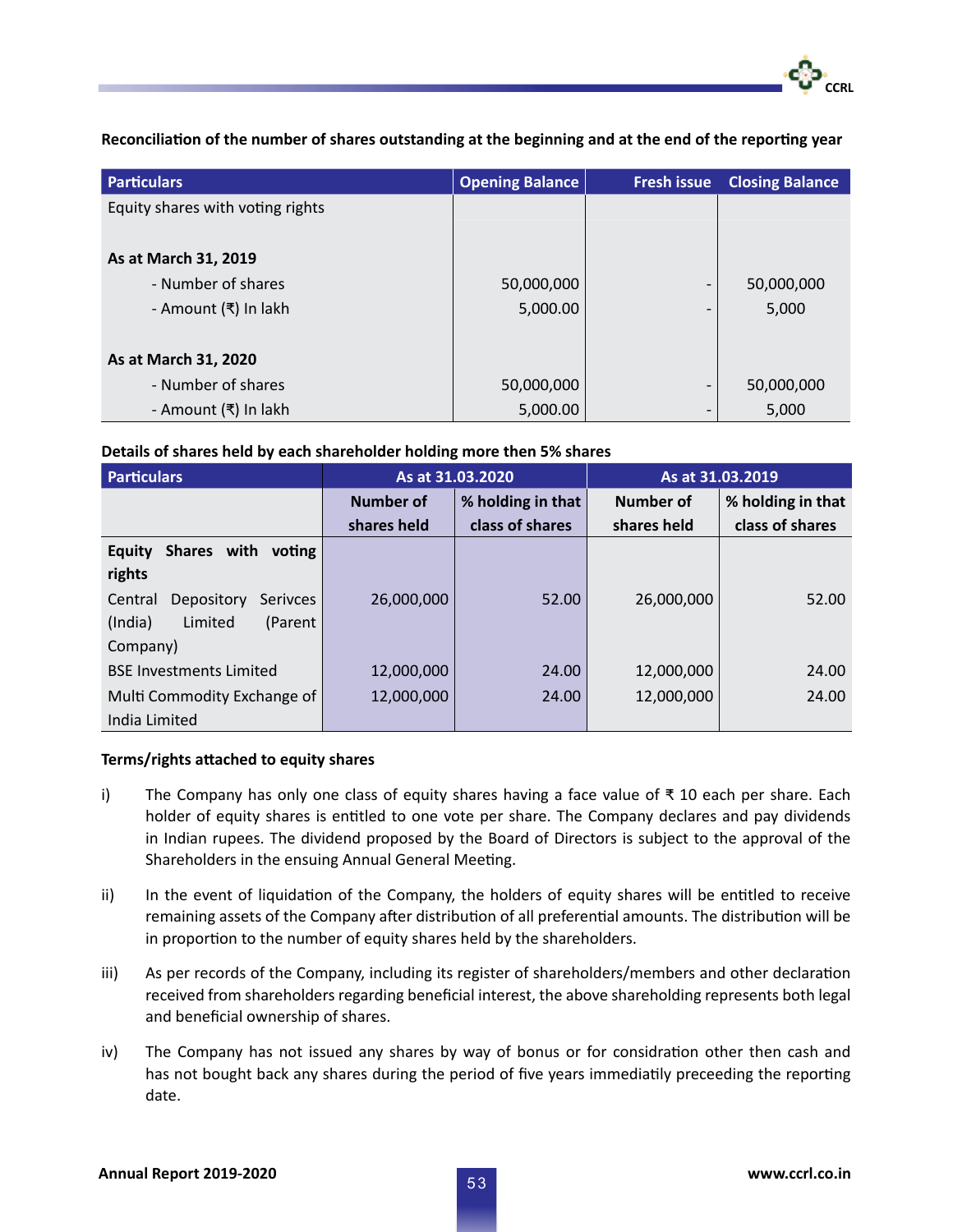

# **11 Other equity**

|                                                                |            | (₹in Lakh) |
|----------------------------------------------------------------|------------|------------|
| <b>Particulars</b>                                             | As at      | As at      |
|                                                                | 31.03.2020 | 31.03.2019 |
| <b>Opening Balance</b>                                         | 134.23     | 21.89      |
| Profit for the year                                            | 17.58      | 112.30     |
| Other comprehensive income / (loss) arising from remeasurement | (0.66)     | 0.04       |
| of defined benefit obligation (net of income tax)              |            |            |
| <b>Total</b>                                                   | 151.15     | 134.23     |

# **12 Deferred tax balances**

|                          |            | (₹ in Lakh) |
|--------------------------|------------|-------------|
| <b>Particulars</b>       | As at      | As at       |
|                          | 31.03.2020 | 31.03.2019  |
| Deferred tax assets      | 29.22      | 10.79       |
| Deferred tax liabilities | 61.54      | 30.61       |
| <b>TOTAL</b>             | (32.32)    | (19.82)     |

# **Deferred tax (liabilities) / assets in relation to:**

| <b>Particulars</b>          | <b>Opening</b> | Recognised    | Recognised      | <b>Closing balance</b> | <b>Recognised in</b>   | Recognised           | (₹ in Lakh)<br><b>Closing balance</b> |
|-----------------------------|----------------|---------------|-----------------|------------------------|------------------------|----------------------|---------------------------------------|
|                             | balance as at  | in Profit and | in Other        | as at                  | <b>Profit and loss</b> | in Other             | as at                                 |
|                             | 01.04.2018     | loss for year | Comprehensive   | 31.03.2019             | for year ended         | <b>Comprehensive</b> | 31.03.2020                            |
|                             |                | ended         | Income for year |                        | 31.03.2020             | Income for year      |                                       |
|                             |                | 31.03.2019    | ended           |                        |                        | ended 31.03.2020     |                                       |
|                             |                |               | 31.03.2019      |                        |                        |                      |                                       |
|                             |                |               |                 |                        |                        |                      |                                       |
| 1. Deferred tax Assets      |                |               |                 |                        |                        |                      |                                       |
| Provision for compensated   |                | 1.92          | (0.01)          | 1.92                   | 13.58                  | 0.26                 | 15.76                                 |
| absences, gratuity and      |                |               |                 |                        |                        |                      |                                       |
| other employee benefits     |                |               |                 |                        |                        |                      |                                       |
| difference between<br>On    |                | 8.87          |                 | 8.87                   | 4.59                   |                      | 13.46                                 |
| book balance and tax        |                |               |                 |                        |                        |                      |                                       |
| balance of fixed assets     |                |               |                 |                        |                        |                      |                                       |
| <b>Total</b>                |                | 10.79         |                 | 10.79                  | 18.17                  | 0.26                 | 29.22                                 |
| 2. Deferred Tax Liabilities |                |               |                 |                        |                        |                      |                                       |
| On Changes in Fair Value    | 32.02          | (6.29)        |                 | 25.73                  | 30.93                  |                      | 56.66                                 |
| of Investment               |                |               |                 |                        |                        |                      |                                       |
| difference between<br>On    | 4.88           |               |                 | 4.88                   |                        |                      | 4.88                                  |
| book balance and tax        |                |               |                 |                        |                        |                      |                                       |
| balance of fixed assets     |                |               |                 |                        |                        |                      |                                       |
| <b>Total Liabilities</b>    | 36.90          | (6.29)        |                 | 30.61                  | 30.93                  |                      | 61.54                                 |
| Net Asset/ (Liabilities)    |                |               |                 | (19.82)                | (12.76)                | 0.26                 | (32.32)                               |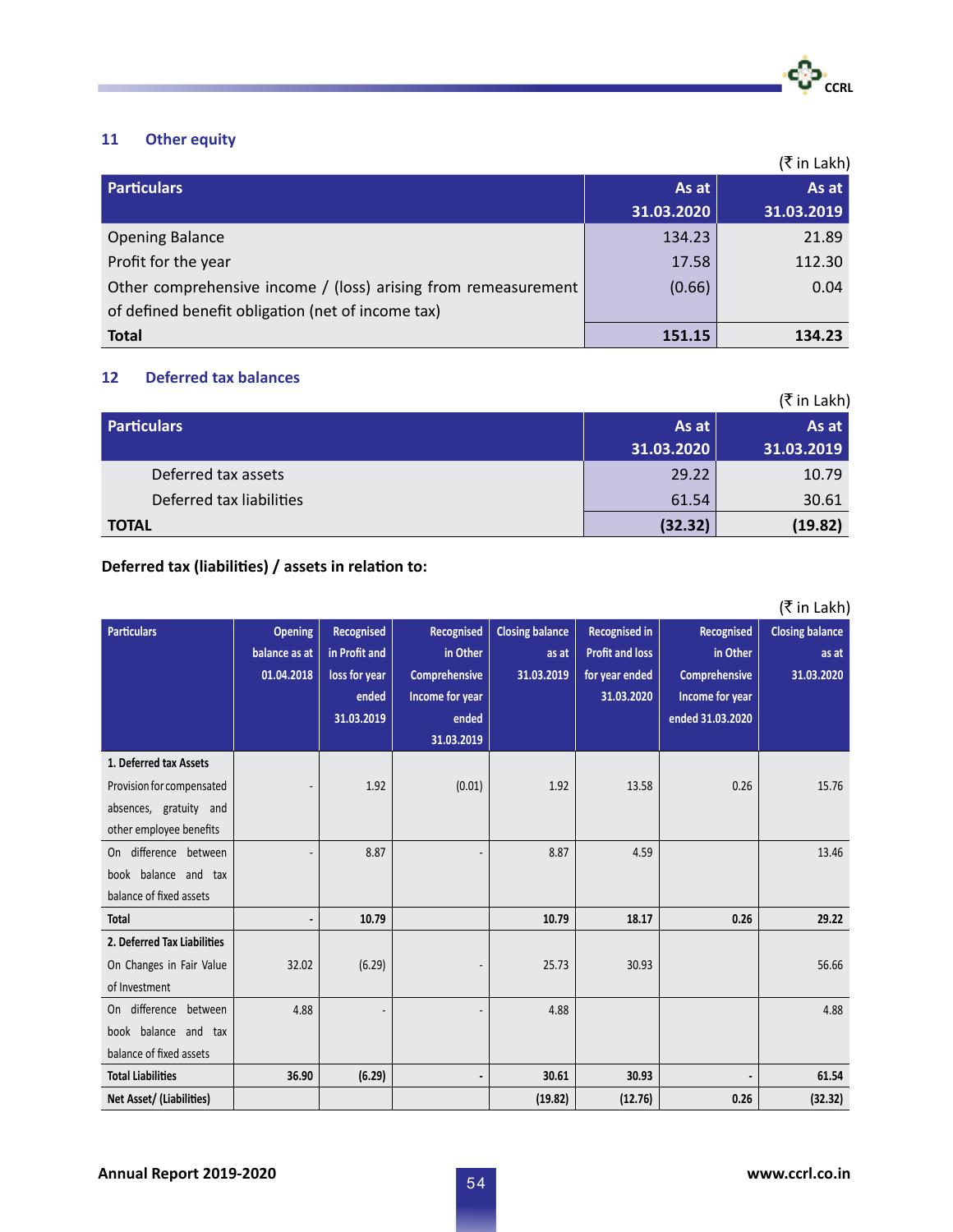

# **13 Trade Payables**

|                                                             |            | (₹ in Lakh) |
|-------------------------------------------------------------|------------|-------------|
| <b>Particulars</b>                                          | As at      | As at       |
|                                                             | 31.03.2020 | 31.03.2019  |
| Current                                                     |            |             |
| Total outstanding dues of micro enterprises and small<br>a) |            |             |
| enterprises (refer note 28.2)                               |            |             |
| b)<br>Total outstanding dues of creditors other than micro  |            |             |
| enterprises and small enterprises:-                         |            |             |
| Trade payables (refer note below)                           | 11.36      | 10.08       |
| Payable to Holding Company (refer note 26)                  | 20.53      |             |
| <b>Total</b>                                                | 31.89      | 10.08       |

### **Note:**

As at March 31, 2020, no supplier has intimated the company about its status as Micro or Small Enterprises or its Registration with appropriate authority under the Micro, Small and Medium Enterprises Development Act, 2006

# **14 Other Financial liabilities**

|                                   |                          | (₹in Lakh) |
|-----------------------------------|--------------------------|------------|
| <b>Particulars</b>                | As at                    | As at      |
|                                   | 31.03.2020               | 31.03.2019 |
| <b>Current</b>                    |                          |            |
| Security deposits                 | $\overline{\phantom{0}}$ | 4.00       |
| Accrued Employee Benefits expense | 47.60                    | 5.00       |
| Other Liabilities (refer note 26) | 10.61                    |            |
| <b>Total</b>                      | 58.21                    | 9.00       |

## **15 Other Current liabilities**

| <b>Particulars</b>     | As at      | As at      |
|------------------------|------------|------------|
|                        | 31.03.2020 | 31.03.2019 |
| Advance from customers | 38.49      |            |
| <b>Statutory Dues</b>  | 10.47      | 8.71       |
| <b>Total</b>           | 48.96      | 8.71       |

### **16 Provisions**

|                                        |            | (₹ in Lakh) |
|----------------------------------------|------------|-------------|
| <b>Particulars</b>                     | As at      | As at       |
|                                        | 31.03.2020 | 31.03.2019  |
| Provision for Compensated absences     | 2.77       | 0.75        |
| Provision for Gratuity (refer note 29) | 2.95       | 1.16        |
| <b>Total</b>                           | 5.72       | 1.91        |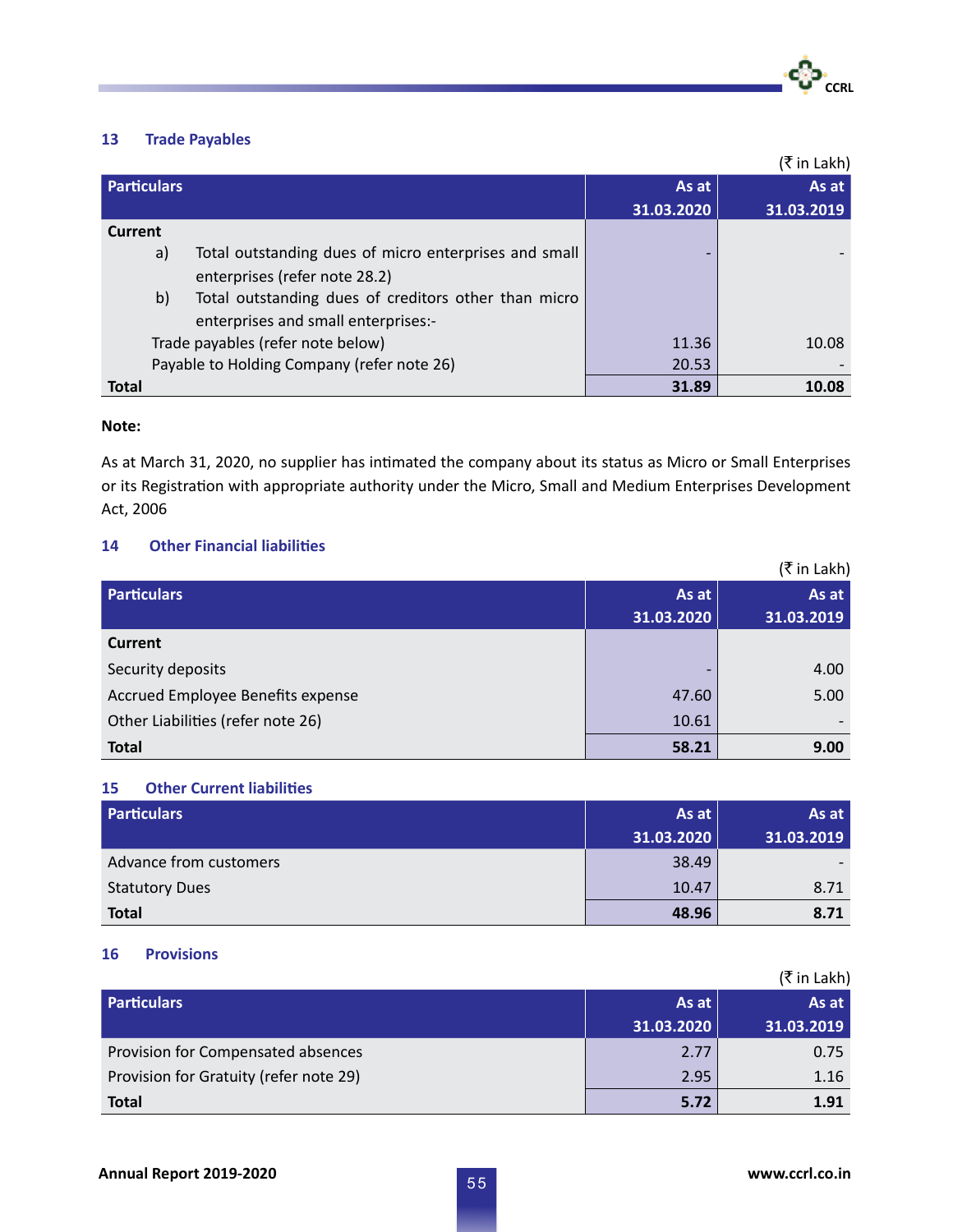

# **17 Revenue from operations**

|                                                |                                     | (₹ in Lakh)                         |
|------------------------------------------------|-------------------------------------|-------------------------------------|
| <b>Particulars</b>                             | For the<br>year ended<br>31.03.2020 | For the<br>year ended<br>31.03.2019 |
| Sale of services comprise :                    |                                     |                                     |
| Annual Maintenance Charges (AMC) CM/TM         | 9.16                                | 2.70                                |
| Application processing fees (for RP admission) |                                     | 1.20                                |
| Custody Charges (Refer Note 30)                | 28.76                               | 54.96                               |
| <b>Withdrawal Charges</b>                      | 20.48                               | 0.12                                |
| <b>Transaction charges</b>                     | 11.82                               | 8.85                                |
| Deposit Charges                                | 18.40                               |                                     |
| <b>Total</b>                                   | 88.62                               | 67.83                               |

# **18 Other income**

|              |                                                                  |            | (₹ in Lakh) |
|--------------|------------------------------------------------------------------|------------|-------------|
|              | <b>Particulars</b>                                               | For the    | For the     |
|              |                                                                  | year ended | year ended  |
|              |                                                                  | 31.03.2020 | 31.03.2019  |
| a)           | Interest income earned on financial assets that are not          |            |             |
|              | designated as at fair value through profit or loss               |            |             |
|              | <b>Bank deposits</b>                                             | 118.59     | 59.59       |
|              | Investments in debt instruments                                  |            | 0.22        |
| $\mathbf{b}$ | <b>Dividend income</b>                                           |            |             |
|              | <b>Dividends from investment in Mutual Funds</b>                 |            |             |
|              | Dividend income                                                  |            | 5.11        |
| c)           | <b>Other gains or losses:</b>                                    |            |             |
|              | Net gains / (loss) arising on financial assets measured at FVTPL | 298.19     | 323.19      |
| <b>TOTAL</b> |                                                                  | 416.78     | 388.11      |

# **19 Employee benefits expense**

| (₹ in Lakh)                                                   |            |            |  |
|---------------------------------------------------------------|------------|------------|--|
| <b>Particulars</b>                                            | For the    | For the    |  |
|                                                               | year ended | year ended |  |
|                                                               | 31.03.2020 | 31.03.2019 |  |
| Salaries and allowances                                       | 180.38     | 81.44      |  |
| Contribution to provident and other funds                     | 8.03       | 3.84       |  |
| Staff welfare expenses                                        | 0.88       | 0.79       |  |
| Reimbursement of Salaries to staff on deputation from Holding | 66.24      | 74.70      |  |
| Company                                                       |            |            |  |
| <b>TOTAL</b>                                                  | 255.53     | 160.77     |  |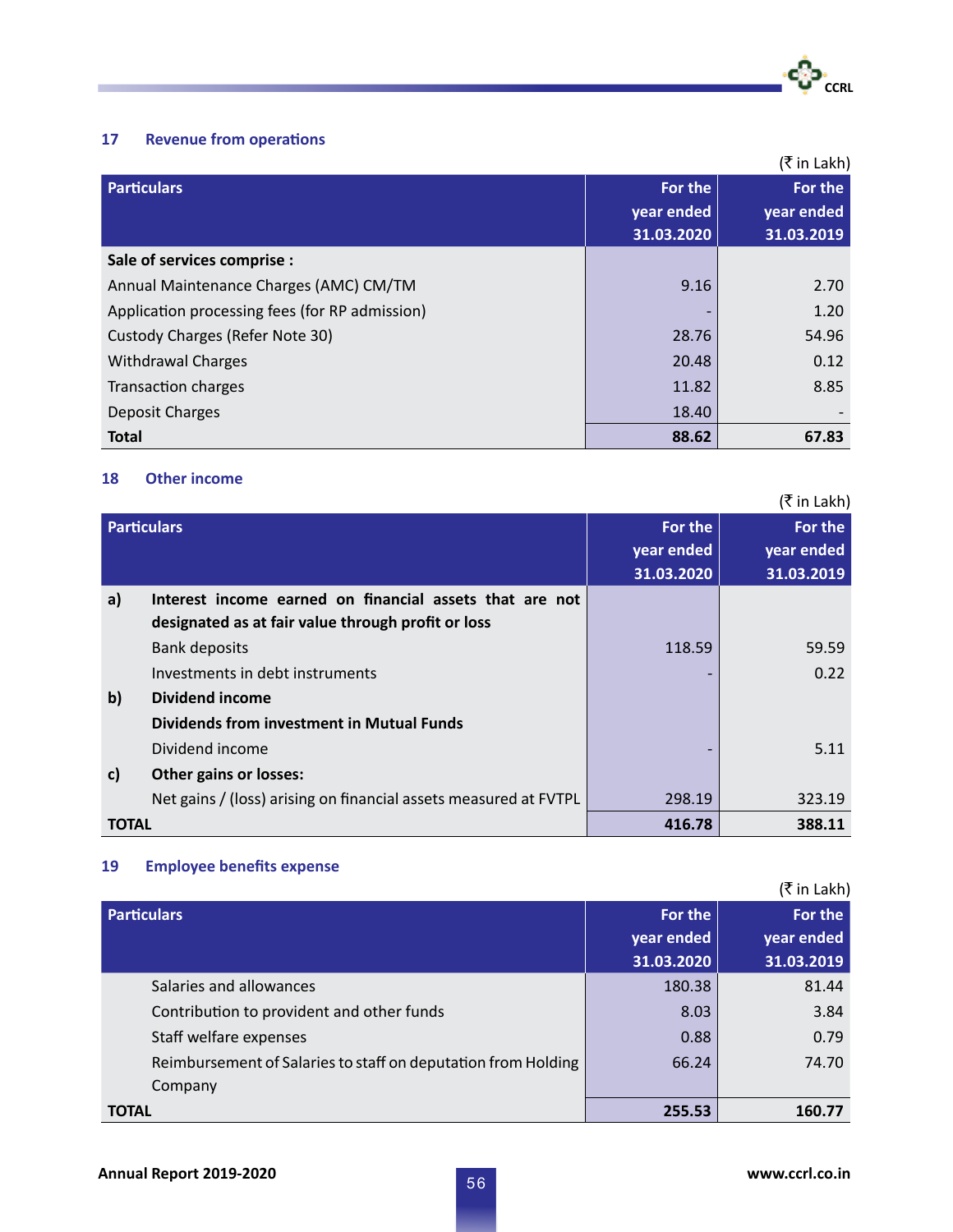

# **20 Administration and other expenses**

| (₹ in Lakh)                                |            |            |  |
|--------------------------------------------|------------|------------|--|
| <b>Particulars</b>                         | For the    | For the    |  |
|                                            | year ended | year ended |  |
|                                            | 31.03.2020 | 31.03.2019 |  |
| Travel & Conveyance                        | 26.00      | 23.66      |  |
| Communication, Telephone & Courier charges | 0.56       | 0.29       |  |
| Insurance                                  | 9.25       | 6.52       |  |
| <b>Directors Sitting fees</b>              | 22.90      | 6.90       |  |
| Rates and taxes                            | 1.73       | 2.59       |  |
| Rent                                       | 37.54      | 24.00      |  |
| Legal & Professional Fees                  | 6.12       | 6.41       |  |
| <b>Auditor's Remuneration</b>              |            |            |  |
| <b>Audit Fees</b>                          | 1.00       | 1.00       |  |
| Auditors Out of Pocket Expense             | 0.07       | 0.07       |  |
| <b>Computer Maintenance Charges</b>        | 31.05      | 30.24      |  |
| Administrative expenses                    | 18.00      | 18.00      |  |
| <b>Business Development Expenses</b>       | 0.02       | 3.07       |  |
| <b>Printing and Stationery</b>             | 0.64       | 0.55       |  |
| <b>Office Maintenance</b>                  | 2.78       | 2.55       |  |
| Provision for Expected Credit Loss         | 3.33       |            |  |
| <b>Training Expenses</b>                   | 0.09       | 0.27       |  |
| <b>WDRA Annual Fees</b>                    | 10.01      | 15.12      |  |
| Miscellaneous Expenses                     | 8.94       | 3.36       |  |
| <b>Total</b>                               | 180.03     | 144.60     |  |

# **21. Taxes**

# **21.1.Income tax expense**

The major components of income tax expense for the year ended March 31, 2020 and 2019 are as under:

# **21.1.1 Under Profit or loss**

|                                                       |            | (₹ in Lakh) |
|-------------------------------------------------------|------------|-------------|
| <b>Particulars</b>                                    | For the    | For the     |
|                                                       | year ended | year ended  |
|                                                       | 31.03.2020 | 31.03.2019  |
| Current tax expense                                   | 0.00       | 0.00        |
| Deferred tax                                          | 12.76      | (17.09)     |
| Total income tax expense recognised in profit or loss | 12.76      | (17.09)     |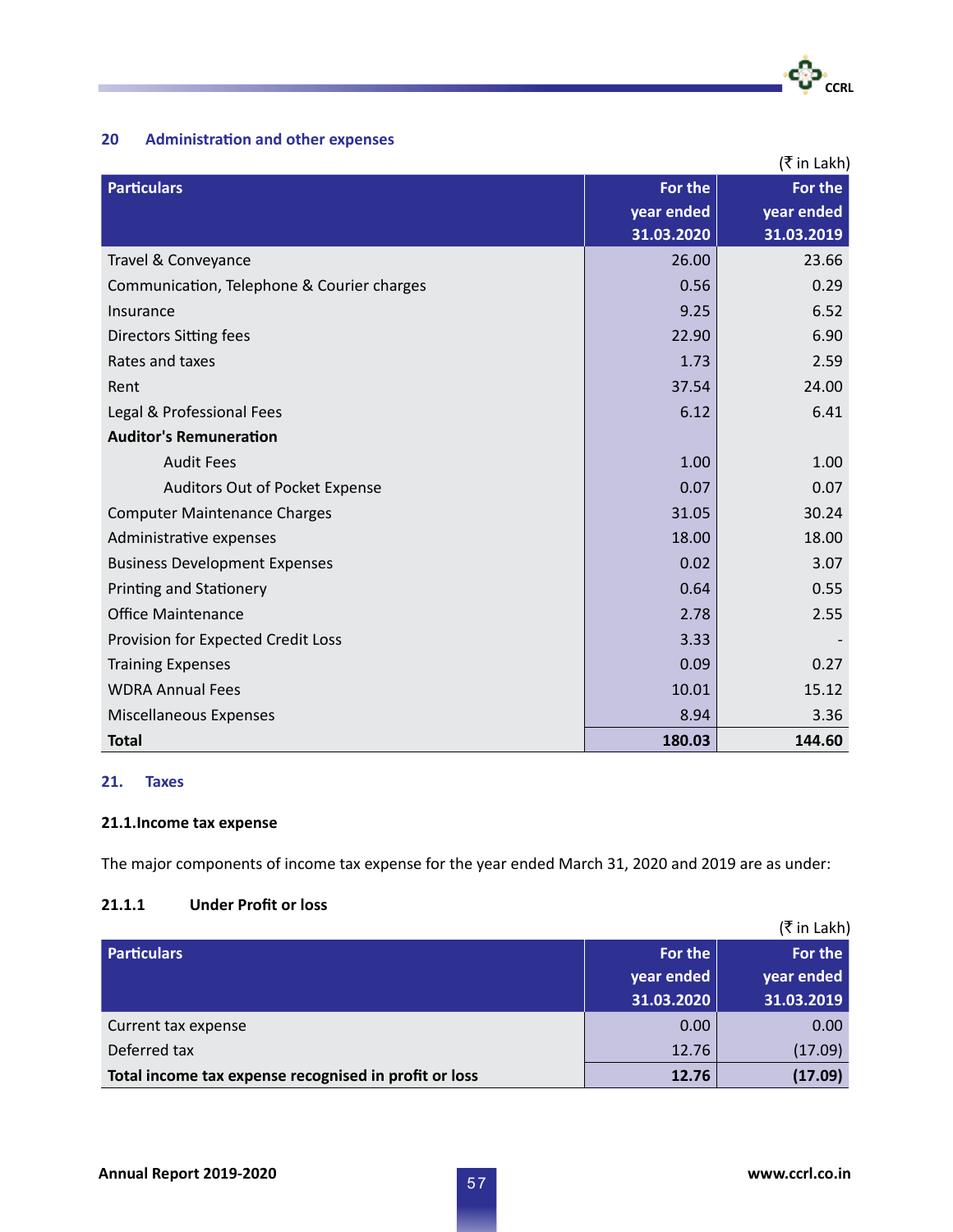

# **21.1.2 Under Other comprehensive income**

|                                                                   |            | (₹ in Lakh) |
|-------------------------------------------------------------------|------------|-------------|
| <b>Particulars</b>                                                | For the    | For the     |
|                                                                   | year ended | year ended  |
|                                                                   | 31.03.2020 | 31.03.2019  |
| Remeasurement of the defined benefit plans                        | (0.92)     | 0.05        |
| Total income tax expense recognised in other comprehensive income | 0.26       | (0.01)      |

**21.2 The income tax expense for the year has been reconciled to the accounting profit as follows:**

|     | (₹ in Lakh)                                   |            |            |  |
|-----|-----------------------------------------------|------------|------------|--|
|     | <b>Particulars</b>                            | For the    | For the    |  |
|     |                                               | year ended | year ended |  |
|     |                                               | 31.03.2020 | 31.03.2019 |  |
| (A) | Profit before tax                             | 30.34      | 95.21      |  |
| (B) | Enacted tax rate in India                     | 27.82%     | 27.82%     |  |
| (C) | Expected tax expenses (A*B)                   | 8.44       | 26.49      |  |
| (D) | Other than temporary differences              |            |            |  |
|     | Effect of different tax rate                  | (62.17)    | 64.18      |  |
|     | Effect of income that is exempt from taxation | 0.00       | (1.42)     |  |
|     | Expenses disallowed / (allowed)               | 0.00       | 0.33       |  |
|     | Effects due to unabsorbed losses              | 66.49      | (106.67)   |  |
|     | Total adjustments                             | 4.32       | (43.58)    |  |
| (E) | Tax expenses after adjustments (C+D)          | 12.76      | (17.09)    |  |
| (F) | Tax expenses recognised in Profit or Loss     | 12.76      | (17.09)    |  |

# **22. Earnings per share (EPS)**

Reconciliation of number of equity shares used in the computation of basic and diluted earnings per share is set out below:

| <b>Particulars</b>                                                | For the               | For the               |
|-------------------------------------------------------------------|-----------------------|-----------------------|
|                                                                   | year ended            | year ended            |
|                                                                   | <b>March 31, 2020</b> | <b>March 31, 2019</b> |
| Weighted average number of equity shares (issued share            | 50,000,000            | 50,000,000            |
| capital) outstanding during the year for the calculation of basic |                       |                       |
| <b>EPS</b>                                                        |                       |                       |
| Effect of dilutive equity shares outstanding during the year      |                       |                       |
| Weighted average number of equity shares (issued share            | 50,000,000            | 50,000,000            |
| capital) outstanding during the year for the calculation of       |                       |                       |
| dilutive EPS                                                      |                       |                       |
| Face Value per Share (₹)                                          | $10/-$ Each           | $10/-$ Each           |
| Profit after tax $($ ₹)                                           | 17.58                 | 112.30                |
| Basic and Diluted EPS (₹)                                         | 0.04                  | 0.22                  |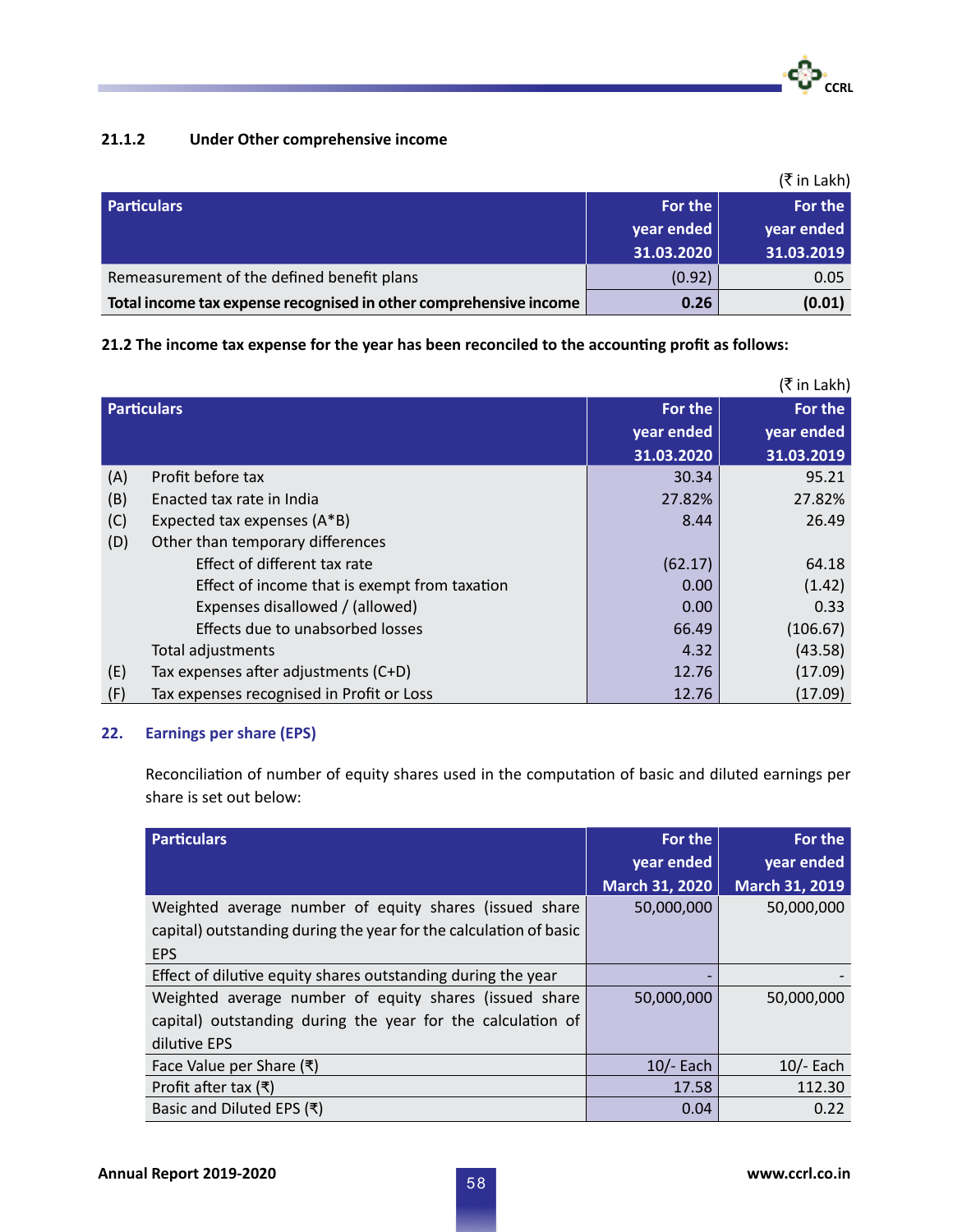# **23 Financial instruments**

### **Financial instruments by category:**

|                    |              |                                                          |                       | (₹ in Lakh)           |
|--------------------|--------------|----------------------------------------------------------|-----------------------|-----------------------|
| <b>Particulars</b> |              |                                                          | <b>Carrying Value</b> | <b>Carrying Value</b> |
|                    |              |                                                          | <b>March 31, 2020</b> | March 31, 2019        |
| i)                 |              | <b>Financial assets</b>                                  |                       |                       |
|                    | a)           | <b>Amortised Cost</b>                                    |                       |                       |
|                    |              | <b>Trade Receivable</b>                                  | 39.27                 | 56.49                 |
|                    |              | Cash and cash equivalents                                | 3.91                  | 35.12                 |
|                    |              | Bank balances other than cash and<br>cash<br>equivalents | 1,579.62              | 1,522.73              |
| <b>Total</b>       |              |                                                          | 1,622.80              | 1,614.34              |
|                    | $\mathbf{b}$ | <b>FVTPL</b>                                             |                       |                       |
|                    |              | Investment in mutual funds                               | 3,528.18              | 3,431.98              |
| <b>Total</b>       |              |                                                          | 3,528.18              | 3,431.98              |
| $\mathbf{ii}$      |              | <b>Financial liabilities</b>                             |                       |                       |
|                    |              | <b>Amortised Cost</b>                                    |                       |                       |
|                    |              | Trade payables                                           | 31.89                 | 10.08                 |
|                    |              | <b>Other financial liabilities</b>                       | 58.21                 | 9.00                  |
| <b>Total</b>       |              |                                                          | 90.10                 | 19.08                 |

#### **Fair value hierarchy**

Level 1 - Quoted prices (unadjusted) in active markets for identical assets or liabilities.

Level 2 – Inputs other than quoted prices included within Level 1 that are observable for the asset or liability, either directly (i.e. as prices) or indirectly (i.e. derived from prices).

Level 3 - Inputs for the assets or liabilities that are not based on observable market data (unobservable inputs).

Fair value of the Company's financial assets that are measured at fair value on a recurring basis:

| <b>Financial assets</b>  |          |                               |               | Fair value as at $\vert$ Fair value as at $\vert$ Fair value $\vert$ Valuation technique(s) |
|--------------------------|----------|-------------------------------|---------------|---------------------------------------------------------------------------------------------|
|                          |          | March 31, 2020 March 31, 2019 | hierarchy $ $ | and key input(s)                                                                            |
| mutual<br>Investments in | 3,528.18 | 3.431.98                      |               | Level $1 \mid$ Quoted bid prices in an                                                      |
| funds                    |          |                               |               | active market                                                                               |

There were no transfers between Level 1 and 2 during the years.

The management assessed that fair value of cash and bank balances, fixed deposits, trade receivables, trade payables and other current financial assets and liabilities approximate their carrying amounts largely due to the short-term maturities of these instruments.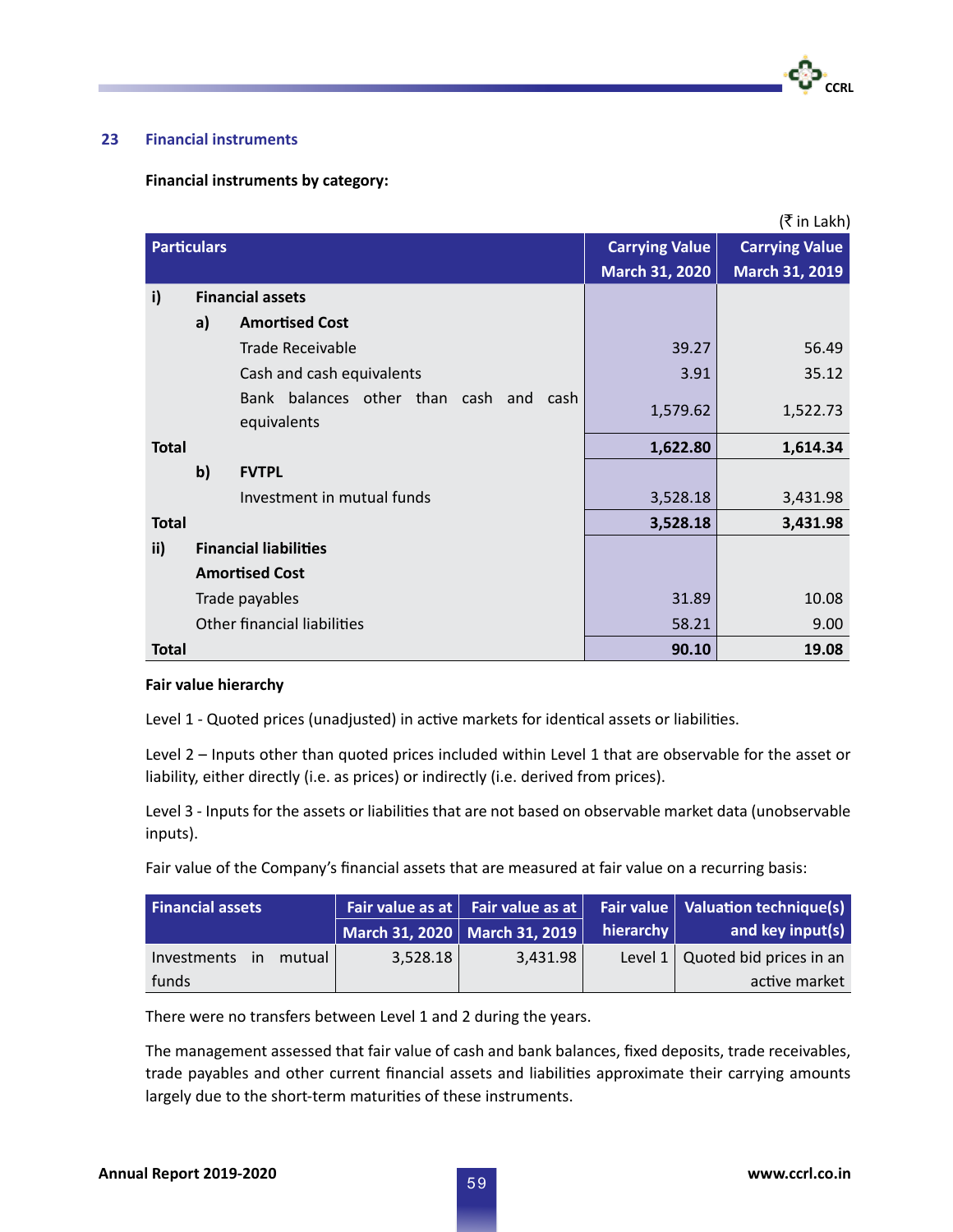

The fair value of the financial assets and liabilities is included at the amount at which the instrument could be exchanged in a current transaction between willing parties, other than in a forced or liquidation sale.

The following methods and assumptions were used to estimate the fair values:

The fair value of the quoted bonds and mutual fund are based on price quotations at reporting date. The fair value of unquoted instruments and other financial liabilities, as well as other non-current financial liabilities is estimated by discounting future cash flows using rates currently available for debt on similar terms, credit risk and remaining maturities.

The fair values of the unquoted equity shares have been estimated using a discounted cash flow model. The valuation requires the management to make certain assumptions about the model inputs, including forecast cash flows, discount rate, credit risk and volatility, the probabilities of the various estimates within the range can be reasonably assessed and are used in the management's estimate of fair value for these unquoted equity investments.

# **24. Financial risk management**

The Company's principal financial liabilities comprise trade and other payables. The main purpose of these financial liabilities is to support its operations. The Company's principal financial assets include trade and other receivables, and cash and short-term deposits that derive directly from its operations.

The Company's activities expose it to a variety of financial risks: market risk, credit risk and liquidity risk. The Company's primary focus is to foresee the unpredictability of financial markets and seek to minimize potential adverse effects on its financial performance. The Company's exposure to credit risk is influenced mainly by the individual characteristic of each customer and the concentration of risk from the top few customers.

### **Credit risk**

Credit risk is the risk of financial loss to the Company if a customer or counterparty to a financial instrument fails to meet its contractual obligations, and arises principally from the Company's receivables from customers and investment securities. Credit risk arises from cash held with banks and financial institutions, as well as credit exposure to clients, including outstanding accounts receivable. The maximum exposure to credit risk is equal to the carrying value of the financial assets. The objective of managing counterparty credit risk is to prevent losses in financial assets. The Company assesses the credit quality of the counterparties, taking into account their financial position, past experience and other factors.

# **• Trade and other receivables**

The Company's exposure to credit risk is influenced mainly by the individual characteristics of each customer.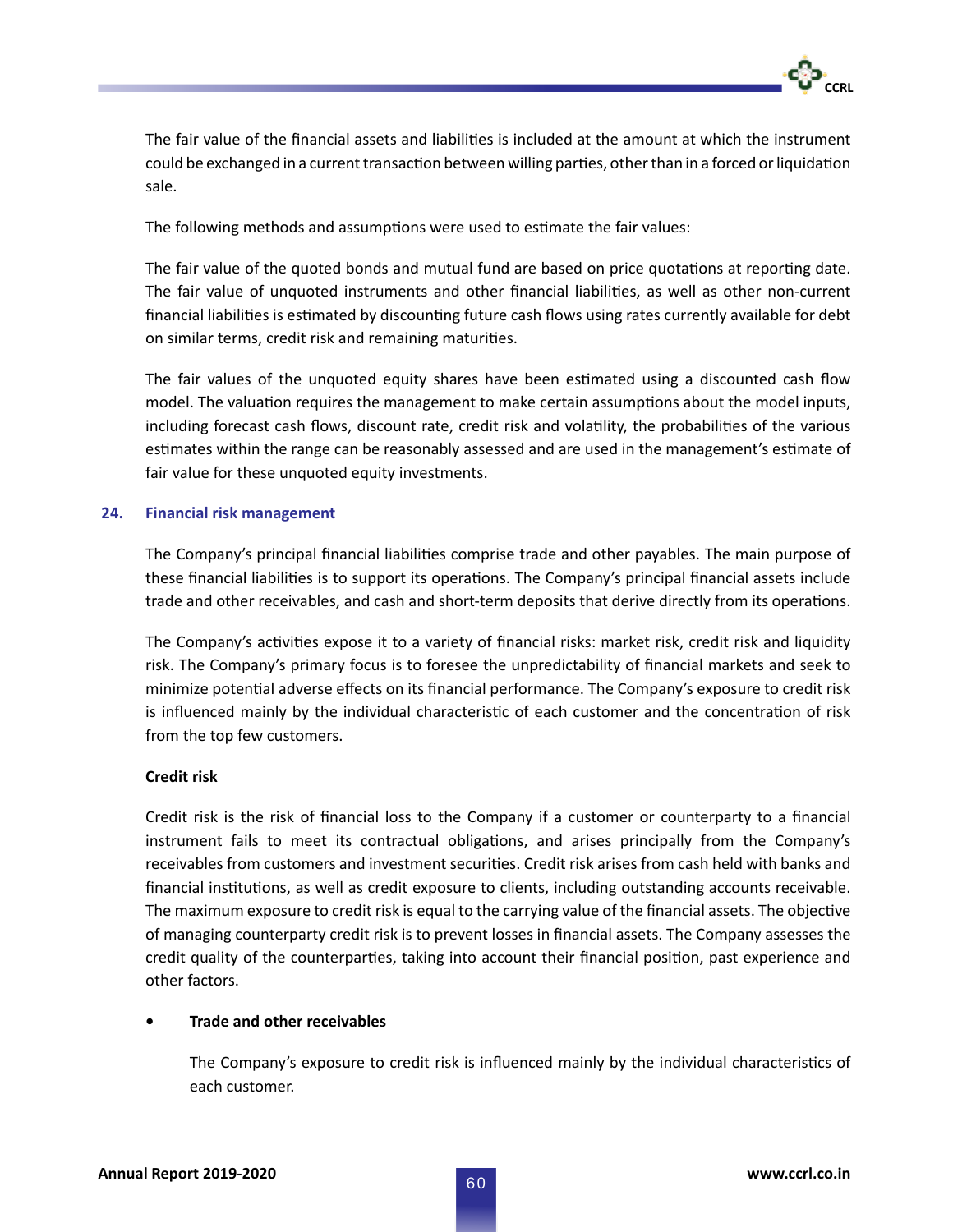

 The demographics of the customer, including the default risk of the industry in which the customer operates, also has an influence on credit risk assessment.

 Company provides the Commodity Repository services to its listed customers and registered members (who have provide the collaterals and other securities for trading done on its platform), hence company operates with large number of customers portfolio and its revenue is not concentrated on small number of customers.

• None of the customers accounted for more than 10% of the receivables and revenue for the years ended March 31, 2020 and March 31, 2019.

# • **Investments**

 The Company limits its exposure to credit risk by making investment as per the investment policy. The company does not expect any losses from non- performance by these counter-parties, and does not have any significant concentration of exposures to specific industry sectors.

# **• Liquidity risk**

Liquidity risk is the risk that the Company will not be able to meet its financial obligations as they become due. The Company manages its liquidity risk by ensuring, as far as possible, that it will always have sufficient liquidity to meet its liabilities when due.

The Company's treasury department is responsible for liquidity, funding as well as settlement management. In addition, processes and policies related to such risks are overseen by senior management. The management monitors the company's net liquidity position through forecast on the basis of expected cash flow.

The table below provides details regarding the contractual maturities of significant financial liabilities as at March 31, 2020 and March 31, 2019

|                             |                          | (₹ in Lakh)           |
|-----------------------------|--------------------------|-----------------------|
| <b>Particulars</b>          | As at                    | As at                 |
|                             | <b>March 31, 2020</b>    | <b>March 31, 2019</b> |
| <b>Trade payables</b>       |                          |                       |
| $<$ 1 year                  | 31.89                    | 10.08                 |
| 1-5 years                   |                          |                       |
| > 5 years                   |                          |                       |
| Other financial liabilities |                          |                       |
| $<$ 1 year                  | 58.21                    | 9.00                  |
| 1-5 years                   |                          |                       |
| > 5 years                   | $\overline{\phantom{0}}$ |                       |
| <b>Total</b>                | 90.10                    | 19.08                 |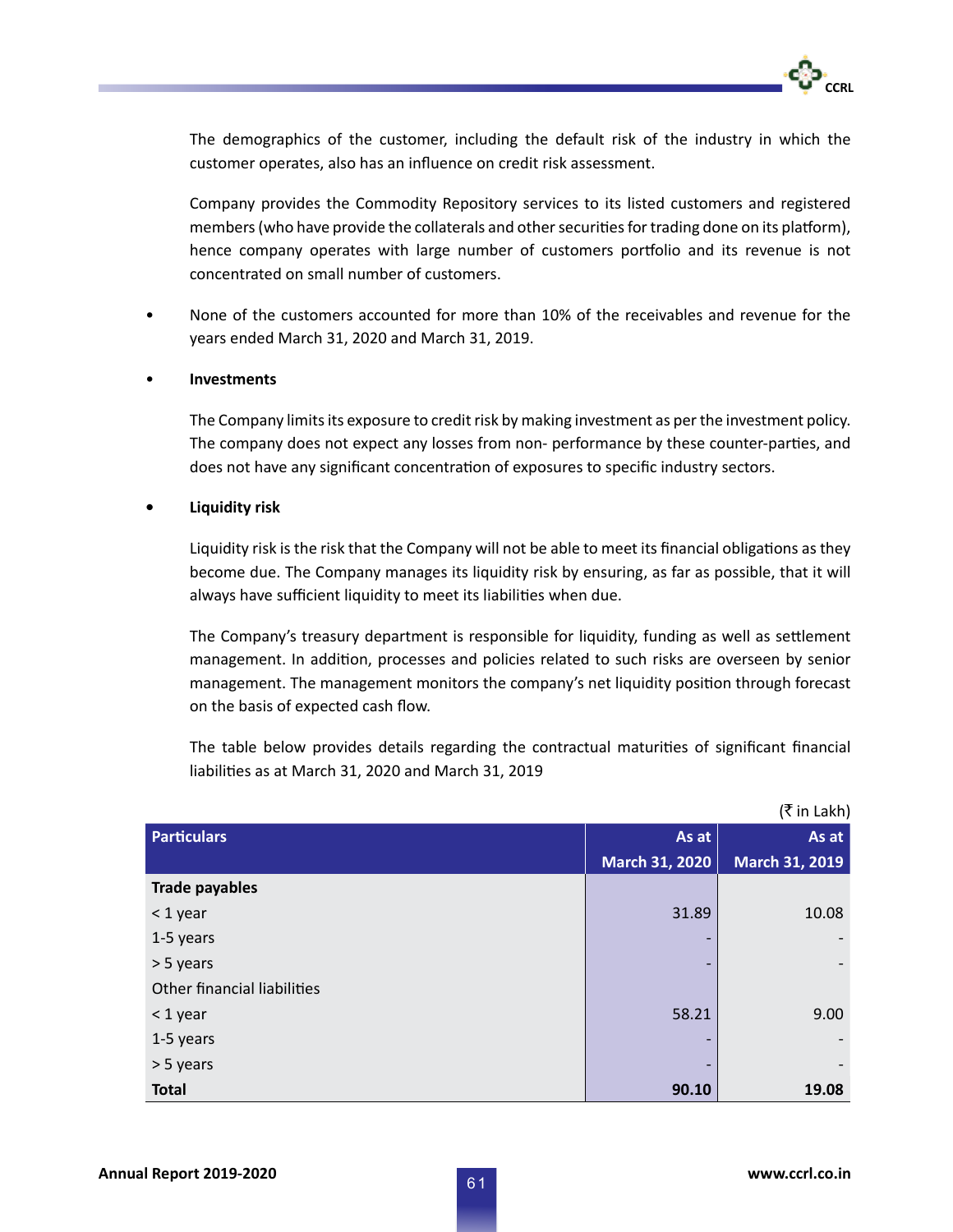The table below provides details regarding the contractual maturities of significant financial assets as at March 31, 2020 and March 31, 2019.

| (₹ in Lakh)                                        |                       |                |  |  |
|----------------------------------------------------|-----------------------|----------------|--|--|
| <b>Particulars</b>                                 | As at                 | As at          |  |  |
|                                                    | <b>March 31, 2020</b> | March 31, 2019 |  |  |
| <b>Investments</b>                                 |                       |                |  |  |
| < 1 year                                           | 2,414.51              | 2,418.03       |  |  |
| $1 - 5$ years                                      | 1,113.67              | 1,013.95       |  |  |
| > 5 years                                          |                       |                |  |  |
| <b>Total</b>                                       | 3,528.18              | 3,431.98       |  |  |
| <b>Trade receivables</b>                           |                       |                |  |  |
| < 1 year                                           | 39.27                 | 56.49          |  |  |
| $1 - 5$ years                                      |                       |                |  |  |
| > 5 years                                          |                       |                |  |  |
| <b>Total</b>                                       | 39.27                 | 56.49          |  |  |
| <b>Cash and cash equivalents</b>                   |                       |                |  |  |
| < 1 year                                           | 3.91                  | 35.12          |  |  |
| $1 - 5$ years                                      |                       |                |  |  |
| > 5 years                                          |                       |                |  |  |
| <b>Total</b>                                       | 3.91                  | 35.12          |  |  |
| Bank balances other than cash and cash equivalents |                       |                |  |  |
| < 1 year                                           | 1,579.62              | 1,522.73       |  |  |
| $1 - 5$ years                                      |                       |                |  |  |
| > 5 years                                          |                       |                |  |  |
| <b>Total</b>                                       | 1,579.62              | 1,522.73       |  |  |

The Company manages contractual financial liabilities and contractual financial assets on net basis.

**• Market risk**

Market risk is the risk of loss of future earnings, fair values or future cash flows that may result from a change in the price of a financial instrument. The value of a financial instrument may change as a result of changes in the interest rates, foreign currency exchange rates, equity prices and other market changes that affect market risk sensitive instruments. Market risk is attributable to all market risk sensitive financial instruments including investments and deposits, foreign currency receivables, payables.

### **• Foreign Currency risk**

The Company's exchange risk arises from its foreign operations, foreign currency revenues and expenses, (primarily in U.S. dollars and Euros). Company's revenues insignificant portion are in these foreign currencies, while a significant portion of its costs are in Indian rupees.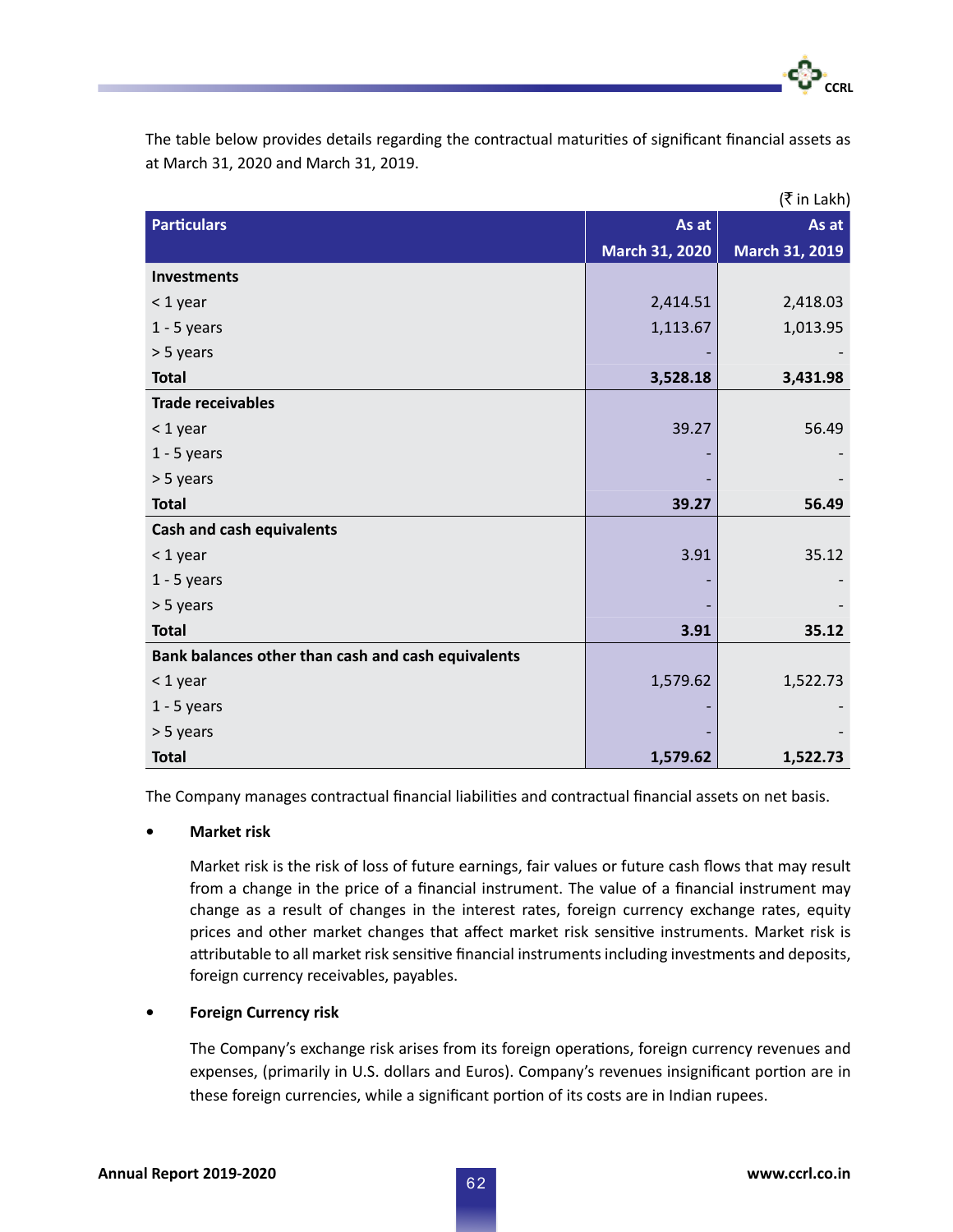As a result, if the value of the Indian rupee appreciates relative to these foreign currencies, the Company's revenues measured in rupees may decrease. The exchange rate between the Indian rupee and these foreign currencies has changed substantially in recent periods and may continue to fluctuate substantially in the future. Due to lesser quantum of revenue and expenses from foreign currencies company is not much exposed to foreign currency risk.

### **• Interest rate risk**

Interest rate risk is the risk that the fair value or future cash flows of a financial instrument will fluctuate because of changes in market interest rates. The Company's exposure to the risk of changes in market interest rates relates primarily to the Company's long-term / short- term investment with floating interest rates.

Interest rate risk primarily arises from floating rate investment. The Company's investments in floating rate are primarily short-term, which do not expose it to significant interest rate risk.

### **• Regulatory risk**

The Company requires various regulatory approvals, registrations and permissions to operate its business, including at a corporate level as well as at the level of each of it's components from Warehousing Development Regulatory Authority (WDRA). Some of these approvals are required to be renewed from time to time. The Company's operations are subject to continued review by regulator and these regulations may change from time to time in fast changing Commodity market environment. The Company's compliance team constantly monitors the compliance with these rules and regulations.

### **25. Capital management:**

The Company's policy is to maintain a strong capital base so as to maintain investor, creditor and market confidence and to sustain future development of the business. The Company monitors the return on capital as well as the level of dividends on its equity shares. The Company's objective when managing capital is to maintain an optimal structure so as to maximize shareholder value.

The Company is predominantly equity financed which is evident from the capital structure. Further, the Company has always been a net cash company with cash and bank balances along with investment which is predominantly investment in liquid and short term mutual funds being far in excess of financial liabilities.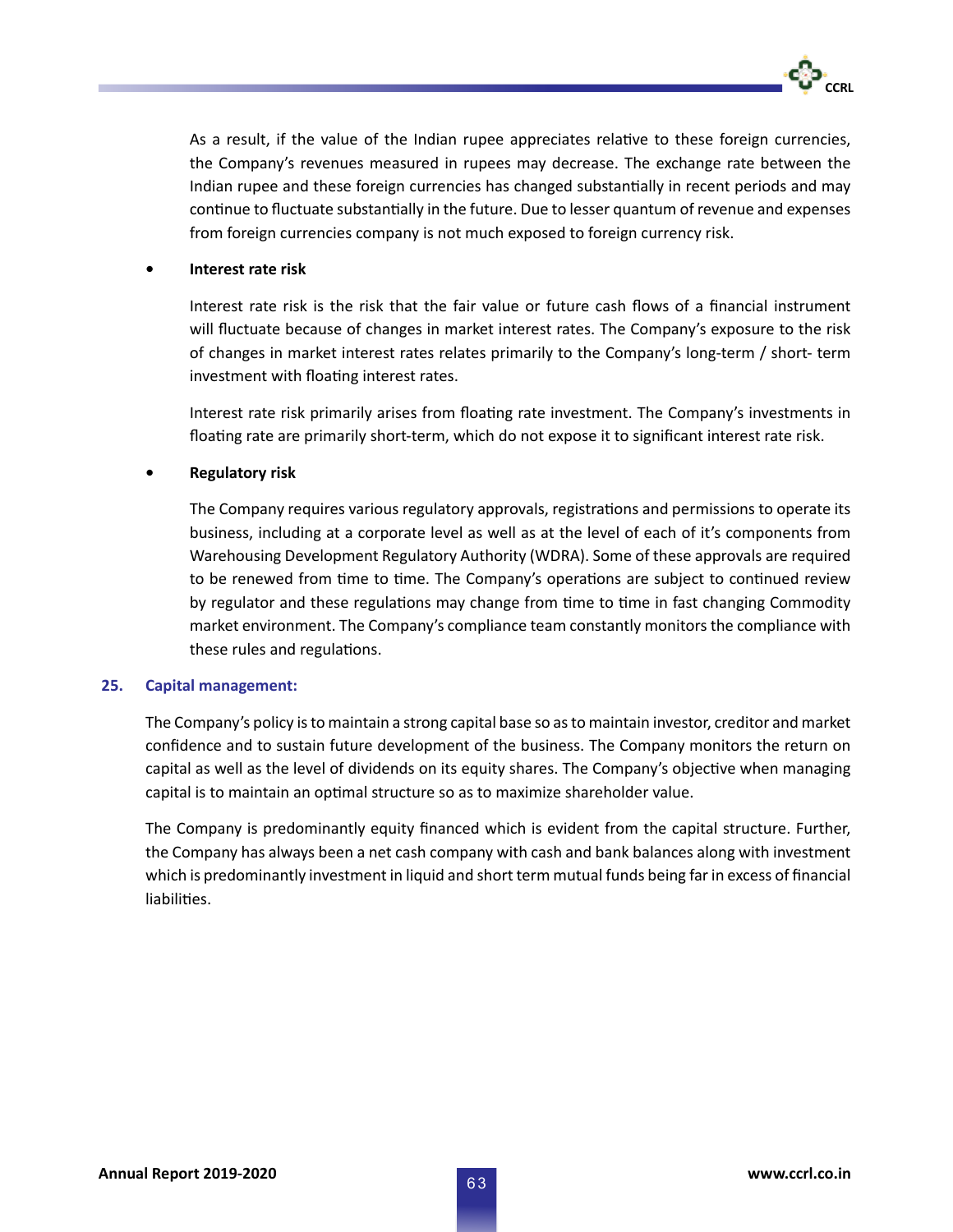**26. Related Party Details:**

T.

|                                       |                                                                       |                | (₹ in Lakh)                              |  |  |  |  |
|---------------------------------------|-----------------------------------------------------------------------|----------------|------------------------------------------|--|--|--|--|
| (a)                                   | List of related parties and their relationship:                       |                |                                          |  |  |  |  |
| (i)                                   | <b>Entity where control exists:</b>                                   |                |                                          |  |  |  |  |
|                                       | Central Depository Services (India) Limited (CDSL) - Holding Company  |                |                                          |  |  |  |  |
| (ii)                                  | Entity having significant influence                                   |                |                                          |  |  |  |  |
|                                       | <b>BSE INVESTMENTS LTD</b>                                            |                |                                          |  |  |  |  |
| Multi Commodity Exchange of India Ltd |                                                                       |                |                                          |  |  |  |  |
| (iii)                                 | <b>Fellow Subsidiary:</b>                                             |                |                                          |  |  |  |  |
|                                       | <b>CDSL Ventures Limited (CVL)</b>                                    |                |                                          |  |  |  |  |
|                                       | <b>CDSL Insurance Repository Limited (CIRL)</b>                       |                |                                          |  |  |  |  |
| (iv)                                  | <b>Associate:</b>                                                     |                |                                          |  |  |  |  |
|                                       | <b>BSE Limited</b>                                                    |                |                                          |  |  |  |  |
| (v)                                   | <b>Directors:</b>                                                     |                |                                          |  |  |  |  |
|                                       | Shri B.K. Bal, Director                                               |                |                                          |  |  |  |  |
|                                       | Shri J. Balasubramanian, Director                                     |                |                                          |  |  |  |  |
|                                       | Shri Sudhir K. Goel, Director                                         |                |                                          |  |  |  |  |
|                                       | Shri Neeraj Kulshrestha, Director                                     |                |                                          |  |  |  |  |
|                                       | Shri D. Sivanandhan (from 02.05.19 to 18.07.2019)                     |                |                                          |  |  |  |  |
|                                       | Shri Hemang Raja, Director (upto 24.07.2019)                          |                |                                          |  |  |  |  |
|                                       | Shri Ajay Puri, Director (from 10.08.2019)                            |                |                                          |  |  |  |  |
|                                       | Shri Nehal Vora, Director (from 17.10.19 to 09.01.2020)               |                |                                          |  |  |  |  |
|                                       | Shri Bharat Sheth (upto 31.12.2019)                                   |                |                                          |  |  |  |  |
|                                       | Shri Girish Amesara (from 29.01.2020)                                 |                |                                          |  |  |  |  |
|                                       | Shri Amit Mahajan (from 20.01.2020)                                   |                |                                          |  |  |  |  |
| (vi)                                  | <b>Key Management Personnel:</b>                                      |                |                                          |  |  |  |  |
|                                       | Shri Bharat Sheth-CFO (up to 31.12.2019)                              |                |                                          |  |  |  |  |
|                                       | Shri Pitambar Chowdhury - MD and CEO (from 01.11.2020)                |                |                                          |  |  |  |  |
|                                       | Shri Ramkumar K. - Chief Operating Officer (up to September 30, 2019) |                |                                          |  |  |  |  |
|                                       | Smt. Dipti Bativala - Company Secretary (from January 20, 2020)       |                |                                          |  |  |  |  |
| (b)                                   | Transactions during the year:                                         |                |                                          |  |  |  |  |
|                                       | <b>Particulars</b>                                                    | March 31, 2020 | <b>March 31, 2019</b>                    |  |  |  |  |
|                                       |                                                                       | (रै) In Lakhs  | $\overline{(\overline{\zeta})}$ In Lakhs |  |  |  |  |
|                                       | <b>Central Depository Services (India) Limited</b>                    |                |                                          |  |  |  |  |
|                                       | Receiving of services                                                 | 154.57         | 145.16                                   |  |  |  |  |
|                                       | Other liability -Expenses paid on behalf of company                   | 9.81           |                                          |  |  |  |  |
|                                       | and interest on the same                                              |                |                                          |  |  |  |  |
|                                       | Deposit Received                                                      |                | 4.00                                     |  |  |  |  |
|                                       | Deposit Paid                                                          | 4.00           |                                          |  |  |  |  |
|                                       | Balances outstanding at the end of the year                           |                |                                          |  |  |  |  |
|                                       | Trade payables                                                        | 20.53          |                                          |  |  |  |  |
|                                       | Other liability -Expenses paid on behalf of company                   | 9.81           |                                          |  |  |  |  |
|                                       | and interest on the same                                              |                |                                          |  |  |  |  |
|                                       | Deposit (Liability)                                                   |                | 4.00                                     |  |  |  |  |
|                                       | Deposit (Assets)                                                      | 1.50           | 1.50                                     |  |  |  |  |

•**င**္ပြဲ၁•<br>cc<sub>RL</sub>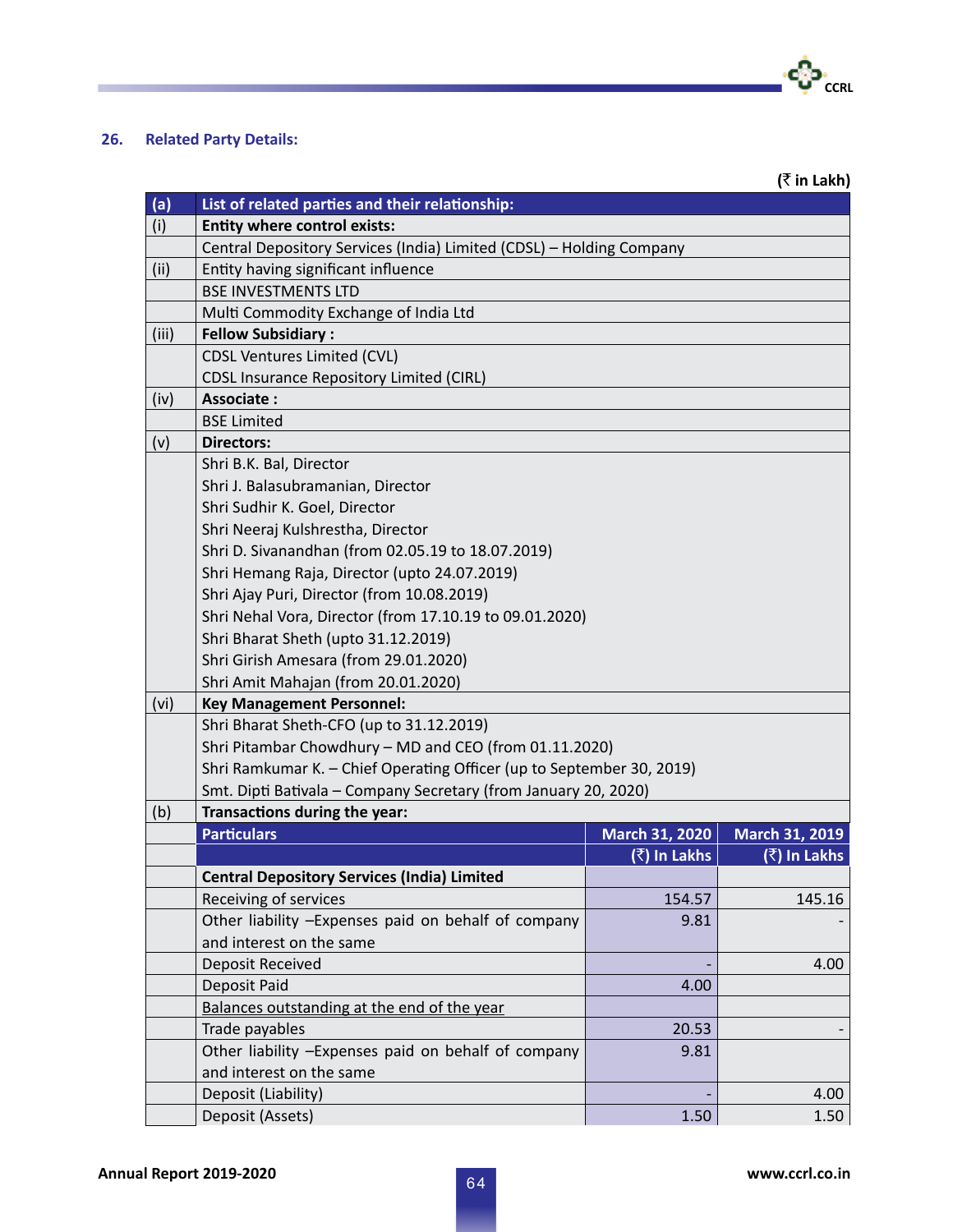| <b>Particulars</b>                                    | March 31, 2020 | March 31, 2019 |
|-------------------------------------------------------|----------------|----------------|
|                                                       | (₹) In Lakhs   | (₹) In Lakhs   |
| <b>BSE Investments Limited</b>                        |                |                |
| Receiving of services                                 | 3.80           | 0.25           |
| Balances outstanding at the end of the year           |                |                |
| Trade payables                                        | 0.23           |                |
| <b>BSE Limited</b>                                    |                |                |
| Receiving of services                                 | 0.18           |                |
| <b>Compensation to KMP's</b>                          |                |                |
| Ramkumar K., Chief Operating Officer (up to September |                |                |
| 30, 2019)                                             |                |                |
| Salaries, Allowances and Bonus                        | 66.24          | 74.70          |
| Pitambar Chowdhury, Managing Director & CEO (from     |                |                |
| October 01, 2020)                                     |                |                |
| Salaries, Allowances and Bonus                        | 26.70          |                |
| Dipti Bativala, Company Secretary (from January 20,   |                |                |
| 2020)                                                 |                |                |
| Salaries, Allowances and Bonus                        | 2.39           |                |

## **Notes:**

- a) No amounts in respect of the related parties has been provided for as doubtful debts or written off/ back during the year.
- b) Related party relationship is as identified by the Company and relied upon by the auditors.
- c) All the above transactions are in the ordinary course of the business of the Company.

# **27. Contingent liabilities and Commitments**

| <b>Particulars</b>                                        | As at                 | As at          |
|-----------------------------------------------------------|-----------------------|----------------|
|                                                           | <b>March 31, 2020</b> | March 31, 2019 |
|                                                           | (₹) In Lakh           | (₹) In Lakh    |
| <b>Contingent liabilities</b>                             |                       |                |
| Claims against the Company not acknowledged as debt:      | Nil                   | Nil            |
|                                                           |                       |                |
| <b>Commitments:</b>                                       |                       |                |
| Estimated amount of contracts remaining to be executed on | <b>Nil</b>            | 10.19          |
| capital account and not provided for                      |                       |                |

# **There is no pending litigation as on March 31,2020.**

<u>CCRL</u>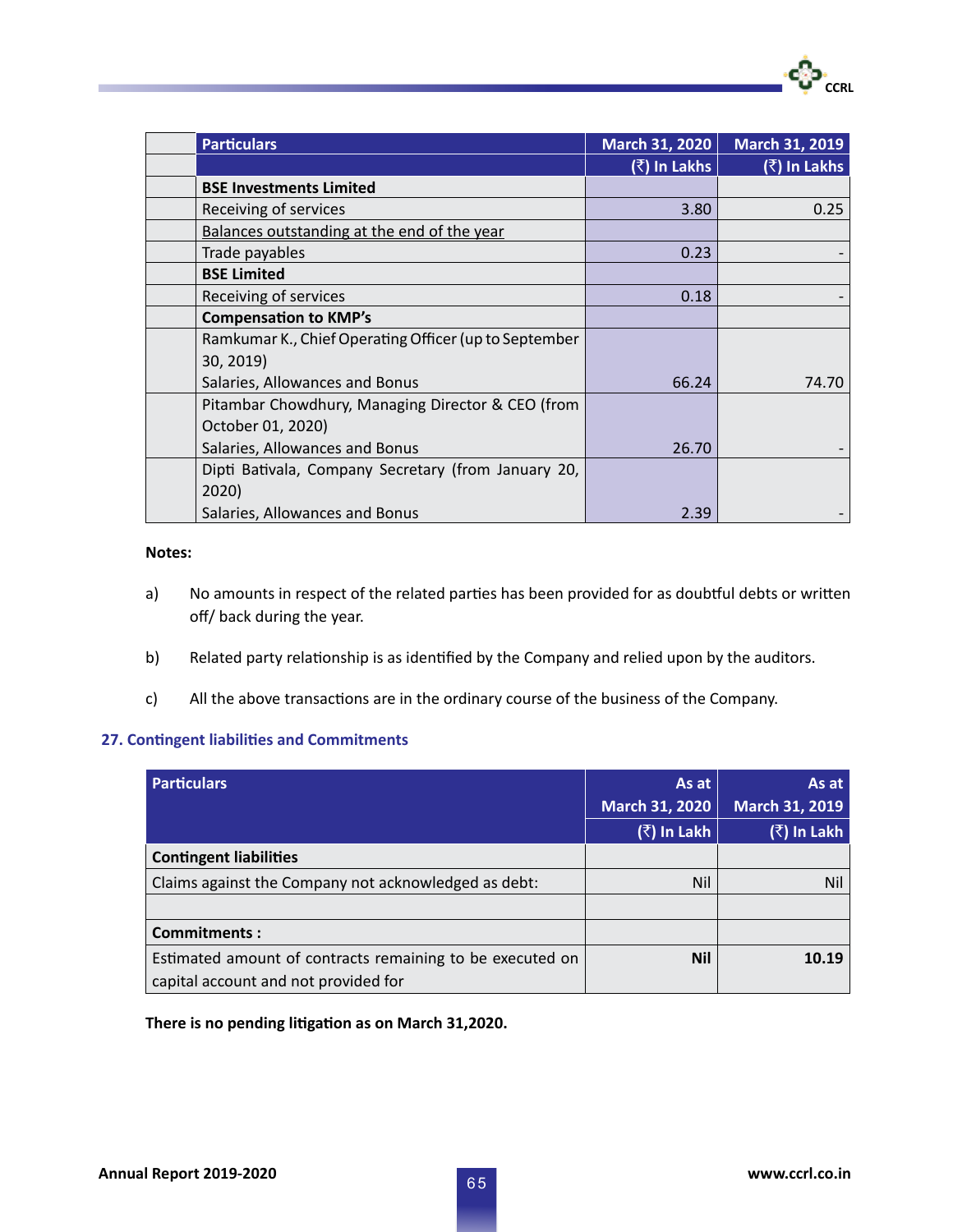# **28. Additional information to the financial statements**

### **28.1 Expenditure in foreign currency:**

| <b>Particulars</b>        | As at       | As at $ $   |
|---------------------------|-------------|-------------|
|                           | 31.03.2020  | 31.03.2019  |
|                           | (₹) In Lakh | (₹) In Lakh |
| Others (Software license) | 0.86        |             |

# **28.2 Disclosures required under Section 22 of the Micro, Small and Medium Enterprises Development Act, 2006**

| <b>Particulars</b> |                                                         | As at       | As at       |
|--------------------|---------------------------------------------------------|-------------|-------------|
|                    |                                                         | 31.03.2020  | 31.03.2019  |
|                    |                                                         | (₹) In Lakh | (₹) In Lakh |
| (a)                | Principal amount and interest thereon remaining unpaid  |             |             |
|                    | at the end of year Interest paid including payment made |             |             |
|                    | beyond appointed day                                    |             |             |
| (b)                | Interest due and payable for delay during the year      |             |             |
| (c)                | Amount of interest accrued and unpaid as at year end    |             |             |
| (d)                | The amount of further interest due and payable even in  |             |             |
|                    | the succeeding year                                     |             |             |

- **28.3 Lease** Based on the assessment of Company and considering absence of clear demarcation of space provided by holding company, there is no identified assets as covered under Ind AS 116.
- **29.** The Company has determined the liability for Employee Benefits As at March 31, 2020 in accordance with the IND AS 20 on "Employee Benefits".
	- a) Defined benefit plans-Gratuity–As per Actuarial Valuation on March 31, 2020

|                                                     |                       | (₹ in Lakh)    |
|-----------------------------------------------------|-----------------------|----------------|
| <b>Valuation Result as at</b>                       | <b>March 31, 2020</b> | March 31, 2019 |
| Reconciliation of defined benefit obligation        |                       |                |
| Opening Defined Benefit Obligation                  | 1.16                  | 0.47           |
| Transfer in/(out) obligation                        | 0.00                  | 0.00           |
| Current service cost                                | 0.75                  | 0.70           |
| Interest cost                                       | 0.09                  | 0.04           |
| Components of actuarial gain/losses on obligations: | 0.00                  | 0.00           |
| Due to Change in financial assumptions              | 0.71                  | 0.01           |
| Due to change in demographic assumption             | (0.58)                | 0.00           |
| Due to experience adjustments                       | 0.80                  | (0.06)         |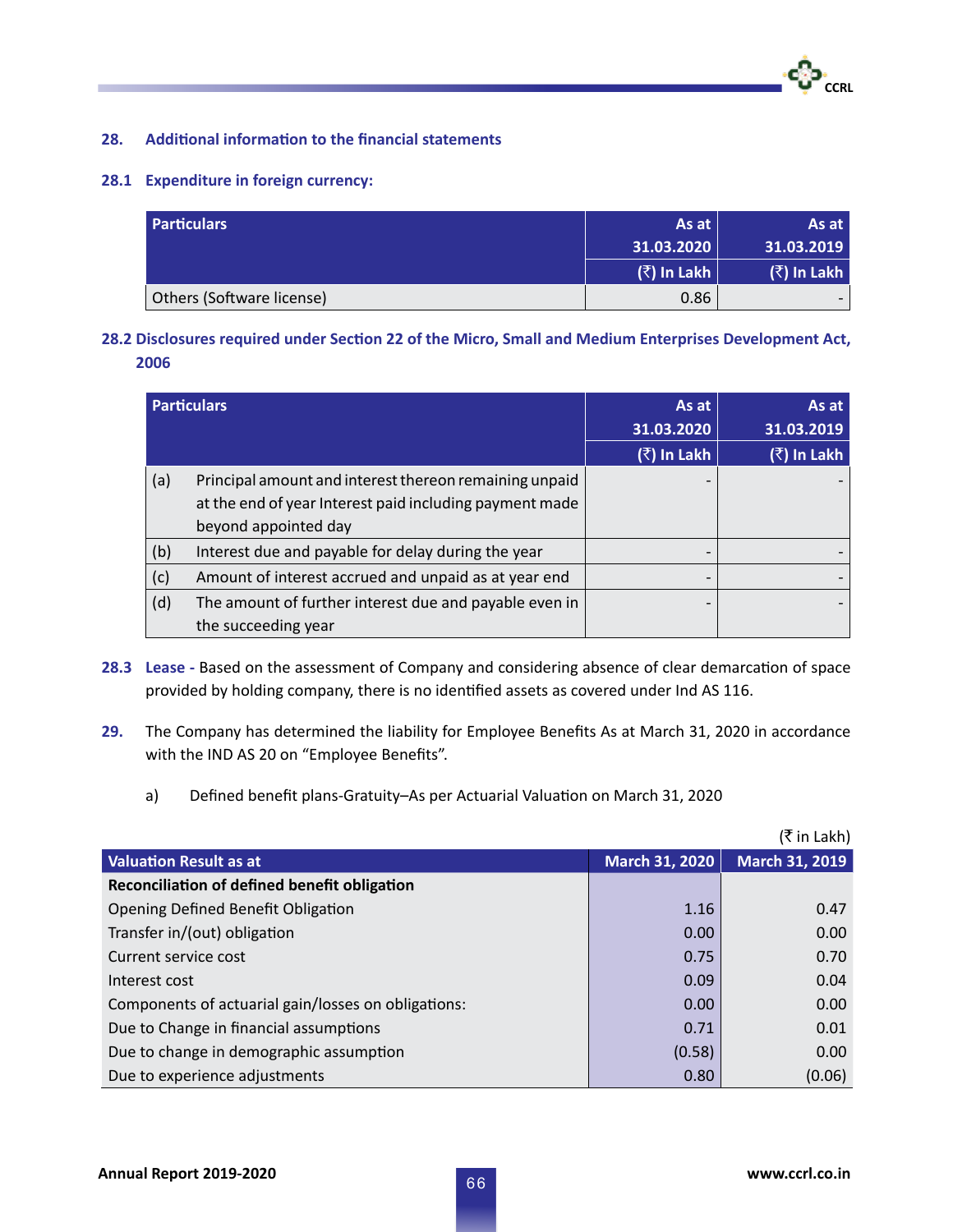| <b>Valuation Result as at</b>                                       | <b>March 31, 2020</b> | March 31, 2019 |
|---------------------------------------------------------------------|-----------------------|----------------|
| Past service cost                                                   | 0.02                  | 0.00           |
| Loss (gain) on curtailments                                         | 0.00                  | 0.00           |
| Liabilities extinguished on settlements                             | 0.00                  | 0.00           |
| Liabilities assumed in an amalgamation in the nature of purchase    | 0.00                  | 0.00           |
| Exchange differences on foreign plans                               | 0.00                  | 0.00           |
| Benefits paid                                                       | 0.00                  | 0.00           |
| <b>Closing Defined Benefit Obligation</b>                           | 2.95                  | 1.16           |
| Other Comprehensive Income for the current period                   |                       |                |
| Components of actuarial gain/losses on obligations:                 | 0.00                  | 0.00           |
| Due to Change in financial assumptions                              | 0.71                  | 0.01           |
| Due to change in demographic assumption                             | (0.58)                | 0.00           |
| Due to experience adjustments                                       | 0.80                  | (0.06)         |
| Return on plan assets excluding amounts included in interest income | 0.00                  | 0.00           |
| Amounts recognized in Other Comprehensive (Income) / Expense        | 0.92                  | (0.05)         |
|                                                                     |                       |                |
| Profit and loss account for the period                              |                       |                |
| Service cost:                                                       | 0.00                  | 0.00           |
| Current service cost                                                | 0.75                  | 0.70           |
| Past service cost                                                   | 0.02                  | 0.00           |
| Net interest cost                                                   | 0.09                  | 0.04           |
| Total included in 'Employee Benefit Expense'                        | 0.86                  | 0.74           |
| <b>Reconciliation of plan assets</b>                                |                       |                |
| Opening value of plan assets                                        | 0.00                  | 0.00           |
| Transfer in/(out) plan assets                                       | 0.00                  | 0.00           |
| Interest Income                                                     | 0.00                  | 0.00           |
| Return on plan assets excluding amounts included in interest income | 0.00                  | 0.00           |
| Assets distributed on settlements                                   | 0.00                  | 0.00           |
| Contributions by employer                                           | 0.00                  | 0.00           |
| Assets acquired in an amalgamation in the nature of purchase        | 0.00                  | 0.00           |
| Exchange differences on foreign plans                               | 0.00                  | 0.00           |
| Benefits paid                                                       | 0.00                  | 0.00           |
| Adjustment to the Opening fund                                      | 0.00                  | 0.00           |
| <b>Closing value of plan assets</b>                                 | 0.00                  | 0.00           |
| Funded status of the plan                                           |                       |                |
| Present value of funded obligations                                 | 2.95                  | 1.16           |
| Fair value of plan assets                                           | 0.00                  | 0.00           |
| <b>Net Liability (Asset)</b>                                        | 2.95                  | 1.16           |

·င</sub>္ပြာ<br>C<sub>CCRL</sub>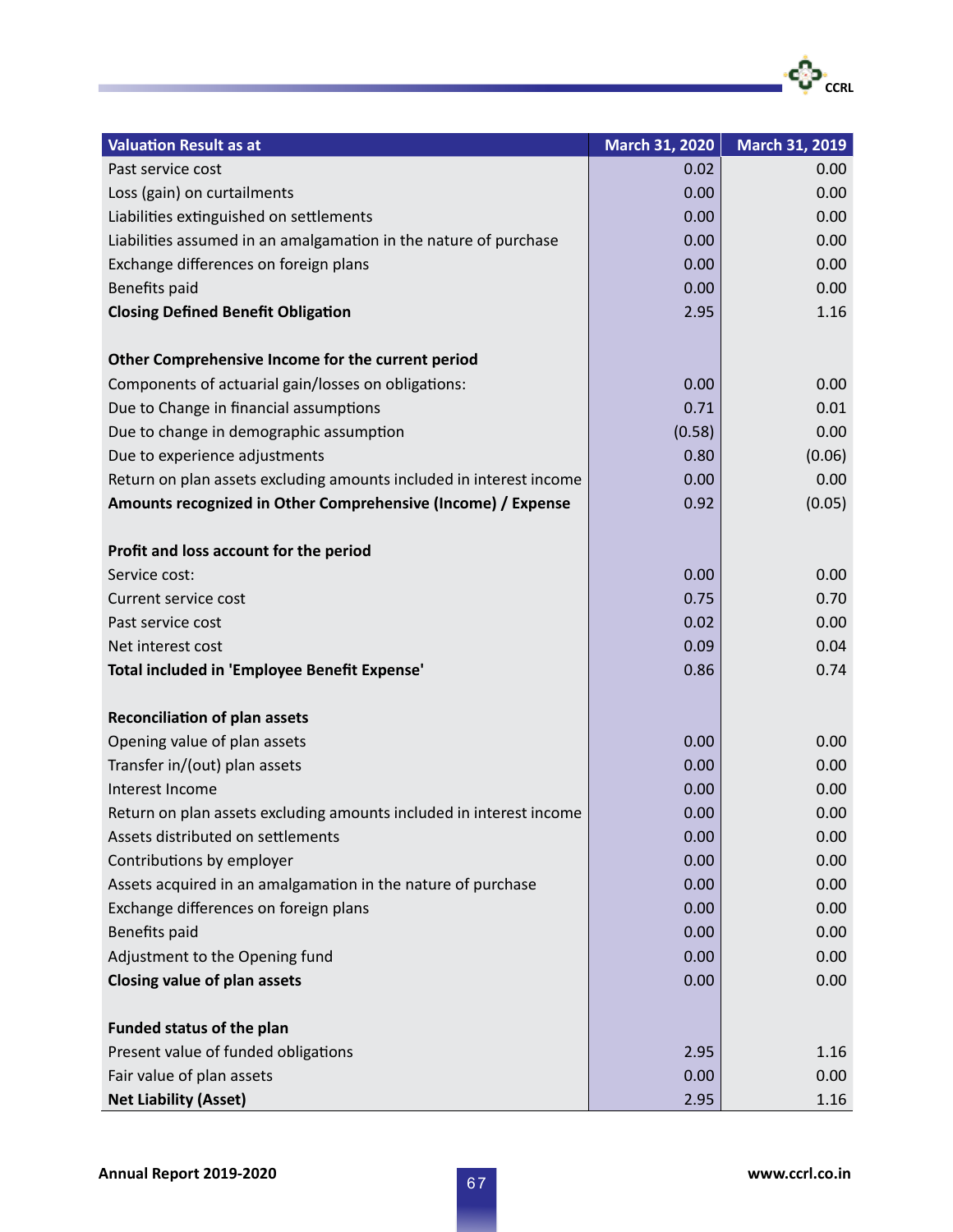| <b>Valuation Result as at</b>                     | March 31, 2020    | <b>March 31, 2019</b> |
|---------------------------------------------------|-------------------|-----------------------|
| Reconciliation of net defined benefit liability   |                   |                       |
| Net opening provision in books of accounts        | 1.16              | 0.47                  |
| Transfer in/(out) obligation                      | 0.00              | 0.00                  |
| Transfer (in)/out plan assets                     | 0.00              | 0.00                  |
| Employee Benefit Expense as per                   | 0.86              | 0.74                  |
| Amounts recognized in Other Comprehensive (Income | 0.92              | (0.05)                |
|                                                   | 2.95              | 1.16                  |
| Benefits paid by the Company                      | 0.00              | 0.00                  |
| Contributions to plan assets                      | 0.00              | 0.00                  |
| <b>Closing provision in books of accounts</b>     | 2.95              | 1.16                  |
|                                                   |                   |                       |
| <b>Principle actuarial assumptions</b>            |                   |                       |
| <b>Discount Rate</b>                              | 5.75% p.a         | 7.65% p.a             |
| Salary Growth Rate                                | 7.00% p.a         | 4.00% p.a             |
| <b>Withdrawal Rates</b>                           | 22.20% p.a at all | .50% p.a at all       |
|                                                   | ages              | ages                  |
| Rate of Return on Plan Assets                     | Not Applicable    | Not Applicable        |
|                                                   |                   |                       |
| <b>Summary Data</b>                               |                   |                       |
| <b>Number of Employees</b>                        | 15                | 10                    |
| Total Monthly Salary (₹)                          | 6.61              | 2.52                  |
| Average Monthly Salary $(\bar{\zeta})$            | 0.44              | 0.25                  |
| Average Age (Years)                               | 36.52             | 36.00                 |
| Average Past Service (Years)                      | 1.50              | 1.40                  |
| Average Future Service (Years)                    | 23.48             | 24.00                 |
| Weighted Average Duration (Years)                 | 4.34              | 21.70                 |
| Number of Employees                               | 15                | 10                    |

b) Gratuity is administered through Group Gratuity Scheme with Life Insurance Corporation of India. The LIC raises demand for annual contribution for gratuity amount based on its own computation without providing entire details as required by the IND AS 19. Hence the company obtains separate actuarial valuation report as required under IND AS 19 from an independent Actuary. The maximum amount as per these two valuation reports is recognized as liability in the books of accounts. The expected return on plan assets is based on market expectation at the beginning of the year, for the returns over the entire life of the related obligations.

# **30. Revenue From Operations**

|                                                             |                          | (₹ in Lakh)              |
|-------------------------------------------------------------|--------------------------|--------------------------|
| <b>Particulars</b>                                          | For the                  | For the                  |
|                                                             | year ended<br>31.03.2020 | year ended<br>31.03.2019 |
| Revenue from operations                                     | 149.51                   | 67.83                    |
| Less: Credit/Debit Note issued for reversal of custody fees | 60.89                    |                          |
| <b>Revenue from operations</b>                              | 88.62                    | 67.83                    |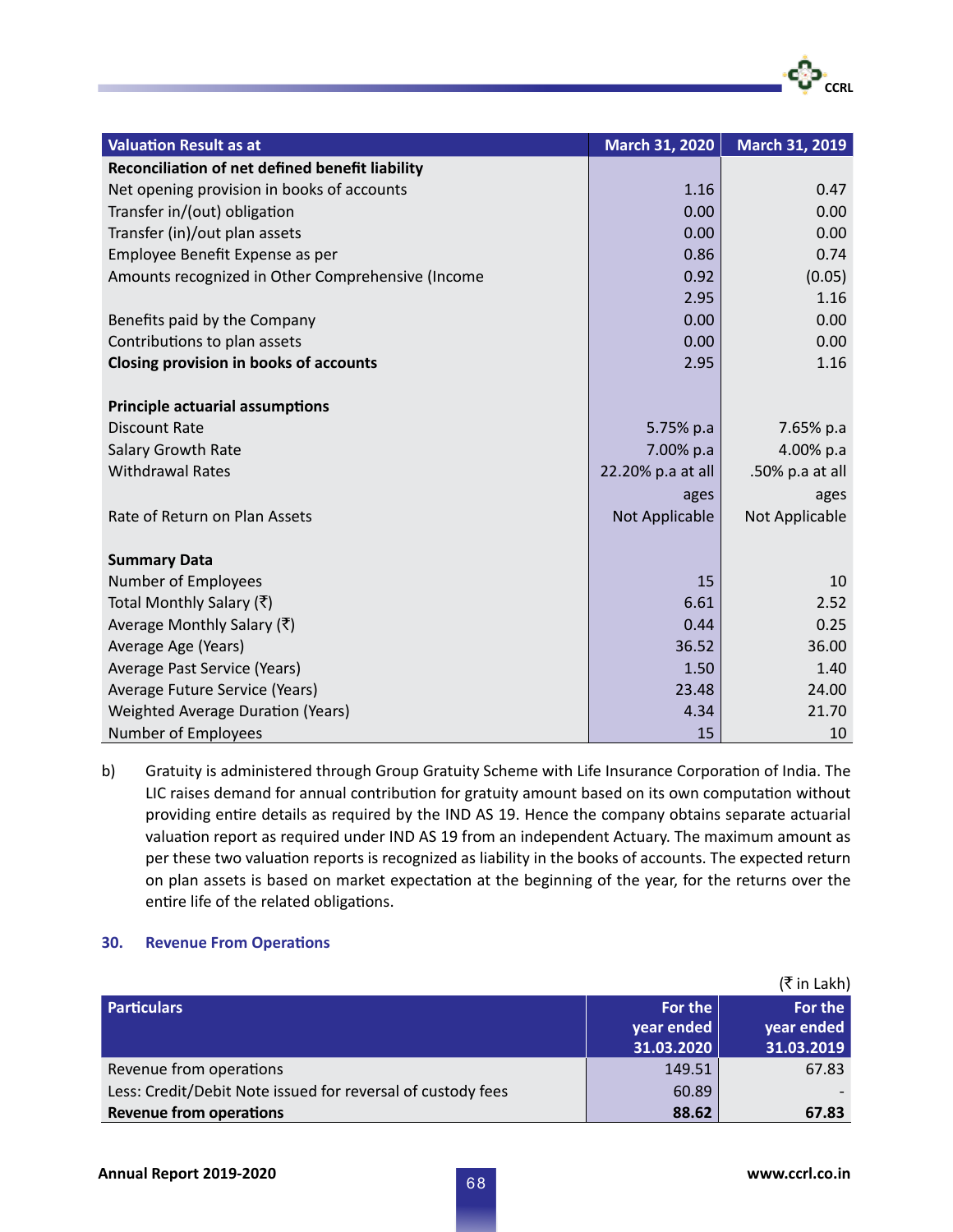## **Quarter wise reconciliation for consolidation**

| Particular                     | For the                  | For the | For the  | For the                  | For the | For the |
|--------------------------------|--------------------------|---------|----------|--------------------------|---------|---------|
|                                | quarter                  | quarter | quarter  | quarter                  | year    | year    |
|                                | ended                    | ended   | ended    | ended                    | ended   | ended   |
|                                | Mar 31,                  | Dec 31, | Sep 30,  | <b>Jun 30,</b>           | Mar 31, | Mar 31, |
|                                | 2020                     | 2019    | 2019     | 2019                     | 2020    | 2019    |
| <b>Revenue from Operations</b> | 20.95                    | 9.57    | 42.17    | 76.82                    | 149.51  | 67.83   |
| Add/(Less): Debit/Credit       | $\overline{\phantom{0}}$ | 83.86   | (144.75) | $\overline{\phantom{0}}$ | (60.89) |         |
| note for Custody fees          |                          |         |          |                          |         |         |
| <b>Revenue from operations</b> | 20.95                    | 93.43   | (102.58) | 76.82                    | 88.62   | 67.83   |

Current year custodial charges is net of  $\bar{\tau}$  54.96 Lakh being reversal of custodial charged during the period from Aug 2018 to March 2019 in view of WDRA directions

# **31. Estimation of uncertainties relating to the global health pandemic from COVID-19**

The novel coronavirus (COVID-19) pandemic continues to spread rapidly across the globe including India. On March 11, 2020, the COVID-19 outbreak was declared a global pandemic by the World Health Organization. COVID-19 has taken its toll on not just human life, but business and financial markets too. Various governments have introduced a variety of measures to contain the spread of the virus. The Indian government had announced countrywide lockdown which is continued at present.

In this nation-wide lock-down period, though all the services across the nation were suspended (except the specified essential services), some establishments including securities market intermediaries could operate and were exempted from the lock-down.

The management has, at the time of approving the financial statements, assessed the potential impact of the COVID-19 on the Company. Based on the current assessment, the management is of the view that impact of COVID-19 on the operations of the Company and the carrying value of its assets and liabilities is not likely to be material.

**32.** Figures for the previous year have been regrouped / reclassified and rearranged wherever necessary to correspond with the current year classification / disclosure.

### **Signatures to Notes 1 to 32 forming part of financial statements**

### **For and on behalf of the board of directors**

**Basanta K. Bal Pitambar Chowdhury Dipti Bativala**

Chairman Managing Director Company Secretary

DIN no. 08068927 DIN no. 08600785 Membership No. A33811

Place: Mumbai Date: May 12, 2020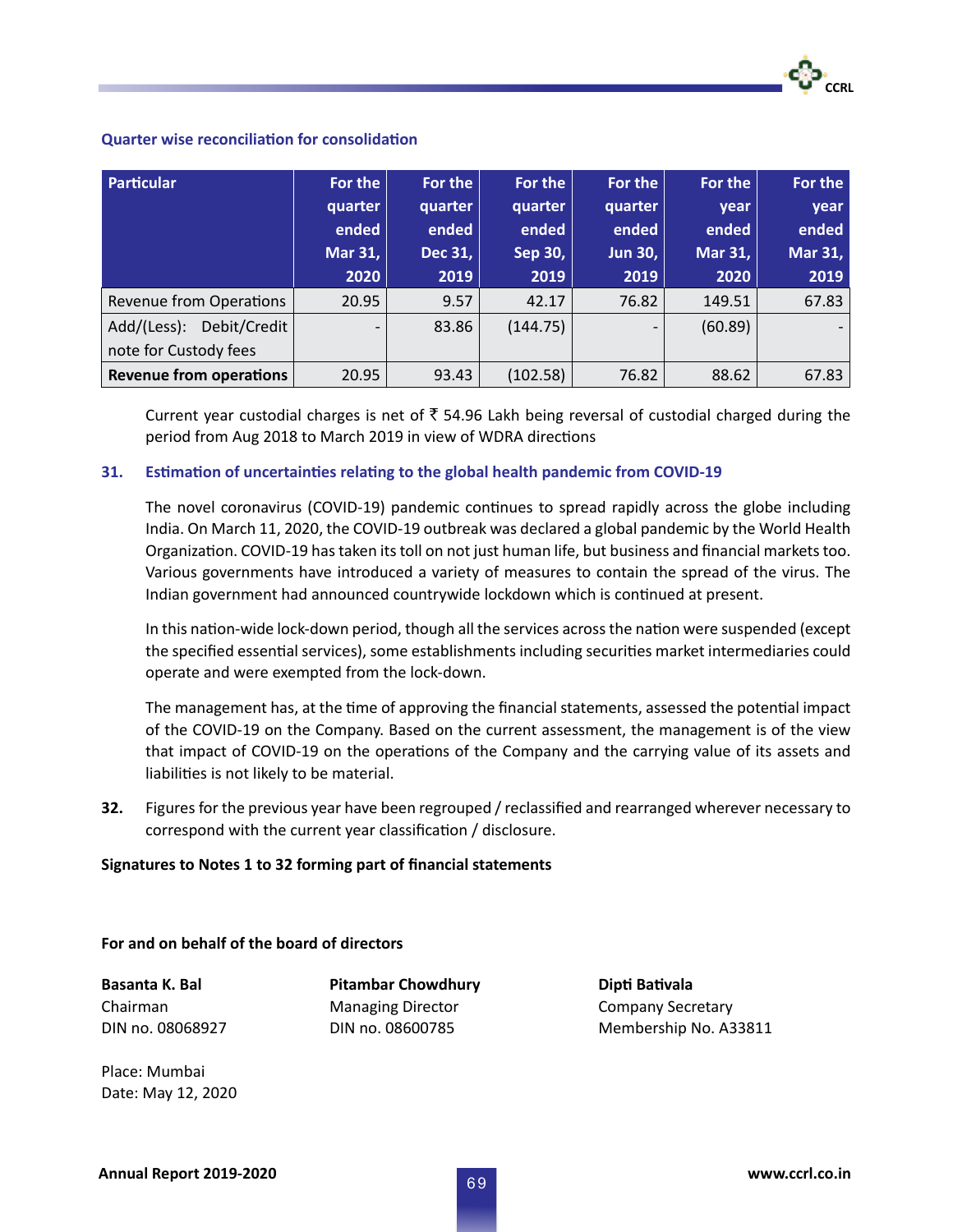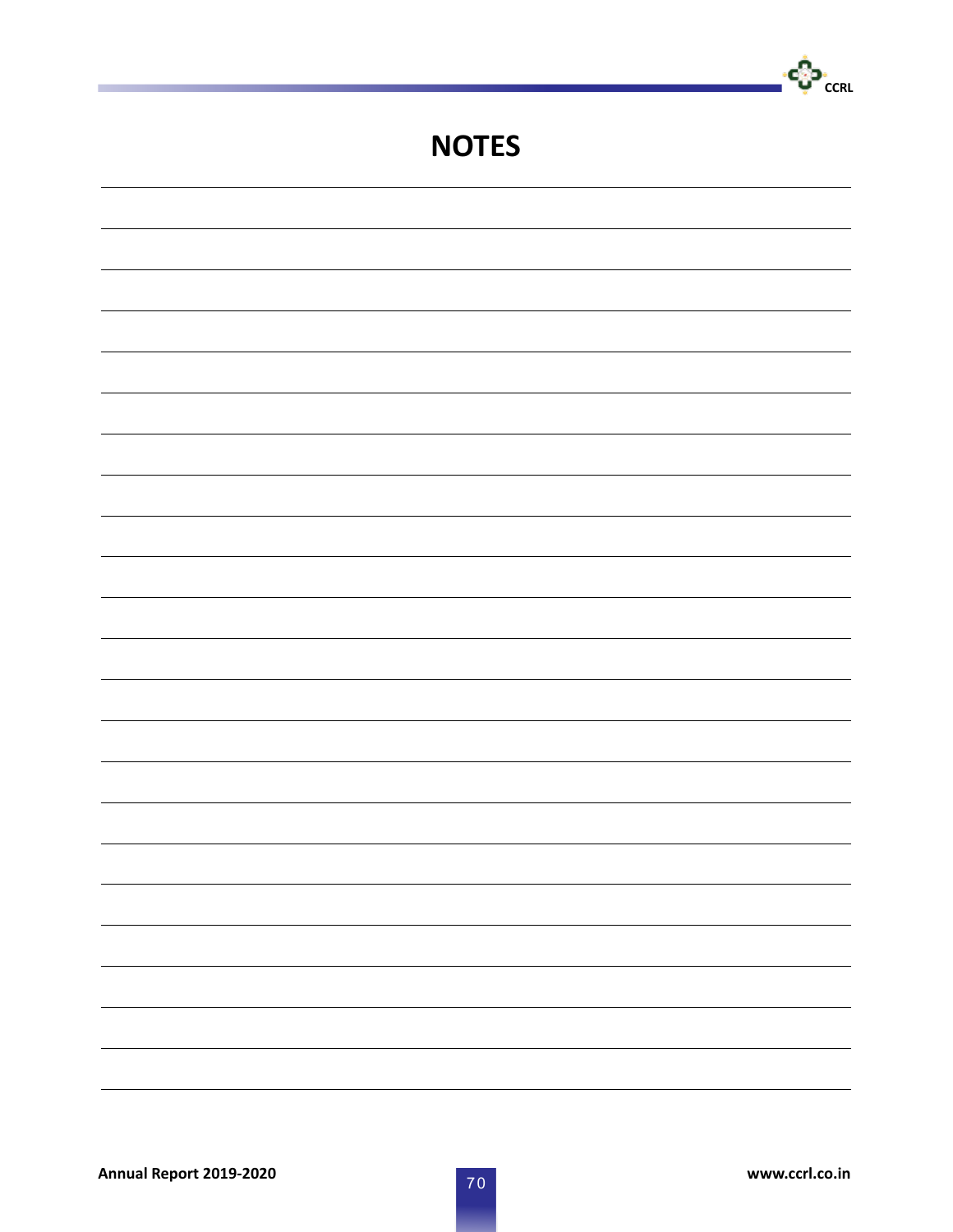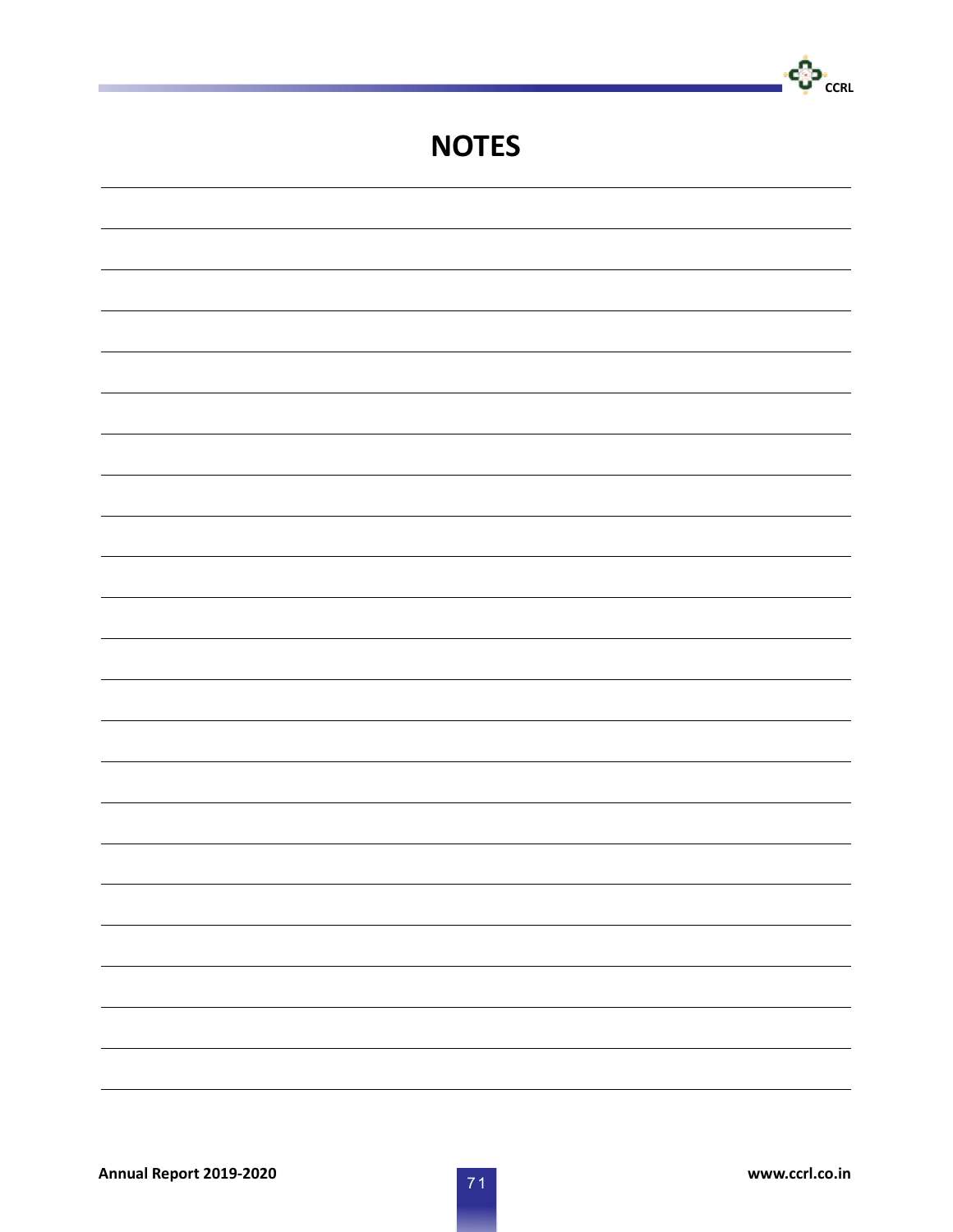